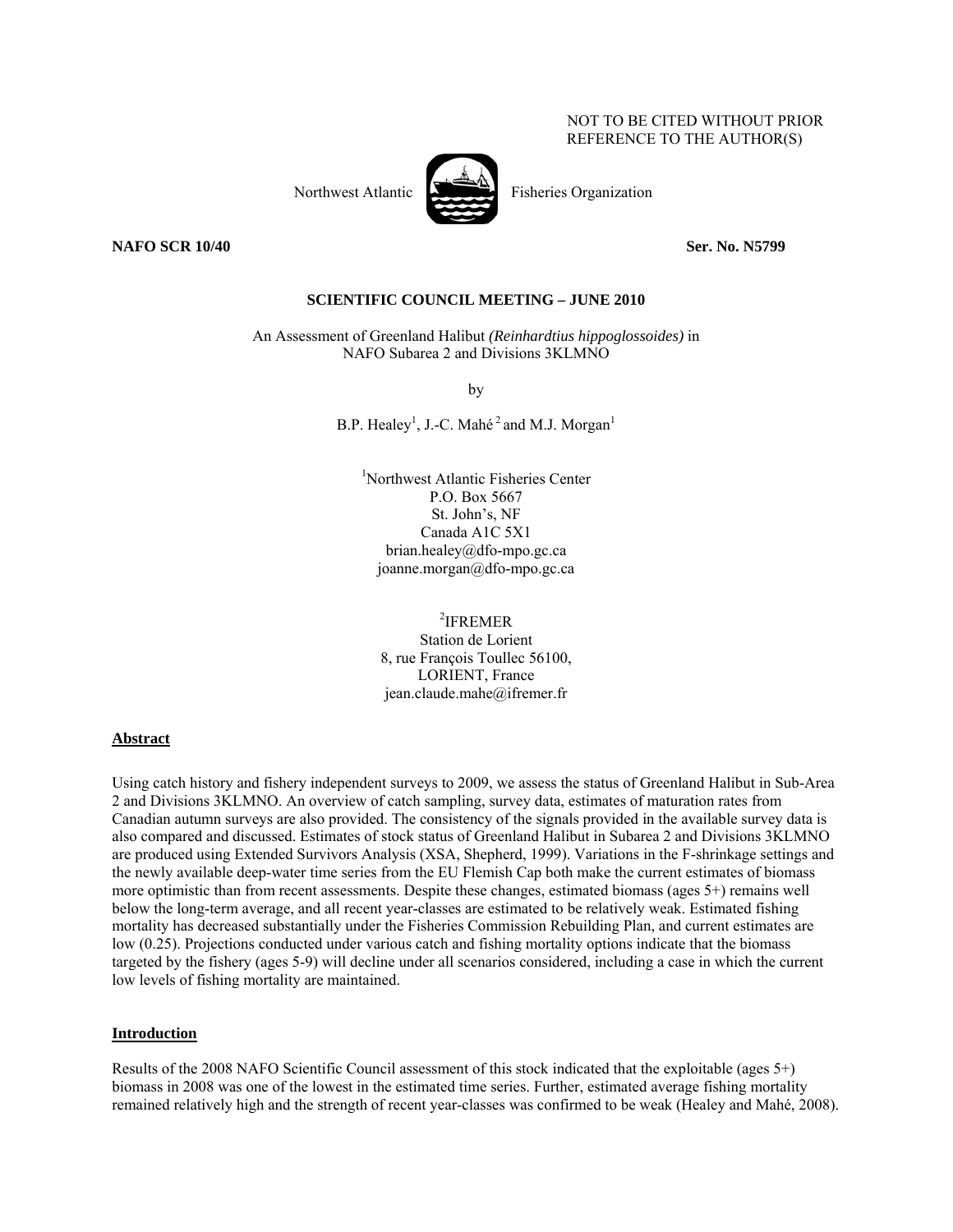A retrospective analysis indicated that in the recent past, fishing mortality tended to be over-estimated and biomass under-estimated as estimated magnitude of the 1996-2000 cohorts had been revised upwards with each successive assessment. Consequently, relatively strong shrinkage was applied to reduce the retrospective patterns. During the 2009 NAFO Scientific council assessment, survey coverage issues within the 2008 Canadian fall survey led to a decision that data from this survey were not comparable to those of previous years (see NAFO, 2009, also Healey and Brodie, 2009 for further detail). Hence, it was considered that updating the XSA assessment using the data available for 2008 would be inappropriate. However, the XSA model accepted by the Scientific Council in 2008 was used as a basis for projections and provision of advice. In this assessment, there are no coverage issues in the most recent surveys and we re-evaluate the status of the stock incorporating the most recent survey and catch data.

In 2003 Fisheries Commission established a fifteen year rebuilding plan for this stock (NAFO, 2003a), with the intent to: "*take effective measures to arrest the decline in the exploitable biomass and to ensure the rebuilding of this biomass to reach a level that allows a stable yield of the Greenland halibut fishery over the long term*". The plan states that "the objective of this programme shall be to attain a level of exploitable biomass 5+ of 140,000 tonnes on average", and in an attempt to improve the rebuilding prospects for this stock, TACs were set at 20, 19, 18.5, 16 ('000 tons), respectively, for the years 2004-07 (Figure 1). Subsequent TAC levels "*may be adjusted by the Scientific Council advice*" but "*shall not be set at levels beyond 15% less or greater than the TAC of the preceding year*".

During the 2009 assessment, the Scientific Council advised (NAFO, 2009, p. 11) that "*fishing mortality should be reduced to a level not higher than F0.1*" corresponding to a TAC of not higher than 8 800 tons. The 2010 TAC was subsequently set at 16 000 tons.

#### **Input Data**

#### **Catches**

Catches increased from low levels in the early-1960s when the fishery began to over 36 000 tons in 1969, ranged from 18 000 tons to 39 000 tons until 1990 (Table 1, Figure 1), when an extensive fishery developed in the deep water of the NAFO Regulatory Area (Bowering and Brodie, 1995). The total catch estimated by STACFIS for 1990- 94 was in the range of 47 000 to 63 000 tons annually, although estimates in some years were as high as 75 000 tons. Beginning in 1995, TACs for the resource were established for the entire stock unit by the Fisheries Commission (previous TACs were set autonomously by Canada), and the catch declined to just over 15 000 tons in 1995. Catches increased through the late 1990's into the early part of the 2000's, but have decreased under the FC rebuilding plan. However, under this rebuilding plan, STACFIS estimated catches have exceeded the TAC considerably, ranging from 22% - 45%. The estimated total catch for 2009 is 23,160 tons.

#### **Catch-at-age**

Length sampling for otter trawl fisheries in the NAFO Regulatory Area (NRA) provided by EU-Portugal (Vargas et *al*., 2010), EU-Spain (González et *al*., 2010), and Russia (Skryabin et *al*., 2010) for 2009 otter trawl fisheries are quite similar (Figure 2), with modal catch length of about 46-48cm. Note that the length sampling from 2005-2009 generally indicates increases in the length of fish caught over this time frame. This is most strongly apparent in the Russian and Spanish sampling. (See Brodie et *al.*, 2010, for Canadian sampling information.) Available age-length keys indicate a difference between Spanish and Canadian age interpretations (see Alpoim et al., 2002; Darby et al., 2003). At a given age, the Spanish data have greater mean lengths than Canadian data. Until the differences can be resolved, the length samples from these nations are converted to catch-at-age using Canadian age length keys. Recent research suggests that in addition to these inconsistencies, the Canadian, EU and Russian age determination methods may be underestimating ages (Treble et al., 2005). A workshop on age determination methods for Greenland Halibut was held in early 2006 (Treble and Dwyer, 2006), but consensus on age-readings for this species has not been attained; active research on this problem continues.

Computation of Canadian catch-at-age is described by Brodie et al (2010). Samples from the Canadian fishery were used to derive catch-at-age independently for each gear (see Table 5 of Brodie et al., 2010). The 2001 and 2002 year-classes (ages 8 and 7 in 2009) dominated the Canadian catch; with 80% of the catch (in numbers) from these two cohorts. Note that the proportion of older individuals has decreased considerably in the Canadian catch – age groups 9 and older accounted for over 20% of the numbers caught in 2004 and 2005 fisheries. However, in 2009,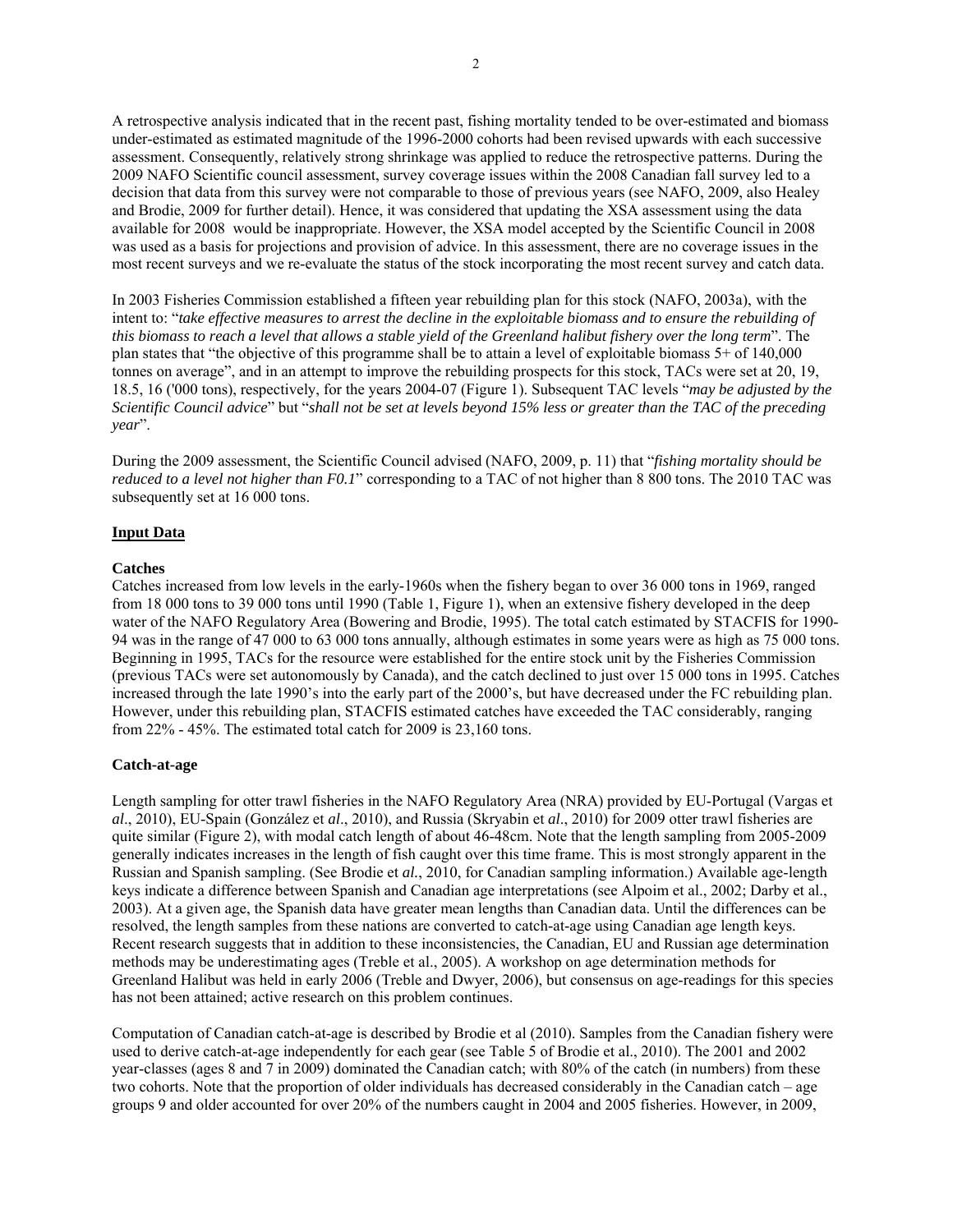these age groups accounted for approximately 14% of the catch numbers, primarily attributable to reductions in the longline catches (only 3t for 2007) and changes to gillnet mesh size regulations within the Canadian EEZ (see Brodie et al., 2010).

No sampling data are available for 2009 catches taken by EU-Estonia, EU-Germany, St. Pierre and Miquelon (France) and the Faroe Islands (Denmark) (1088 t combined catch), all operating in the NAFO Regulatory Area (NRA). Catch-at-age was developed for these fleets under the assumption that the age-composition was similar to that of the combined Spanish, Portuguese and Russian fisheries operating within the NRA.

Total catch numbers-at-age for 1975-2009 are given in Table 2. As in the recent past, in 2009 the modal catch was at age 7 (2002 year-class). However, given the increasing length of fish caught, a larger proportion of the catch is now 8 years old (the 2001 year-class). Catch weights at age (Table 3) are computed as weighted means of the values from national sampling, and have generally been stable over time. However, at older ages (10+), there is evidence of a slight decrease in mean weights at age over the past decade. Ages 6-8 dominate the catch throughout the entire time period and the proportion of the catch from these age groups has been increasing. Age groups 10+ currently contribute about 9% to the total annual landings, less than half of the long-term average. To illustrate changes in the age composition of the catch over the past five years (particularly changes at ages  $8+$ ), the combined C $\ddot{\omega}$ A from 2004-2009 is plotted in Figure 3. Within age groups 5-9, there has been an increasing proportion of older fish caught over this time period. These changes are important considering that individual weight increases about four-fold over these age groups (Table 3). For example, comparing catch-at-age in 2008 and 2009, the increased proportion of ages 8 and 9 in the catch results in only a minor increase in total catch numbers at age despite the 10% increase in total landings. The overall sum-of-products is 1.01 for the 2009 data, and is close to 1 for all six years.

## **Survey Data**

#### **Abundance Indices**

At present, there is no synoptic survey which covers the entire distribution range of Greenland Halibut in Sub-Area 2 and Divisions 3KLMNO. Results of annual surveys by the EU on the Flemish Cap, and by Canada covering NAFO Divs. 3LNO during spring and NAFO Divs. 2J3KLMNO in autumn provide the best sources of information for this stock. Of importance for this assessment, in 2004 the EU survey was extended to cover depths down to 1400m (maximum depth covered prior to 2004 was 732m). Age-disaggregated abundance indices aggregated over depths of 0-700m, 700-1400m and 0-1400m depth over 2004-2009 are now available for potential inclusion in the analytical assessment (Vázquez, 2010 and D.González-Troncoso, pers. comm.). We note that the survey information available have variable temporal, and also spatial, coverage (depth and also NAFO Divisions). Refer to Vázquez (2010) and Healey (2010) for additional detail. Information on Greenland Halibut is also available from Spanish surveys of the NRA in Divs. 3NO, but this survey covers a very small portion of the stock area and is only partially considered here.

The following data series were considered as potential indices to calibrate the XSA-based assessment (Table 4):

a) EU 3M (0-700m) - European Union summer survey in Division 3M from 1995–2009, ages 1 – 12 (Vázquez, 2010).

b) EU 3M (700-1400m) - European Union summer survey in Division 3M from 2004–2009, ages  $1 - 13$ (D.González-Troncoso, pers. comm.).

c) EU 3M (0-1400m) - European Union summer survey in Division 3M from 2004–2009, ages 1 – 13 (D.González-Troncoso, pers. comm.).

d) Canadian 2J3K autumn survey, true Campelen data from 1996 - 2009, ages 1 to 13 (Healey, 2010).

e) Canadian 3LNO spring survey, true Campelen data from 1996 - 2009, ages 1 to 8 (Healey, 2010).

During the 2003 assessment, STACFIS agreed (NAFO, 2003b; Darby et *al.*, 2003) to exclude survey data from 1978-1994 from the calibration dataset as changes in survey catchability were apparent. Retrospective patterns in biomass, fishing mortality and recruitment were less severe when the 1978-1994 data were excluded. Darby et *al.* (2003) also reported improved within survey correlations for the shortened time series. The 1995 and 2008 Canadian fall survey results have also been excluded as the survey coverage in these years was incomplete; several of the deep water strata were not surveyed.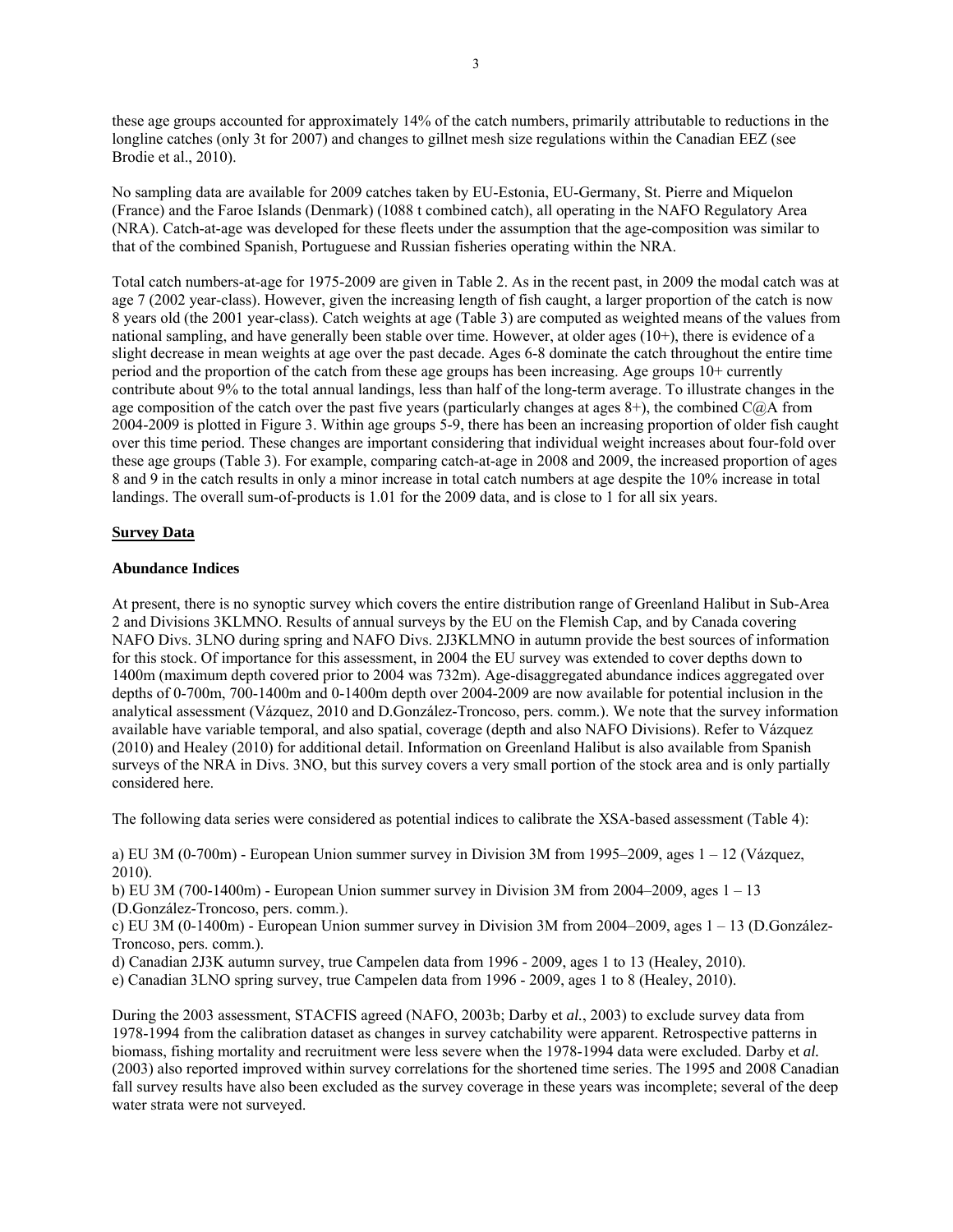## **Estimates of Proportion Mature at Length and at Age**

Trends in maturity at length and age are not necessarily the same and differences in them can give some hint to the cause of change. Therefore maturity at both length and age were examined. Proportion mature at age and length were estimated from fall Div. 2J3K RV data from 1978 to 2009. Observed proportion mature at age was calculated according to the method of Morgan and Hoenig (1997) to account for the length stratified method of sampling. Length data from 1978-1995 were converted to Campelen equivalents. Available sample sizes are given in Tables 5 and 6.

Estimates, along with age and length at 50% maturity, were produced by cohort. For males, A50 showed a general decline from the 1985 cohort from about 11 years to less than 9. The male A50 increased to almost 10 for the 1998 cohort (Figure 4). For females, estimates of A50 have generally been lower since the 1980 cohort. The average A50 for the 1966 to 1979 cohorts was 13.1 while it has been 12.2 since then. For both males ( $\gamma$ 2=79.05, df=22, p<0.0001) and females ( $\chi$ 2=58.3, df=26, p<0.0005) there was a significant cohort affect. Table 7 provides the estimated proportions mature at age over 1975-2010.

Estimates of maturity at length were produced using the data described above and L50's are presented by cohort in Figure 5. L50 was fairly stable for females until about 1975 after which it became more variable and began to decline. Female L50 was about 80 cm prior to 1975. Most recent cohorts have an L50 of less than 75 cm. After an initial increase in L50 over the first 5 cohorts, male L50 has shown little trend. There was a significant cohort affect on proportion mature at length for both males ( $\chi$ 2=342.5, df=26, p<0.0001) and females ( $\chi$ 2=60.1, df=26, p<0.0005).

## **Results and Discussion**

## **Exploratory Analysis of Survey Data**

Prior to modeling the survey and catch data, some exploratory analyses were conducted to evaluate the internal consistency in each survey index series, the consistency of the contribution of each year-class to the total survey index, and the consistency of the age-specific information across the survey series.

Pair-wise plots of the each of the survey indices (by cohort on the log-scale) are presented in Figure 6. The data points in the panels below the numbered diagonal compare the logarithm of survey data at different ages for a common cohort. The solid line in each panel is the linear least squares regression line. Numeric values in the panels above the diagonal provide the correlation coefficient between the survey data at these ages. The p-values for testing whether or not the correlation is significantly different than 0 in each panel is indicated by the key shown on the right hand side. Regression and correlations are only computed if there are at least 5 points (i.e. cohorts) available for a given pair of ages. The scatter plots reveal that some of the low correlation values noted in previous assessments are partially due to one or two outlying points (e.g. ages 6 to 7 in Canadian fall Division 2J3K index) whereas other problems appear to be systematic.

A comparison of the correlation coefficients between successive ages in indices is presented in Figure 7. The relatively low correlation in some age-groups noted in previous assessments remains a cause for concern.

Estimated abundance by depth class in the EU survey has shown inconsistent trends. Over 2004-2009, the total abundance index for 0-700m depth has declined by almost 70%. At the same time, the abundance index in the deeper waters (>700m) has doubled. To assist with considerations on the potential incorporation of the deep-water information from the EU survey into the analytical assessment, age-by-age examinations of the correlation between the indices at various depth classes were produced (Figure 8). At the younger ages (<6 years), the correlation between the 0-700m and the 0-1400m indices is near 1, reflective of the fact that almost no young fish are captured in the deeper waters. The correlation coefficients between the 0-1400m and 700-1400m data show similar results for older (>6 years), as most of the older fish are observed in 700-1400m. The relatively low correlation between the 0- 700m and 700-1400m series is reflecting the differing results by depth class noted previously. The divergent trend in these indices also suggests the information we have prior to 2004 is incomplete. This is an important consideration given that the analytical assessment of this stock is based upon survey data which do not cover the entire stock range.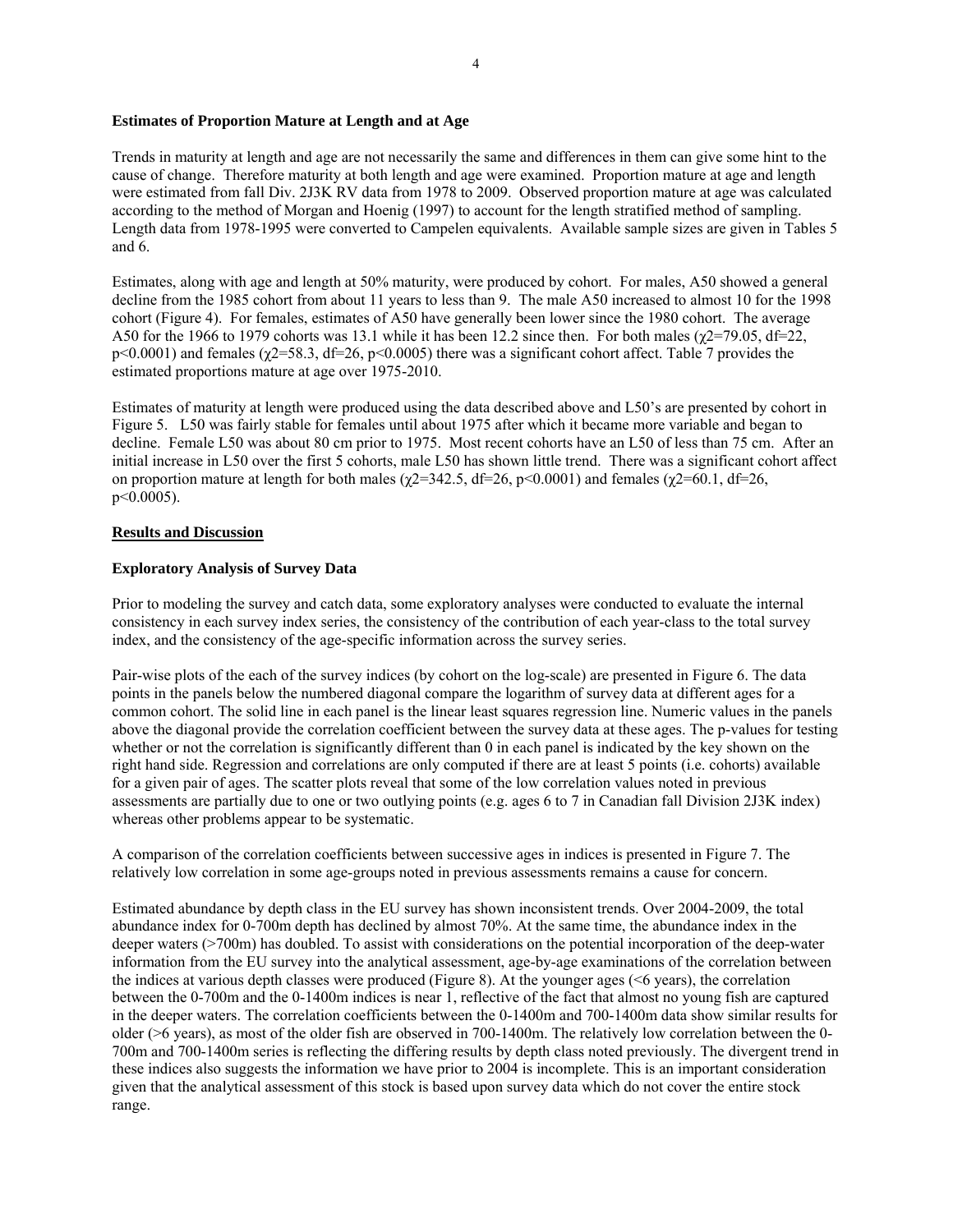A comparison of standardized indices illustrating the consistency of the dataset currently used to calibrate the analytical assessment is presented in Figure 9a and Figure 9b. In these figures each survey-age time-series is standardized to have mean 0 and variance 1 and are directly comparable. The survey data used to calibrate the XSA appears to be fairly consistent through time over a majority of age groups, though with less consistency in the recent period. The increases in the Canadian Div. 2J3K fall survey described in Healey (2010) are evident at ages 6-9. In addition, recent data from the Canadian Div. 3LNO survey at ages 6-8 are relatively large (discussed further below). The EU survey data from 0-700m does not generally reflect such increases.

Plots of the standardized proportions by age across years (SPAY) provide additional perspective on the cohort consistency within each of the survey indices (Figures 10a to 10c). In the SPAY plots, the annual index proportions were standardized at each age to have a mean of 0 and a variance of 1. (Cohorts are identified with text labels in the margin.) As noted in previous assessments, there are indications of continued difficulties in tracking cohorts in these surveys; particularly in the 2002-2007 data in the Canadian fall 2J3K survey index. Note that relatively poor indications of recruitment in the recent period is consistent across surveys.

Overall, these evaluations suggest that the patterns across surveys are reasonably consistent, but this is not to say that the tuning dataset is without problems, as demonstrated in the pair-wise scatter plots. Nonetheless, we rely on the assertion of Healey and Mahé (2006) that as XSA uses within cohort information to produce estimates of survivors, such analyses for this stock are still considered appropriate.

#### **Assessment Results**

#### **Updated Run**

Survey data over 1995-2009 and catch information from 1975-2009 were used to estimate numbers at age using the XSA formulation applied during the most recent analytical assessment (Healey and Mahé, 2008). The calibration data set includes the Canadian spring and fall survey data and also the EU survey (0-700m only). In the tables and figures, we refer to this analysis as the "update run". Detail on the XSA settings, diagnostics and results can be found in Table 8. Estimated numbers at age and fishing mortality at age are presented in Tables 9 and 10, with a summary of the estimates presented in Table 11. Figure 11 illustrates the exploitable (ages 5+) biomass, average fishing mortality and the age 1 recruitment. (Estimates of 2010 survivors from the XSA are used to compute 2010 biomass assuming the 2010 stock weights at age are equal to the 2007-2009 average.)

The strong recruiting year-classes of the mid-1980's, coupled with relatively low fishing mortalities contributed to a substantial increase in the exploitable biomass over 1985-1991. Subsequently, intense fishing pressure and poor recruitment contributed to significant stock declines (on the order of two-thirds reduction) in the early 1990's. The large 1993-1995 year-classes lead to improvements in the exploitable biomass around the turn of the millennium. Estimates of exploitable biomass since the imposition of the Fisheries Commission rebuilding plan have declined and remain relatively low, averaging 83 000 t. The 2010 5+ biomass is estimated to be approximately 67 000 tons. This is the lowest value in the estimated time series.

From 1975-1990, average fishing mortality over ages 5-10 (Fbar(5-10)), although variable, was generally low, particularly so during the late 1980's. Subsequent trends in Fbar closely mirror the trends in total landings (rapid increase from 1989-90; substantial decline in 1995; increasing into early 2000's). Estimates of fishing mortality since the imposition of the rebuilding plan have decreased but remain relatively high as the corresponding population estimates of abundance are quite low. Although effort has been reduced under the rebuilding plan, the catches under the rebuilding plan have exceeded the TACs by considerable margins. Fbar(5-10) in 2009 is estimated to be 0.39.

Historical estimates of recruitment indicate two periods with relatively strong year-classes, one during the mid-1980's and another during the mid-1990's, each consisting of multiple year-classes. Over the past decade, age 1 recruitment is estimated to be about average over 1998-2002 (these fish are ages 7 to 11 in 2008), with more recent year-classes well below average. In fact, the estimated abundance of the 2003 - 2008 year-classes are the lowest values in the time series.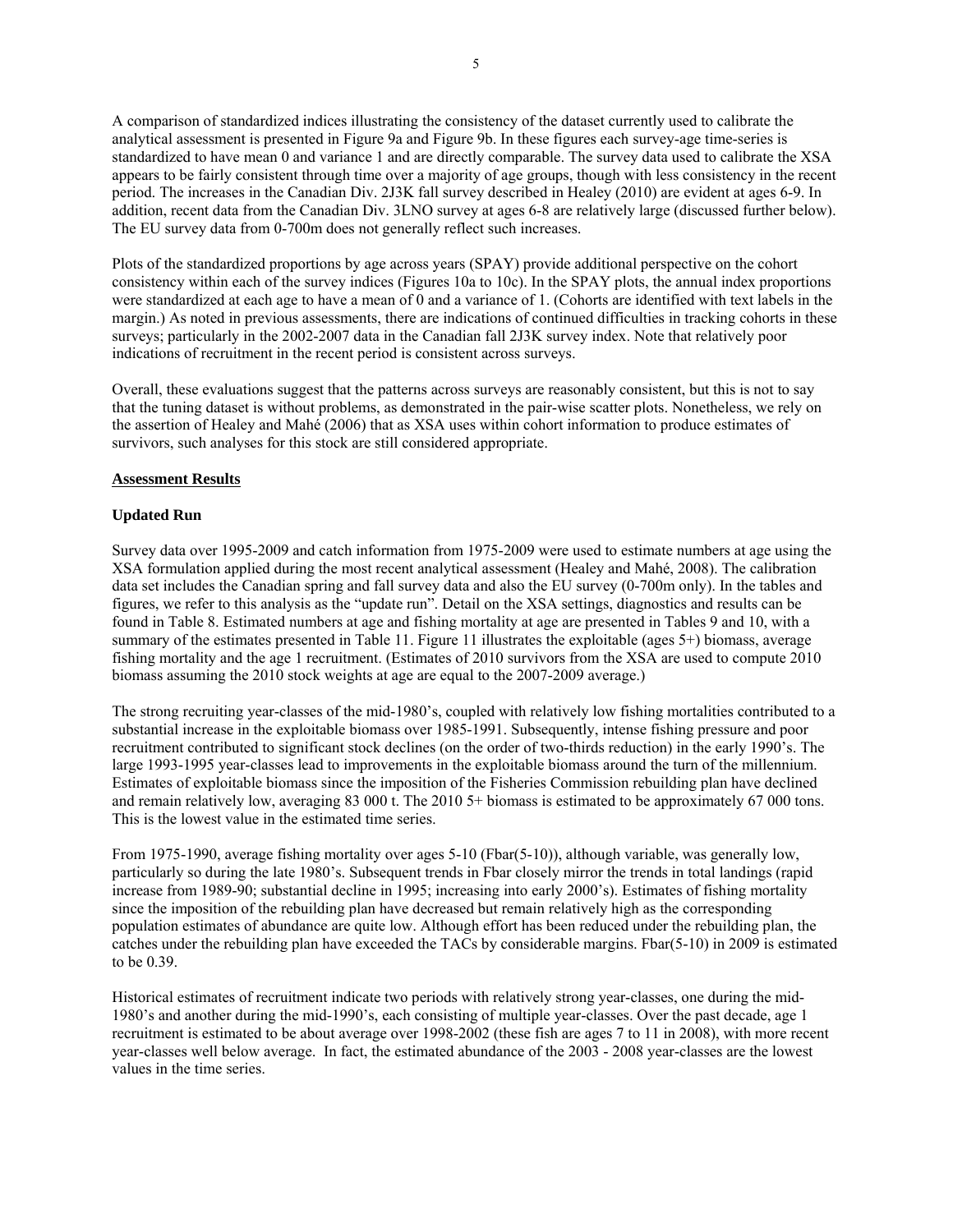The XSA estimated catchabilities (Q), the standard error of Log(Q), and also the scaled weights used to compute the estimates of survivors at each age of the estimated population are presented in Figure 12. Darby and Flatman (1994) suggest that Log(Q) standard errors in excess of 0.5 are indicative of poor fit. In this analysis, the Log(Q) standard errors exceed 0.5 for 26 of the 33 index-ages, even exceeding 1 in some instances. The scaled weights indicate a dominance of the Canadian fall 2J3K survey over most ages, with increasing influence of shrinkage at older ages.

Selection patterns of the recent past are plotted in Figure 13, and with a strong peak at ages 7-9. Changes to gillnet fishing regulations within the Canadian EEZ have contributed to a dramatic decline of the relative F at the oldest ages (e.g. 2005 selection at ages 10+ compared to that of later years).

Residual graphics from the XSA analysis are presented in Figures 14 a-c. The trends and patterns are similar to those described in previous assessments of this stock: there are trends in the residuals along the cohorts, plus evidence of year-effects in some of the surveys. The mean squared residual (Figure 14a) is largest for ages 7 and 8 in the Canadian spring survey, and ages 11 and 12 in the EU summer survey. Negative residuals for ages 1-4 in the EU 0-700m index in each of the past three years has dramatically increased the MSE for these age groups compared to the last assessment. Trends in the mean annual over time in the various surveys are of concern (Figure 14b). Residual bubble plots (Figure 14c) further illustrate the problematic trends – evidence of cohort tracking and year effects, each of which indicate poor model fit.

#### **Retrospective Analysis, Updated Run**

A six-year retrospective analysis was conducted to examine the influence of removing successive years' data on the terminal estimates of biomass, fishing mortality and recruitment (Figure 15). Retrospective patterns in stock size and fishing mortality estimates have been problematic in earlier assessments of this stock (see Darby et *al*. 2003). The retrospective results indicate that the recent recruitment estimates have been revised upwards as additional data is included in the model. Trends are evident in the retrospective estimates of fishing mortality, particularly with the estimated fishing mortality in the terminal year. Earlier assessments (e.g. Healey and Mahé (2005)) demonstrated that the direction of the retrospective pattern has reversed over time.

#### **Inclusion of EU Deep Water Survey Data**

In the updated run presented above, only the EU 0-700m survey results were included over 1995-2009. Additional XSA analyses corresponding to two options for potential inclusion of the EU deep-water survey data were considered. First, the EU deep-water results over 2004 -2009 were added as a new series to the survey calibration dataset. The second option considered was to split the EU survey data into two independent time-series, specifically the 0-700m data over 1995-2003 and the 0-1400m data over 2004-2009. Figure 16 compares the estimates of 5+ biomass, Fbar(5-10) and Age 1 recruitment from these analyses, compared to the update run, and are labeled "Add EU DW" and "Split EU", respectively, in the figure panels. The XSA settings applied were identical to those in the update run.

A full comparison of model diagnostics from the "Add EU DW" and "Split EU" analyses (not shown) reveal only minor differences in model fit. Also, considering the conflicting signal between 0-700m and 700-1400m over 2004- 2009, it was thought to be more appropriate to split the EU information into two periods (1995-2003 & 2004-2009) *a priori* and estimate separate catchabilities for this survey over each period. This was also considered most appropriate as it provides a more homogeneous time series of indices at age integrating data from an extended area of stock distribution. Full details on model specifications and the data included are given in Table 12. Estimated numbers at age and fishing mortality at age are provided in Tables 13 and 14, and a stock summary is provided in Table 15.

A series of figures of model estimates from the "Split EU" run are provided. The estimates of 5+ biomass, fishing mortality and recruitment (Figure 17) catchabilities, their standard errors and scaled weights used to estimate survivors (Figure 18) as well as the selection pattern in the most recent five years (Figure 19) show similar patterns to previous results. Full model settings and diagnostics, as well as the estimated numbers at age and fishing mortality at age matrices are provided in Table 12 - Table 15. The catchabilities for the EU 0-1400m series are much higher at older age groups than those for the EU 0-700m series in the updated run (Figure 12). Also, by splitting the EU data into two separate time-series, estimation of catchabilities over 2004-2009 for ages 1-12 partially "absorbs" the residual problem for young ages identified in the update run which in turn leads to increases in estimated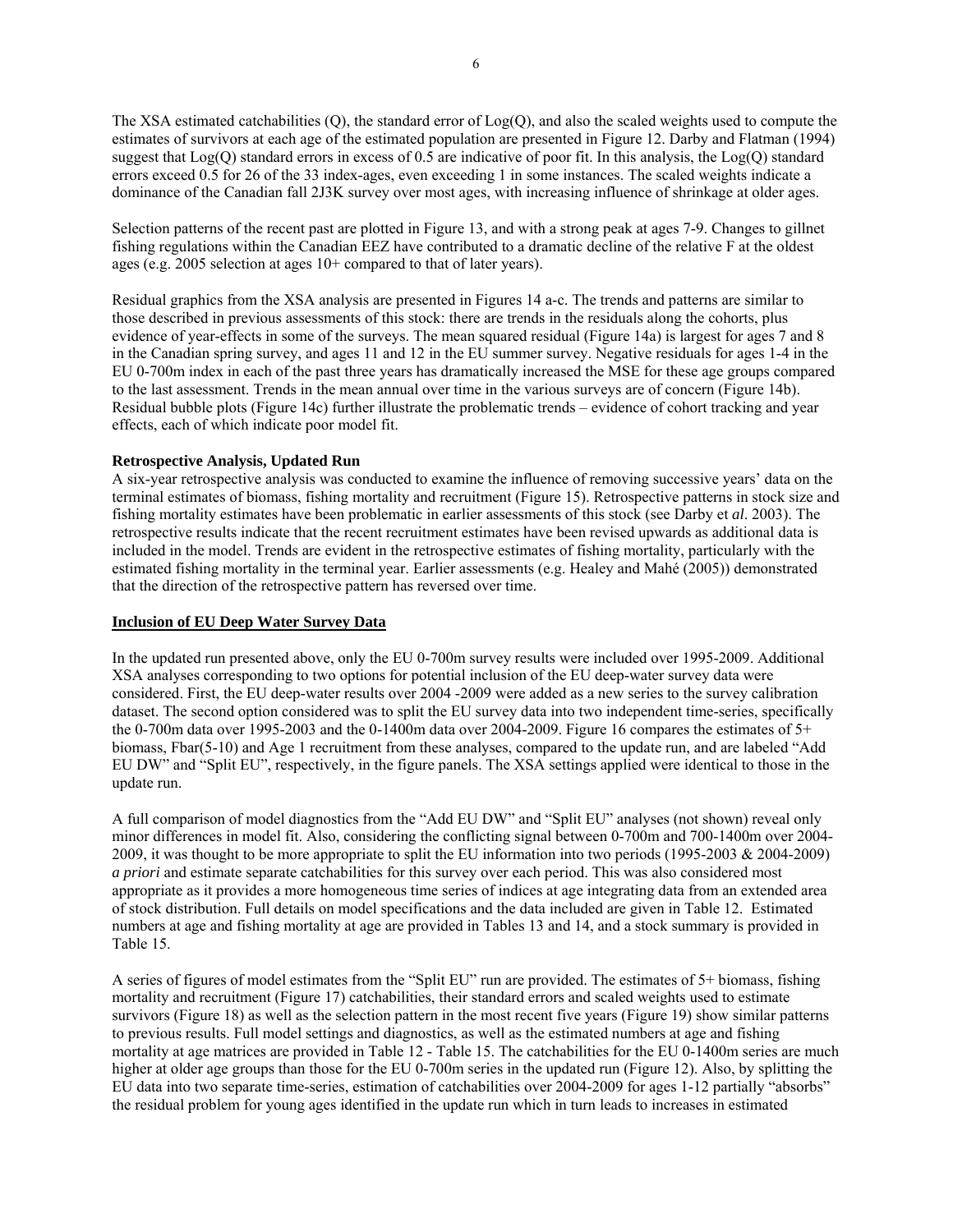strength of some recent cohorts. However, problems such as trends in residuals, multi-year effects (e.g. 2-3 years of positive residuals at most or all ages followed by 2-3 years of negative residuals) and cohort effects remain evident (Figure 20 a- c).

Note that as the EU 0-700m series now ends in 2003, it has little influence on the estimated survivors in 2010 (Figure 18). A comparison of the scaled weights between the Update Run and the Split EU run indicates a dramatic shift in the weightings to estimate survivors, particularly at ages 9+. There is less influence from the F-shrinkage estimate, and in the split EU run the EU 0-1400m index contributes the greatest weight to the estimation of survivors. The Canadian Fall Div. 2J3K index received 30%-50% of the weighting in the updated run, but this is reduced to < 30% for ages 9-13 in the split EU run.

The above results include survey data at ages 1-12 from the EU 0-1400m series. The correlation between the MNPT data at age 12 and age 13 (log-scale) in this survey is 0.94. Thus, an additional XSA analysis was conducted adding the age 13 information from the EU survey from 2004-2009 to the calibration data set. Differences between these results and the "split EU" are negligible. Note that the overall mean squared residual when using this dataset is 0.418.

## **Retrospective Analysis, Split EU Run**

A three-year retrospective analysis of the "Split EU" run was conducted. Considering that the EU 0-1400m index time series spans 2004-2009, longer retrospective analyses would be ill-advised. The results are consistent with the retrospective patterns in the update run (see Figure 15) – biomass estimates are revised upwards and fishing mortality estimates revised downwards as additional data is added (Figure 21). Also recruitment estimates are unstable, with the estimated strength of the late 1990s and early 2000s year-classes being revised substantially as data are added. These patterns reflect the recent data from the Canadian Fall Div. 2J3K and EU 0-1400m indices, both of which indicate these year-classes are relatively strong. This is inconsistent with the data from these cohorts at the youngest ages.

## **Robustness**

#### **Sensitivity to each tuning index**

To evaluate the consistency in estimated stock trends from each survey series, we compare the estimated 5+ biomass, age 1 recruitment and average fishing mortality (Figure 22) from a suite of XSA analyses calibrated using only one survey series. To avoid estimation problems using just the 2004-2009 EU 0-1400m series, we produce stock size estimates for the "EU only" run by using the 0-700m data over 1995-2003, and the 0-1400m data for 2004-2009. Observe that the estimated 5+ biomass from the analysis which includes only the Canadian fall index is almost identical to the results using all data series. This occurs as the ages which make up the majority of the  $5+$ biomass receive greatest weight from this survey in the "all data" run. There are major differences in the estimated recruitment in the most recent period. The exploitable biomass of the most recent five years is similar for analyses which use only the Canadian spring index or the EU data, because the estimated recruitments over 2000-2004 in these cases are consistent.

A comparison of 2010 5+ biomass and 2009 fishing mortality from these single-index runs is also provided (Figure 23) to highlight the differences at the end of the estimation period..

#### **Sensitivity to shrinkage settings**

The usage of F-shrinkage in XSA is typically employed to add stability to estimates of fishing mortality and biomass when subsequent analysis show that the estimates are biased or highly variable although effort and exploitation pattern are considered to have been relatively stable. However, the specifics of implementing F-shrinkage (number of years to shrink over, plus the degree of shrinkage) are subjective. F-shrinkage settings used in recent assessments and also to produce all results documented above take a 5 year mean with a log standard error of this mean set at 0.5 which would be considered relatively strong shrinkage (log standard error controls the degree of shrinkage; lower values imply more weight to the average F value and hence stronger shrinkage of the terminal year's F to that mean value).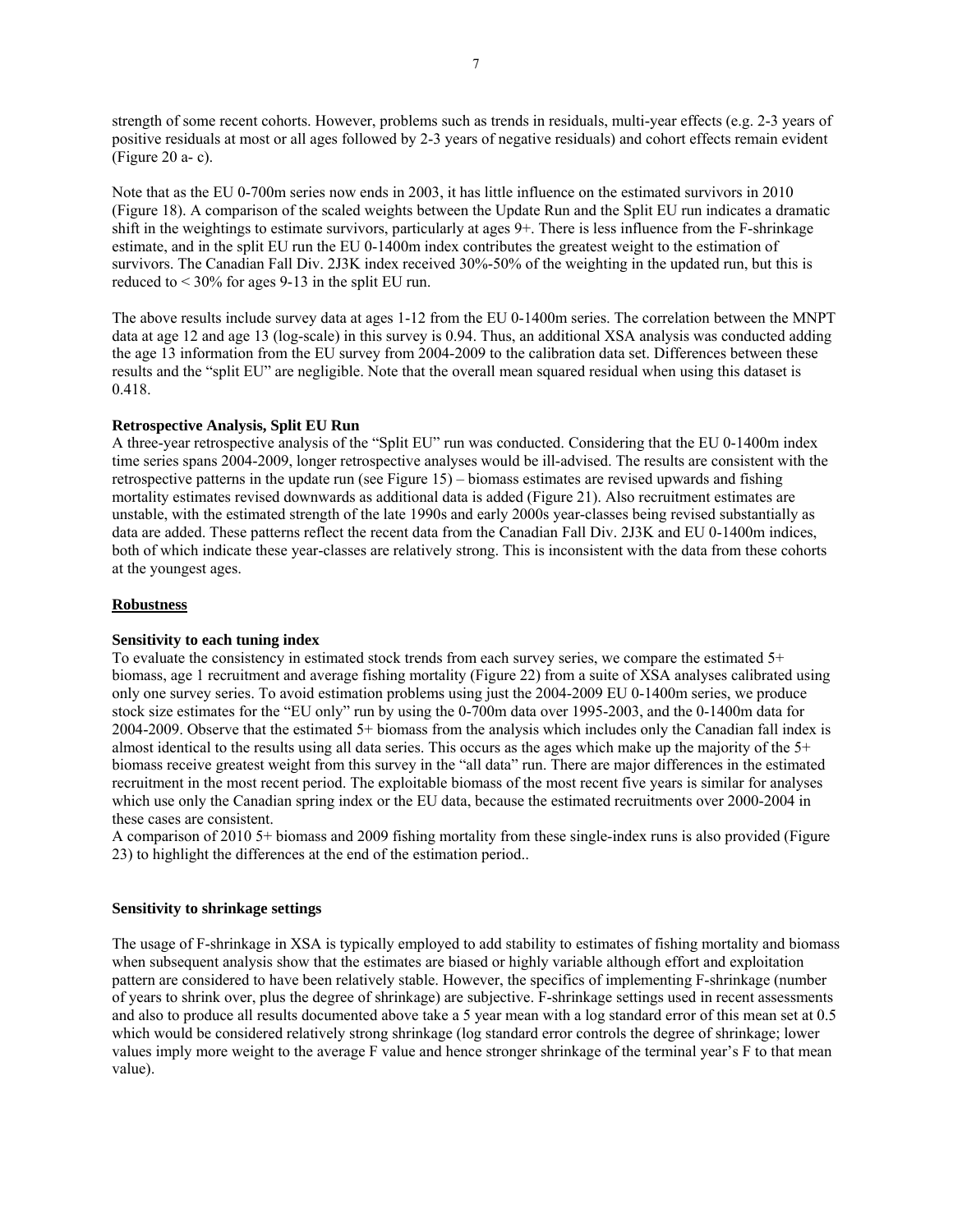In this assessment, the fishing mortality results from the Split EU analysis indicates a substantial and consistent decline in average fishing mortality over 2003-2009. This warrants a re-evaluation of the impact of shrinking the terminal year fishing mortality to the average of the recent period, as population numbers could be under-estimated and fishing mortality over-estimated when using strong shrinkage. Previous assessments (see Healey and Mahé 2005, 2008) have also examined the sensitivity of the results to reducing the effect of F-shrinkage, but as retrospective and residual patterns were worse in these cases, no changes were accepted.

Consideration was given to both reducing the strength of the shrinkage and also shortening the time span over which to mean fishing mortality was computed. The following shrinkage settings were evaluated:

- 1)  $5 \text{ years}; \log(\text{SE})=0.5$
- 2)  $5 \text{ years}$ ;  $\log(\text{SE}) = 1.0$
- 3)  $5 \text{ years}; \log(\text{SE}) = 10.0$
- 4) 3 years;  $log(SE)=0.5$
- 5) 3 years;  $log(SE)=1.0$

The first case corresponds to the settings applied in recent assessments, and case 3 equates to a no shrinkage run; the effect of shrinkage is so low it basically does not impact the estimation of survivors.

Estimated 5+ biomass, age 1 recruitment and average fishing mortality for each set of shrinkage parameters are compared in Figure 24. Considering the consistent decline in estimated fishing mortality, it is unsurprising that terminal fishing mortality was highest for both cases with the highest degree of shrinkage (log(SE)=0.5 – cases 1 and 4 above). Also, under either log(SE)=0.5 or 1.0, the three year shrinkage means yield a lower terminal F than the five-year means. And as expected, the lowest estimate of terminal F comes from the analysis with minimal shrinkage (log(SE)=10.0). Again noting the steep decline in fishing mortality since 2003, unless the residual patterns and/or the retrospective patterns with reduced shrinkage are appreciably worse, it would seem advisable to reduce at least the time-frame over which to compute the mean F and possibly also the strength of the shrinkage. Full diagnostics for shrinkage over a shorter (3 year) timeframe were considered against the settings applied in recent assessments.

### *Reduced Shrinkage I: 3 years; log SE=0.5*

Estimates of 5+ biomass, age 1 recruitment and age 5-10 average fishing mortality using shrinkage settings of 3 years, log(SE)=0.5 are plotted in Figure 25. The estimated catchabilities, their standard errors (Figure 26) and recent estimates of commercial selectivity (Figure 27) are generally similar to the Split EU run presented previously. In this analysis there are differences in the weightings used to estimate survivors (Figure 26; refer to Figure 18 for weightings from the Split EU run), with reduced influence of the F-shrinkage estimates for survivors ages 6+. Residual patterns (Figure 28) are also consistent with prior results, and the overall mean squared residual is 0.406.

A three-year retrospective analysis applying these shrinkage options in each analysis was conducted (see Figure 29). Although patterns are similar, the magnitude of retrospective revisions to biomass, recruitment and average fishing mortality are somewhat larger than those for the Split EU run (Figure 21), in which the shrinkage settings were 5 years, and log(SE)=0.5.

# *Reduced Shrinkage II: 3 years; log SE=1.0*

Detailed XSA settings and output are provided in Table 16, with estimated numbers-at-age and fishing mortality-atage in Tables 17 and 18. Table 19 contains a summary of the estimates; these are plotted in Figure 30. Estimated catchabilities, their standard errors and recent estimates of commercial selectivity (Figure 31, Figure 32) are generally similar to previous results. However while standard errors of catchabilities for the 2J3K survey and the Spring 3LNO are very similar between the reduced shrinkage I and II, they are smaller for the EU 0\_1400 survey and larger for the EU 0–700 survey and overall, the mean standard errors across all surveys catchabilities is smaller. Applying these settings there is a substantial reduction in the influence of the F-shrinkage estimates. The residual patterns (Figure 33) are also consistent with prior results, with trends over time and multiple instances of difficulty tracking cohorts. We note that the residual patterns amongst the surveys are often in opposite direction over common time periods. The overall mean squared residual is 0.401.

A three-year retrospective analysis applying these shrinkage options in each analysis was conducted (see Figure 34). In this case, retrospective revisions are much smaller than in any of the previous cases. The difference in the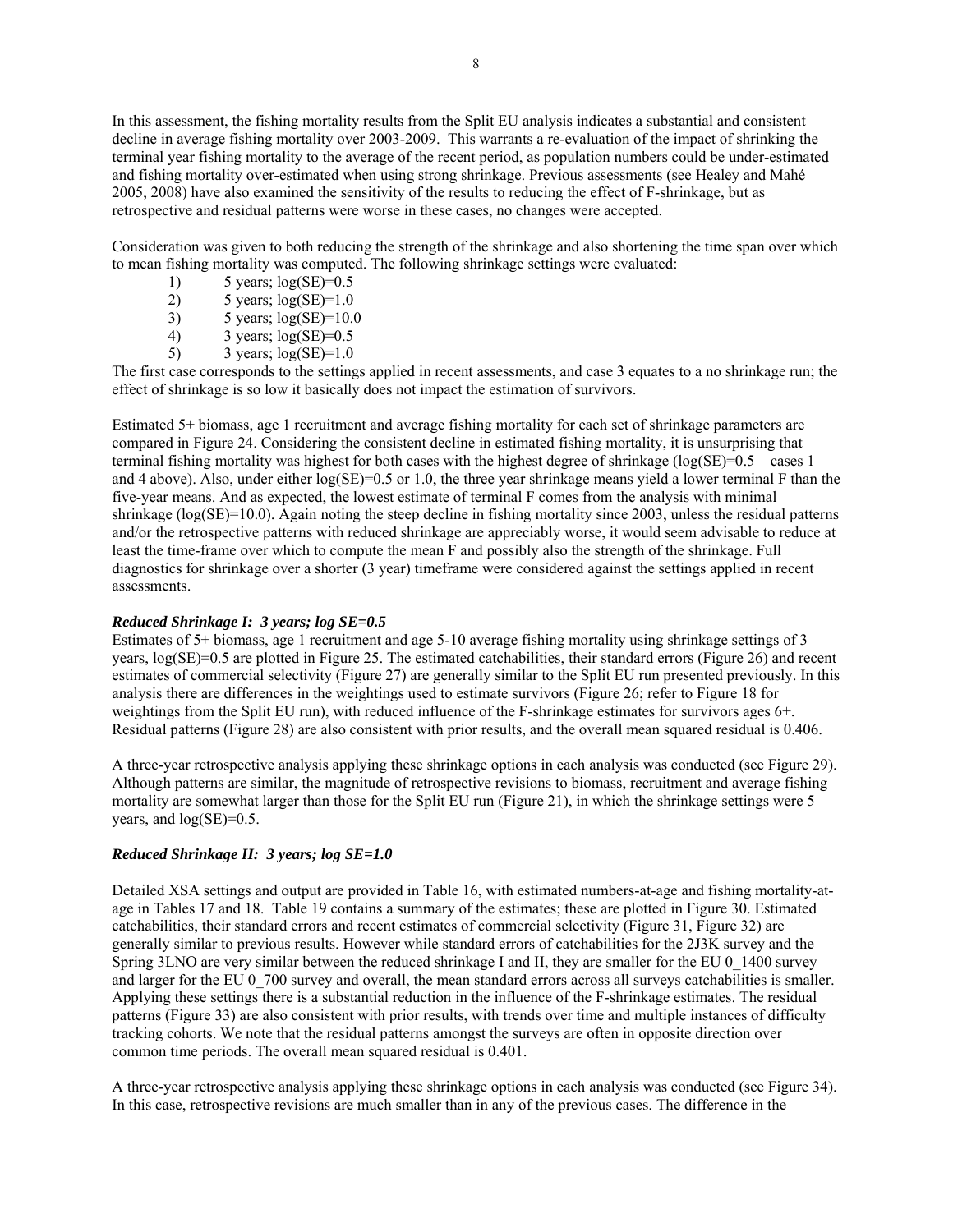estimates of 5+ biomass and average fishing mortality are minimal as the first two years, with a greater change as the third year of catch and survey data are excluded. A "retrospective matrix" was computed for estimates fishing mortality and population numbers (Table 20, Table 21). Entries in the matrix are the ratio of the N[y,a] (or  $F[y,a]$ ) estimates in the "full-data" assessment to the one-year retrospective results, and indicate minimal change in the structure of these estimates.

## **Final Run**

We suggest using the reduced shrinkage settings of 3 years and  $log(SE)=1.0$  as the final run used to evaluate both current stock status and short-term management advice. First, the overall mean square residual is slightly improved compared to the 3-year and 5-year  $log(SE)=0.5$  cases. In addition, a reduction in shrinkage now appears justified given the constant decrease in average fishing mortality over 2003-2009, which also appears consistent in the retrospective analysis.

In the final run, the fishable biomass (age 5+; Figure 30, upper panel) declined to low levels in 1995-97 due to very high catches and high fishing mortality. It increased during 1998-2000 due to greatly reduced catches, much lower fishing mortality and improved recruitment. Biomass increased over 2004-2008 with decreases in fishing mortality. However, it has shown decreases over 2008-2010, as weaker year-classes have recruited to the biomass. Estimates of 2010 survivors from the XSA are used to compute 2010 biomass assuming the 2010 stock weights are equal to the 2007-2009 average. The 2010 5+ biomass is estimated to be about 102 000 tons. The 10+ biomass peaked in 1991 and although it remains well below that peak, it has tripled over 2006-2010.

High catches in 1991-94 resulted in average fishing mortality over ages 5 to 10 (F5-10; Figure 30, center panel) exceeding 0.70. F5-10 increased over 1995-2003 with increasing catch, but declined after 2003 under the FC rebuilding plan. F5-10 in 2009 is estimated to be 0.25. Note that although F5-10 decreased from 2008 to 2009, the total fishing mortality over all age groups increased, due to a slight change in commercial selectivity.

The final run indicates that all recent year-classes are well below average strength (Figure 30, lower panel). These year-classes will recruit to the exploitable biomass in the next few years.

We note that estimates of exploitable biomass from the final run are higher from previously reported estimates over 2004-2008. This difference primarily arises as a result of the addition of the deep-water information from the EU survey to the analysis as well as a reduction in the amount of F-shrinkage applied.

As in recent assessments, the XSA diagnostics reveal serious problems in the model fit. The standard errors of the log-scale survey catchability parameters exceed 0.5 at most survey-ages. Darby and Flatman (1994) note that: "values greater than 0.5 indicate problems with that age for the fleet." Further, the survey-specific estimates of survivors indicate some inconsistencies. Residual patterns indicate severe model fit issues, including year and cohort effects, as well as evidence of the conflicting signals in some of the survey information. Retrospective patterns have been poor in recent assessments and although improved with the new data and model settings, the revisions to recruitment estimates from over a decade ago in the last year of the retrospective analysis are also cause for concern. Should these problems continue the reliability of this assessment must be reconsidered. Noting that the XSA provides a way to derive a signal from sometimes conflicting data, this assessment was considered acceptable noting that careful attention must continue to be paid to model diagnostics in future assessments.

#### **Stochastic Projections**

Projection results are contingent upon the accuracy of the estimated survivors. Reservations about the quality of the XSA estimates of survivors are expressed above and these reservations extend to projections of future population dynamics. Attention is also to be drawn to the fact that, as discussed by Patterson et al. (2000), current bootstrapping and stochastic projection methods generally underestimate uncertainty. The percentiles are therefore presented as a minimal measure of uncertainty associated with the evolution of the stock under the different harvesting option evaluated.

In order to evaluate the population trends under several potential management actions in the near term, stochastic projections from 2010 to 2014 were conducted assuming average exploitation pattern and weights-at-age from 2007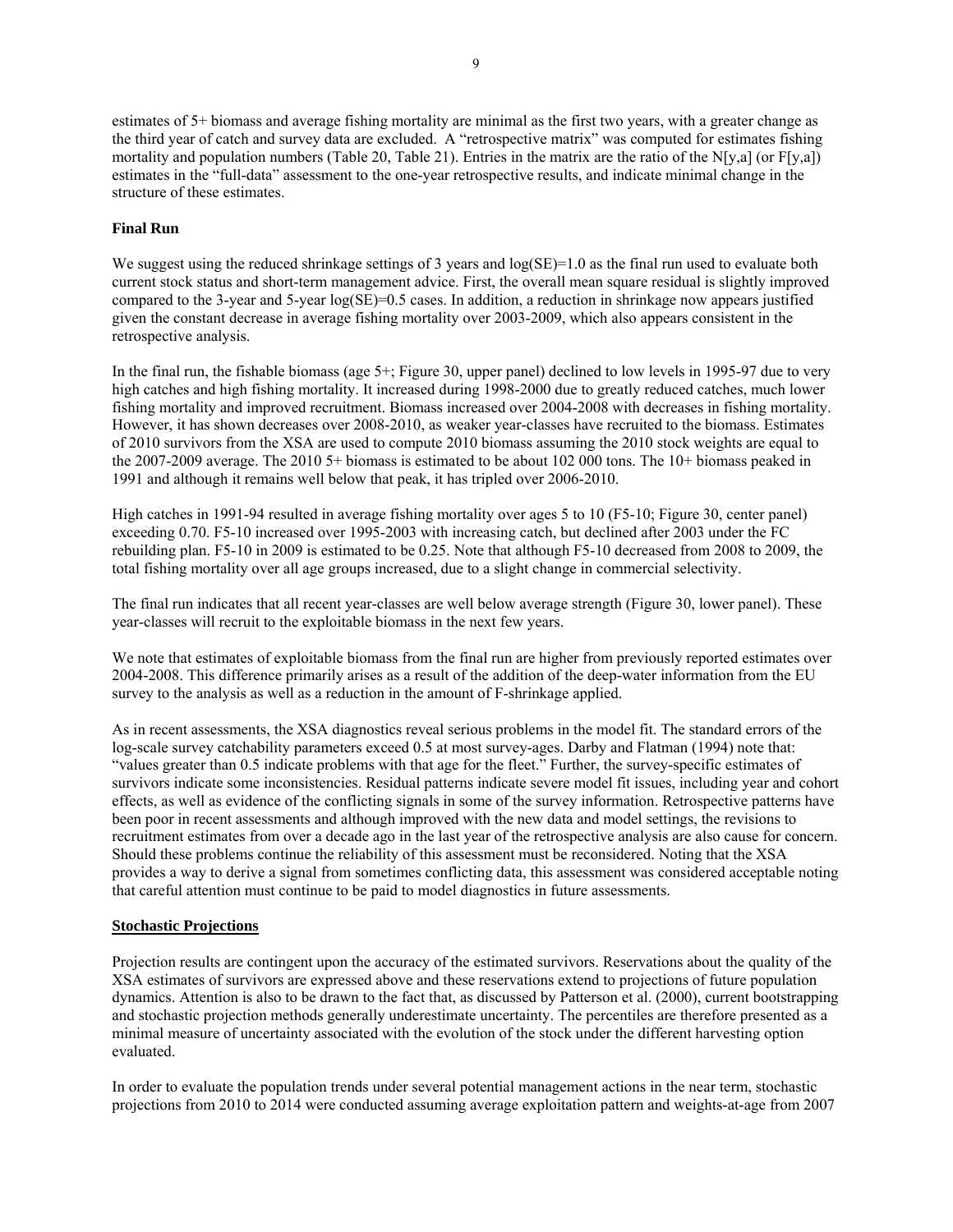to 2009, and with natural mortality fixed at 0.2. Assuming the catch in 2010 remains at the 2009 level (23 150 t), the following projection scenarios were considered:

- i) constant fishing mortality at F0.1 (0.21)
- ii) constant fishing mortality at F2009 (0.26)
- iii) constant landings at 16 000 tons, and
- iv) constant landings at 23 150 tons.

An additional projection was undertaken assuming that the catches in 2010 will match the TAC of 16 000t and remain constant at this level in 2011-2013.

The projection inputs are summarized in Table 22 with the variability in the projection parameters described by the coefficients of variation (column CV in the table). Numbers at age 2 and older at 1st of January 2010 and corresponding CVs are computed from the XSA output. For the stochastic projections, recruitment was bootstrapped from the 1999-2008 age 1 numbers from the XSA. Scaled selection pattern and corresponding CVs are derived from the 2007 to 2009 average from the XSA. Weights at age in the stock and in the catch and corresponding CVs are also computed from the 2007-2009 average input data. Natural mortality was assumed to be 0.2 with a CV of 0.15. The stochastic distributions were generated using the  $@Risk$  software. The distribution was assumed lognormal for the numbers at age and normal for the other input data.

For each of the scenarios considered, projection results (Table 23 and Figures 36 - 40) of forecast yield up to 2013, exploitable (ages 5+) biomass, and ages 10+ biomass to 2014 are presented. Note that projected yield under F0.1 is close to 16 000 t over 2011-2013. Thus under both the F0.1 and 16Kt constant catch options, total biomass is projected to increase by approximately 10%. In the case for which the 2010 catches are assumed to be 16Kt in both 2010 and also in the projection period, total biomass is projected to increase by 20% by 2014.

Total biomass remains stable under yields corresponding to F2009 fishing mortality, but is projected to decrease by 15% if catches remain at 23 200t through 2013. Fishing at F2009 for the period 2011-2013 would correspond to a reduction in catch from 17.5 Kt in 2011 to about 16Kt in 2012 and 2013.

Table 24 provides growth rates of the exploitable (ages 5+), ages 10+ biomass, and ages 5-9 biomass relative to 2010, the terminal year of the current assessment. Note there are differences in the rates of increase in each of these columns reflecting changes in the age structure of the population, notably the improved status of the 10+ biomass in 2010 and subsequently through the projection period.

Table 25 presents the ratio of the exploitable  $(5 +)$  biomass at the end of the projection period to the target identified in the rebuilding plan. If catches are maintained at the current TAC level, total biomass is projected to be 80% of the 140,000 t, with five years remaining in the recovery plan. The potential of recovery to 140,000 t by 2014 is strongly dependent on future recruitment to the exploitable biomass, and recruitment has been very low in recent years.

In summary, all projections show declines of the age 5-9 exploitable biomass in forthcoming years despite relatively low projected fishing mortality levels. We focus upon ages 5-9 as they comprise 90% of recent commercial catch weight. The biomass declines occur as the below average year-classes reach age 5, and range from 6% to 21% in the scenarios evaluated.

### **Conclusion**

Estimated stock biomass has shown decreases over 2008-2010, as weaker year-classes have recruited to the biomass. The level of recent biomass estimates is higher than that reported in previous assessments, as a result of including the new deep-water information from the EU survey, as well as a reduction in the amount of F-shrinkage required. The 10+ biomass peaked in 1991 and although it remains well below that peak, it has tripled over 2006-2010, becoming a larger fraction of the total 5+ biomass. Average fishing mortality (over ages 5-10) has been decreasing since 2003 under the Fisheries Commission Rebuilding Plan. As recent recruitment has been far below average, projections conducted under various catch and fishing mortality options indicate that the biomass targeted by the fishery (ages 5-9) will decline under all scenarios considered.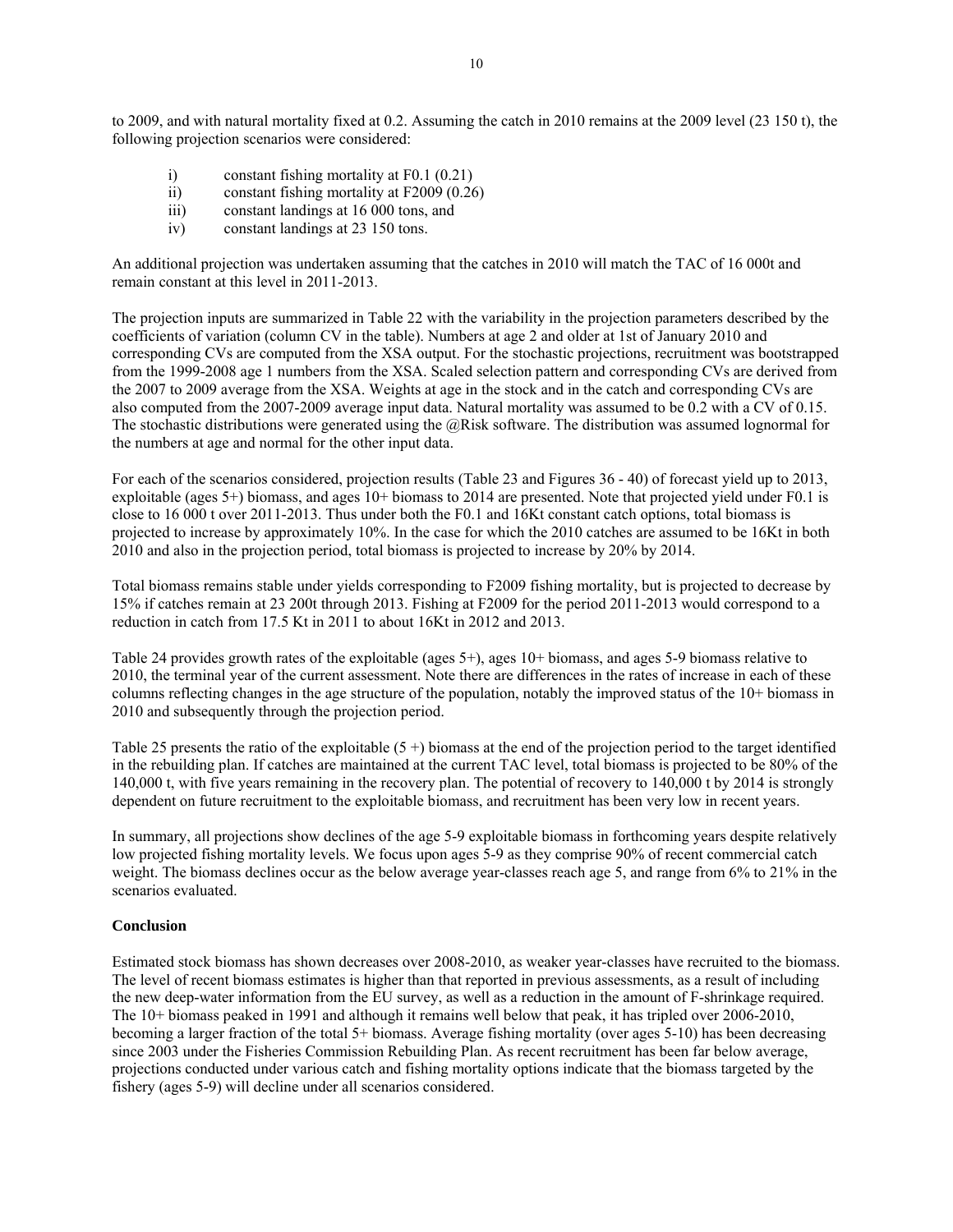#### **References**

Alpoim, R., E. Roman, B. Greene, R. Burry and W.R. Bowering. 2002. Results of the Greenland Halibut (Reinhardtius hippoglossoides) Otolith Exchange between Spain, Canada and Portugal. NAFO SCR. Doc. 02/141. Ser. No. N4763.

Bowering, W.R., and W.B. Brodie. 1995. Greenland halibut (Reinhardtius hippoglossoides (Walbaum)). A Review of the Dynamics of its Distribution and Fisheries off Canada and West Greenland. In Deep-water fisheries of the North Atlantic Oceanic Slope. Edited by A.G. Hopper. NATO Advanced Science Institutes Series. Kluwer Academic Publishers, Boston. Pp. 113-160.

Brodie, W.B., D. Power, and B.P. Healey. 2010. The Canadian fishery for Greenland halibut in SA 2 + Divisions 3KLMNO, with emphasis on 2009. NAFO SCR Doc. 10/35, Ser. No. N5793.

Darby, C.D., and S. Flatman. 1994. Virtual Population Analysis: Version 3.1 (Windows/Dos) user guide. Info. Tech. Ser., MAFF Direct. Fish. Res., Lowestoft, (1): 85pp.

Darby, C.D., W.R. Bowering, and J.-C. Mahé 2003. An Assessment of Stock Status of the Greenland Halibut Resource in NAFO Subarea 2 and Divisions 3KLMNO Based on Extended Survivors Analysis with Short and Medium-term projections of Future Stock Development. NAFO SCR Doc. 03/64. Ser. No. N4883.

González-Costas F., González-Troncoso D., E. Román, M. Casas, G. Ramilo, C. Gonzalez, A. Vázquez, and A. Gago. 2010. Spanish Research Report for 2009. NAFO SCS Doc. 10/06, Ser. No. N5760.

Healey, B.P. and J.-C. Mahé. 2005. An Assessment of Greenland Halibut in Subarea 2 + Divisions 3KLMNO, with Projections under the Fisheries Commission Rebuilding Plan. NAFO SCR Doc. 05/63, Ser. No. N5149.

2006. An Assessment of Greenland Halibut (*Reinhardtius hippoglossoides*) in Subarea 2 + Divisions 3KLMNO. NAFO SCR Doc. 06/51, Ser. No. N5281.

2008. An Assessment of Greenland Halibut (*Reinhardtius hippoglossoides*) in Subarea 2 + Divisions 3KLMNO. NAFO SCR Doc. 08/48, Ser. No. N5550.

2009. An Assessment of Greenland Halibut (*Reinhardtius hippoglossoides*) in Subarea 2 + Divisions 3KLMNO. NAFO SCR Doc. 09/39, Ser. No. N5675.

Healey, B.P. and W.B. Brodie. 2009. Brief notes on the execution of Canadian multi-species surveys in 2007 and 2008. NAFO SCR Doc. 09/12, Ser. No. N5639.

Healey, B.P. 2008. Greenland halibut (Reinhardtius hippoglossoides) in NAFO Subarea 2 and Divisions 3LKMNO: stock trends based on annual Canadian research vessel survey results during 1978-2007. NAFO SCR Doc. 08/32, Ser. No. N5533.

Morgan, M.J. & J.M. Hoenig. 1997. Estimating age at maturity from length stratified sampling. J. Northw. Fish. Sci. 21:51-63.

NAFO. 2003a. NAFO Rebuilding Plan for the stock of Greenland Halibut in Subarea 2 and Divisions 3KLMNO. NAFO FC Doc 03/13, Ser. No. N4904.

NAFO. 2003b. Report of the Standing Committee on Fisheries Science (STACFIS), June 2003. NAFO Scientfic Council Reports, 2003.

NAFO. 2009. Report of the Scientific Council, June 2009. NAFO Scientfic Council Reports, 2009.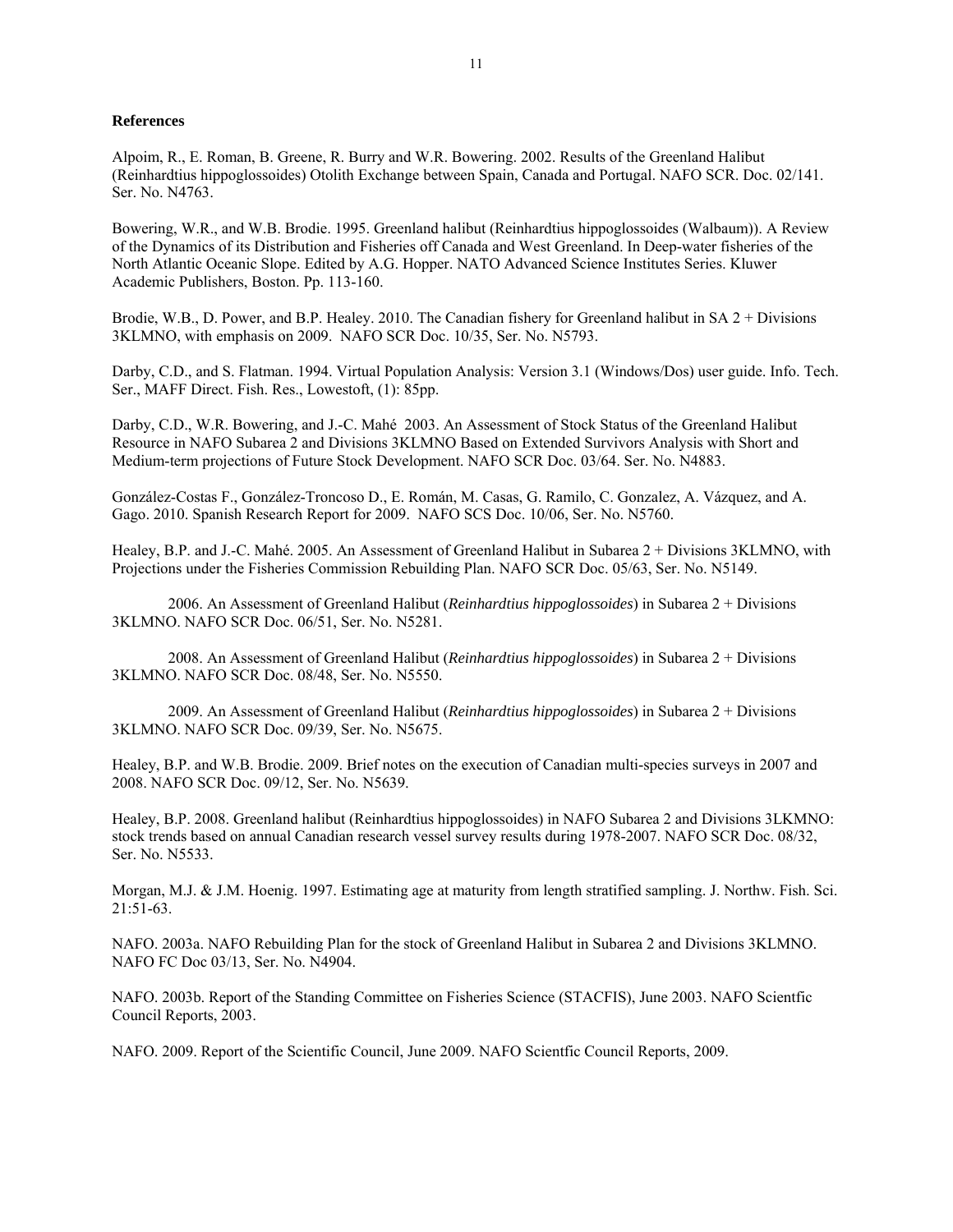Patterson, K.R., R.M. Cook, C.D. Darby, S. Gavaris, B. Mesnil, A.E. Punt, V.R. Restrepo, D.W. Skagen, G. Stefansson, and M. Smith. 2000. Validating three methods for making probability statements in fisheries forecasts. ICES CM 2000 V:06

Shepherd, J.G. 1999. Extended survivors analysis: An improved method for the analysis of catch-at-age data and abundance indices ICES Journal of Marine Science Vol. 56, No. 5, October 1999, pp. 584-591.

I.A. Skyrabin, and M.V. Pochtar. 2010. Russian Research Report for 2009. NAFO SCS Doc. 10/05, Ser. No. N5755.

Treble, M.A., S.E. Campana, R.J. Wastle, C.M. Jones, and J. Boje. 2005. An assessment of age determination methods, with age validation of Greenland halibut from the Northwest Atlantic. NAFO SCR Doc. 05/43, Ser. No. N5129.

Treble, M.A and K.S. Dwyer. 2006. Report of the Greenland Halibut (*Reinhardtius hippoglossoides*) Age Determination Workshop. NAFO SCR Doc. 06/49, Ser. No. N5276.

Vargas, J., R. Alpoim, E. Santos, and A.M. Avila de Melo. 2010. Portuguese Research Report for 2009. NAFO SCS Doc. 10/07, Ser. No. N5761.

Vázquez A. 2010. Results from bottom trawl survey on Flemish Cap of June-July 2009. NAFO SCR Doc. 10/23, Ser. No. N5781.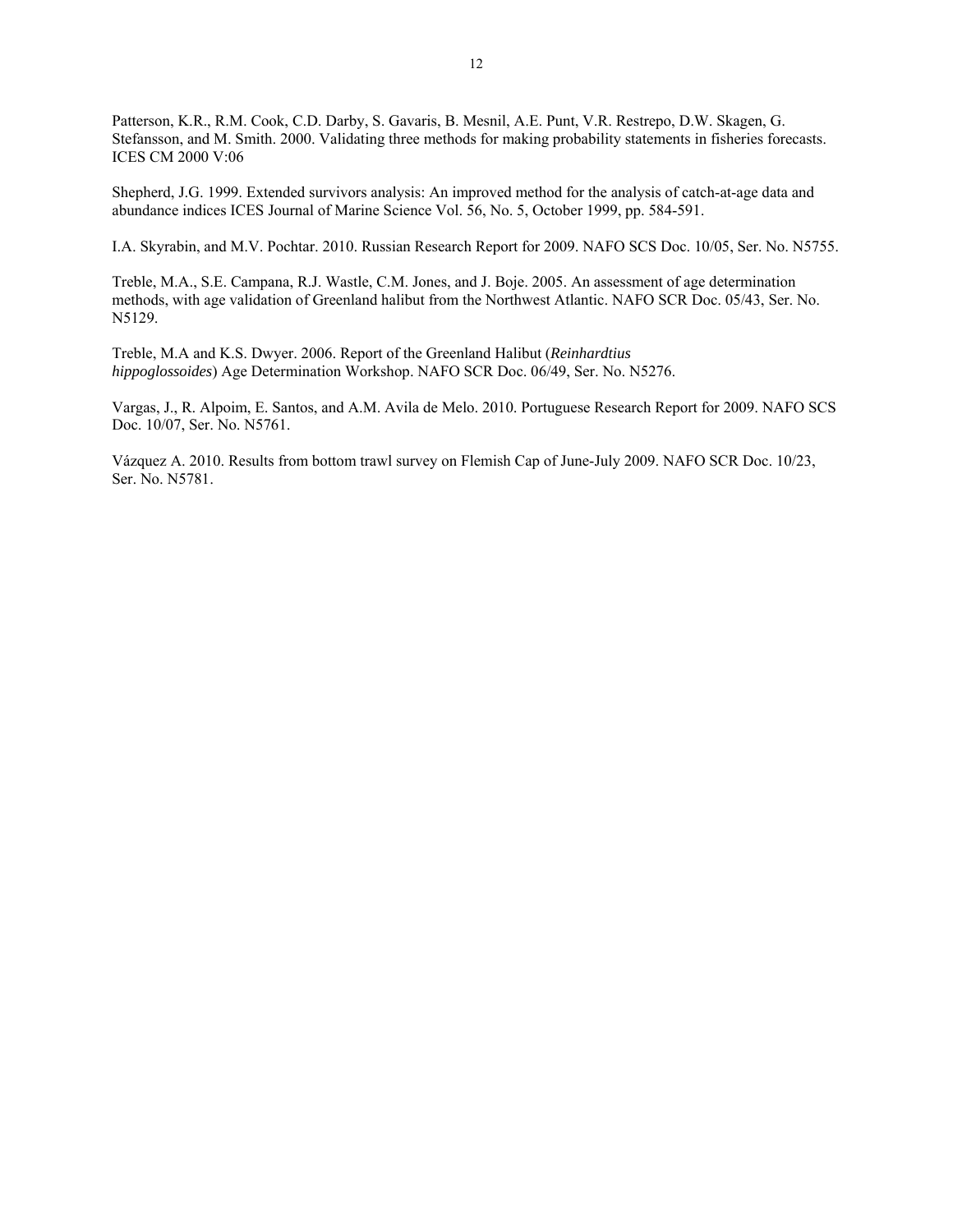Table 1. Landings and Total Allowable Catches (all in 000 tons) for Greenland Halibut in Sub-area 2 and Div. 3KLMNO. TACs were set autonomously by Canada until 1994. Since 1995, the TAC has been established by NAFO's Fisheries Commission. TAC values since 2004 (marked by \*) have been set under the Fisheries Commission Rebuilding Plan.

| Year | TAC - Canada   TAC - FC  <br>(000 t) | (000 t) | Landings<br>(t)  |
|------|--------------------------------------|---------|------------------|
| 1975 | 40                                   |         | 28814            |
| 1976 | 30                                   |         | 24611            |
| 1977 | 30                                   |         | 32048            |
| 1978 | 30                                   |         | 39070            |
| 1979 | 30                                   |         | 34104            |
| 1980 | 35                                   |         | 32867            |
| 1981 | 55                                   |         | 30754            |
| 1982 | 55                                   |         | 26278            |
| 1983 | 55                                   |         | 27861            |
| 1984 | 55                                   |         | 26711            |
| 1985 | 75                                   |         | 20347            |
| 1986 | 100                                  |         | 17976            |
| 1987 | 100                                  |         | 32442            |
| 1988 | 100                                  |         | 19215            |
| 1989 | 100                                  |         | 20034            |
| 1990 | 50                                   |         | 47454            |
| 1991 | 50                                   |         | 65008            |
| 1992 | 50                                   |         | 63193            |
| 1993 | 50                                   |         | 62455            |
| 1994 | 25                                   |         | 51029            |
| 1995 |                                      | 27      | 15272            |
| 1996 |                                      | 27      | 18840            |
| 1997 |                                      | 27      | 19858            |
| 1998 |                                      | 27      | 19946            |
| 1999 |                                      | 33      | 24226            |
| 2000 |                                      | 35      | 34177            |
| 2001 |                                      | 40      | 38232            |
| 2002 |                                      | 44      | 34062            |
| 2003 |                                      | 42      | 35151            |
| 2004 |                                      | 20      | *<br>25486       |
| 2005 |                                      | 19      | $\star$<br>23255 |
| 2006 |                                      | 18.5    | $\star$<br>23531 |
| 2007 |                                      | 16      | $\star$<br>22747 |
| 2008 |                                      | 16      | $\star$<br>21180 |
| 2009 |                                      | 16      | *<br>23156       |
| 2010 |                                      | 16      | *                |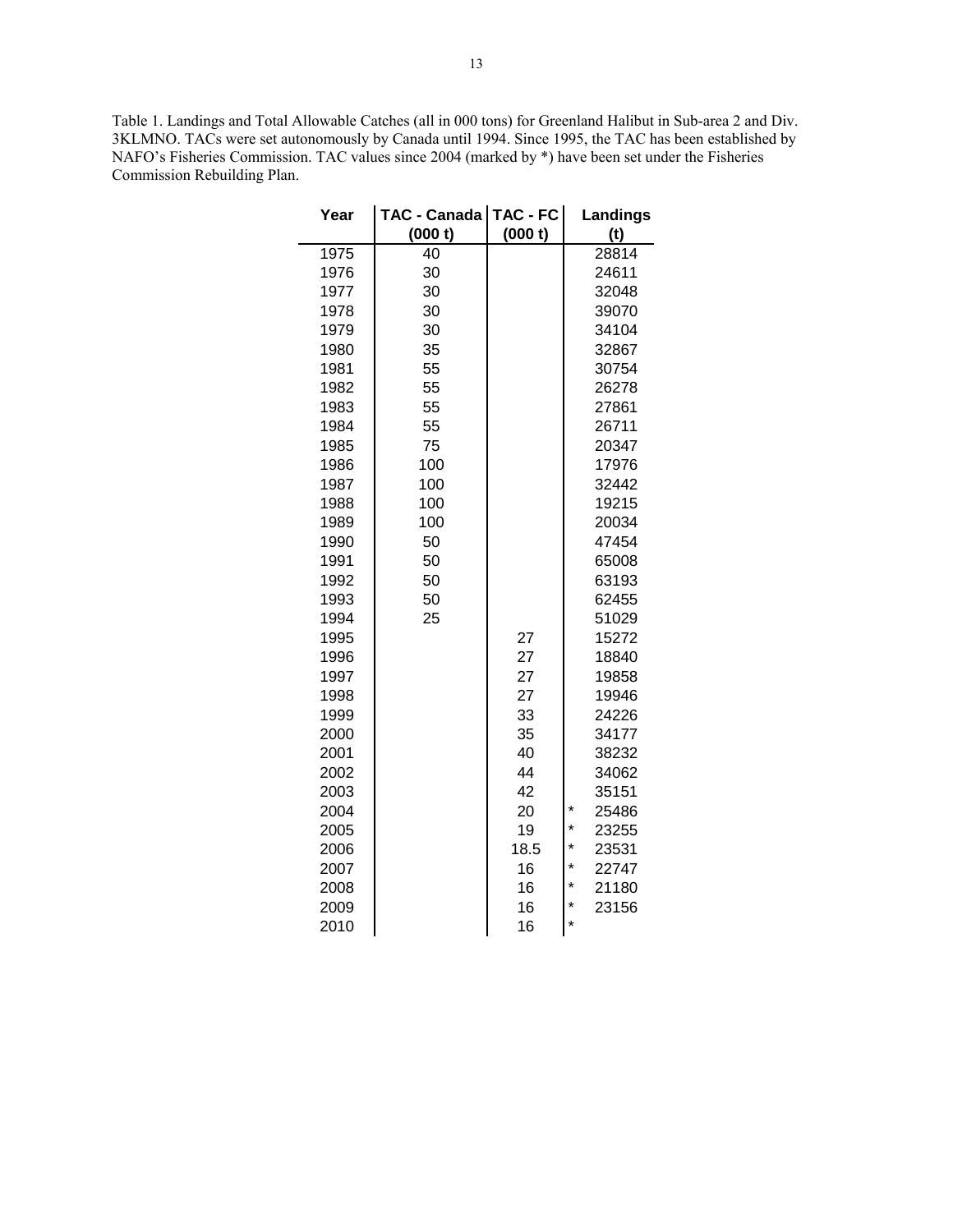| Year | 1           | 2        | 3           | 4           | 5     | 6     | 7     | 8     | 9    | 10   | 11   | 12   | 13  | $14+$ | <b>Total</b> |
|------|-------------|----------|-------------|-------------|-------|-------|-------|-------|------|------|------|------|-----|-------|--------------|
| 1975 | $\Omega$    | 0        | $\mathbf 0$ | 0           | 334   | 2819  | 5750  | 4956  | 3961 | 1688 | 702  | 135  | 279 | 288   | 20912        |
| 1976 | $\mathbf 0$ | 0        | 0           | 0           | 17    | 610   | 3231  | 5413  | 3769 | 2205 | 829  | 260  | 101 | 53    | 16488        |
| 1977 | 0           | 0        | 0           | 0           | 534   | 5012  | 10798 | 7346  | 2933 | 1013 | 220  | 130  | 116 | 84    | 28186        |
| 1978 | 0           | 0        | 0           | 0           | 2982  | 8415  | 8970  | 7576  | 2865 | 1438 | 723  | 367  | 222 | 258   | 33816        |
| 1979 | 0           | 0        | 0           | 0           | 2386  | 8727  | 12824 | 6136  | 1169 | 481  | 287  | 149  | 143 | 284   | 32586        |
| 1980 | 0           | 0        | 0           | 0           | 209   | 2086  | 9150  | 9679  | 5398 | 3828 | 1013 | 128  | 53  | 27    | 31571        |
| 1981 | 0           | 0        | 0           | 0           | 863   | 4517  | 9806  | 11451 | 4307 | 890  | 256  | 142  | 43  | 69    | 32344        |
| 1982 | $\mathbf 0$ | 0        | 0           | 0           | 269   | 2299  | 6319  | 5763  | 3542 | 1684 | 596  | 256  | 163 | 191   | 21082        |
| 1983 | $\Omega$    | 0        | $\Omega$    | 0           | 701   | 3557  | 9800  | 7514  | 2295 | 692  | 209  | 76   | 106 | 175   | 25125        |
| 1984 | 0           | 0        | 0           | 0           | 902   | 2324  | 5844  | 7682  | 4087 | 1259 | 407  | 143  | 106 | 183   | 22937        |
| 1985 | 0           | 0        | $\Omega$    | 0           | 1983  | 5309  | 5913  | 3500  | 1380 | 512  | 159  | 99   | 87  | 86    | 19028        |
| 1986 | $\Omega$    | 0        | $\Omega$    | 0           | 280   | 2240  | 6411  | 5091  | 1469 | 471  | 244  | 140  | 70  | 117   | 16533        |
| 1987 | 0           | 0        | 0           | 0           | 137   | 1902  | 11004 | 8935  | 2835 | 853  | 384  | 281  | 225 | 349   | 26905        |
| 1988 | $\mathbf 0$ | 0        | 0           | $\mathbf 0$ | 296   | 3186  | 8136  | 4380  | 1288 | 465  | 201  | 105  | 107 | 129   | 18293        |
| 1989 | 0           | 0        | 0           | $\mathbf 0$ | 181   | 1988  | 7480  | 4273  | 1482 | 767  | 438  | 267  | 145 | 71    | 17092        |
| 1990 | 0           | 0        | 0           | 95          | 1102  | 6758  | 12632 | 7557  | 4072 | 2692 | 1204 | 885  | 434 | 318   | 37749        |
| 1991 | $\Omega$    | 0        | 0           | 220         | 2862  | 7756  | 13152 | 10796 | 7145 | 3721 | 1865 | 1216 | 558 | 422   | 49713        |
| 1992 | $\Omega$    | 0        | 0           | 1064        | 4180  | 10922 | 20639 | 12205 | 4332 | 1762 | 1012 | 738  | 395 | 335   | 57584        |
| 1993 | $\Omega$    | 0        | 0           | 1010        | 9570  | 15928 | 17716 | 11918 | 4642 | 1836 | 1055 | 964  | 401 | 182   | 65222        |
| 1994 | $\Omega$    | 0        | 0           | 5395        | 16500 | 15815 | 11142 | 6739  | 3081 | 1103 | 811  | 422  | 320 | 215   | 61543        |
| 1995 | 0           | 0        | 0           | 323         | 1352  | 2342  | 3201  | 2130  | 1183 | 540  | 345  | 273  | 251 | 201   | 12141        |
| 1996 | 0           | 0        | 0           | 190         | 1659  | 5197  | 6387  | 1914  | 956  | 504  | 436  | 233  | 143 | 89    | 17708        |
| 1997 | 0           | 0        | 0           | 335         | 1903  | 4169  | 7544  | 3215  | 1139 | 606  | 420  | 246  | 137 | 89    | 19803        |
| 1998 | 0           | 0        | 0           | 552         | 3575  | 5407  | 5787  | 3653  | 1435 | 541  | 377  | 161  | 92  | 51    | 21631        |
| 1999 | 0           | 0        | 0           | 297         | 2149  | 5625  | 8611  | 3793  | 1659 | 623  | 343  | 306  | 145 | 151   | 23702        |
| 2000 | 0           | 0        | 0           | 271         | 2029  | 12583 | 21175 | 3299  | 973  | 528  | 368  | 203  | 129 | 104   | 41662        |
| 2001 | $\Omega$    | 0        | 0           | 448         | 2239  | 12163 | 22122 | 5154  | 1010 | 495  | 439  | 203  | 156 | 75    | 44504        |
| 2002 | 0           | 0        | 0           | 479         | 1662  | 7239  | 17581 | 6607  | 1244 | 659  | 360  | 224  | 126 | 81    | 36262        |
| 2003 | 0           | 0        | $\Omega$    | 1279        | 4491  | 10723 | 16764 | 6385  | 1614 | 516  | 290  | 144  | 76  | 85    | 42367        |
| 2004 | 0           | 0        | 0           | 897         | 4062  | 8236  | 10542 | 4126  | 1307 | 529  | 289  | 184  | 87  | 75    | 30334        |
| 2005 | 0           | 0        | 0           | 534         | 1652  | 5999  | 10313 | 3996  | 1410 | 444  | 244  | 114  | 64  | 46    | 24816        |
| 2006 | 0           | 0        | 0           | 216         | 1869  | 6450  | 12144 | 4902  | 1089 | 372  | 136  | 47   | 32  | 40    | 27295        |
| 2007 | $\mathbf 0$ | 0        | 0           | 88          | 570   | 3732  | 11912 | 5414  | 1230 | 472  | 163  | 80   | 41  | 29    | 23731        |
| 2008 | $\Omega$    | $\Omega$ | 0           | 29          | 448   | 3312  | 10697 | 5558  | 1453 | 393  | 115  | 46   | 26  | 15    | 22092        |

**2009** 0 0 0 61 476 3121 8801 7276 1949 508 206 67 31 34 22530

Table 2. Catch numbers at age matrix (in thousands) for Greenland Halibut in Sub-Area 2 and Divisions 3KLMNO.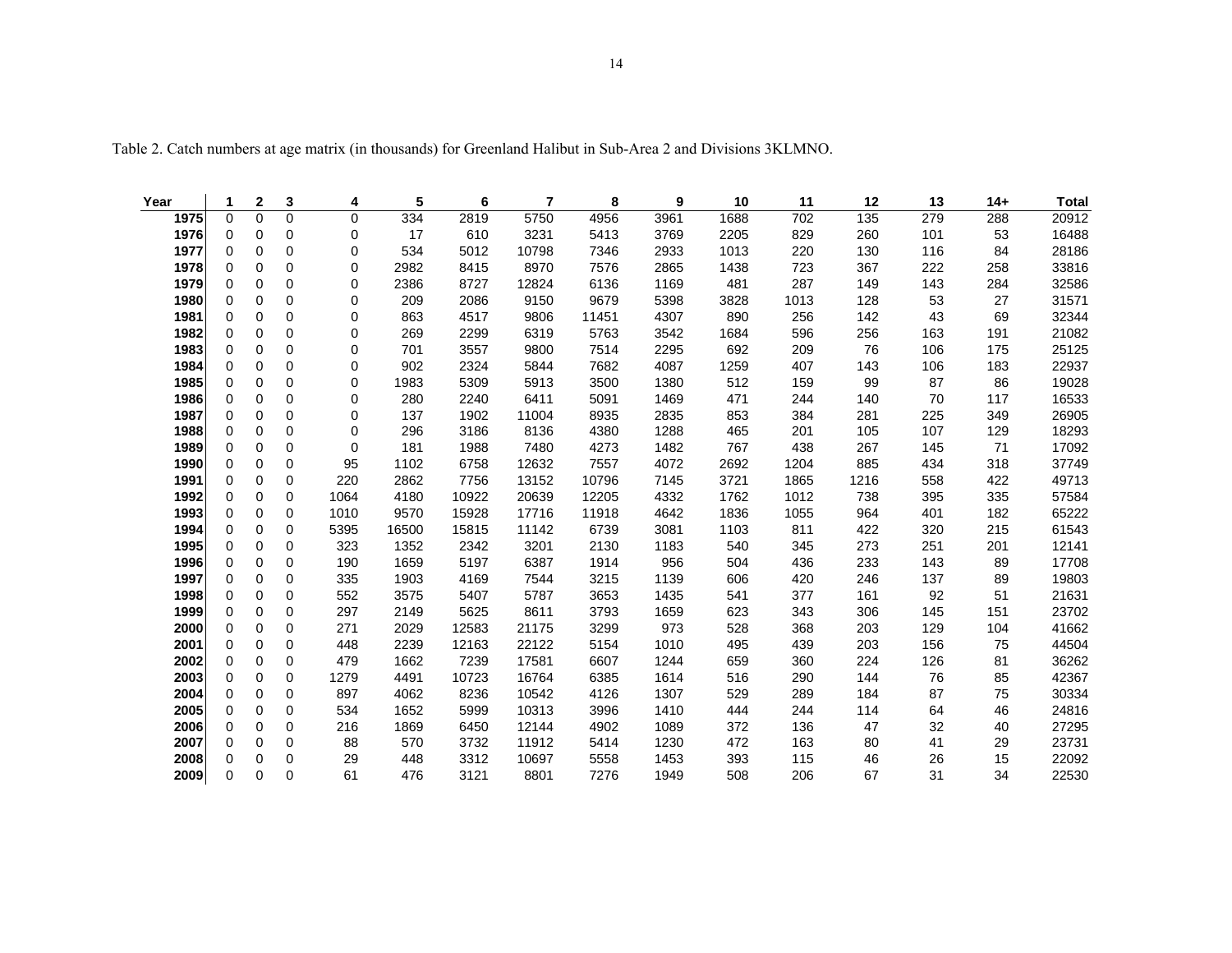| Year | $\mathbf{1}$ | $\mathbf{2}$ | 3     | 4     | 5     | 6     | $\overline{7}$ | 8     | 9     | 10    | 11    | 12    | 13    | $14+$ |
|------|--------------|--------------|-------|-------|-------|-------|----------------|-------|-------|-------|-------|-------|-------|-------|
| 1975 | 0.000        | 0.000        | 0.126 | 0.244 | 0.609 | 0.760 | 0.955          | 1.190 | 1.580 | 2.210 | 2.700 | 3.370 | 3.880 | 5.764 |
| 1976 | 0.000        | 0.000        | 0.126 | 0.244 | 0.609 | 0.760 | 0.955          | 1.190 | 1.580 | 2.210 | 2.700 | 3.370 | 3.880 | 5.144 |
| 1977 | 0.000        | 0.000        | 0.126 | 0.244 | 0.609 | 0.760 | 0.955          | 1.190 | 1.580 | 2.210 | 2.700 | 3.370 | 3.880 | 5.992 |
| 1978 | 0.000        | 0.000        | 0.126 | 0.244 | 0.609 | 0.760 | 0.955          | 1.190 | 1.580 | 2.210 | 2.700 | 3.370 | 3.880 | 5.894 |
| 1979 | 0.000        | 0.000        | 0.126 | 0.244 | 0.609 | 0.760 | 0.955          | 1.190 | 1.580 | 2.210 | 2.700 | 3.370 | 3.880 | 6.077 |
| 1980 | 0.000        | 0.000        | 0.126 | 0.244 | 0.514 | 0.659 | 0.869          | 1.050 | 1.150 | 1.260 | 1.570 | 2.710 | 3.120 | 5.053 |
| 1981 | 0.000        | 0.000        | 0.126 | 0.244 | 0.392 | 0.598 | 0.789          | 0.985 | 1.240 | 1.700 | 2.460 | 3.510 | 4.790 | 7.426 |
| 1982 | 0.000        | 0.000        | 0.126 | 0.244 | 0.525 | 0.684 | 0.891          | 1.130 | 1.400 | 1.790 | 2.380 | 3.470 | 4.510 | 7.359 |
| 1983 | 0.000        | 0.000        | 0.126 | 0.244 | 0.412 | 0.629 | 0.861          | 1.180 | 1.650 | 2.230 | 3.010 | 3.960 | 5.060 | 7.061 |
| 1984 | 0.000        | 0.000        | 0.126 | 0.244 | 0.377 | 0.583 | 0.826          | 1.100 | 1.460 | 1.940 | 2.630 | 3.490 | 4.490 | 7.016 |
| 1985 | 0.000        | 0.000        | 0.126 | 0.244 | 0.568 | 0.749 | 0.941          | 1.240 | 1.690 | 2.240 | 2.950 | 3.710 | 4.850 | 7.010 |
| 1986 | 0.000        | 0.000        | 0.126 | 0.244 | 0.350 | 0.584 | 0.811          | 1.100 | 1.580 | 2.120 | 2.890 | 3.890 | 4.950 | 7.345 |
| 1987 | 0.000        | 0.000        | 0.126 | 0.244 | 0.364 | 0.589 | 0.836          | 1.160 | 1.590 | 2.130 | 2.820 | 3.600 | 4.630 | 6.454 |
| 1988 | 0.000        | 0.000        | 0.126 | 0.244 | 0.363 | 0.569 | 0.805          | 1.163 | 1.661 | 2.216 | 3.007 | 3.925 | 5.091 | 7.164 |
| 1989 | 0.000        | 0.000        | 0.126 | 0.244 | 0.400 | 0.561 | 0.767          | 1.082 | 1.657 | 2.237 | 2.997 | 3.862 | 4.919 | 6.370 |
| 1990 | 0.000        | 0.000        | 0.090 | 0.181 | 0.338 | 0.546 | 0.766          | 1.119 | 1.608 | 2.173 | 2.854 | 3.731 | 4.691 | 6.391 |
| 1991 | 0.000        | 0.000        | 0.126 | 0.244 | 0.383 | 0.592 | 0.831          | 1.228 | 1.811 | 2.461 | 3.309 | 4.142 | 5.333 | 7.081 |
| 1992 | 0.000        | 0.000        | 0.175 | 0.289 | 0.430 | 0.577 | 0.793          | 1.234 | 1.816 | 2.462 | 3.122 | 3.972 | 5.099 | 6.648 |
| 1993 | 0.000        | 0.000        | 0.134 | 0.232 | 0.368 | 0.547 | 0.809          | 1.207 | 1.728 | 2.309 | 2.999 | 3.965 | 4.816 | 6.489 |
| 1994 | 0.000        | 0.000        | 0.080 | 0.196 | 0.330 | 0.514 | 0.788          | 1.179 | 1.701 | 2.268 | 2.990 | 3.766 | 4.882 | 6.348 |
| 1995 | 0.000        | 0.000        | 0.080 | 0.288 | 0.363 | 0.531 | 0.808          | 1.202 | 1.759 | 2.446 | 3.122 | 3.813 | 4.893 | 6.790 |
| 1996 | 0.000        | 0.000        | 0.161 | 0.242 | 0.360 | 0.541 | 0.832          | 1.272 | 1.801 | 2.478 | 3.148 | 3.856 | 4.953 | 6.312 |
| 1997 | 0.000        | 0.000        | 0.120 | 0.206 | 0.336 | 0.489 | 0.771          | 1.159 | 1.727 | 2.355 | 3.053 | 3.953 | 5.108 | 6.317 |
| 1998 | 0.000        | 0.000        | 0.119 | 0.228 | 0.373 | 0.543 | 0.810          | 1.203 | 1.754 | 2.351 | 3.095 | 4.010 | 5.132 | 6.124 |
| 1999 | 0.000        | 0.000        | 0.176 | 0.253 | 0.358 | 0.533 | 0.825          | 1.253 | 1.675 | 2.287 | 2.888 | 3.509 | 4.456 | 5.789 |
| 2000 | 0.000        | 0.000        | 0.000 | 0.254 | 0.346 | 0.524 | 0.787          | 1.192 | 1.774 | 2.279 | 2.895 | 3.645 | 4.486 | 5.531 |
| 2001 | 0.000        | 0.000        | 0.000 | 0.249 | 0.376 | 0.570 | 0.830          | 1.168 | 1.794 | 2.367 | 2.950 | 3.715 | 4.585 | 5.458 |
| 2002 | 0.000        | 0.000        | 0.217 | 0.251 | 0.369 | 0.557 | 0.841          | 1.193 | 1.760 | 2.277 | 2.896 | 3.579 | 4.407 | 5.477 |
| 2003 | 0.000        | 0.000        | 0.188 | 0.247 | 0.389 | 0.564 | 0.822          | 1.199 | 1.651 | 2.166 | 2.700 | 3.404 | 4.377 | 5.409 |
| 2004 | 0.000        | 0.000        | 0.180 | 0.249 | 0.376 | 0.535 | 0.808          | 1.196 | 1.629 | 2.146 | 2.732 | 3.538 | 4.381 | 5.698 |
| 2005 | 0.000        | 0.000        | 0.252 | 0.301 | 0.396 | 0.564 | 0.849          | 1.247 | 1.691 | 2.177 | 2.705 | 3.464 | 4.264 | 5.224 |
| 2006 | 0.000        | 0.000        | 0.129 | 0.267 | 0.405 | 0.605 | 0.815          | 1.092 | 1.495 | 1.874 | 2.396 | 3.139 | 3.747 | 4.701 |
| 2007 | 0.000        | 0.000        | 0.000 | 0.276 | 0.389 | 0.581 | 0.833          | 1.137 | 1.500 | 1.948 | 2.607 | 3.057 | 3.869 | 4.954 |
| 2008 | 0.000        | 0.000        | 0.000 | 0.278 | 0.404 | 0.617 | 0.891          | 1.195 | 1.605 | 2.038 | 2.804 | 3.247 | 4.232 | 4.721 |
| 2009 | 0.000        | 0.000        | 0.000 | 0.279 | 0.390 | 0.599 | 0.862          | 1.158 | 1.611 | 2.099 | 2.549 | 3.118 | 3.432 | 4.431 |

Table 3. Catch weights-at-age (kg) matrix for Greenland Halibut in Sub-Area 2 and Divisions 3KLMNO.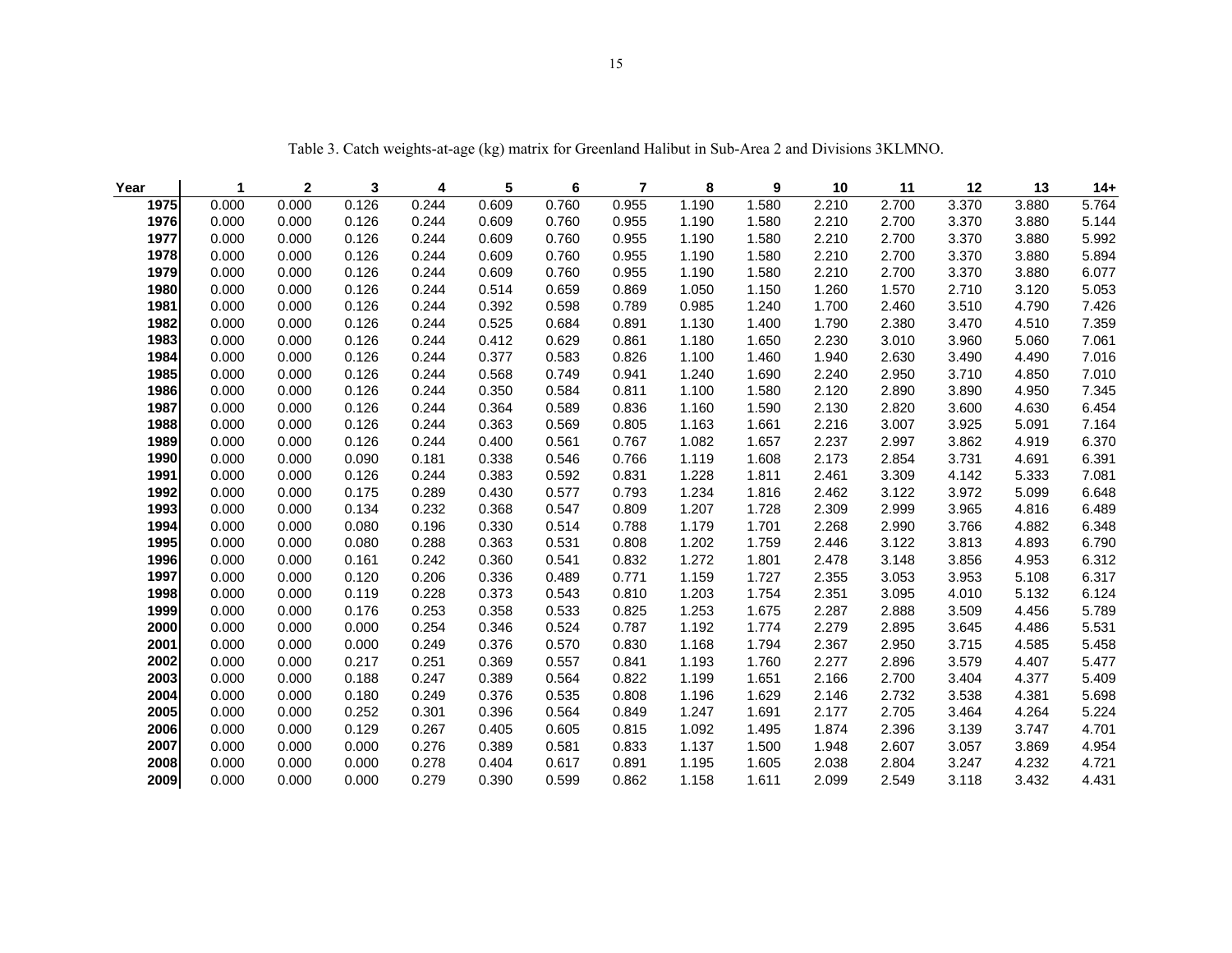| 2J3K Fall         | 1              | 2                       | 3            | 4                    | 5            | 6            | 7                           | 8            | 9    | 10   | 11   | 12   | 13   |
|-------------------|----------------|-------------------------|--------------|----------------------|--------------|--------------|-----------------------------|--------------|------|------|------|------|------|
| 1996              | 98.68          | 47.82                   | 32.01        | 9.54                 | 6.28         | 2.47         | 0.84                        | 0.19         | 0.18 | 0.04 | 0.02 | 0.01 | 0.02 |
| 1997              | 28.05          | 58.62                   | 43.61        | 21.13                | 10.37        | 5.01         | 2.00                        | 0.64         | 0.20 | 0.06 | 0.03 | 0.02 | 0.01 |
| 1998              | 23.35          | 25.07                   | 31.19        | 21.87                | 10.86        | 4.45         | 2.07                        | 0.57         | 0.13 | 0.06 | 0.03 | 0.02 | 0.01 |
| 1999              | 15.99          | 34.42                   | 24.07        | 28.28                | 20.04        | 10.53        | 3.81                        | 0.70         | 0.14 | 0.07 | 0.02 | 0.01 | 0.03 |
| 2000              | 38.57          | 21.94                   | 16.43        | 13.20                | 13.76        |              | 2.16                        | 0.50         | 0.06 | 0.03 | 0.02 | 0.00 | 0.00 |
|                   |                |                         |              |                      |              | 7.21         |                             |              |      |      |      |      |      |
| 2001              | 43.90          | 22.72                   | 17.00        | 14.07                | 9.77         | 7.59         | 3.40                        | 0.69         | 0.11 | 0.02 | 0.01 | 0.00 | 0.01 |
| 2002              | 40.67          | 24.08                   | 12.50        | 9.68                 | 6.03         | 1.97         | 0.72                        | 0.19         | 0.04 | 0.01 | 0.00 | 0.00 | 0.00 |
| 2003              | 45.70          | 26.67                   | 11.69        | 9.49                 | 6.39         | 2.27         | 0.89                        | 0.27         | 0.04 | 0.02 | 0.01 | 0.01 | 0.00 |
| 2004              | 32.49          | 32.93                   | 13.89        | 12.31                | 9.21         | 2.68         | 1.20                        | 0.36         | 0.08 | 0.03 | 0.01 | 0.00 | 0.01 |
| 2005              | 16.06          | 16.15                   | 8.56         | 13.84                | 10.98        | 6.85         | 3.96                        | 0.66         | 0.12 | 0.03 | 0.03 | 0.01 | 0.01 |
| 2006              | 32.34          | 17.98                   | 8.50         | 17.60                | 13.03        | 9.11         | 4.18                        | 1.15         | 0.18 | 0.03 | 0.02 | 0.01 | 0.00 |
| 2007              | 32.61          | 14.51                   | 12.81        | 18.77                | 9.57         | 10.35        | 6.17                        | 2.14         | 0.34 | 0.08 | 0.04 | 0.02 | 0.01 |
| 2008              |                |                         |              |                      |              |              | <b>Survey not completed</b> |              |      |      |      |      |      |
| 2009              | 50.62          | 19.15                   | 11.40        | 8.42                 | 9.89         | 5.40         | 3.59                        | 1.39         | 0.25 | 0.08 | 0.02 | 0.01 | 0.01 |
|                   |                |                         |              |                      |              |              |                             |              |      |      |      |      |      |
| EU 3M (0-700m)    | $\mathbf{1}$   | $\overline{\mathbf{c}}$ | 3            | 4                    | 5            | 6            | 7                           | 8            | 9    | 10   | 11   | 12   |      |
| 1995              | 12.41          | 2.54                    | 2.23         | 1.91                 | 2.66         | 5.10         | 3.77                        | 2.12         | 1.31 | 0.26 | 0.07 | 0.02 |      |
| 1996              | 5.84           | 7.97                    |              | 3.04                 | 4.20         | 5.82         |                             |              |      |      |      | 0.04 |      |
|                   |                |                         | 2.42         |                      |              |              | 2.49                        | 1.62         | 0.42 | 0.09 | 0.03 |      |      |
| 1997              | 3.33           | 3.78                    | 6.00         | 6.50                 | 7.11         | 8.46         | 4.99                        | 2.15         | 0.66 | 0.22 | 0.03 | 0.02 |      |
| 1998              | 2.74           | 2.13                    | 7.69         | 11.00                | 12.33        | 11.30        | 7.84                        | 2.62         | 0.75 | 0.20 | 0.03 | 0.01 |      |
| 1999              | 1.06           | 0.70                    | 3.01         | 10.47                | 13.41        | 12.58        | 5.55                        | 1.82         | 0.35 | 0.10 | 0.01 | 0.00 |      |
| 2000              | 3.75           | 0.29                    | 0.60         | 2.17                 | 7.09         | 14.10        | 5.40                        | 2.32         | 0.45 | 0.11 | 0.05 | 0.00 |      |
| 2001              | 8.03           | 1.43                    | 1.81         | 0.99                 | 2.79         | 7.79         | 6.63                        | 3.21         | 0.18 | 0.05 | 0.01 | 0.00 |      |
| 2002              | 4.08           | 2.94                    | 2.80         | 1.67                 | 3.79         | 5.59         | 5.73                        | 1.28         | 0.13 | 0.06 | 0.02 | 0.01 |      |
| 2003              | 2.20           | 1.00                    | 0.61         | 1.51                 | 2.48         | 2.94         | 1.93                        | 0.47         | 0.13 | 0.10 | 0.02 | 0.01 |      |
| 2004              | 2.19           | 3.29                    | 4.37         | 1.97                 | 6.97         | 7.80         | 2.54                        | 0.64         | 0.29 | 0.13 | 0.08 | 0.05 |      |
| 2005              | 0.54           | 0.81                    | 3.18         | 2.50                 | 6.89         | 7.59         | 2.92                        | 0.61         | 0.11 | 0.12 | 0.06 | 0.02 |      |
| 2006              | 0.68           | 0.40                    | 0.65         | 1.17                 | 5.98         | 7.46         | 3.31                        | 0.77         | 0.22 | 0.18 | 0.13 | 0.06 |      |
| 2007              | 0.42           | 0.09                    |              | 0.34                 | 3.44         | 7.37         | 5.76                        | 1.51         | 0.31 | 0.21 | 0.08 | 0.05 |      |
|                   |                |                         | 0.57         |                      |              |              |                             |              |      |      |      |      |      |
| 2008              | 0.20           | 0.10                    | 0.15         | 0.19                 | 1.50         | 5.70         | 6.16                        | 1.13         | 0.35 | 0.26 | 0.12 | 0.05 |      |
| 2009              | 0.08           | 0.01                    | 0.04         | 0.10                 | 0.75         | 3.61         | 4.05                        | 0.89         | 0.19 | 0.27 | 0.08 | 0.06 |      |
|                   |                |                         |              |                      |              |              |                             |              |      |      |      |      |      |
|                   |                |                         |              |                      |              |              |                             |              |      |      |      |      |      |
|                   |                |                         |              |                      |              |              |                             |              |      |      |      |      |      |
| EU 3M (700-1400m) | $\overline{1}$ | $\overline{2}$          | 3            | 4                    | 5            | 6            | 7                           | 8            | 9    | 10   | 11   | 12   | 13   |
| 2004              | 0.02           | 0.00                    | 0.06         | 0.73                 | 5.99         | 12.36        | 9.57                        | 3.15         | 1.58 | 0.84 | 0.61 | 0.36 | 0.40 |
| 2005              | 0.00           | 0.00                    | 0.02         | 0.26                 | 2.22         | 5.26         | 4.37                        | 1.70         | 0.54 | 0.96 | 0.57 | 0.35 | 0.18 |
| 2006              | 0.00           | 0.00                    | 0.04         | 0.40                 | 5.61         | 10.65        | 7.29                        | 2.56         | 0.79 | 0.71 | 0.63 | 0.32 | 0.11 |
| 2007              | 0.03           | 0.00                    | 0.05         | 0.20                 | 4.60         | 12.39        | 13.93                       | 5.50         | 1.51 | 1.31 | 0.72 | 0.40 | 0.17 |
| 2008              | 0.00           | 0.00                    | 0.00         | 0.12                 | 3.05         | 15.33        | 24.73                       | 7.09         | 2.67 | 2.02 | 1.05 | 0.62 | 0.33 |
| 2009              | 0.00           | 0.00                    | 0.02         | 0.05                 | 1.83         | 12.90        | 25.56                       | 8.64         | 2.33 | 2.48 | 0.88 | 0.69 | 0.64 |
|                   |                |                         |              |                      |              |              |                             |              |      |      |      |      |      |
|                   |                |                         |              |                      |              |              |                             |              |      |      |      |      |      |
| EU 3M (0-1400m)   | $\overline{1}$ | $\overline{\mathbf{c}}$ | 3            | 4                    | 5            | 6            | 7                           | 8            | 9    | 10   | 11   | 12   |      |
|                   |                |                         |              |                      |              |              |                             |              |      |      |      |      | 13   |
| 2004              | 1.40           | 2.19                    | 2.92         | 1.54                 | 6.80         | 9.16         | 4.95                        | 1.46         | 0.73 | 0.37 | 0.26 | 0.16 | 0.15 |
| 2005              | 0.36           | 0.53                    | 2.09         | 1.73                 | 5.28         | 6.79         | 3.42                        | 0.98         | 0.26 | 0.41 | 0.23 | 0.13 | 0.06 |
| 2006              | 0.45           | 0.26                    | 0.44         | 0.91                 | 5.85         | 8.56         | 4.68                        | 1.39         | 0.42 | 0.36 | 0.30 | 0.15 | 0.05 |
| 2007              | 0.25           | 0.05                    | 0.39         | 0.29                 | 3.84         | 9.09         | 8.57                        | 2.88         | 0.72 | 0.59 | 0.30 | 0.17 | 0.07 |
| 2008              | 0.13           | 0.07                    | 0.10         | 0.16                 | 2.03         | 9.00         | 12.53                       | 3.18         | 1.14 | 0.87 | 0.44 | 0.25 | 0.13 |
| 2009              | 0.05           | 0.01                    | 0.03         | 0.08                 | 1.13         | 6.80         | 11.43                       | 3.54         | 0.93 | 1.03 | 0.36 | 0.28 | 0.25 |
|                   |                |                         |              |                      |              |              |                             |              |      |      |      |      |      |
| 3LNO Spr          | $\mathbf{1}$   | 2                       | 3            | 4                    | 5            | 6            | 7                           | 8            |      |      |      |      |      |
| 1996              | 1.62           | 4.24                    | 4.60         | 2.18                 | 0.83         | 0.28         | 0.06                        | 0.00         |      |      |      |      |      |
| 1997              | 1.16           | 3.92                    | 5.16         | 3.23                 | 1.46         | 0.51         | 0.10                        | 0.01         |      |      |      |      |      |
| 1998              | 0.22           | 0.81                    | 3.85         | 6.19                 | 4.96         | 1.24         | 0.33                        | 0.07         |      |      |      |      |      |
| 1999              | 0.29           | 0.55                    | 1.15         | 1.98                 | 3.39         | 1.09         | 0.24                        | 0.05         |      |      |      |      |      |
| 2000              | 0.79           | 1.07                    | 1.07         | 1.51                 | 1.95         | 2.04         | 0.56                        | 0.03         |      |      |      |      |      |
| 2001              | 0.57           | 0.71                    | 0.74         | 0.68                 | 0.80         | 0.72         | 0.28                        | 0.02         |      |      |      |      |      |
| 2002              | 0.64           | 0.57                    | 0.60         | 0.58                 | 0.61         | 0.21         | 0.05                        | 0.01         |      |      |      |      |      |
| 2003              | 0.93           | 2.14                    | 1.66         | 1.57                 | 1.06         | 0.21         | 0.05                        |              |      |      |      |      |      |
|                   |                |                         |              |                      |              |              |                             | 0.01         |      |      |      |      |      |
| 2004              | 0.66           | 0.57                    | 1.18         | 1.18                 | 1.16         | 0.26         | 0.04                        | 0.02         |      |      |      |      |      |
| 2005              | 0.35           | 0.31                    | 1.09         | 0.95                 | 1.37         | 0.82         | 0.21                        | 0.03         |      |      |      |      |      |
| 2006              |                |                         |              | Survey not completed |              |              |                             |              |      |      |      |      |      |
| 2007              | 1.60           | 0.52                    | 0.80         | 0.40                 | 1.41         | 1.49         | 1.12                        | 0.18         |      |      |      |      |      |
| 2008<br>2009      | 0.44<br>0.27   | 0.77<br>0.22            | 0.96<br>0.19 | 0.71<br>0.39         | 1.25<br>0.45 | 0.75<br>0.26 | 0.64<br>0.13                | 0.28<br>0.07 |      |      |      |      |      |

Table 4. Survey data (mean numbers per tow) used to calibrate various XSA analyses of Greenland Halibut in Sub-Area 2 and Divisions 3KLMNO.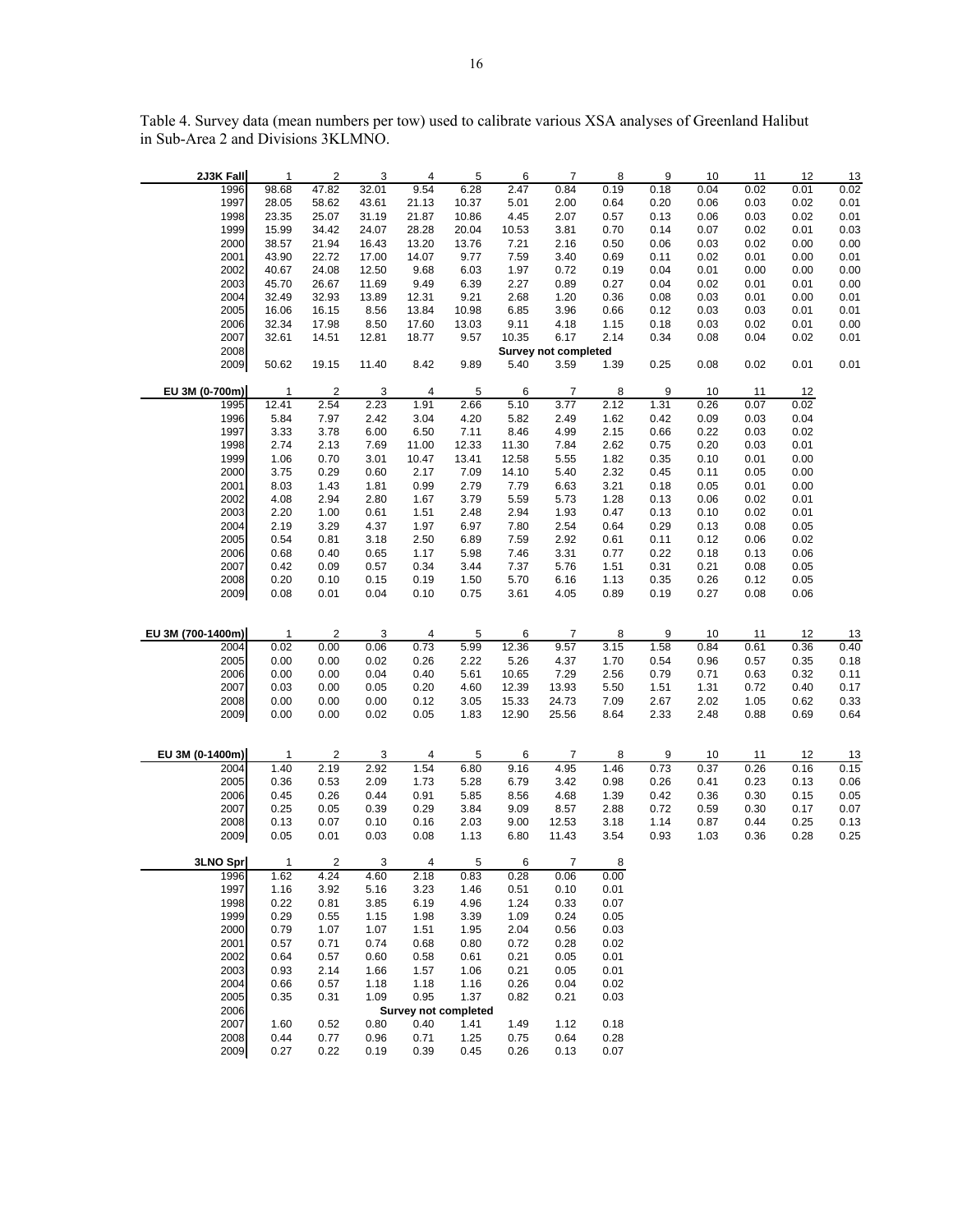| age/cohort | 1974 |                | 1975 |                 | 1976 |     | 1977 |                | 1978 |                | 1979           |                | 1980 |     | 1981 |     | 1982           |     | 1983           |                |
|------------|------|----------------|------|-----------------|------|-----|------|----------------|------|----------------|----------------|----------------|------|-----|------|-----|----------------|-----|----------------|----------------|
|            | imm  | mat            | imm  | mat             | imm  | mat | imm  | mat            | imm  | mat            | imm            | mat            | imm  | mat | imm  | mat | imm            | mat | imm            | mat            |
|            |      | $\blacksquare$ |      |                 |      |     |      |                | 4    | 0              |                | $\blacksquare$ |      |     |      |     |                |     |                |                |
|            |      |                |      |                 |      |     | 6    | 0              | 50   | 0              | 37             | 0              | 56   | 0   | 35   |     | 7              | 0   | 26             | 0              |
| ົ          |      |                |      |                 | 84   |     | 96   | 0              | 79   | 0              | 124            | 0              | 71   | 0   | 30   |     | 75             | 0   | 112            | 0              |
| 3          |      |                | 142  |                 | 156  |     | 145  | $\Omega$       | 154  | 0              | 136            | 0              | 89   | 0   | 97   |     | 98             |     | 90             | 0              |
| 4          | 159  | 3              | 120  |                 | 140  |     | 158  | $\Omega$       | 135  | 0              | 136            | 0              | 138  | 0   | 120  |     | 134            | 0   | 115            | 0              |
| 5          | 148  | 19             | 168  | 3               | 189  |     | 166  | $\Omega$       | 149  | 0              | 185            |                | 187  | 0   | 124  |     | 121            | 0   | 125            | 0              |
| 6          | 174  | 9              | 164  | 8               | 142  |     | 136  |                | 117  | 0              | 153            | 0              | 136  | 0   | 144  |     | 134            |     | 57             | 1              |
|            | 164  | 11             | 129  | 0               | 160  |     | 114  | $\overline{2}$ | 132  | $\overline{2}$ | 135            | 3              | 154  | 3   | 143  | 6   | 71             |     | 72             | $\overline{2}$ |
| 8          | 179  | 6              | 153  | 10 <sup>1</sup> | 123  | 15  | 113  | 9              | 101  | 6              | 141            | 12             | 90   | 12  | 63   | 5.  | 47             | 6   | 18             |                |
| 9          | 90   | 27             | 73   | 23              | 83   | 14  | 48   | 18             | 60   | 24             | 22             | 10             | 18   | 3   | 8    | 5   | 4              | 2   |                |                |
| 10         | 12   | 8              | 36   | 18              | 9    | 10  | 14   | 7              | 4    | 5              |                | 0              |      | 3   |      |     |                |     |                |                |
| 11         | 6    | 3              | 2.   | 3               |      |     |      | 2              |      |                |                | $\blacksquare$ |      |     |      |     | $\blacksquare$ |     |                |                |
| 12         | 0    |                | 0    |                 | 0    |     |      |                |      |                | $\blacksquare$ | $\bullet$      |      |     |      |     | $\blacksquare$ |     | $\blacksquare$ |                |
|            |      |                |      |                 |      |     |      |                |      |                |                |                |      |     |      |     |                |     |                |                |
| age/cohort | 1984 |                | 1985 |                 | 1986 |     | 1987 |                | 1988 |                | 1989           |                | 1990 |     | 1991 |     | 1992           |     | 1993           |                |
|            | imm  | mat            | imm  | mat             | imm  | mat | imm  | mat            | imm  | mat            | imm            | mat            | imm  | mat | imm  | mat | imm            | mat | imm            | mat            |

Table 5. Sample size for the estimation of proportion mature at age for males. Imm = immature and mat=mature.

| age/cohort | 1984 |          | 1985 |     | 1986 |          | 1987            |                | 1988 |     | 1989 |              | 1990           |                | 1991 |     | 1992 |     | 1993 |     |
|------------|------|----------|------|-----|------|----------|-----------------|----------------|------|-----|------|--------------|----------------|----------------|------|-----|------|-----|------|-----|
|            | imm  | mat      | imm  | mat | imm  | mat      | imm             | mat            | imm  | mat | imm  | mat          | imm            | mat            | imm  | mat | imm  | mat | imm  | mat |
|            |      |          |      |     | 3    | 0        |                 |                | 10   |     | 2    | 0            |                |                |      |     | 5    | 0   | 5    | 0   |
|            | 74   | 0        | 86   |     | 25   | 0        | 72              | 0              | 33   |     | 6    | 0            | 80             | 0              | 22   | 0   | 14   | 0   | 57   | 0   |
|            | 76   | 0        | 80   |     | 92   | 0        | 52              | 0              | 31   |     | 50   | 0            | 65             | 0              | 68   | 0   | 59   | 0   | 109  | 0   |
|            | 138  | $\Omega$ | 105  | 0   | 59   | 0        | 48              | 0              | 50   |     | 63   | 0            | 88             | 0              | 62   | 0   | 73   | 0   | 99   | 0   |
|            | 121  | $\Omega$ | 101  | 0   | 98   | 0        | 85              | 0              | 108  |     | 81   | 0            | 81             |                | 58   | 0   | 82   | 0   | 106  | 0   |
| 5.         | 84   | 0        | 71   |     | 79   | 0        | 68              | 0              | 79   | 0   | 75   | 0            | 93             | 0              | 92   | 0   | 115  | 0   | 95   | 0   |
| 6          | 61   | $\Omega$ | 73   | 0   | 68   | 0        | 61              | $\overline{2}$ | 57   | 0   | 60   | 0            | 75             | 0              | 111  | 5   | 103  |     | 89   | 5   |
|            | 67   | 0        | 74   | 3   | 51   | 3        | 65              |                | 21   |     | 50   | 4            | 97             | 11             | 90   | 13  | 86   | 8   | 77   | 3   |
| 8          | 11   | $\Omega$ | 23   |     | 25   | 2        | 3               | $\Omega$       | 25   | 4   | 38   | 18           | 52             | 4              | 47   | 13  | 32   | 2   | 45   | 5   |
| 9          | 3    |          | 3    | 0   |      | ٠        | 12 <sup>2</sup> | 6              | 16   | 8   | 10   | 3            | 8              | $\overline{2}$ | 6    | 0   | 6    | 2   |      |     |
| 10         | 0    |          |      |     | 3    | $\Omega$ | 3               |                |      | 3   |      | 0            |                |                | 2    | 0   |      |     |      | 0   |
| 11         |      |          |      |     | 0    |          |                 |                |      |     |      | $\mathbf{r}$ | $\blacksquare$ |                |      | ٠   |      |     |      |     |
| 12         |      |          |      |     |      |          |                 |                |      |     |      |              |                |                |      |     |      |     |      |     |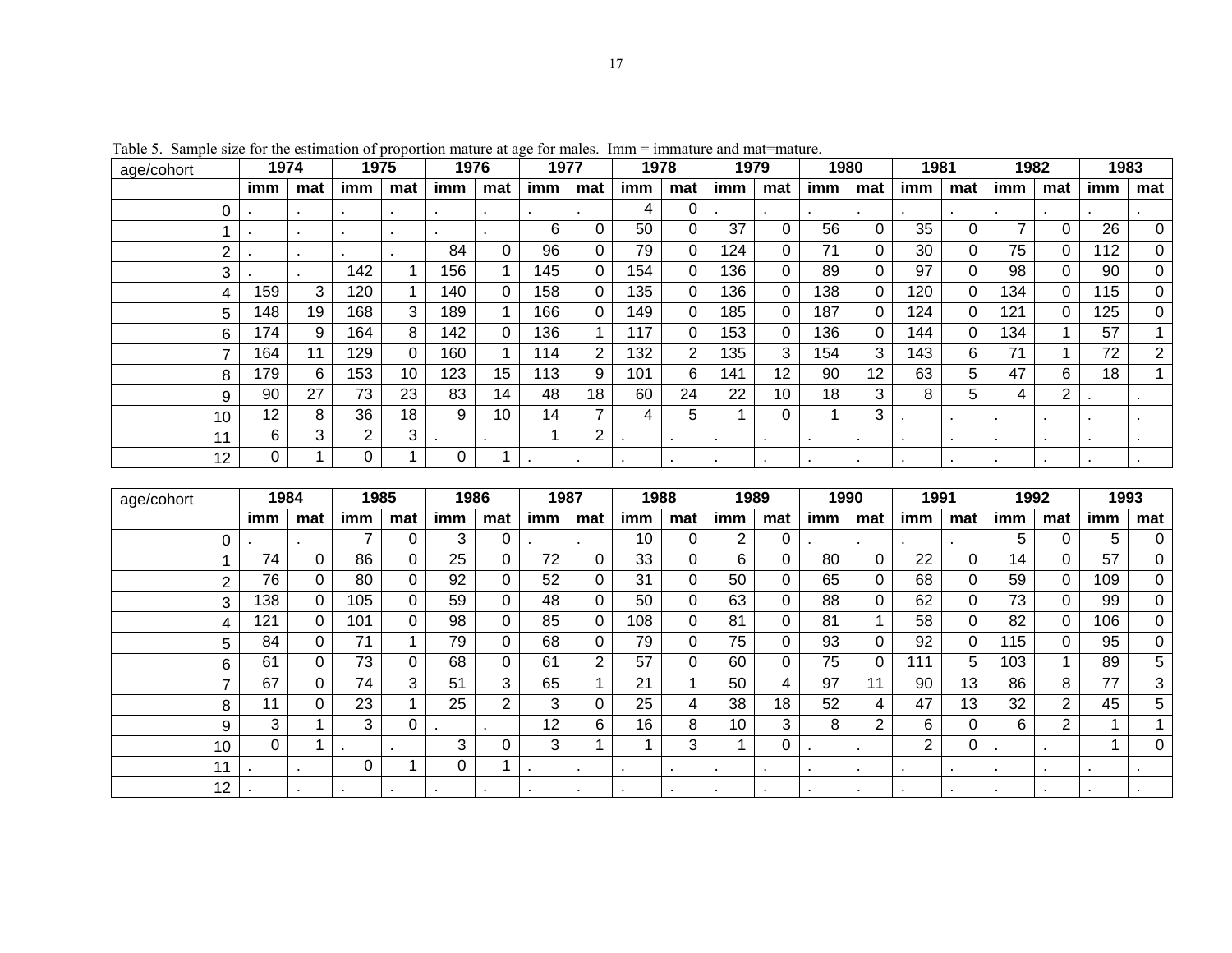Table 5 continued

| age/cohort      | 1994 |             | 1995 |          | 1996           |     | 1997 |                | 1998 |                | 1999           |          | 2000 |                | 2001 |                | 2002         |          | 2003 |                |
|-----------------|------|-------------|------|----------|----------------|-----|------|----------------|------|----------------|----------------|----------|------|----------------|------|----------------|--------------|----------|------|----------------|
|                 | imm  | mat         | imm  | mat      | imm            | mat | imm  | mat            | imm  | mat            | imm            | mat      | imm  | mat            | imm  | mat            | imm          | mat      | imm  | mat            |
|                 | 48   | 0           | 42   | 0        | 3              |     | 14   | 0              |      |                | 13             |          | 8    | 0              | 10   | 0              | 37           |          | 10   | 0              |
|                 | 72   | 0           | 128  | 0        | 87             |     | 110  | 0              | 61   |                | 90             | 0        | 132  | 0              | 155  | 0              | 107          |          | 92   | 0              |
| 2               | 136  | $\Omega$    | 118  | $\Omega$ | 118            |     | 126  | 0              | 92   |                | 94             | 0        | 149  | 0              | 107  | $\Omega$       | 97           | $\Omega$ | 112  | 0              |
| 3               | 100  | $\mathbf 0$ | 127  | 0        | 57             |     | 63   | 0              | 88   |                | 98             | 0        | 60   | 0              | 54   | $\Omega$       | 58           |          | 57   | 0              |
| 4               | 19   | $\mathbf 0$ | 111  | $\Omega$ | 77             |     | 94   | 0              | 149  |                | 86             | $\Omega$ | 80   | 5              | 102  | 5              | 104          | 0        | 84   | $\Omega$       |
| 5               | 14   | 0           | 104  | 0        | 107            |     | 164  | $\overline{2}$ | 94   |                | 89             | 11       | 116  | 7              | 135  | $\Omega$       | 101          |          |      |                |
| 6               | 93   |             | 123  | 3        | 106            |     | 82   |                | 67   | 17             | 101            | 6        | 125  | 3              | 97   | 4              |              |          |      | $\blacksquare$ |
| ⇁               | 108  | 6           | 50   | 4        | 58             | 5.  | 61   | 27             | 73   | 20             | 109            | 4        | 87   | 6              |      |                | $\bullet$    |          |      | $\cdot$        |
| 8               | 12   | 3           | 20   | 3        | 23             | 18  | 23   | 14             | 49   | 9              | 64             | 12       |      | $\blacksquare$ |      |                |              |          |      |                |
| 9               | 2    | 2           | 6    |          | $\overline{2}$ | ົ   | 5    | 5              | 11   | 3              |                |          | ٠    | $\blacksquare$ |      | $\blacksquare$ | $\mathbf{r}$ |          |      |                |
| 10              |      | 0           | 0    | 2        |                |     |      | 0              |      | $\mathbf{r}$   | $\blacksquare$ |          | ٠    | ٠              |      | $\blacksquare$ |              |          |      |                |
| 11              |      | 0           |      |          |                |     |      |                |      | $\blacksquare$ | $\blacksquare$ |          |      | ٠              |      | $\blacksquare$ |              |          |      |                |
| 12 <sup>2</sup> |      |             |      |          |                |     |      |                |      |                | $\blacksquare$ |          |      |                |      |                |              |          |      |                |

| age/cohort     | 2004 |          | 2005 |          | 2006 |     | 2007 |     |
|----------------|------|----------|------|----------|------|-----|------|-----|
|                | imm  | mat      | imm  | mat      | imm  | mat | imm  | mat |
| 0              | 14   | $\Omega$ | 14   | 0        | 10   | 0   | 3    | 0   |
| 1              | 88   | 0        | 121  | 0        | 108  | 0   |      | ٠   |
| $\overline{2}$ | 100  | 0        | 92   | $\Omega$ | ۰    | ٠   | ٠    | ٠   |
| 3              | 51   | 0        |      | ٠        | ٠    | ٠   | ٠    | ٠   |
| 4              |      | ٠        | ٠    | ٠        | ٠    | ٠   | ٠    | ٠   |
| 5              | ٠    | ٠        | ٠    | ٠        | ٠    | ٠   | ٠    | ٠   |
| 6              | ٠    | ٠        | ٠    | ٠        | ٠    | ٠   | ٠    | ٠   |
| 7              | ٠    | ٠        | ٠    | ٠        | ٠    | ٠   | ٠    | ٠   |
| 8              | ٠    | ٠        | ٠    | ٠        | ٠    | ٠   | ٠    | ٠   |
| 9              | ٠    | ٠        | ٠    | ٠        | ٠    | ٠   | ٠    | ٠   |
| 10             | ٠    | ٠        | ٠    | ٠        | ٠    | ٠   | ٠    | ٠   |
| 11             | ٠    | ٠        | ٠    | ٠        | ٠    | ٠   | ٠    | ٠   |
| 12             |      | ٠        | ٠    | ٠        | ٠    | ٠   |      | ٠   |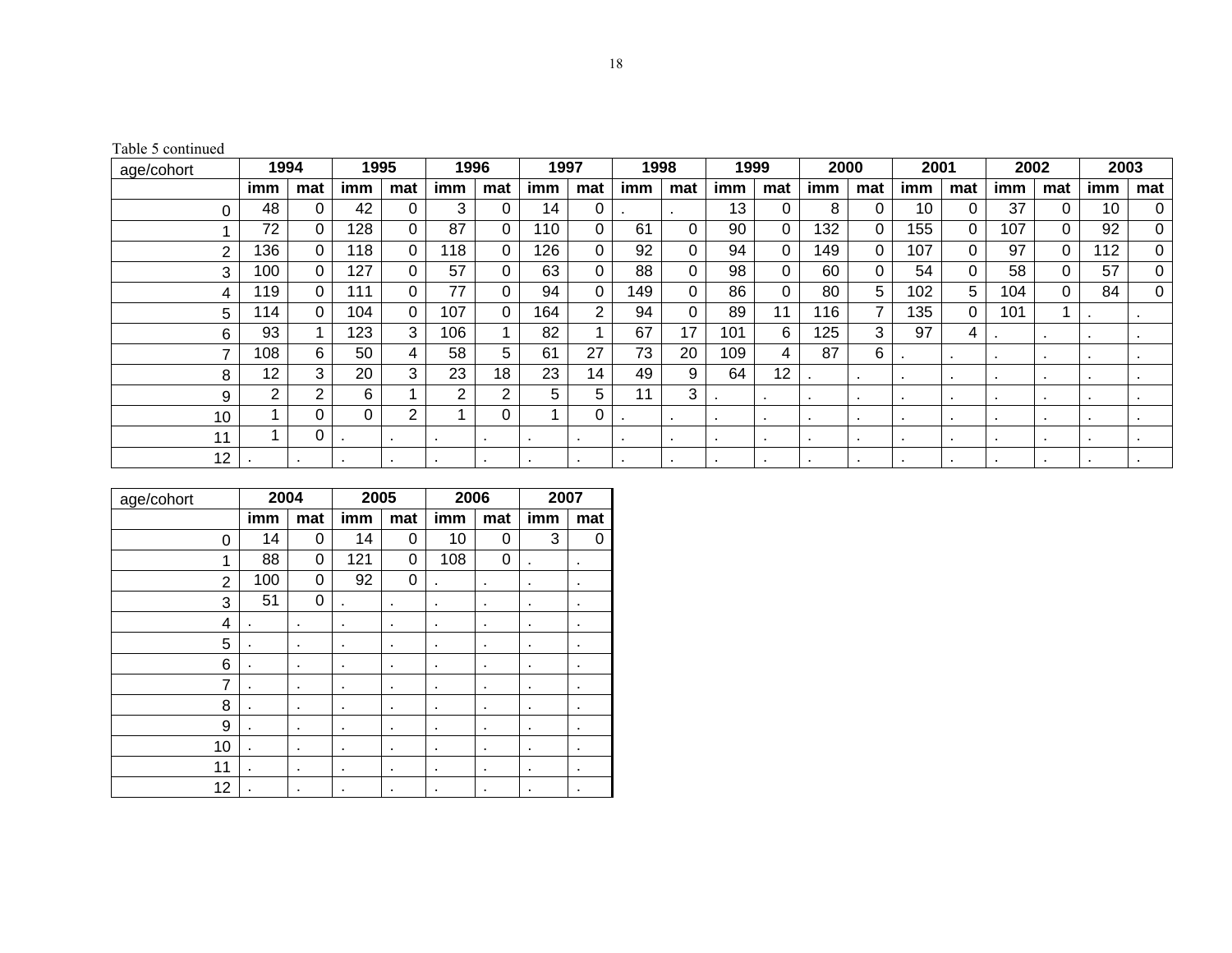| ٧       |
|---------|
|         |
| ۰,<br>٦ |

| age/cohort     | 1966     |                 | 1967         |     | 1968 |                | 1969 |             | 1970     |                | 1971     |                | 1972     |          | 1973     |                | 1974           |                | 1975           |                |
|----------------|----------|-----------------|--------------|-----|------|----------------|------|-------------|----------|----------------|----------|----------------|----------|----------|----------|----------------|----------------|----------------|----------------|----------------|
|                | imm      | mat             | imm          | mat | imm  | mat            | imm  | mat         | imm      | mat            | imm      | mat            | imm      | mat      | imm      | mat            | imm            | mat            | imm            | mat            |
| 0              |          |                 |              |     |      |                |      |             |          |                |          |                |          |          |          |                |                |                |                |                |
|                |          |                 |              |     |      |                |      |             |          |                |          |                |          |          |          |                |                |                |                |                |
| $\overline{2}$ |          |                 |              |     |      |                |      |             |          |                |          |                |          |          |          |                | $\blacksquare$ |                |                |                |
| 3              |          |                 |              |     |      |                |      |             |          |                |          |                |          |          |          |                |                |                | 145            | $\Omega$       |
| 4              |          |                 |              |     |      |                |      |             |          |                |          |                |          |          |          |                | 154            | $\Omega$       | 129            | $\Omega$       |
| 5              |          |                 |              |     |      |                |      |             |          |                |          |                |          |          | 168      | 1              | 186            | 0              | 163            |                |
| 6              |          |                 |              |     |      |                |      |             |          |                |          |                | 156      | $\Omega$ | 186      | $\Omega$       | 178            | 6              | 190            | $\Omega$       |
| 7              |          | $\blacksquare$  | $\mathbf{r}$ |     |      | $\blacksquare$ |      |             |          |                | 137      | 1              | 134      | $\Omega$ | 167      | 9              | 168            | 0              | 144            | 0              |
| 8              |          |                 |              |     |      |                |      |             | 110      | $\overline{2}$ | 94       | $\overline{2}$ | 105      | 13       | 157      | 3              | 172            |                | 164            | 3              |
| 9              |          |                 |              |     |      |                | 83   | 4           | 68       | $\overline{2}$ | 71       | 13             | 152      | 10       | 148      | $\overline{2}$ | 145            | $\overline{7}$ | 109            | 13             |
| 10             |          |                 |              |     | 71   | 12             | 74   | 12          | 68       | 11             | 97       | 36             | 112      | 5        | 94       | 9              | 81             | 42             | 109            | 15             |
| 11             |          |                 | 68           | 22  | 58   | 13             | 71   | 30          | 81       | 44             | 101      | 13             | 77       | 24       | 46       | 35             | 79             | 17             | 64             |                |
| 12             | 45       | 29              | 63           | 13  | 32   | 41             | 24   | 43          | 95       | 27             | 48       | 40             | 20       | 49       | 58       | 37             | 51             | 9              | 53             | 10             |
| 13             | 45       | 24              | 24           | 27  | 8    | 31             | 52   | 31          | 26       | 42             | 17       | 44             | 22       | 27       | 34       | 11             | 26             | 13             | 9              | 12             |
| 14             | 6        | 27              |              | 18  | 41   | 45             | 5    | 44          | 4        | 57             | 15       | 38             | 23       | 13       | 12       | 20             | 7              | 9              | $\overline{2}$ | $\Omega$       |
| 15             |          | 10 <sup>1</sup> | 21           | 44  | 4    | 22             | 4    | 28          | 5        | 29             | 16       | 21             | 3        | 17       |          | 13             |                |                |                | $\overline{2}$ |
| 16             |          | 30              |              | 6   | 1    | 20             | 1    | 17          | 5        | 16             | 3        | 9              | $\Omega$ | 9        | $\Omega$ | 3              | 0              | 3              |                | $\Omega$       |
| 17             |          |                 |              | 8   | 3    | 15             | 0    | 3           | $\Omega$ | 8              | $\Omega$ | 5              |          |          |          |                | ٠              |                |                |                |
| 18             |          |                 | 0            | 6   |      |                | 0    | $\mathbf 1$ | $\Omega$ |                |          |                |          |          |          |                |                |                |                |                |
| 19             | $\Omega$ | 1               |              |     |      |                |      |             |          |                |          |                |          |          |          |                |                |                |                |                |
| 20             |          |                 |              |     | 0    |                |      |             |          |                |          |                |          |          |          |                |                |                |                |                |

Table 6. Sample size for the estimation of proportion mature at age for females. Imm = immature and mat=mature.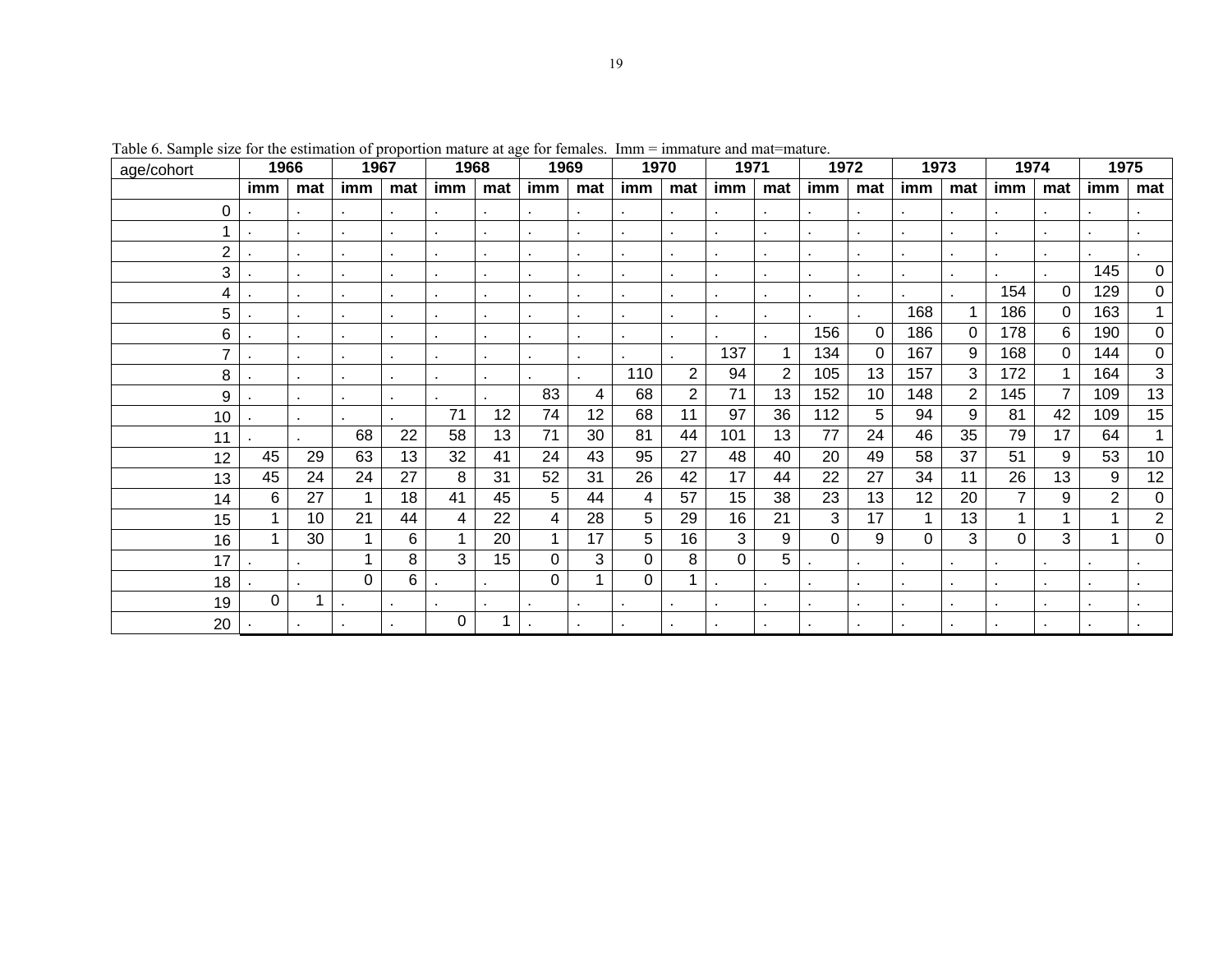Table 6 continued

| age/cohort | 1976 |                | 1977 |                | 1978           |          | 1979 |             | 1980     |          | 1981           |                | 1982     |     | 1983           |                | 1984           |          | 1985 |          |
|------------|------|----------------|------|----------------|----------------|----------|------|-------------|----------|----------|----------------|----------------|----------|-----|----------------|----------------|----------------|----------|------|----------|
|            | imm  | mat            | imm  | mat            | imm            | mat      | imm  | mat         | imm      | mat      | imm            | mat            | imm      | mat | imm            | mat            | imm            | mat      | imm  | mat      |
| 0          |      |                |      |                |                | 0        |      |             |          |          |                |                |          |     |                |                |                |          |      | 0        |
|            |      |                | 10   | 0              | 48             | 0        | 58   | $\Omega$    | 64       | $\Omega$ | 35             | 0              | 12       | 0   | 28             | 0              | 61             | $\Omega$ | 81   | 0        |
| 2          | 73   | 0              | 121  | 0              | 104            | $\Omega$ | 153  | $\Omega$    | 71       | 0        | 48             | $\Omega$       | 66       | 0   | 110            | 0              | 89             | 0        | 86   | 0        |
| 3          | 121  | $\Omega$       | 148  | 0              | 151            | $\Omega$ | 149  | $\mathbf 0$ | 122      | 0        | 114            | 0              | 112      | 0   | 112            | $\Omega$       | 149            | $\Omega$ | 131  | 0        |
| 4          | 134  | 0              | 160  | 0              | 169            | 0        | 134  | 0           | 124      | $\Omega$ | 119            | 0              | 137      | 0   | 116            | 0              | 114            | $\Omega$ | 96   | 0        |
| 5          | 166  | $\Omega$       | 157  | 0              | 148            | $\Omega$ | 186  | $\Omega$    | 178      | $\Omega$ | 124            | $\Omega$       | 108      | 0   | 115            | 0              | 82             | $\Omega$ | 72   | 0        |
| 6          | 127  | 0              | 137  | 0              | 121            | 0        | 154  | $\Omega$    | 146      | 0        | 142            | 0              | 115      | 0   | 54             | 0              | 62             | $\Omega$ | 86   | 0        |
| 7          | 157  | $\mathbf{1}$   | 138  | $\Omega$       | 134            | $\Omega$ | 126  | $\mathbf 0$ | 157      | $\Omega$ | 171            | 0              | 73       | 0   | 72             | 1              | 54             | $\Omega$ | 74   | $\Omega$ |
| 8          | 128  | 4              | 124  | 0              | 117            | $\Omega$ | 142  | $\Omega$    | 120      | 0        | 74             |                | 62       |     | 52             | $\Omega$       | 22             | 0        | 33   | $\Omega$ |
| 9          | 94   | 5              | 83   | 3              | 126            | 3        | 70   |             | 52       | $\Omega$ | 47             | $\overline{2}$ | 20       | 0   | 5              | $\overline{2}$ | 6              | 0        | 10   | 0        |
| 10         | 61   | 0              | 63   | 5              | 31             | 4        | 26   | $\Omega$    | 23       | 5        | 9              | 4              | 2        |     |                | 0              | 3              | 0        |      | $\Omega$ |
| 11         | 47   | 8              | 19   | 6              | 22             | $\Omega$ | 24   | 5           | 2        | 3        | 1              | 0              |          |     | $\overline{2}$ | 0              | 0              |          | 6    | 1        |
| 12         | 14   | $\overline{2}$ | 4    | 1              | 13             | 4        | 5    | $\Omega$    |          |          | $\overline{2}$ | 3              |          | 0   |                |                | $\overline{2}$ | 5        | 5    | 4        |
| 13         |      | 0              | 5    | $\overline{7}$ | $\overline{2}$ |          |      |             | $\Omega$ |          | 1              | 0              |          |     |                | $\overline{7}$ | 0              | 5        | 6    |          |
| 14         | 5    | 5              |      | 0              | 0              |          | 0    |             |          |          |                |                |          | 2   | 0              | $\overline{2}$ | 0              |          | 0    | 1        |
| 15         |      |                |      |                |                |          |      |             |          |          |                |                |          |     |                |                |                |          |      |          |
| 16         |      |                |      |                |                |          |      |             |          |          |                |                | $\Omega$ | 1   |                |                |                |          |      |          |
| 17         |      |                |      |                |                |          |      |             |          |          |                |                |          |     |                |                |                |          |      |          |
| 18         |      |                |      | ٠              |                |          |      |             |          |          |                |                |          |     |                | ٠              |                |          |      |          |
| 19         |      |                |      |                |                |          |      |             |          |          |                |                |          |     |                |                |                |          |      |          |
| 20         |      |                |      |                |                |          |      |             |          |          |                |                |          |     |                |                |                |          |      |          |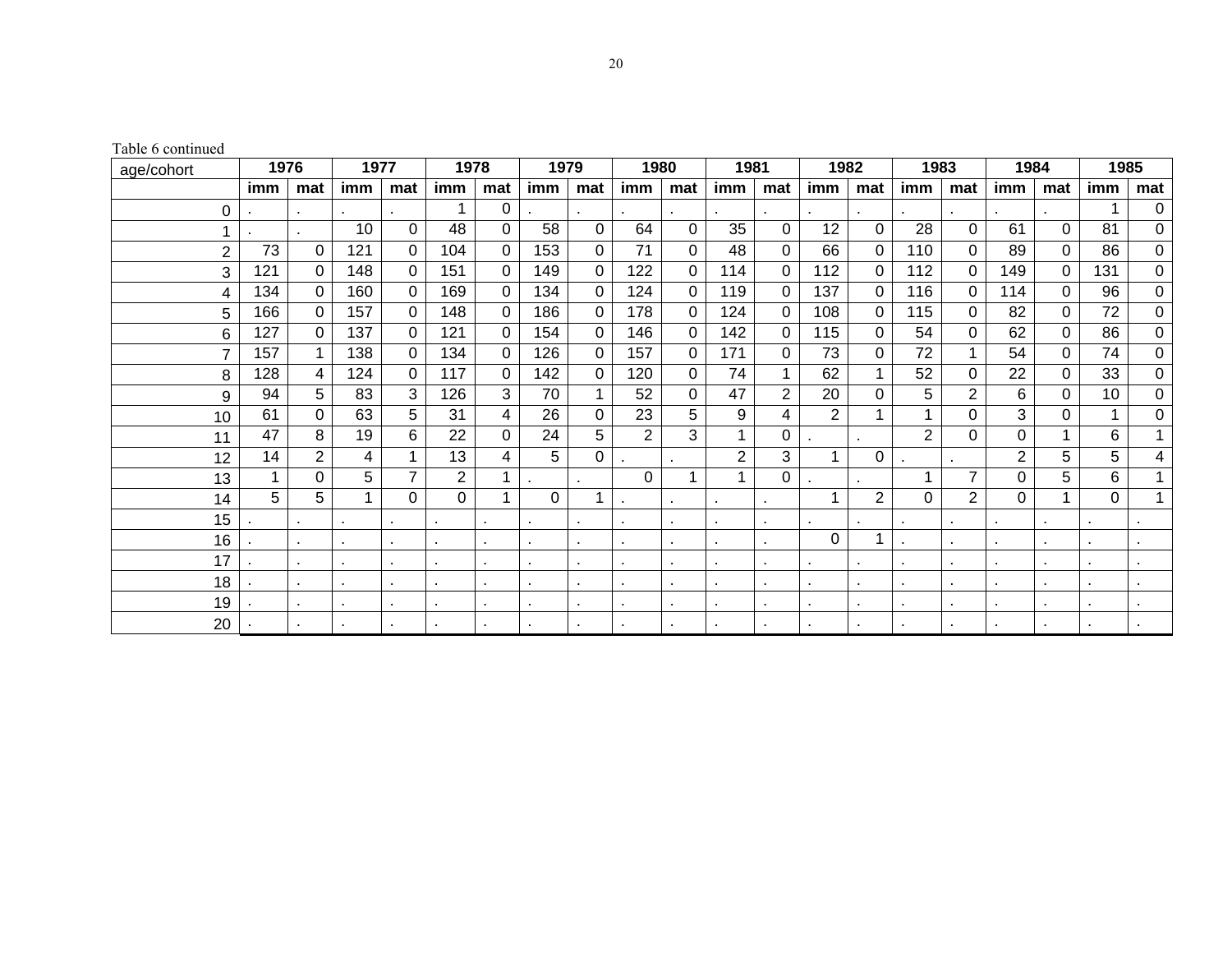Table 6 continued

| age/cohort | 1986           |                | 1987           |                | 1988 |          | 1989         |             | 1990     |          | 1991 |                | 1992           |                | 1993           |          | 1994 |                | 1995           |          |
|------------|----------------|----------------|----------------|----------------|------|----------|--------------|-------------|----------|----------|------|----------------|----------------|----------------|----------------|----------|------|----------------|----------------|----------|
|            | imm            | mat            | imm            | mat            | imm  | mat      | imm          | mat         | imm      | mat      | imm  | mat            | imm            | mat            | imm            | mat      | imm  | mat            | imm            | mat      |
| 0          |                | 0              |                |                | 5    | 0        | 2            | 0           |          |          |      |                | 2              | 0              |                | 0        | 23   | 0              | 43             | 0        |
|            | 37             | 0              | 73             | 0              | 44   | 0        | 8            | 0           | 75       | $\Omega$ | 22   | 0              | 18             | 0              | 60             | 0        | 79   | 0              | 129            | 0        |
| 2          | 97             | 0              | 57             | 0              | 50   | $\Omega$ | 47           | $\Omega$    | 61       | 0        | 73   | 0              | 54             | 0              | 112            | 0        | 143  | 0              | 119            | 0        |
| 3          | 53             | $\Omega$       | 51             | 0              | 45   | $\Omega$ | 63           | $\mathbf 0$ | 79       | 0        | 50   | 0              | 73             | 0              | 100            | $\Omega$ | 96   | 0              | 121            | 0        |
| 4          | 98             | 0              | 83             | 0              | 113  | 0        | 96           | $\Omega$    | 85       | 0        | 60   | 0              | 77             | 0              | 99             | 0        | 106  | 0              | 92             | 0        |
| 5          | 79             | 0              | 71             | 0              | 73   | 0        | 96           | $\Omega$    | 114      | 0        | 95   | $\Omega$       | 110            | 0              | 108            | 0        | 109  | 0              | 87             | 0        |
| 6          | 76             | 0              | 59             | 0              | 61   | 0        | 53           | 0           | 90       | 0        | 123  | 0              | 97             | 0              | 100            | 0        | 103  | 0              | 119            | 0        |
| 7          | 54             | $\mathbf 0$    | 61             | 0              | 28   | $\Omega$ | 69           | $\mathbf 0$ | 104      | $\Omega$ | 112  | 0              | 99             | 0              | 65             | 0        | 101  | $\Omega$       | 66             | $\Omega$ |
| 8          | 48             | $\Omega$       | 14             | 0              | 24   |          | 71           | $\Omega$    | 71       | 0        | 65   | 0              | 43             |                | 68             | 0        | 29   | 0              | 39             | $\Omega$ |
| 9          | 4              | 0              | 31             | $\overline{2}$ | 37   | $\Omega$ | 24           | $\Omega$    | 31       |          | 14   | 0              | 19             | $\overline{2}$ | 13             | 0        | 9    | 0              | 18             | 0        |
| 10         | 8              | $\overline{2}$ | 12             | 0              | 14   | 0        | 13           | 1           | 10       | 0        | 7    |                | 5              | 0              | 6              | 0        | 8    | 2              | 9              | 0        |
| 11         | 8              | 3              | 14             | 0              | 9    |          | 5            | 1           | 5        |          | 1    |                | $\overline{2}$ | 3              | 2              | 0        | 4    |                | 8              | 0        |
| 12         | $\overline{7}$ | 0              | $\overline{2}$ | 0              | 1    |          | $\mathbf{1}$ | 1           |          |          | 1    | $\overline{2}$ | $\overline{2}$ | 0              | $\overline{2}$ | 1        | 2    |                | $\overline{7}$ | 1        |
| 13         | 4              | 3              |                |                | 3    |          | 0            | 1           | $\Omega$ |          | 0    | $\overline{2}$ | 2              | 0              |                |          |      | $\overline{2}$ |                |          |
| 14         |                | 1              |                | 0              |      |          |              |             |          |          | 0    |                | 0              |                |                |          |      |                |                |          |
| 15         |                |                |                |                |      |          |              |             | $\Omega$ |          |      |                |                |                |                |          |      |                |                |          |
| 16         |                |                |                |                | 0    |          |              |             |          |          |      |                |                |                |                |          |      |                |                |          |
| 17         |                |                |                |                |      |          |              |             | $\Omega$ |          |      |                |                |                |                |          |      |                |                |          |
| 18         |                |                |                |                |      |          |              |             |          |          |      |                |                |                |                | ٠        |      |                |                |          |
| 19         | 0              | 1              |                |                |      |          |              |             |          |          |      |                |                |                |                |          |      |                |                |          |
| 20         |                |                |                |                |      |          |              |             |          |          |      |                |                |                |                |          |      |                |                |          |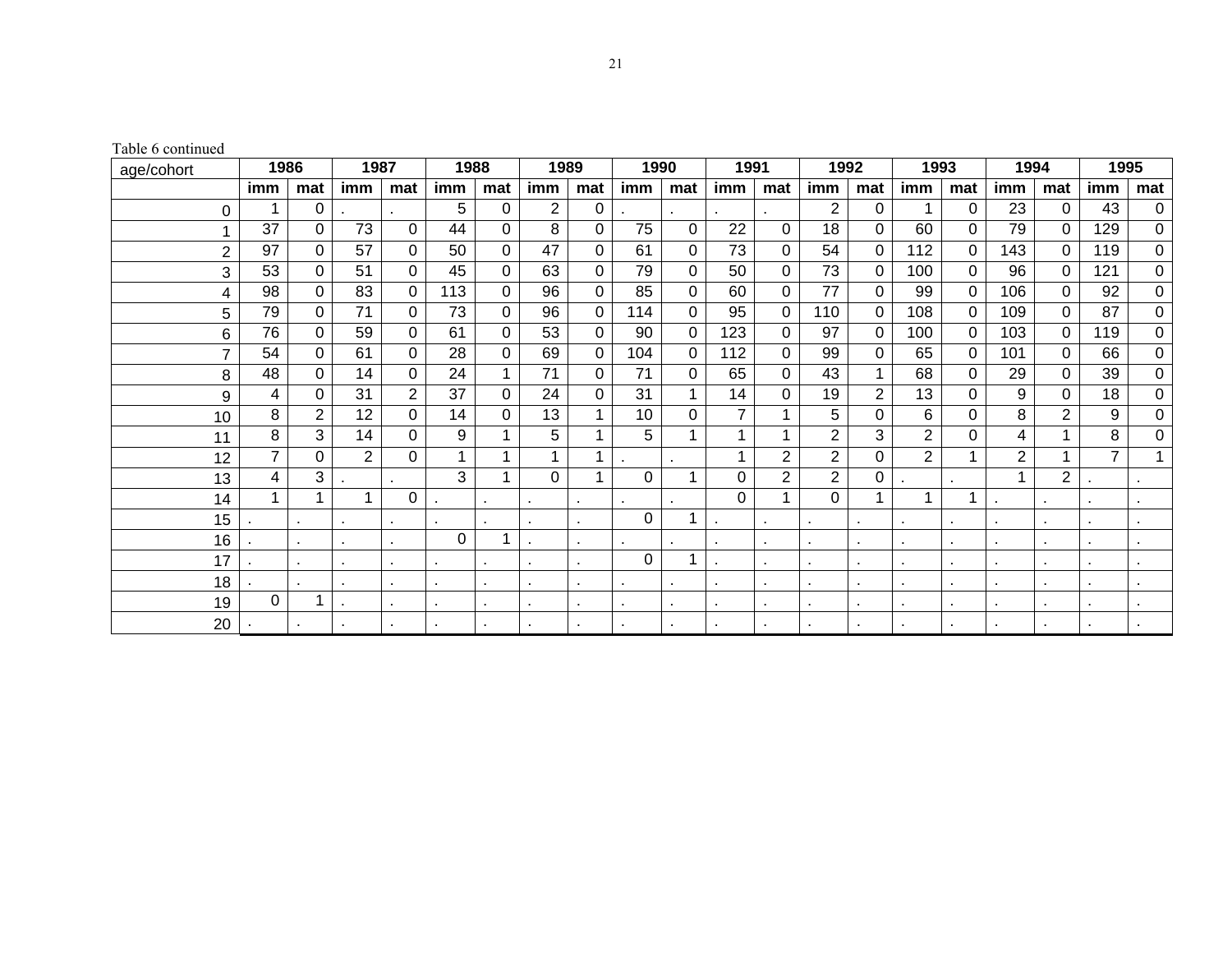Table 6 continued

| age/cohort     | 1996 |             | 1997            |             | 1998            |                | 1999 |                | 2000 |                | 2001           |                  | 2002                     |          | 2003           |     | 2004 |          | 2005           |                |
|----------------|------|-------------|-----------------|-------------|-----------------|----------------|------|----------------|------|----------------|----------------|------------------|--------------------------|----------|----------------|-----|------|----------|----------------|----------------|
|                | imm  | mat         | imm             | mat         | imm             | mat            | imm  | mat            | imm  | mat            | imm            | mat              | imm                      | mat      | imm            | mat | imm  | mat      | imm            | mat            |
|                |      |             |                 |             |                 |                |      |                |      |                |                |                  |                          |          |                |     |      |          |                |                |
| 0              | 1    | 0           | $\overline{7}$  | $\mathbf 0$ |                 |                | 12   | 0              | 9    | 0              | $\mathbf 1$    | 0                | 45                       | $\Omega$ | $\overline{7}$ | 0   | 6    | $\Omega$ | $\overline{7}$ | $\mathbf 0$    |
|                | 96   | $\Omega$    | 104             | $\Omega$    | 64              | 0              | 76   | $\Omega$       | 133  | $\Omega$       | 156            | $\mathbf 0$      | 108                      | $\Omega$ | 93             | 0   | 88   | $\Omega$ | 121            | 0              |
| $\overline{2}$ | 131  | $\mathbf 0$ | 120             | $\mathbf 0$ | 86              | 0              | 121  | 0              | 144  | 0              | 104            | $\boldsymbol{0}$ | 105                      | $\Omega$ | 109            | 0   | 89   | $\Omega$ | 94             | $\mathbf 0$    |
| 3              | 76   | $\mathbf 0$ | $\overline{71}$ | $\mathbf 0$ | $\overline{71}$ | 0              | 106  | 0              | 55   | 0              | 56             | $\mathbf 0$      | 62                       | $\Omega$ | 53             | 0   | 59   | 0        |                |                |
| 4              | 81   | $\mathbf 0$ | 104             | $\mathbf 0$ | 138             | 0              | 76   | $\mathbf 0$    | 82   | $\Omega$       | 91             | $\mathbf 0$      | 109                      | $\Omega$ | 82             | 0   |      |          |                |                |
| 5              | 102  | 0           | 170             | 0           | 105             | 0              | 106  | 0              | 137  | 0              | 117            | 0                | 101                      | $\Omega$ |                |     |      |          |                |                |
| 6              | 101  | 0           | 76              | $\Omega$    | 81              | 0              | 104  | 0              | 122  | 0              | 103            | 0                |                          |          |                |     |      |          |                | $\blacksquare$ |
| $\overline{7}$ | 66   | 0           | 80              | $\Omega$    | 123             | 0              | 122  | 1              | 89   | 0              |                |                  |                          |          |                |     |      |          |                |                |
| 8              | 54   |             | 53              | 3           | 86              | 0              | 103  | $\overline{2}$ |      | ٠              |                |                  |                          |          |                |     |      |          |                |                |
| 9              | 28   | 0           | 35              | 1           | 46              | 5              |      |                |      | ٠              |                |                  |                          |          |                |     |      |          |                |                |
| 10             | 8    | 0           | 16              | 3           |                 |                |      |                |      | ٠              |                |                  |                          |          |                |     |      |          | ٠              | $\bullet$      |
| 11             | 8    | 4           |                 |             |                 |                |      |                |      | $\bullet$      |                |                  |                          |          |                |     |      |          |                | $\mathbf{r}$   |
| 12             |      |             | $\bullet$       |             |                 |                |      |                |      | $\blacksquare$ |                |                  | $\mathbf{r}$             |          |                |     |      |          |                | $\blacksquare$ |
| 13             |      |             | $\blacksquare$  |             |                 |                |      |                |      | $\blacksquare$ |                |                  |                          |          |                |     |      |          |                | $\mathbf{r}$   |
| 14             |      |             | $\blacksquare$  |             |                 |                |      |                |      | $\blacksquare$ |                |                  |                          |          |                |     |      |          |                | $\bullet$      |
| 15             |      |             |                 |             |                 |                |      |                |      |                |                |                  |                          |          |                |     |      |          |                | $\blacksquare$ |
| 16             |      |             | $\bullet$       |             |                 |                |      |                |      | $\blacksquare$ |                |                  | $\overline{\phantom{a}}$ |          |                |     |      |          |                | $\blacksquare$ |
| 17             |      |             | $\bullet$       |             |                 |                |      |                |      | $\blacksquare$ |                |                  | $\blacksquare$           |          |                |     |      |          |                | $\mathbf{r}$   |
| 18             |      |             | $\bullet$       |             |                 |                |      |                |      | $\blacksquare$ |                |                  | $\blacksquare$           |          |                |     |      |          |                | $\mathbf{r}$   |
| 19             |      |             | $\mathbf{r}$    |             |                 | $\blacksquare$ |      |                |      | $\blacksquare$ | $\blacksquare$ |                  | $\blacksquare$           |          |                |     |      |          |                | $\blacksquare$ |
| 20             |      |             | $\bullet$       |             |                 |                |      |                |      | $\blacksquare$ |                |                  |                          |          |                |     |      |          |                | $\mathbf{r}$   |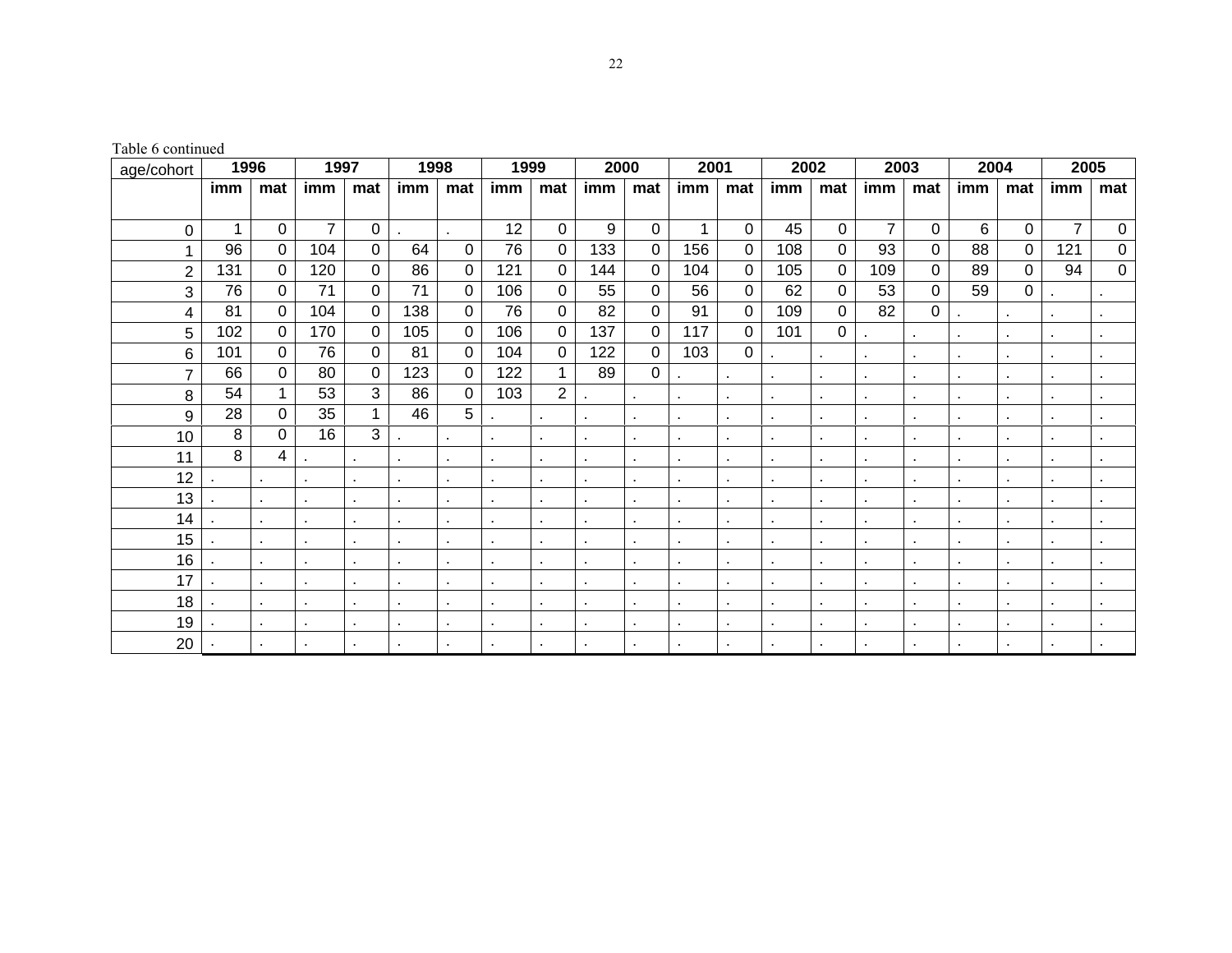|      |             |          |             |       |       |       |                | Age   |       |       |       |       |       |       |
|------|-------------|----------|-------------|-------|-------|-------|----------------|-------|-------|-------|-------|-------|-------|-------|
| Year | 1           | 2        | 3           | 4     | 5     | 6     | $\overline{7}$ | 8     | 9     | 10    | 11    | 12    | 13    | $14+$ |
| 1975 | $\mathbf 0$ | $\Omega$ | $\mathbf 0$ | 0.001 | 0.004 | 0.007 | 0.013          | 0.023 | 0.047 | 0.067 | 0.100 | 0.184 | 0.335 | 0.631 |
| 1976 | 0           | 0        | 0           | 0.001 | 0.007 | 0.003 | 0.010          | 0.036 | 0.037 | 0.027 | 0.119 | 0.205 | 0.335 | 0.571 |
| 1977 | 0           | 0        | 0           | 0.001 | 0.002 | 0.012 | 0.006          | 0.020 | 0.063 | 0.067 | 0.064 | 0.205 | 0.335 | 0.667 |
| 1978 | 0           | 0        | 0           | 0.002 | 0.002 | 0.004 | 0.022          | 0.013 | 0.041 | 0.107 | 0.117 | 0.143 | 0.335 | 0.656 |
| 1979 | 0           | 0        | 0           | 0.001 | 0.004 | 0.005 | 0.009          | 0.038 | 0.029 | 0.083 | 0.177 | 0.196 | 0.290 | 0.677 |
| 1980 | 0           | 0        | 0           | 0.001 | 0.002 | 0.007 | 0.009          | 0.018 | 0.064 | 0.060 | 0.158 | 0.277 | 0.310 | 0.584 |
| 1981 | 0           | 0        | 0           | 0.000 | 0.001 | 0.003 | 0.012          | 0.017 | 0.036 | 0.108 | 0.123 | 0.282 | 0.406 | 0.653 |
| 1982 | 0           | 0        | 0           | 0.000 | 0.000 | 0.002 | 0.006          | 0.021 | 0.034 | 0.070 | 0.177 | 0.232 | 0.451 | 0.693 |
| 1983 | 0           | 0        | 0           | 0.000 | 0.000 | 0.000 | 0.004          | 0.011 | 0.038 | 0.064 | 0.132 | 0.275 | 0.397 | 0.692 |
| 1984 | 0           | 0        | 0           | 0.000 | 0.000 | 0.000 | 0.001          | 0.008 | 0.021 | 0.067 | 0.119 | 0.236 | 0.401 | 0.721 |
| 1985 | 0           | $\Omega$ | 0           | 0.000 | 0.000 | 0.000 | 0.001          | 0.003 | 0.016 | 0.039 | 0.114 | 0.211 | 0.384 | 0.650 |
| 1986 | 0           | 0        | 0           | 0.000 | 0.000 | 0.000 | 0.000          | 0.002 | 0.008 | 0.029 | 0.071 | 0.190 | 0.345 | 0.634 |
| 1987 | 0           | 0        | 0           | 0.000 | 0.000 | 0.000 | 0.000          | 0.000 | 0.006 | 0.023 | 0.054 | 0.126 | 0.297 | 0.594 |
| 1988 | 0           | 0        | 0           | 0.000 | 0.000 | 0.000 | 0.001          | 0.000 | 0.002 | 0.015 | 0.060 | 0.099 | 0.215 | 0.493 |
| 1989 | 0           | $\Omega$ | 0           | 0.000 | 0.000 | 0.000 | 0.001          | 0.005 | 0.000 | 0.006 | 0.038 | 0.152 | 0.173 | 0.360 |
| 1990 | 0           | 0        | 0           | 0.000 | 0.000 | 0.000 | 0.001          | 0.002 | 0.015 | 0.001 | 0.023 | 0.092 | 0.332 | 0.545 |
| 1991 | 0           | 0        | 0           | 0.000 | 0.000 | 0.000 | 0.001          | 0.003 | 0.007 | 0.051 | 0.158 | 0.081 | 0.209 | 0.537 |
| 1992 | 0           | 0        | 0           | 0.000 | 0.000 | 0.000 | 0.000          | 0.002 | 0.010 | 0.017 | 0.154 | 0.971 | 0.249 | 0.609 |
| 1993 | 0           | 0        | 0           | 0.000 | 0.000 | 0.000 | 0.001          | 0.001 | 0.007 | 0.032 | 0.045 | 0.384 | 1.000 | 0.937 |
| 1994 | 0           | $\Omega$ | 0           | 0.000 | 0.000 | 0.000 | 0.001          | 0.003 | 0.003 | 0.021 | 0.097 | 0.111 | 0.680 | 0.907 |
| 1995 | 0           | $\Omega$ | 0           | 0.000 | 0.000 | 0.000 | 0.001          | 0.002 | 0.007 | 0.010 | 0.062 | 0.257 | 0.250 | 0.765 |
| 1996 | 0           | $\Omega$ | 0           | 0.000 | 0.000 | 0.000 | 0.000          | 0.002 | 0.006 | 0.017 | 0.028 | 0.168 | 0.526 | 0.782 |
| 1997 | $\mathbf 0$ | $\Omega$ | 0           | 0.000 | 0.000 | 0.000 | 0.000          | 0.000 | 0.006 | 0.016 | 0.041 | 0.079 | 0.364 | 0.711 |
| 1998 | $\mathbf 0$ | $\Omega$ | 0           | 0.000 | 0.000 | 0.001 | 0.000          | 0.000 | 0.000 | 0.014 | 0.039 | 0.097 | 0.203 | 0.570 |
| 1999 | $\Omega$    | $\Omega$ | $\Omega$    | 0.000 | 0.000 | 0.000 | 0.002          | 0.000 | 0.002 | 0.002 | 0.037 | 0.095 | 0.213 | 0.555 |
| 2000 | 0           | 0        | $\Omega$    | 0.000 | 0.000 | 0.000 | 0.001          | 0.004 | 0.001 | 0.009 | 0.017 | 0.092 | 0.212 | 0.509 |
| 2001 | 0           | 0        | 0           | 0.000 | 0.000 | 0.000 | 0.001          | 0.003 | 0.011 | 0.009 | 0.042 | 0.124 | 0.211 | 0.471 |
| 2002 | 0           | 0        | 0           | 0.000 | 0.000 | 0.000 | 0.000          | 0.002 | 0.009 | 0.028 | 0.069 | 0.181 | 0.533 | 0.829 |
| 2003 | 0           | 0        | 0           | 0.000 | 0.000 | 0.000 | 0.000          | 0.002 | 0.007 | 0.026 | 0.070 | 0.364 | 0.529 | 0.890 |
| 2004 | 0           | 0        | 0           | 0.000 | 0.000 | 0.000 | 0.000          | 0.001 | 0.006 | 0.024 | 0.072 | 0.166 | 0.817 | 0.972 |
| 2005 | 0           | 0        | 0           | 0.000 | 0.000 | 0.000 | 0.000          | 0.002 | 0.005 | 0.022 | 0.074 | 0.188 | 0.346 | 0.721 |
| 2006 | 0           | 0        | 0           | 0.000 | 0.000 | 0.000 | 0.000          | 0.002 | 0.006 | 0.020 | 0.076 | 0.209 | 0.406 | 0.733 |
| 2007 | 0           | 0        | 0           | 0.000 | 0.000 | 0.000 | 0.000          | 0.002 | 0.006 | 0.022 | 0.078 | 0.234 | 0.466 | 0.800 |
| 2008 | 0           | 0        | 0           | 0.000 | 0.000 | 0.000 | 0.000          | 0.002 | 0.006 | 0.022 | 0.076 | 0.259 | 0.529 | 0.809 |
| 2009 | 0           | 0        | 0           | 0.000 | 0.000 | 0.000 | 0.000          | 0.002 | 0.006 | 0.022 | 0.076 | 0.234 | 0.592 | 0.903 |
| 2010 | 0           | $\Omega$ | $\Omega$    | 0.000 | 0.000 | 0.000 | 0.000          | 0.002 | 0.006 | 0.022 | 0.076 | 0.234 | 0.529 | 0.838 |

Table 7. Estimated proportions mature at age for Greenland Halibut in Sub-Area 2 and Divisions 3KLMNO from Canadian fall survey data in Divisions 2J and 3K. Plus group entries are computed using a catch-numbers weighted average of the proportion mature at ages 14 and older.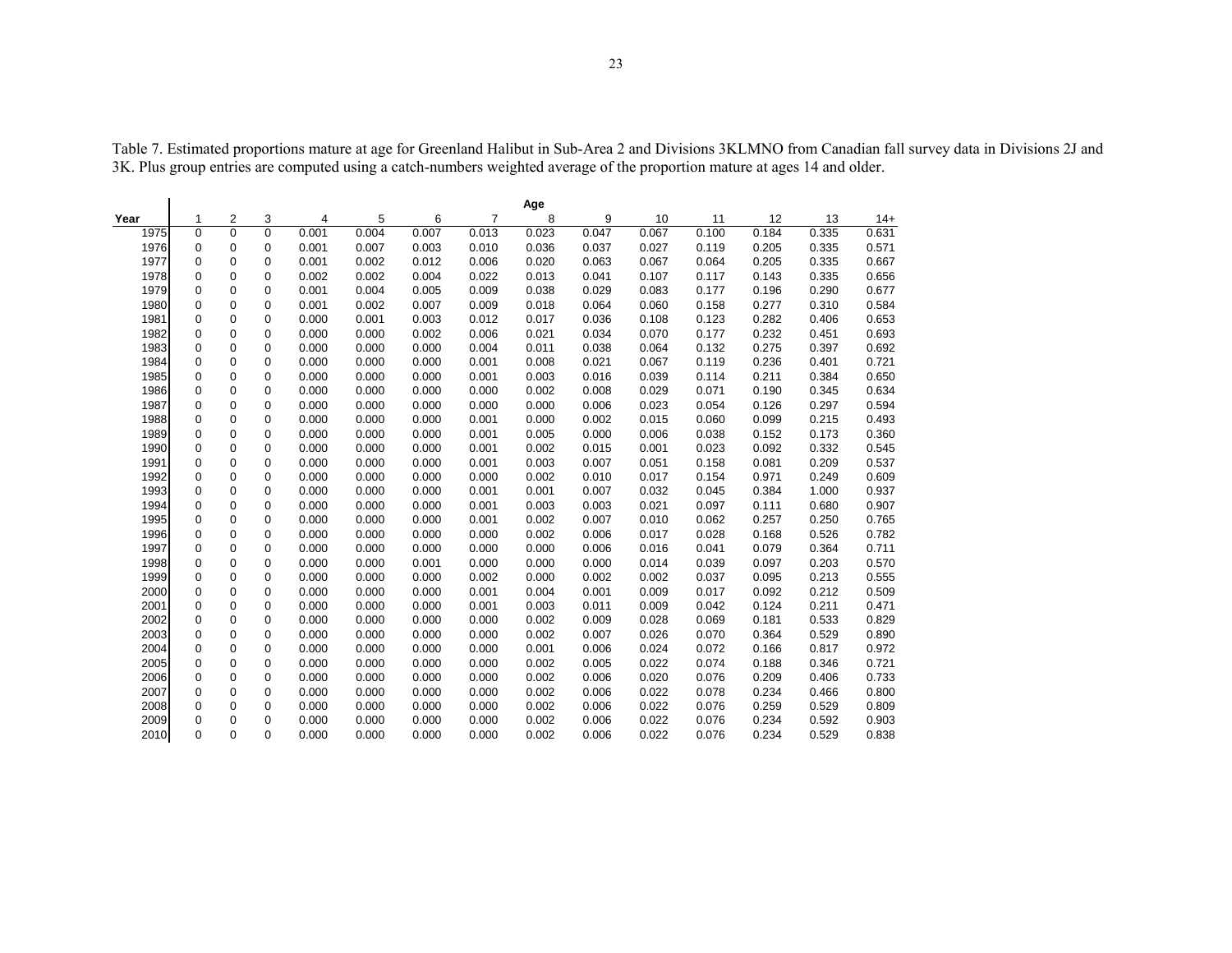Table 8a. XSA Settings, updated run. (Does not include the EU deep-water data from Div. 3M survey) Lowestoft VPA Version 3.1

5/06/2010 11:48

Extended Survivors Analysis

G. halibut SA2+3KLMNO Index file: (Combined sexes with plus group).

CPUE data from file GhalTUN2010\_XSA.txt

Catch data for 35 years. 1975 to 2009. Ages 1 to 14.

| Fleet             | First | Last | First | Last |    | Alpha | <b>Beta</b> |
|-------------------|-------|------|-------|------|----|-------|-------------|
|                   | vear  | vear | age   | age  |    |       |             |
| EU3M 0            | 1995  | 2009 |       |      | 12 | 0.5   | 0.6         |
| F <sub>2J3K</sub> | 1996  | 2009 |       |      | 13 | 0.8   |             |
| S3LNO             | 1996  | 2009 |       |      | 8  | 0.3   | 0.45        |

Time series weights :

Tapered time weighting not applied

Catchability analysis :

Catchability independent of stock size for all ages

Catchability independent of age for ages >= 11

Terminal population estimation :

 Terminal year survivor estimates shrunk towards the mean F of the final 5 years. S.E. of the mean to which the estimates are shrunk = .500

 Oldest age survivor estimates for the years 1975 to 2009 shrunk towards1.000 \* the mean F of ages 10 - 12

S.E. of the mean to which the estimates are shrunk = .500

Minimum standard error for population estimates from each cohort age = .500

Individual fleet weighting not applied

Tuning converged after 68 iterations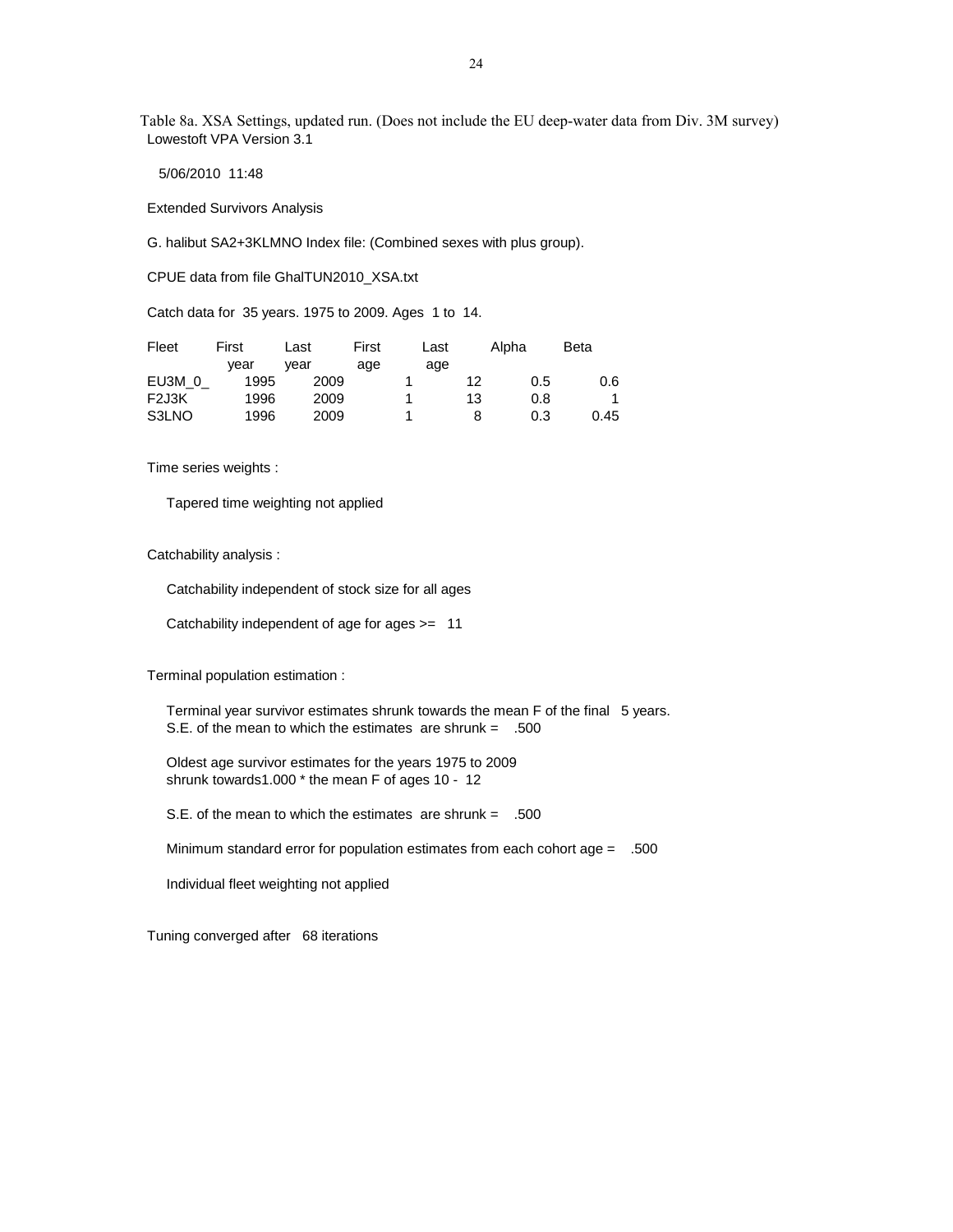# Table 8b. XSA Diagnostics

Fleet : EU3M\_0\_700

| Age |    | 1995                                  | 1996    | 1997    | 1998    | 1999    |
|-----|----|---------------------------------------|---------|---------|---------|---------|
|     | 1  | 1.32                                  | 0.7     | 0.34    | 0.28    | $-0.72$ |
|     | 2  | 0.75                                  | 1.7     | 1.09    | 0.73    | $-0.26$ |
|     | 3  | 0.67                                  | 0.22    | 0.94    | 1.32    | 0.59    |
|     | 4  | 0.5                                   | 0.79    | 1.02    | 1.36    | 1.44    |
|     | 5  | $-0.29$                               | 0.35    | 0.7     | 0.73    | 0.6     |
|     | 6  | 0.06                                  | 0.03    | 0.6     | 0.72    | 0.25    |
|     | 7  | 0.38                                  | $-0.33$ | 0.28    | 0.89    | 0.49    |
|     | 8  | 0.56                                  | 0.32    | 0.48    | 0.64    | 0.49    |
|     | 9  | 1.24                                  | 0.15    | 0.64    | 0.78    | 0.05    |
|     | 10 | 0.28                                  | $-0.8$  | 0.18    | 0.15    | $-0.39$ |
|     | 11 | 0.16                                  | $-0.8$  | $-0.71$ | $-0.45$ | $-1.82$ |
|     | 12 | $-0.63$                               | 0.15    | $-0.42$ | $-1.6$  | $-2.22$ |
|     |    | 13 No data for this fleet at this age |         |         |         |         |
|     |    |                                       |         |         |         |         |

 Age 2000 2001 2002 2003 2004 2005 2006 2007 2008 2009 1 0.48 1.27 0.59 0.23 0.62 -0.47 -0.09 -0.88 -1.21 -2.45 2 -1.18 0.34 1.09 0.01 1.46 0.45 0.04 -1.26 -1.51 -3.46 3 -0.9 0.16 0.53 -0.97 1.01 0.95 -0.25 -0.08 -1.25 -2.95 4 0.07 -0.58 -0.11 -0.26 0.03 0.26 -0.24 -1.08 -1.36 -1.84 5 0.1 -0.62 -0.19 -0.63 0.35 0.33 0.19 -0.12 -0.57 -0.95 6 0.21 -0.23 -0.39 -0.82 0.12 -0.02 -0.07 -0.13 -0.14 -0.19 7 0.07 0.11 0.08 -0.8 -0.37 -0.37 -0.4 0.11 0 -0.15 8 0.71 0.97 -0.13 -1.03 -0.57 -0.57 -0.52 -0.05 -0.42 -0.88 9 0.5 -0.47 -0.68 -0.75 0.14 -0.75 -0.09 0.04 -0.08 -0.72 10 -0.23 -1.03 -0.75 -0.04 0.21 0.12 0.62 0.69 0.63 0.37 11 0.31 -1.79 -0.52 -0.53 1.16 0.66 1.39 0.99 1.39 0.55 12 99.99 99.99 -0.76 -1.15 1.11 0.46 1.21 0.78 1.01 1.01

13 No data for this fleet at this age

 Mean log catchability and standard error of ages with catchability independent of year class strength and constant w.r.t. time

| Age                                                                                         |  | $\overline{4}$ |  |  | - 9 |  |
|---------------------------------------------------------------------------------------------|--|----------------|--|--|-----|--|
| Mean Log -10.7524 -11.3795 -10.7012 -10.3076 -9.136 -8.3364 -8.1329 -8.3584 -9.0033 -9.1693 |  |                |  |  |     |  |
| S.E(Log q 1.0008 1.3662 1.1279 0.9553 0.5296 0.3732 0.4218 0.6383 0.6092 0.5381             |  |                |  |  |     |  |

Age 11 12<br>Mean Log -9.8571 -9.8571 Mean Log -9.8571 S.E(Log q 1.0514 1.1382

Regression statistics :

| Age | Slope   | t-value  | Intercept | RSquare | No Pts | Reg s.e | Mean Q   |
|-----|---------|----------|-----------|---------|--------|---------|----------|
| 1   | 0.43    | 3.637    | 11.08     | 0.76    | 15     | 0.31    | $-10.75$ |
| 2   | 0.34    | 3.884    | 11.26     | 0.73    | 15     | 0.33    | $-11.38$ |
| 3   | 0.4     | 2.783    | 10.91     | 0.62    | 15     | 0.37    | $-10.7$  |
| 4   | 0.36    | 4.962    | 10.67     | 0.82    | 15     | 0.21    | $-10.31$ |
| 5   | 0.56    | 2.221    | 9.83      | 0.66    | 15     | 0.26    | $-9.14$  |
| 6   | 1.39    | $-0.832$ | 7.5       | 0.26    | 15     | 0.52    | $-8.34$  |
| 7   | 1.93    | $-1.43$  | 6.33      | 0.15    | 15     | 0.78    | $-8.13$  |
| 8   | $-1.69$ | $-2.422$ | 10.49     | 0.06    | 15     | 0.93    | $-8.36$  |
| 9   | 0.54    | 0.795    | 8.63      | 0.19    | 15     | 0.33    | -9       |
| 10  | 2.59    | $-0.919$ | 11.81     | 0.03    | 15     | 1.4     | $-9.17$  |
| 11  | $-0.67$ | $-3.238$ | 4.97      | 0.22    | 15     | 0.54    | $-9.86$  |
| 12  | $-1.38$ | $-2.235$ | 1.4       | 0.07    | 13     | 1.36    | $-9.94$  |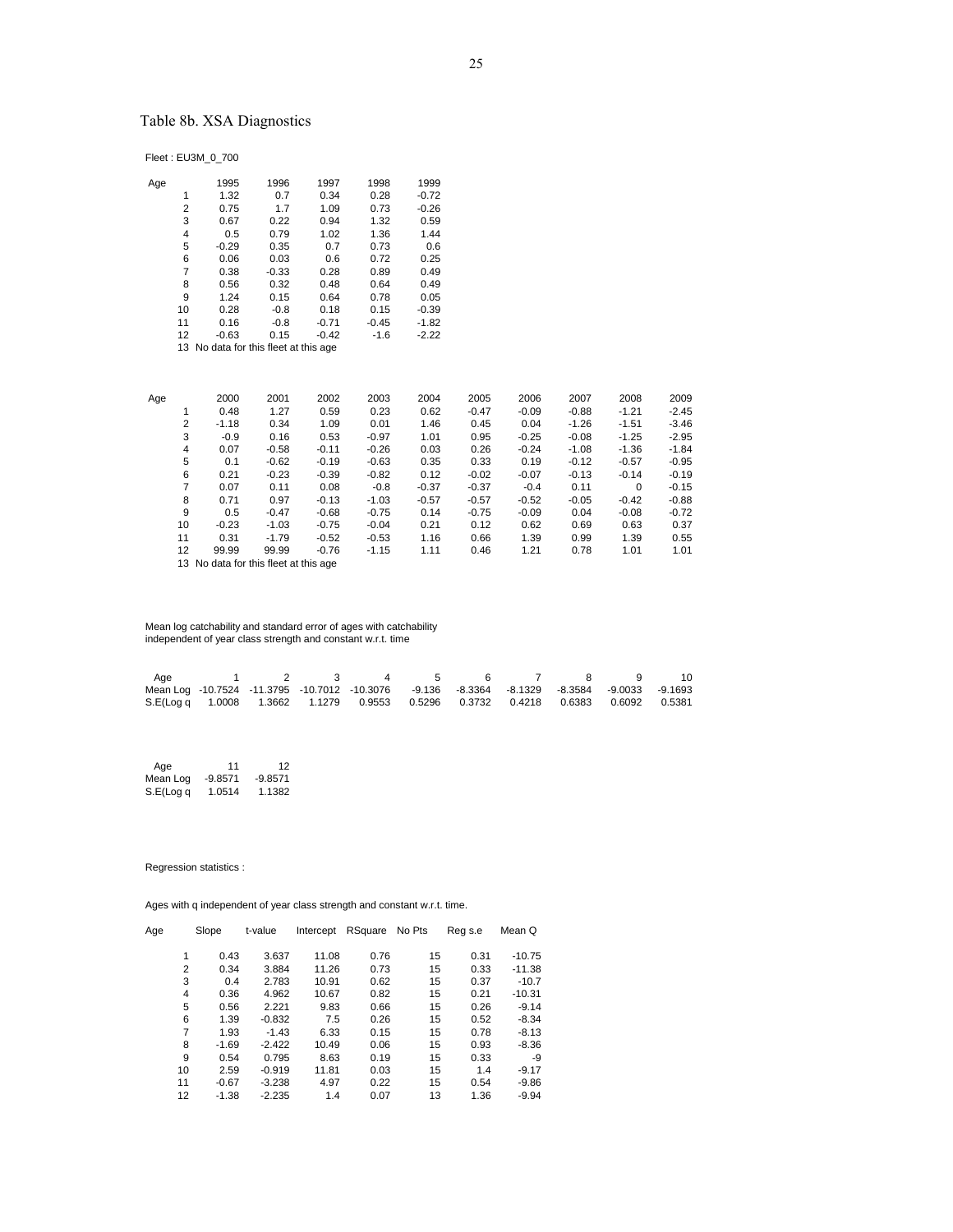# Table 8b. XSA diagnostic results (cont.)

Fleet : F2J3K

| Age |                | 1995    | 1996    | 1997    | 1998    | 1999    |             |         |      |       |         |
|-----|----------------|---------|---------|---------|---------|---------|-------------|---------|------|-------|---------|
|     | 1              | 99.99   | 0.46    | $-0.59$ | $-0.65$ | $-1.08$ |             |         |      |       |         |
|     | $\overline{2}$ | 99.99   | $-0.04$ | 0.3     | $-0.35$ | 0.1     |             |         |      |       |         |
|     | 3              | 99.99   | 0.33    | 0.45    | 0.25    | 0.19    |             |         |      |       |         |
|     | 4              | 99.99   | $-0.19$ | 0.08    | $-0.08$ | 0.31    |             |         |      |       |         |
|     | 5              | 99.99   | $-0.04$ | 0.29    | $-0.19$ | 0.2     |             |         |      |       |         |
|     | 6              | 99.99   | $-0.47$ | 0.42    | 0.15    | 0.4     |             |         |      |       |         |
|     | $\overline{7}$ | 99.99   | $-0.82$ | $-0.02$ | 0.15    | 0.78    |             |         |      |       |         |
|     | 8              | 99.99   | $-1.12$ | 0.03    | $-0.12$ | 0.36    |             |         |      |       |         |
|     | 9              | 99.99   | 0.11    | 0.33    | $-0.05$ | 0.06    |             |         |      |       |         |
|     | 10             | 99.99   | $-0.35$ | 0.06    | 0.21    | 0.56    |             |         |      |       |         |
|     | 11             | 99.99   | $-0.1$  | 0.19    | 0.12    | $-0.09$ |             |         |      |       |         |
|     | 12             | 99.99   | $-0.24$ | 0.4     | 0.22    | $-0.69$ |             |         |      |       |         |
|     | 13             | 99.99   | 0.37    | 0.05    | 0.33    | 0.93    |             |         |      |       |         |
|     |                |         |         |         |         |         |             |         |      |       |         |
|     |                |         |         |         |         |         |             |         |      |       |         |
| Age |                | 2000    | 2001    | 2002    | 2003    | 2004    | 2005        | 2006    | 2007 | 2008  | 2009    |
|     | 1              | $-0.26$ | $-0.1$  | $-0.18$ | 0.2     | 0.25    | $-0.16$     | 0.71    | 0.41 | 99.99 | 0.99    |
|     | $\overline{2}$ | $-0.4$  | $-0.43$ | $-0.34$ | $-0.24$ | 0.23    | $-0.09$     | 0.32    | 0.27 | 99.99 | 0.67    |
|     | 3              | $-0.06$ | $-0.08$ | $-0.45$ | $-0.49$ | $-0.32$ | $-0.54$     | $-0.16$ | 0.56 | 99.99 | 0.3     |
|     | 4              | $-0.25$ | $-0.05$ | $-0.47$ | $-0.54$ | $-0.26$ | $-0.15$     | 0.35    | 0.8  | 99.99 | 0.46    |
|     | 5              | $-0.04$ | $-0.17$ | $-0.52$ | $-0.46$ | $-0.15$ | $\mathbf 0$ | 0.16    | 0.09 | 99.99 | 0.82    |
|     | 6              | $-0.09$ | 0.12    | $-1.08$ | $-0.66$ | $-0.57$ | 0.22        | 0.48    | 0.53 | 99.99 | 0.55    |
|     | $\overline{7}$ | $-0.04$ | 0.21    | $-1.26$ | $-0.79$ | $-0.42$ | 0.59        | 0.48    | 0.81 | 99.99 | 0.33    |
|     | 8              | $-0.02$ | 0.32    | $-1.12$ | $-0.65$ | $-0.32$ | 0.36        | 0.74    | 1.13 | 99.99 | 0.4     |
|     | 9              | $-0.6$  | $-0.09$ | $-0.95$ | $-0.98$ | $-0.19$ | 0.25        | 0.61    | 1.03 | 99.99 | 0.48    |
|     | 10             | $-0.29$ | $-0.42$ | $-0.95$ | $-0.48$ | 0.09    | 0.15        | 0.04    | 1.01 | 99.99 | 0.37    |
|     | 11             | $-0.17$ | $-0.09$ | $-1.24$ | $-0.37$ | $-0.57$ | 0.74        | 0.42    | 1.05 | 99.99 | 0.11    |
|     | 12             | $-1.18$ | $-0.79$ | 99.99   | $-0.16$ | $-0.51$ | 0.53        | 0.11    | 0.81 | 99.99 | $-0.28$ |
|     | 13             | 99.99   | 0.55    | $-0.2$  | $-0.32$ | 0.88    | 0.68        | 99.99   | 0.37 | 99.99 | 0.12    |

 Mean log catchability and standard error of ages with catchability independent of year class strength and constant w.r.t. time

| Age                                                                                     | 1 2 3 4 5 6 7 8 9 |  |  |  | - 10 |
|-----------------------------------------------------------------------------------------|-------------------|--|--|--|------|
| Mean Log -7.6153 -7.7754 -8.154 -8.1121 -8.2518 -8.5461 -8.4815 -8.8595 -9.654 -10.2471 |                   |  |  |  |      |
| S.E(Log q 0.5785 0.3444 0.3725 0.386 0.3415 0.5321 0.6522 0.6713 0.5863 0.5054          |                   |  |  |  |      |

| Aae                                 | 11     | 12     | 13     |
|-------------------------------------|--------|--------|--------|
| Mean Log -10.4283 -10.4283 -10.4283 |        |        |        |
| S.E(Log q                           | 0.5731 | 0.6083 | 0.5428 |

Regression statistics :

| Age | Slope | t-value  | Intercept | RSquare | No Pts | Reg s.e | Mean Q   |
|-----|-------|----------|-----------|---------|--------|---------|----------|
| 1   | 3.64  | $-2.437$ | $-2.2$    | 0.07    | 13     | 1.77    | $-7.62$  |
|     |       |          |           |         |        |         |          |
| 2   | 1.7   | $-2.729$ | 5.37      | 0.58    | 13     | 0.47    | $-7.78$  |
| 3   | 1.13  | $-0.421$ | 7.77      | 0.49    | 13     | 0.44    | $-8.15$  |
| 4   | 2.1   | $-2.138$ | 4.97      | 0.25    | 13     | 0.71    | $-8.11$  |
| 5   | 2.18  | $-2.201$ | 5.28      | 0.24    | 13     | 0.65    | $-8.25$  |
| 6   | 1.46  | $-0.598$ | 7.62      | 0.13    | 13     | 0.8     | $-8.55$  |
| 7   | 1.32  | $-0.338$ | 7.97      | 0.09    | 13     | 0.89    | $-8.48$  |
| 8   | 0.61  | 0.709    | 8.97      | 0.23    | 13     | 0.42    | $-8.86$  |
| 9   | 0.54  | 0.715    | 8.98      | 0.18    | 13     | 0.33    | $-9.65$  |
| 10  | 1.16  | $-0.199$ | 10.69     | 0.12    | 13     | 0.61    | $-10.25$ |
| 11  | 1.48  | $-0.516$ | 12.11     | 0.1     | 13     | 0.87    | $-10.43$ |
| 12  | 1.87  | $-0.858$ | 14.25     | 0.09    | 12     | 1.11    | $-10.58$ |
| 13  | 0.83  | 0.642    | 9.35      | 0.61    | 11     | 0.35    | $-10.09$ |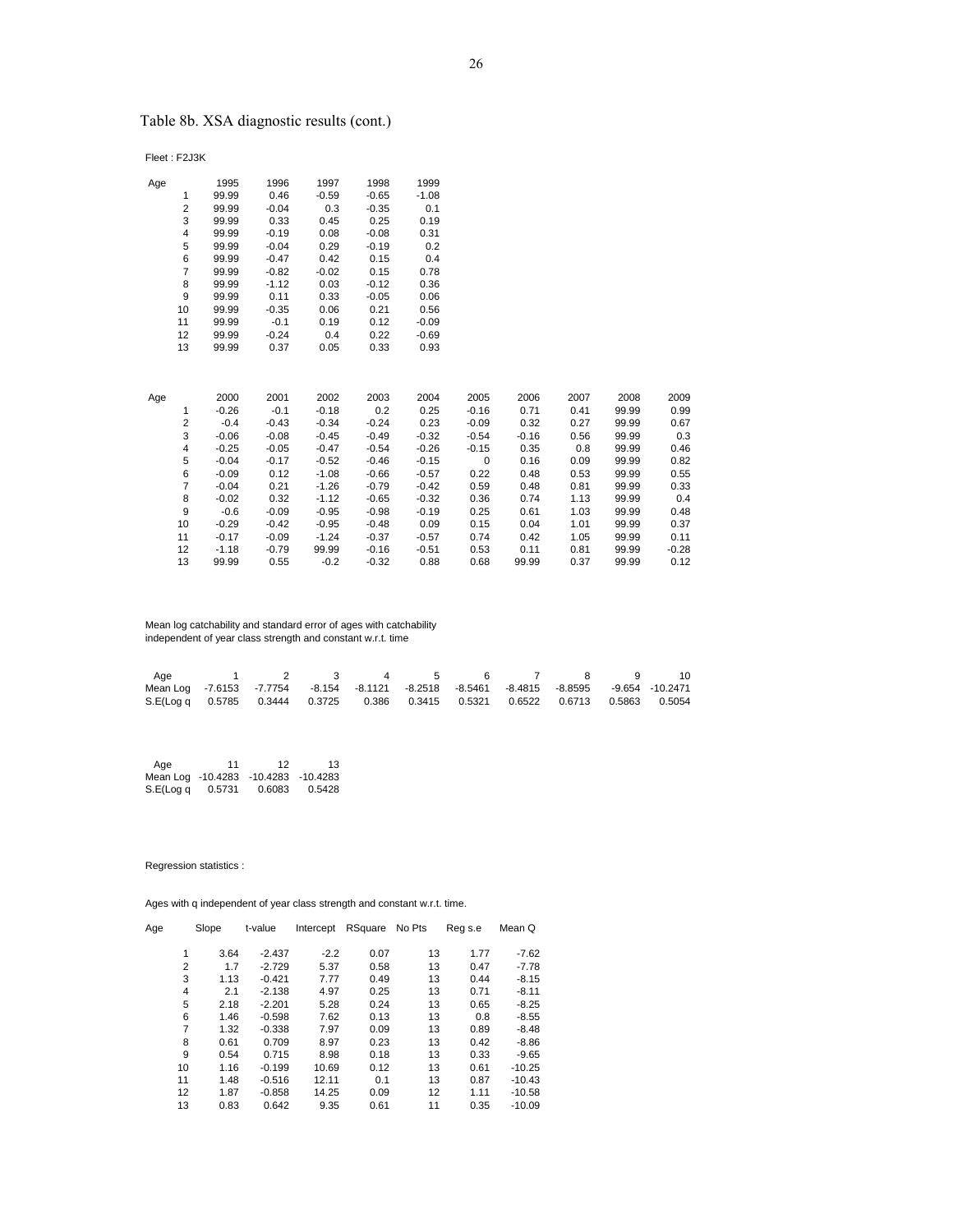Table 8b. XSA diagnostic results (cont.)

Fleet : S3LNO

| Age |                | 1995                                  | 1996    | 1997    | 1998    | 1999    |         |       |         |      |         |
|-----|----------------|---------------------------------------|---------|---------|---------|---------|---------|-------|---------|------|---------|
|     | 1              | 99.99                                 | 0.38    | 0.25    | $-1.28$ | $-1.05$ |         |       |         |      |         |
|     | $\overline{2}$ | 99.99                                 | 0.97    | 1.02    | $-0.35$ | $-0.61$ |         |       |         |      |         |
|     | 3              | 99.99                                 | 0.94    | 0.86    | 0.71    | $-0.3$  |         |       |         |      |         |
|     | 4              | 99.99                                 | 0.77    | 0.63    | 1.09    | 0.08    |         |       |         |      |         |
|     | 5              | 99.99                                 | $-0.07$ | 0.32    | 1.02    | 0.43    |         |       |         |      |         |
|     | 6              | 99.99                                 | $-0.48$ | 0.29    | 1.02    | 0.33    |         |       |         |      |         |
|     | 7              | 99.99                                 | $-0.84$ | $-0.38$ | 0.97    | 0.59    |         |       |         |      |         |
|     | 8              | 99.99                                 | $-3.08$ | $-0.66$ | 1       | 0.82    |         |       |         |      |         |
|     | 9              | No data for this fleet at this age    |         |         |         |         |         |       |         |      |         |
|     | 10             | No data for this fleet at this age    |         |         |         |         |         |       |         |      |         |
|     | 11             | No data for this fleet at this age    |         |         |         |         |         |       |         |      |         |
|     |                | 12 No data for this fleet at this age |         |         |         |         |         |       |         |      |         |
|     |                | 13 No data for this fleet at this age |         |         |         |         |         |       |         |      |         |
|     |                |                                       |         |         |         |         |         |       |         |      |         |
| Age |                | 2000                                  | 2001    | 2002    | 2003    | 2004    | 2005    | 2006  | 2007    | 2008 | 2009    |
|     |                | $-0.11$                               | $-0.43$ | $-0.3$  | 0.33    | 0.38    | 0.06    | 99.99 | 1.42    | 0.57 | $-0.23$ |
|     | $\overline{2}$ | 0.01                                  | $-0.46$ | $-0.66$ | 0.66    | $-0.39$ | $-0.63$ | 99.99 | 0.36    | 0.46 | $-0.37$ |
|     | 3              | $-0.24$                               | $-0.66$ | $-0.93$ | 0.11    | $-0.23$ | $-0.05$ | 99.99 | 0.33    | 0.68 | $-1.23$ |
|     | 4              | 0.01                                  | $-0.66$ | $-0.86$ | 0.08    | $-0.18$ | $-0.41$ | 99.99 | $-0.62$ | 0.26 | $-0.19$ |
|     | 5              | 0.02                                  | $-0.67$ | $-0.81$ | $-0.29$ | $-0.25$ | $-0.08$ | 99.99 | 0.19    | 0.46 | $-0.26$ |
|     | 6              | 0.78                                  | $-0.12$ | $-1.17$ | $-0.99$ | $-0.78$ | 0.27    | 99.99 | 0.8     | 0.36 | $-0.3$  |
|     | 7              | 0.95                                  | 0.12    | $-1.49$ | $-1.26$ | $-1.28$ | 0.21    | 99.99 | 1.71    | 1    | $-0.3$  |
|     | 8              | 0.35                                  | $-0.07$ | $-1.6$  | $-1.22$ | $-0.12$ | 0.15    | 99.99 | 1.77    | 2.13 | 0.51    |
|     | 9              | No data for this fleet at this age    |         |         |         |         |         |       |         |      |         |
|     |                |                                       |         |         |         |         |         |       |         |      |         |

10 No data for this fleet at this age

11 No data for this fleet at this age

12 No data for this fleet at this age

13 No data for this fleet at this age

 Mean log catchability and standard error of ages with catchability independent of year class strength and constant w.r.t. time

| Age                                                                              |  |  |  |  |
|----------------------------------------------------------------------------------|--|--|--|--|
| Mean Log -11.7499 -11.3066 -10.8091 -10.6498 -10.3802 -10.9186 -11.5188 -12.4539 |  |  |  |  |
| S.E(Log q 0.7018 0.6172 0.6917 0.5803 0.492 0.7058 1.023 1.4056                  |  |  |  |  |

Regression statistics :

| Age | Slope | t-value  | Intercept | RSquare | No Pts | Reg s.e | Mean Q   |
|-----|-------|----------|-----------|---------|--------|---------|----------|
|     |       |          |           |         |        |         |          |
| 1   | 2.62  | $-1.591$ | 12.45     | 0.08    | 13     | 1.73    | $-11.75$ |
| 2   | 0.79  | 0.756    | 11.29     | 0.54    | 13     | 0.5     | $-11.31$ |
| 3   | 0.81  | 0.533    | 10.86     | 0.42    | 13     | 0.58    | $-10.81$ |
| 4   | 0.77  | 0.81     | 10.71     | 0.53    | 13     | 0.45    | $-10.65$ |
| 5   | 0.88  | 0.364    | 10.42     | 0.44    | 13     | 0.45    | $-10.38$ |
| 6   | 0.85  | 0.245    | 10.86     | 0.2     | 13     | 0.63    | $-10.92$ |
| 7   | 0.83  | 0.189    | 11.28     | 0.1     | 13     | 0.88    | $-11.52$ |
| 8   | 0.31  | 1.266    | 10.19     | 0.24    | 13     | 0.43    | $-12.45$ |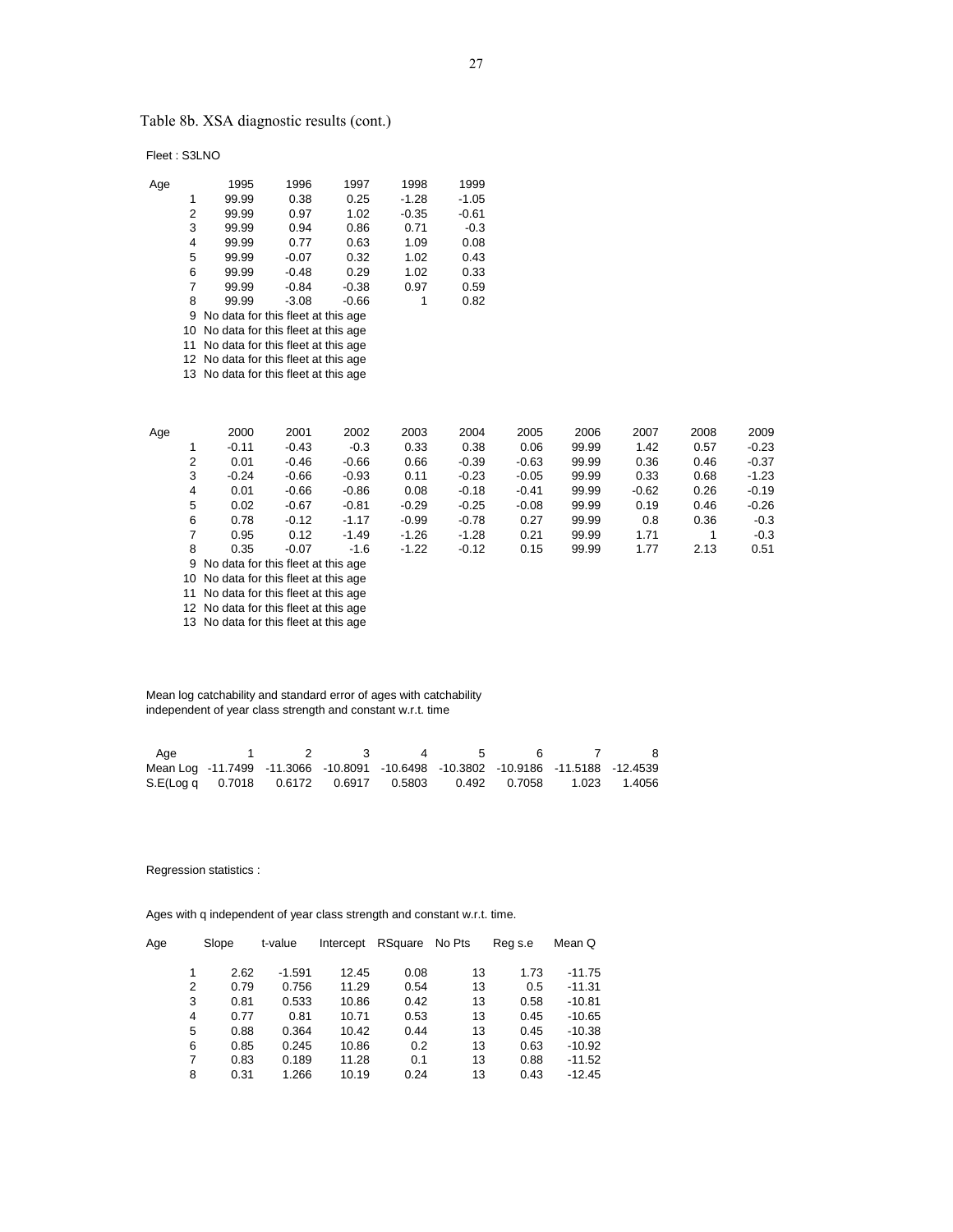Table 8b. XSA diagnostic results (cont.)

## **Terminal year survivor and F summaries :**

Age 1 Catchability constant w.r.t. time and dependent on age

Year class = 2008

| Fleet                                    | Estimated Int<br>Survivors s.e |            | Ext<br>s.e |   | Var<br>Ratio | N |   | Scaled | Weights | Estimated<br>F |
|------------------------------------------|--------------------------------|------------|------------|---|--------------|---|---|--------|---------|----------------|
| EU3M 0                                   | 3246                           | 1.034      |            | 0 |              | 0 | 1 |        | 0.167   | 0              |
| F <sub>2</sub> J <sub>3</sub> K          | 100665                         | 0.6        |            | 0 |              | 0 | 1 |        | 0.496   | 0              |
| S3LNO                                    | 29751                          | 0.728      |            | 0 |              | 0 | 1 |        | 0.337   | 0              |
| F shrinka                                | 0                              | 0.5        |            |   |              |   |   |        | 0       | 0              |
|                                          | Weighted prediction:           |            |            |   |              |   |   |        |         |                |
| <b>Survivors</b><br>at end of $\sqrt{ }$ | Int<br>s.e                     | Ext<br>s.e | N          |   | Var<br>Ratio |   | F |        |         |                |

1

Age 2 Catchability constant w.r.t. time and dependent on age

37588 0.42 0.87 3 2.051 0

Year class = 2007

| Fleet             | Estimated Int |       | Ext   | Var   | N | Scaled  | Estimated |
|-------------------|---------------|-------|-------|-------|---|---------|-----------|
|                   | Survivors s.e |       | s.e   | Ratio |   | Weights | - F       |
| EU3M 0            | 3110          | 0.834 | 1.072 | 1.29  |   | 0.147   |           |
| F <sub>2J3K</sub> | 44695         | 0.5   |       |       |   | 0.41    |           |
| S3LNO             | 23834         | 0.481 | 0.468 | 0.97  |   | 0.443   |           |
| <b>F</b> shrinka  |               | 0.5   |       |       |   |         |           |
|                   |               |       |       |       |   |         |           |

Weighted prediction :

| Survivors                | Int  | Ext  |   | Var   |  |
|--------------------------|------|------|---|-------|--|
| at end of $\sqrt{ }$ s.e |      | s.e  |   | Ratio |  |
| 22844                    | 0.32 | 0.51 | 5 | 1.591 |  |

Age 3 Catchability constant w.r.t. time and dependent on age

#### Year class = 2006

| Fleet                           | Estimated Int        |       | Ext |       | Var   |      | N |   | Scaled  | Estimated |
|---------------------------------|----------------------|-------|-----|-------|-------|------|---|---|---------|-----------|
|                                 | Survivors s.e        |       | s.e |       | Ratio |      |   |   | Weights | -F        |
| EU3M 0                          | 5118                 | 0.678 |     | 0.644 |       | 0.95 |   | 3 | 0.143   |           |
| F <sub>2</sub> J <sub>3</sub> K | 40682                | 0.384 |     | 0.055 |       | 0.14 |   | 2 | 0.445   |           |
| S3LNO                           | 35996                | 0.4   |     | 0.746 |       | 1.87 |   | 3 | 0.412   |           |
| F shrinka                       | 0                    | 0.5   |     |       |       |      |   |   |         |           |
|                                 |                      |       |     |       |       |      |   |   |         |           |
|                                 | Weighted prediction: |       |     |       |       |      |   |   |         |           |

| Survivors                | Int  | Ext  |  | Var   |  |
|--------------------------|------|------|--|-------|--|
| at end of $\sqrt{ }$ s.e |      | s.e  |  | Ratio |  |
| 28760                    | 0.26 | 0.39 |  | 1.531 |  |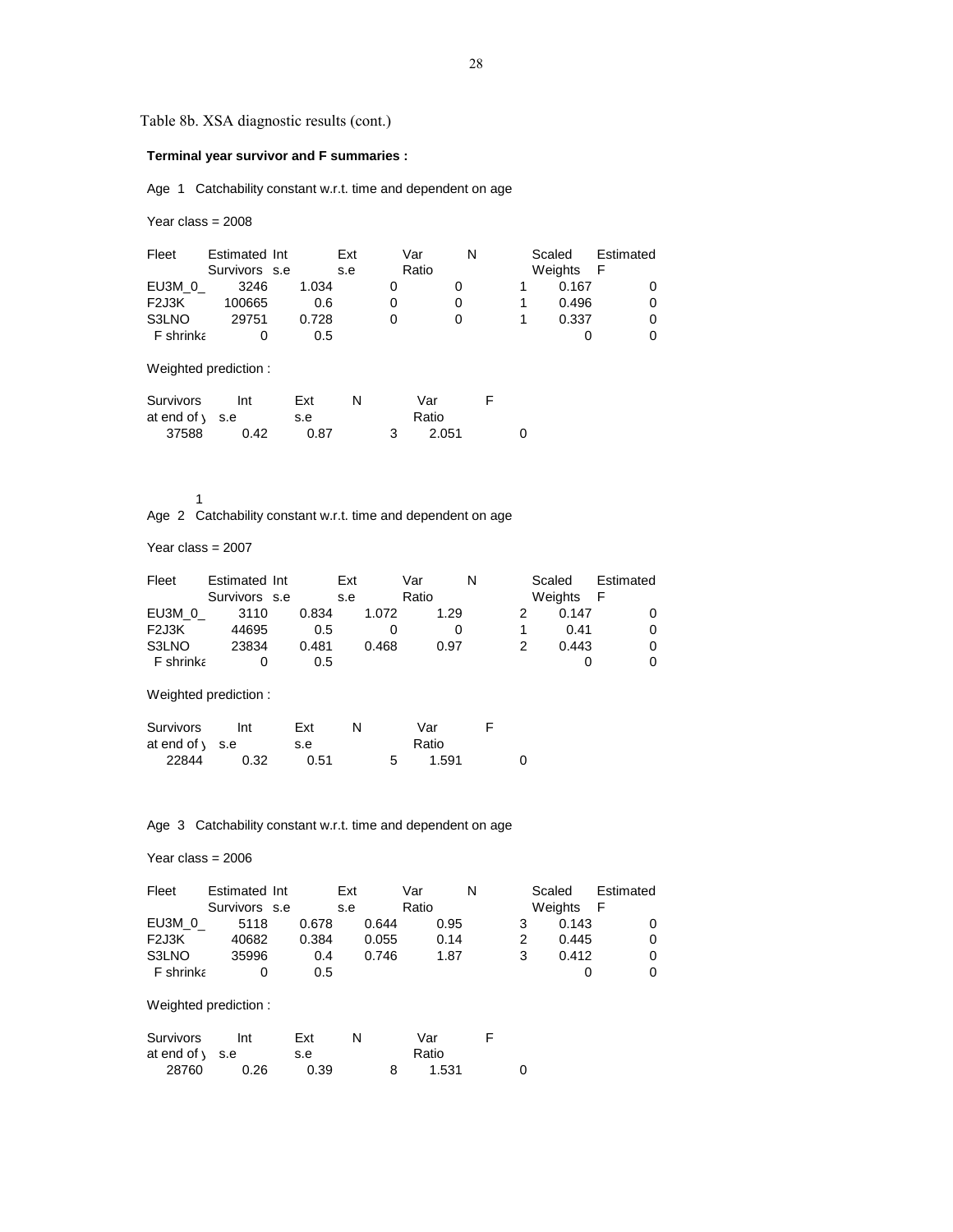# Table 8b. XSA Diagnostic results (cont.)

Age 4 Catchability constant w.r.t. time and dependent on age

Year class = 2005

| Fleet             | Estimated Int | Ext   |       | Var   | N    |   | Scaled  | Estimated |
|-------------------|---------------|-------|-------|-------|------|---|---------|-----------|
|                   | Survivors s.e | s.e   |       | Ratio |      |   | Weights | - F       |
| EU3M 0 700        | 5771          | 0.559 | 0.401 |       | 0.72 | 4 | 0.127   | 0.01      |
| F <sub>2J3K</sub> | 27261         | 0.305 | 0.122 |       | 0.4  | 3 | 0.429   | 0.002     |
| S3LNO             | 21884         | 0.374 | 0.255 |       | 0.68 | 3 | 0.284   | 0.003     |
| F shrinkage i     | 8194          | 0.5   |       |       |      |   | 0.16    | 0.007     |

Weighted prediction :

| Survivors          | Int | Ext  | N |    | Var   |       |
|--------------------|-----|------|---|----|-------|-------|
| at end of year s.e |     | s.e  |   |    | Ratio |       |
| 17343              | 0.2 | 0.22 |   | 11 | 1.097 | 0.003 |

Age 5 Catchability constant w.r.t. time and dependent on age

Year class = 2004

| Fleet             | Estimated Int |       | Ext |       | Var   |      | N |   | Scaled  | Estimated |
|-------------------|---------------|-------|-----|-------|-------|------|---|---|---------|-----------|
|                   | Survivors s.e |       | s.e |       | Ratio |      |   |   | Weights | F         |
| EU3M 0 700        | 7551          | 0.391 |     | 0.216 |       | 0.55 |   | 5 | 0.183   | 0.055     |
| F <sub>2J3K</sub> | 25077         | 0.26  |     | 0.195 |       | 0.75 |   | 4 | 0.412   | 0.017     |
| S3LNO             | 17082         | 0.31  |     | 0.144 |       | 0.46 |   | 4 | 0.291   | 0.025     |
| F shrinkage i     | 10682         | 0.5   |     |       |       |      |   |   | 0.115   | 0.04      |

Weighted prediction :

| Survivors          | Int  | Ext  |  |    | Var  |       |
|--------------------|------|------|--|----|------|-------|
| at end of year s.e |      | s.e  |  |    |      |       |
| 16336              | በ 17 | 0.15 |  | 14 | 0.92 | 0.026 |

Age 6 Catchability constant w.r.t. time and dependent on age

Year class = 2003

| Fleet             | Estimated Int |       | Ext   | Var   | N | Scaled  |       | Estimated |
|-------------------|---------------|-------|-------|-------|---|---------|-------|-----------|
|                   | Survivors s.e |       | s.e   | Ratio |   | Weights | F     |           |
| EU3M 0 700        | 11434         | 0.308 | 0.194 | 0.63  |   |         | 0.229 | 0.221     |
| F <sub>2J3K</sub> | 19964         | 0.235 | 0.191 | 0.81  |   | 5       | 0.39  | 0.132     |
| S3LNO             | 13857         | 0.28  | 0.249 | 0.89  |   | 5       | 0.276 | 0.185     |
| F shrinkage i     | 14745         | 0.5   |       |       |   |         | 0.104 | 0.175     |

Weighted prediction :

| Survivors          | Int  | Ext  | N |    | Var   | F     |
|--------------------|------|------|---|----|-------|-------|
| at end of year s.e |      | s.e  |   |    | Ratio |       |
| 15390              | 0.15 | 0.12 |   | 17 | 0.785 | 0.168 |

Age 7 Catchability constant w.r.t. time and dependent on age

Year class = 2002

| Fleet             | Estimated Int | Ext   |       | Var   | N | Scaled     | Estimated |
|-------------------|---------------|-------|-------|-------|---|------------|-----------|
|                   | Survivors s.e | s.e   |       | Ratio |   | Weights    | F         |
| EU3M 0 700        | 11327         | 0.263 | 0.151 | 0.57  |   | 0.266      | 0.532     |
| F <sub>2J3K</sub> | 12635         | 0.219 | 0.14  | 0.64  |   | 0.371<br>6 | 0.489     |
| S3LNO             | 12154         | 0.279 | 0.126 | 0.45  |   | 0.227<br>6 | 0.504     |
| F shrinkage i     | 8547          | 0.5   |       |       |   | 0.135      | 0.658     |

Weighted prediction :

| Survivors          | Int  | Ext  |    | Var   |       |
|--------------------|------|------|----|-------|-------|
| at end of year s.e |      | s.e  |    | Ratio |       |
| 11538              | 0.14 | 0.08 | 20 | 0.534 | 0.525 |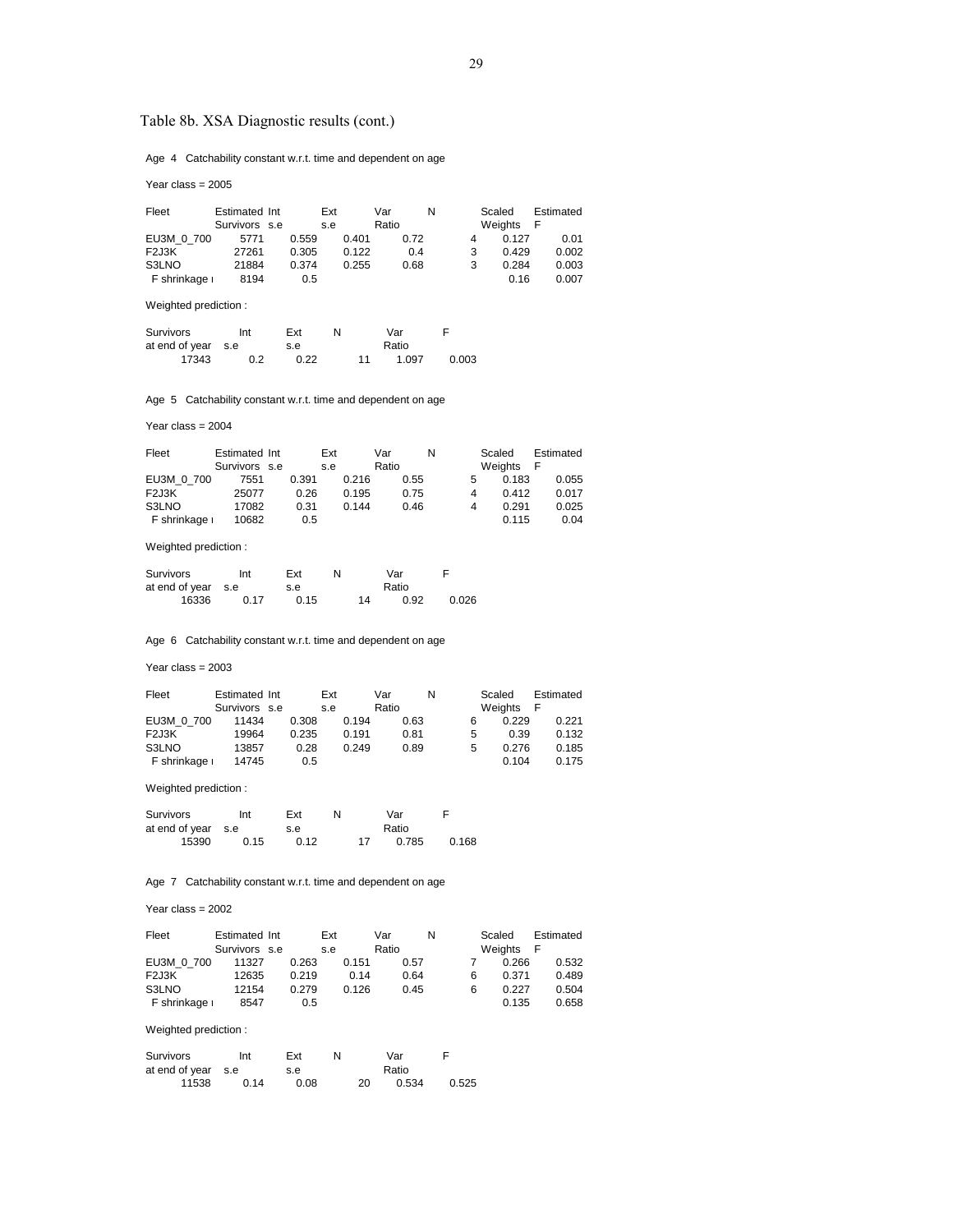Table 8b. XSA Diagnostic results (cont.) Age 8 Catchability constant w.r.t. time and dependent on age

Year class = 2001

| Fleet         | Estimated Int |       | Ext   | Var   | N | Scaled  | Estimated |
|---------------|---------------|-------|-------|-------|---|---------|-----------|
|               | Survivors s.e |       | s.e   | Ratio |   | Weights | F         |
| EU3M 0 700    | 5329          | 0.251 | 0.179 | 0.71  |   | 0.264   | 0.804     |
| F2J3K         | 6119          | 0.209 | 0.126 | 0.6   |   | 0.349   | 0.73      |
| S3LNO         | 7245          | 0.29  | 0.222 | 0.77  |   | 0.172   | 0.646     |
| F shrinkage i | 5570          | 0.5   |       |       |   | 0.214   | 0.78      |

Weighted prediction :

| Survivors          | Int  | Ext  | N |    | Var   | F     |
|--------------------|------|------|---|----|-------|-------|
| at end of year s.e |      | s.e  |   |    | Ratio |       |
| 5952               | 0.15 | 0.08 |   | 23 | 0.546 | 0.745 |

Age 9 Catchability constant w.r.t. time and dependent on age

Year class = 2000

| Fleet         | Estimated Int |       | Ext   | Var   | N | Scaled     | Estimated |
|---------------|---------------|-------|-------|-------|---|------------|-----------|
|               | Survivors s.e |       | s.e   | Ratio |   | Weights    | F         |
| EU3M 0 700    | 1723          | 0.283 | 0.176 | 0.62  |   | 0.276<br>9 | 0.705     |
| F2J3K         | 2584          | 0.249 | 0.156 | 0.63  |   | 0.313<br>8 | 0.52      |
| S3LNO         | 2445          | 0.273 | 0.329 | 1.21  |   | 0.124      | 0.543     |
| F shrinkage i | 2364          | 0.5   |       |       |   | 0.286      | 0.557     |

Weighted prediction :

| Survivors          | Int  | Ext |    | Var   |       |
|--------------------|------|-----|----|-------|-------|
| at end of year s.e |      | s.e |    | Ratio |       |
| 2237               | 0.18 | 0.1 | 25 | 0.533 | 0.581 |

Age 10 Catchability constant w.r.t. time and dependent on age

Year class = 1999

| Fleet         | Estimated Int | Ext           |       | Var   |      | N  | Scaled  |       | Estimated |
|---------------|---------------|---------------|-------|-------|------|----|---------|-------|-----------|
|               | Survivors s.e | s.e           |       | Ratio |      |    | Weights |       | F         |
| EU3M 0 700    | 1632          | 0.293         | 0.089 |       | 0.3  | 10 |         | 0.341 | 0.248     |
| F2J3K         | 1758          | 0.285         | 0.158 |       | 0.55 |    | 9       | 0.33  | 0.232     |
| S3LNO         | 1328          | 0.265         | 0.256 |       | 0.97 |    |         | 0.086 | 0.297     |
| F shrinkage i | 908           | $0.5^{\circ}$ |       |       |      |    |         | 0.243 | 0.409     |

Weighted prediction :

| Survivors          | Int  | Ext  |    | Var   |      |
|--------------------|------|------|----|-------|------|
| at end of year s.e |      | s.e  |    | Ratio |      |
| 1425               | 0.18 | 0.09 | 27 | 0.493 | 0.28 |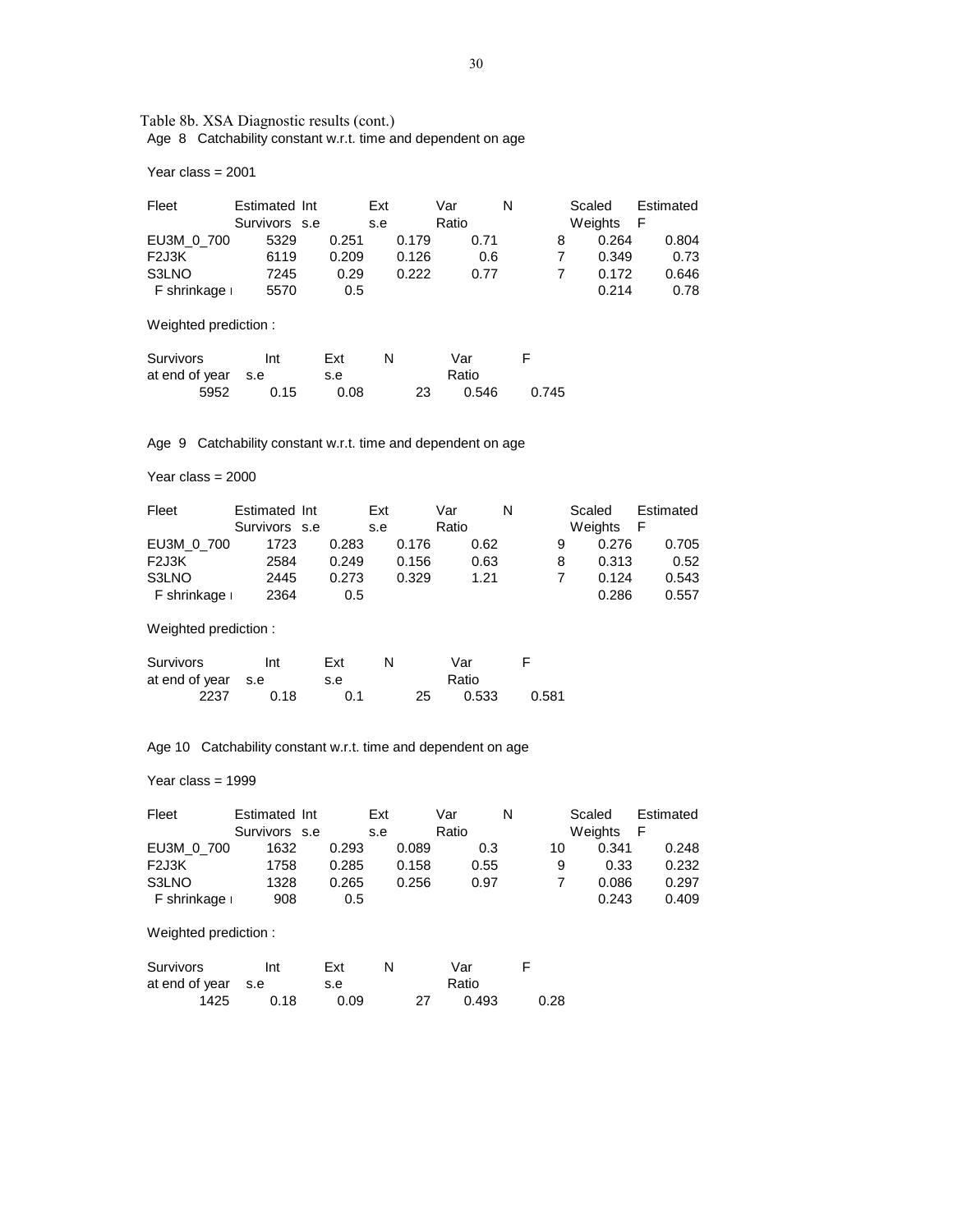Table 8b. XSA Diagnostic results (cont.)

Age 11 Catchability constant w.r.t. time and dependent on age

Year class = 1998

|               |                             | Ext                            | Var  | N                                                       | Scaled | Estimated<br>F                                      |
|---------------|-----------------------------|--------------------------------|------|---------------------------------------------------------|--------|-----------------------------------------------------|
|               |                             |                                |      |                                                         |        |                                                     |
| 882           | 0.303                       |                                | 0.47 |                                                         |        | 0.192                                               |
| 853           | 0.303                       |                                |      |                                                         |        | 0.198                                               |
| 423           | 0.255                       |                                | 0.64 |                                                         | 0.061  | 0.365                                               |
| 454           | 0.5                         |                                |      |                                                         |        | 0.344                                               |
|               |                             |                                |      |                                                         |        |                                                     |
| Int           | Ext                         | N                              | Var  | F                                                       |        |                                                     |
| F shrinkage i | Weighted prediction:<br>s.e | Estimated Int<br>Survivors s.e | s.e  | Ratio<br>0.142<br>0.182<br>0.6<br>0.163<br>Ratio<br>s.e |        | Weights<br>0.328<br>11<br>10<br>0.338<br>7<br>0.273 |

Age 12 Catchability constant w.r.t. time and age (fixed at the value for age) 11

695 0.2 0.1 29 0.523 0.237

Year class = 1997

| Fleet         | Estimated Int | Ext   |       | Var   | N | Scaled  |       | Estimated |
|---------------|---------------|-------|-------|-------|---|---------|-------|-----------|
|               | Survivors s.e | s.e   |       | Ratio |   | Weights | - F   |           |
| EU3M 0 700    | 551           | 0.323 | 0.198 | 0.61  |   | 12      | 0.29  | 0.104     |
| F2J3K         | 433           | 0.298 | 0.187 | 0.63  |   | 11      | 0.388 | 0.131     |
| S3LNO         | 168           | 0.266 | 0.152 | 0.57  |   | 8       | 0.043 | 0.309     |
| F shrinkage i | 170           | 0.5   |       |       |   |         | 0.279 | 0.305     |

Weighted prediction :

| Survivors          | Int | Ext  |    | Var   |       |
|--------------------|-----|------|----|-------|-------|
| at end of year s.e |     | s.e  |    | Ratio |       |
| 344                | 0.2 | በ 14 | 32 | 0.674 | 0.163 |

Age 13 Catchability constant w.r.t. time and age (fixed at the value for age) 11

Year class = 1996

| Fleet         | Estimated Int | Ext   |       | Var   | N |    | Scaled  | Estimated |
|---------------|---------------|-------|-------|-------|---|----|---------|-----------|
|               | Survivors s.e | s.e   |       | Ratio |   |    | Weights | F         |
| EU3M 0 700    | 327           | 0.339 | 0.208 | 0.61  |   | 12 | 0.229   | 0.082     |
| F2J3K         | 304           | 0.282 | 0.141 | 0.5   |   | 12 | 0.478   | 0.088     |
| S3LNO         | 152           | 0.269 | 0.174 | 0.65  |   | 8  | 0.029   | 0.169     |
| F shrinkage i | 110           | 0.5   |       |       |   |    | 0.263   | 0.228     |

Weighted prediction :

| Survivors          | Int | Ext  | N     | Var |       |       |
|--------------------|-----|------|-------|-----|-------|-------|
| at end of year s.e |     | s.e  | Ratio |     |       |       |
| 232                | 0.2 | 0.13 |       | 33  | 0.618 | 0.114 |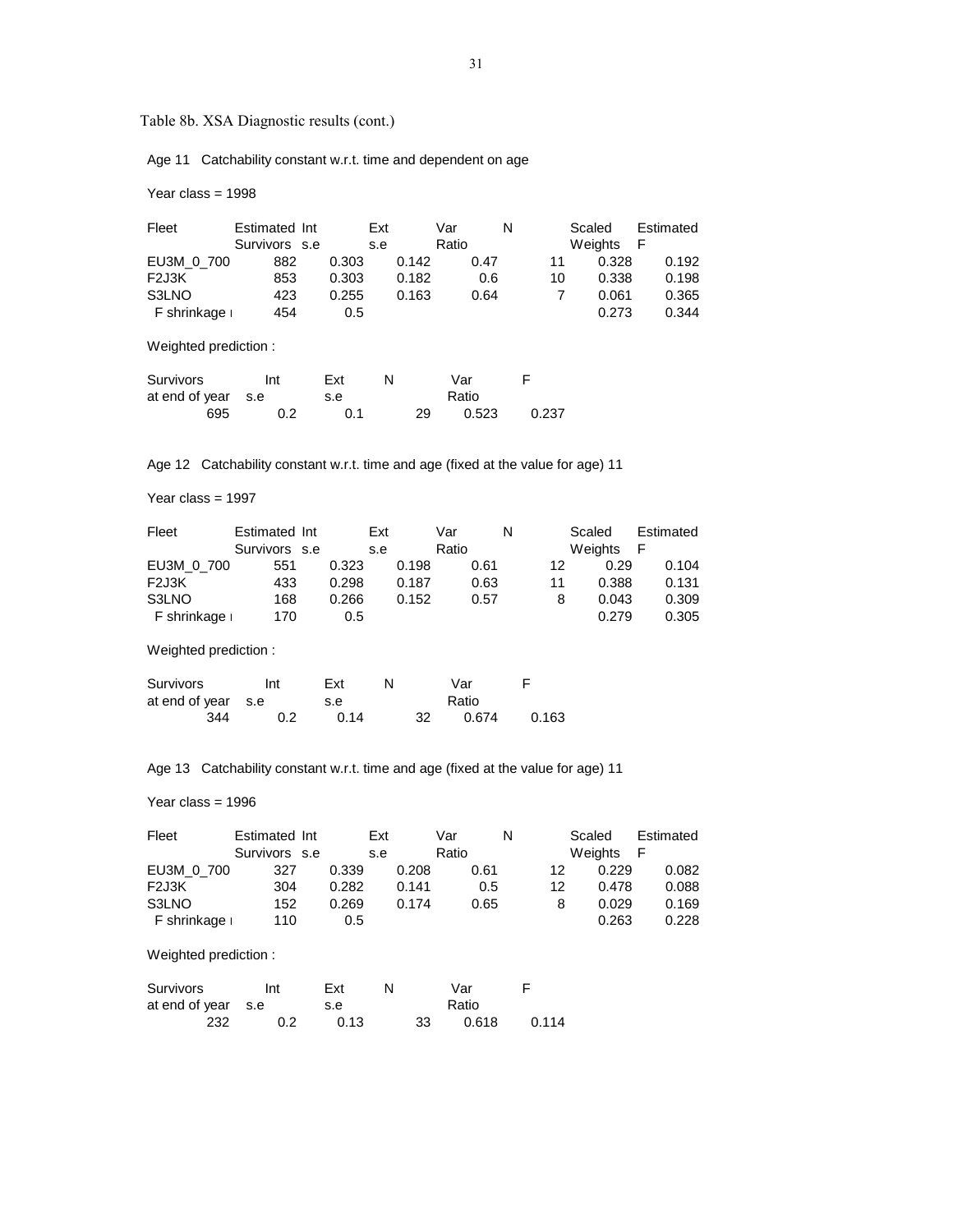Table 9. XSA estimated numbers at age (000s), updated run.

|          | Age    |              |        |        |       |       |                |       |       |      |      |      |      |      |
|----------|--------|--------------|--------|--------|-------|-------|----------------|-------|-------|------|------|------|------|------|
| N@A(XSA) | -1     | $\mathbf{2}$ | 3      | 4      | 5     | 6     | $\overline{7}$ | 8     | 9     | 10   | 11   | 12   | 13   | 14+  |
| 1975     | 112270 | 126272       | 110145 | 66813  | 53820 | 31894 | 23091          | 14337 | 9312  | 3931 | 1773 | 415  | 720  | 735  |
| 1976     | 116645 | 91919        | 103383 | 90179  | 54702 | 43762 | 23561          | 13703 | 7254  | 4040 | 1691 | 816  | 218  | 113  |
| 1977     | 107499 | 95500        | 75257  | 84643  | 73832 | 44771 | 35277          | 16367 | 6321  | 2529 | 1313 | 635  | 433  | 311  |
| 1978     | 82354  | 88012        | 78189  | 61615  | 69300 | 59966 | 32120          | 19112 | 6753  | 2521 | 1154 | 876  | 402  | 459  |
| 1979     | 98987  | 67426        | 72059  | 64016  | 50446 | 54040 | 41481          | 18181 | 8793  | 2937 | 763  | 290  | 385  | 756  |
| 1980     | 130053 | 81043        | 55203  | 58997  | 52412 | 39143 | 36347          | 22358 | 9334  | 6141 | 1969 | 365  | 103  | 52   |
| 1981     | 131781 | 106478       | 66353  | 45197  | 48302 | 42722 | 30160          | 21479 | 9548  | 2757 | 1564 | 696  | 183  | 292  |
| 1982     | 131006 | 107893       | 87177  | 54325  | 37004 | 38766 | 30891          | 15820 | 7225  | 3920 | 1452 | 1049 | 441  | 511  |
| 1983     | 146370 | 107258       | 88336  | 71374  | 44478 | 30053 | 29658          | 19573 | 7738  | 2710 | 1686 | 650  | 627  | 1030 |
| 1984     | 153573 | 119838       | 87816  | 72323  | 58436 | 35781 | 21387          | 15415 | 9226  | 4259 | 1593 | 1191 | 463  | 794  |
| 1985     | 166991 | 125735       | 98115  | 71897  | 59213 | 47028 | 27192          | 12222 | 5670  | 3856 | 2347 | 936  | 846  | 833  |
| 1986     | 186830 | 136721       | 102943 | 80330  | 58865 | 46685 | 33699          | 16913 | 6840  | 3393 | 2694 | 1778 | 677  | 1127 |
| 1987     | 156140 | 152963       | 111937 | 84282  | 65768 | 47941 | 36196          | 21790 | 9240  | 4271 | 2352 | 1985 | 1329 | 2051 |
| 1988     | 128552 | 127836       | 125236 | 91647  | 69005 | 53723 | 37530          | 19678 | 9755  | 5000 | 2725 | 1578 | 1371 | 1647 |
| 1989     | 112776 | 105249       | 104664 | 102534 | 75034 | 56228 | 41102          | 23365 | 12148 | 6821 | 3673 | 2049 | 1197 | 584  |
| 1990     | 107600 | 92333        | 86171  | 85691  | 83948 | 61269 | 44237          | 26883 | 15263 | 8605 | 4891 | 2611 | 1436 | 1043 |
| 1991     | 94369  | 88096        | 75596  | 70551  | 70072 | 67734 | 44048          | 24788 | 15172 | 8812 | 4609 | 2915 | 1337 | 999  |
| 1992     | 70964  | 77263        | 72127  | 61893  | 57563 | 54781 | 48438          | 24163 | 10526 | 5957 | 3848 | 2086 | 1286 | 1082 |
| 1993     | 84120  | 58100        | 63258  | 59052  | 49711 | 43346 | 34968          | 20983 | 8739  | 4699 | 3283 | 2235 | 1040 | 467  |
| 1994     | 142771 | 68872        | 47568  | 51791  | 47434 | 32040 | 21077          | 12599 | 6395  | 2955 | 2186 | 1733 | 957  | 637  |
| 1995     | 173040 | 116891       | 56388  | 38946  | 37521 | 23906 | 11923          | 7174  | 4218  | 2448 | 1421 | 1056 | 1037 | 825  |
| 1996     | 151095 | 141674       | 95702  | 46166  | 31594 | 29496 | 17453          | 6865  | 3947  | 2383 | 1516 | 851  | 617  | 382  |
| 1997     | 123295 | 123706       | 115993 | 78354  | 37626 | 24366 | 19447          | 8510  | 3889  | 2366 | 1495 | 847  | 486  | 313  |
| 1998     | 108305 | 100946       | 101282 | 94967  | 63848 | 29084 | 16177          | 9096  | 4059  | 2153 | 1389 | 844  | 470  | 259  |
| 1999     | 113882 | 88673        | 82647  | 82923  | 77253 | 49039 | 18919          | 8008  | 4142  | 2025 | 1273 | 796  | 545  | 563  |
| 2000     | 121292 | 93239        | 72599  | 67666  | 67623 | 61305 | 35060          | 7698  | 3124  | 1890 | 1094 | 732  | 375  | 299  |
| 2001     | 118063 | 99306        | 76338  | 59439  | 55155 | 53529 | 38806          | 9545  | 3318  | 1678 | 1070 | 563  | 416  | 198  |
| 2002     | 118225 | 96662        | 81305  | 62500  | 48259 | 43131 | 32820          | 11755 | 3151  | 1802 | 926  | 478  | 277  | 176  |
| 2003     | 90870  | 96794        | 79140  | 66567  | 50737 | 38007 | 28763          | 10963 | 3646  | 1454 | 879  | 432  | 189  | 209  |
| 2004     | 61753  | 74398        | 79248  | 64794  | 53343 | 37476 | 21415          | 8380  | 3198  | 1525 | 724  | 458  | 223  | 191  |
| 2005     | 45634  | 50559        | 60912  | 64883  | 52237 | 39998 | 23231          | 7995  | 3128  | 1436 | 770  | 331  | 208  | 148  |
| 2006     | 38720  | 37362        | 41394  | 49870  | 52639 | 41274 | 27319          | 9688  | 2930  | 1285 | 774  | 409  | 168  | 209  |
| 2007     | 52404  | 31701        | 30589  | 33891  | 40635 | 41406 | 27956          | 11379 | 3497  | 1413 | 715  | 511  | 293  | 206  |
| 2008     | 34079  | 42905        | 25955  | 25044  | 27668 | 32753 | 30523          | 12110 | 4417  | 1750 | 730  | 438  | 346  | 199  |
| 2009     | 45910  | 27901        | 35128  | 21250  | 20478 | 22247 | 23819          | 15311 | 4886  | 2302 | 1077 | 494  | 317  | 347  |
| 2010     |        | 37588        | 22844  | 28760  | 17343 | 16336 | 15390          | 11538 | 5952  | 2237 | 1425 | 695  | 344  | 485  |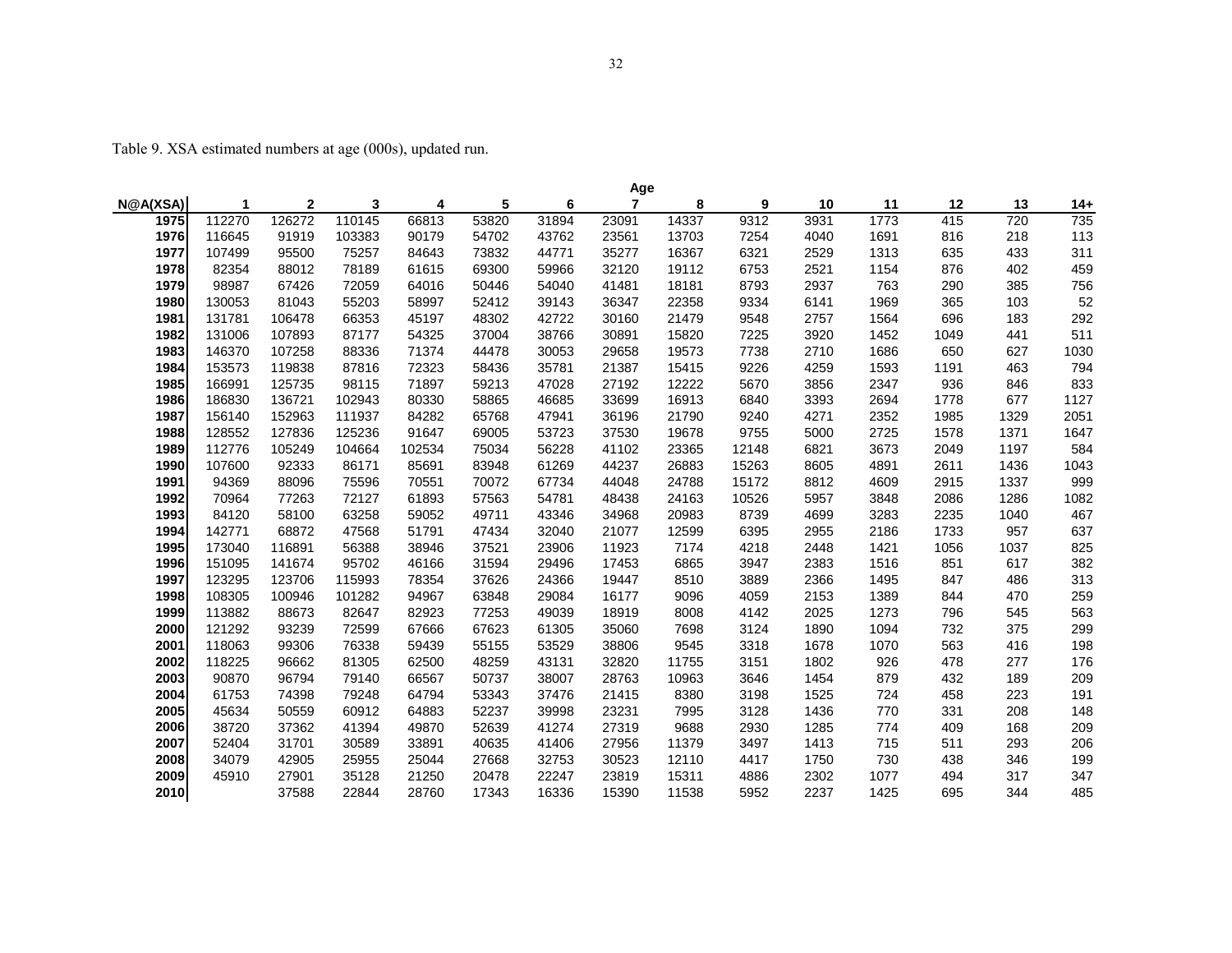Table 10. XSA estimated fishing mortality at age, updated run. (Average fishing mortality is computed over ages 5-10.)

| Age      |             |                |          |       |       |       |       |       |       |       |       |       |       |       |            |
|----------|-------------|----------------|----------|-------|-------|-------|-------|-------|-------|-------|-------|-------|-------|-------|------------|
| F@A(XSA) | 1           | $\mathbf{2}$   | 3        | 4     | 5     | 6     | 7     | 8     | 9     | 10    | 11    | 12    | 13    | $14+$ | Fbar(5-10) |
| 1975     | $\Omega$    | $\overline{0}$ | $\Omega$ | 0.000 | 0.007 | 0.103 | 0.322 | 0.481 | 0.635 | 0.644 | 0.576 | 0.446 | 0.560 | 0.560 | 0.365      |
| 1976     | $\mathbf 0$ | $\mathbf 0$    | 0        | 0.000 | 0.000 | 0.016 | 0.164 | 0.574 | 0.854 | 0.924 | 0.780 | 0.434 | 0.720 | 0.720 | 0.422      |
| 1977     | $\mathbf 0$ | 0              | 0        | 0.000 | 0.008 | 0.132 | 0.413 | 0.685 | 0.719 | 0.585 | 0.205 | 0.257 | 0.351 | 0.351 | 0.424      |
| 1978     | $\mathbf 0$ | 0              | 0        | 0.000 | 0.049 | 0.169 | 0.369 | 0.576 | 0.633 | 0.995 | 1.180 | 0.622 | 0.943 | 0.943 | 0.465      |
| 1979     | $\mathbf 0$ | 0              | 0        | 0.000 | 0.054 | 0.197 | 0.418 | 0.467 | 0.159 | 0.200 | 0.537 | 0.837 | 0.529 | 0.529 | 0.249      |
| 1980     | $\mathbf 0$ | 0              | 0        | 0.000 | 0.004 | 0.061 | 0.326 | 0.651 | 1.019 | 1.168 | 0.841 | 0.490 | 0.842 | 0.842 | 0.538      |
| 1981     | $\mathbf 0$ | 0              | 0        | 0.000 | 0.020 | 0.124 | 0.445 | 0.890 | 0.690 | 0.441 | 0.200 | 0.256 | 0.301 | 0.301 | 0.435      |
| 1982     | $\mathbf 0$ | 0              | 0        | 0.000 | 0.008 | 0.068 | 0.256 | 0.515 | 0.781 | 0.644 | 0.604 | 0.314 | 0.525 | 0.525 | 0.379      |
| 1983     | $\mathbf 0$ | 0              | 0        | 0.000 | 0.018 | 0.140 | 0.454 | 0.552 | 0.397 | 0.332 | 0.147 | 0.138 | 0.207 | 0.207 | 0.316      |
| 1984     | $\mathbf 0$ | 0              | 0        | 0.000 | 0.017 | 0.075 | 0.360 | 0.800 | 0.673 | 0.396 | 0.332 | 0.142 | 0.292 | 0.292 | 0.387      |
| 1985     | $\mathbf 0$ | 0              | 0        | 0.000 | 0.038 | 0.133 | 0.275 | 0.381 | 0.313 | 0.159 | 0.078 | 0.124 | 0.121 | 0.121 | 0.216      |
| 1986     | $\mathbf 0$ | 0              | 0        | 0.000 | 0.005 | 0.055 | 0.236 | 0.405 | 0.271 | 0.167 | 0.106 | 0.091 | 0.121 | 0.121 | 0.190      |
| 1987     | $\mathbf 0$ | $\overline{0}$ | 0        | 0.000 | 0.002 | 0.045 | 0.410 | 0.604 | 0.414 | 0.249 | 0.199 | 0.170 | 0.207 | 0.207 | 0.287      |
| 1988     | $\mathbf 0$ | 0              | 0        | 0.000 | 0.005 | 0.068 | 0.274 | 0.282 | 0.158 | 0.109 | 0.085 | 0.076 | 0.090 | 0.090 | 0.149      |
| 1989     | $\mathbf 0$ | $\overline{0}$ | $\Omega$ | 0.000 | 0.003 | 0.040 | 0.225 | 0.226 | 0.145 | 0.133 | 0.141 | 0.156 | 0.144 | 0.144 | 0.128      |
| 1990     | $\mathbf 0$ | 0              | 0        | 0.001 | 0.015 | 0.130 | 0.379 | 0.372 | 0.349 | 0.424 | 0.318 | 0.469 | 0.407 | 0.407 | 0.278      |
| 1991     | $\Omega$    | $\overline{0}$ | $\Omega$ | 0.004 | 0.046 | 0.135 | 0.401 | 0.657 | 0.735 | 0.629 | 0.593 | 0.618 | 0.619 | 0.619 | 0.434      |
| 1992     | $\mathbf 0$ | 0              | 0        | 0.019 | 0.084 | 0.249 | 0.637 | 0.817 | 0.607 | 0.396 | 0.343 | 0.496 | 0.415 | 0.415 | 0.465      |
| 1993     | $\mathbf 0$ | 0              | $\Omega$ | 0.019 | 0.239 | 0.521 | 0.821 | 0.988 | 0.884 | 0.565 | 0.439 | 0.648 | 0.555 | 0.555 | 0.670      |
| 1994     | $\mathbf 0$ | 0              | $\Omega$ | 0.122 | 0.485 | 0.789 | 0.878 | 0.894 | 0.760 | 0.532 | 0.528 | 0.314 | 0.461 | 0.461 | 0.723      |
| 1995     | 0           | 0              | 0        | 0.009 | 0.041 | 0.115 | 0.352 | 0.398 | 0.371 | 0.279 | 0.312 | 0.337 | 0.311 | 0.311 | 0.259      |
| 1996     | 0           | 0              | $\Omega$ | 0.005 | 0.060 | 0.217 | 0.518 | 0.368 | 0.312 | 0.266 | 0.383 | 0.360 | 0.296 | 0.296 | 0.290      |
| 1997     | $\mathbf 0$ | 0              | 0        | 0.005 | 0.058 | 0.210 | 0.560 | 0.540 | 0.391 | 0.333 | 0.372 | 0.387 | 0.373 | 0.373 | 0.349      |
| 1998     | $\mathbf 0$ | 0              | 0        | 0.006 | 0.064 | 0.230 | 0.503 | 0.587 | 0.496 | 0.325 | 0.357 | 0.237 | 0.244 | 0.244 | 0.367      |
| 1999     | $\mathbf 0$ | 0              | 0        | 0.004 | 0.031 | 0.136 | 0.699 | 0.741 | 0.585 | 0.416 | 0.353 | 0.553 | 0.348 | 0.348 | 0.435      |
| 2000     | $\mathbf 0$ | 0              | 0        | 0.004 | 0.034 | 0.257 | 1.101 | 0.642 | 0.422 | 0.369 | 0.465 | 0.366 | 0.479 | 0.479 | 0.471      |
| 2001     | $\mathbf 0$ | 0              | 0        | 0.008 | 0.046 | 0.289 | 0.994 | 0.908 | 0.410 | 0.395 | 0.605 | 0.509 | 0.536 | 0.536 | 0.507      |
| 2002     | $\mathbf 0$ | 0              | 0        | 0.009 | 0.039 | 0.205 | 0.897 | 0.971 | 0.573 | 0.518 | 0.562 | 0.729 | 0.699 | 0.699 | 0.534      |
| 2003     | $\mathbf 0$ | 0              | 0        | 0.022 | 0.103 | 0.374 | 1.033 | 1.032 | 0.672 | 0.498 | 0.453 | 0.459 | 0.588 | 0.588 | 0.619      |
| 2004     | $\mathbf 0$ | 0              | 0        | 0.015 | 0.088 | 0.278 | 0.785 | 0.786 | 0.601 | 0.484 | 0.582 | 0.588 | 0.563 | 0.563 | 0.504      |
| 2005     | $\mathbf 0$ | 0              | 0        | 0.009 | 0.036 | 0.181 | 0.675 | 0.804 | 0.690 | 0.418 | 0.431 | 0.479 | 0.415 | 0.415 | 0.467      |
| 2006     | $\mathbf 0$ | 0              | $\Omega$ | 0.005 | 0.040 | 0.190 | 0.676 | 0.819 | 0.529 | 0.386 | 0.216 | 0.136 | 0.236 | 0.236 | 0.440      |
| 2007     | 0           | 0              | 0        | 0.003 | 0.016 | 0.105 | 0.637 | 0.746 | 0.492 | 0.461 | 0.290 | 0.190 | 0.168 | 0.168 | 0.409      |
| 2008     | $\Omega$    | 0              | $\Omega$ | 0.001 | 0.018 | 0.119 | 0.490 | 0.708 | 0.452 | 0.285 | 0.191 | 0.123 | 0.087 | 0.087 | 0.345      |
| 2009     | $\Omega$    | $\overline{0}$ | $\Omega$ | 0.003 | 0.026 | 0.169 | 0.525 | 0.745 | 0.581 | 0.280 | 0.238 | 0.163 | 0.114 | 0.114 | 0.388      |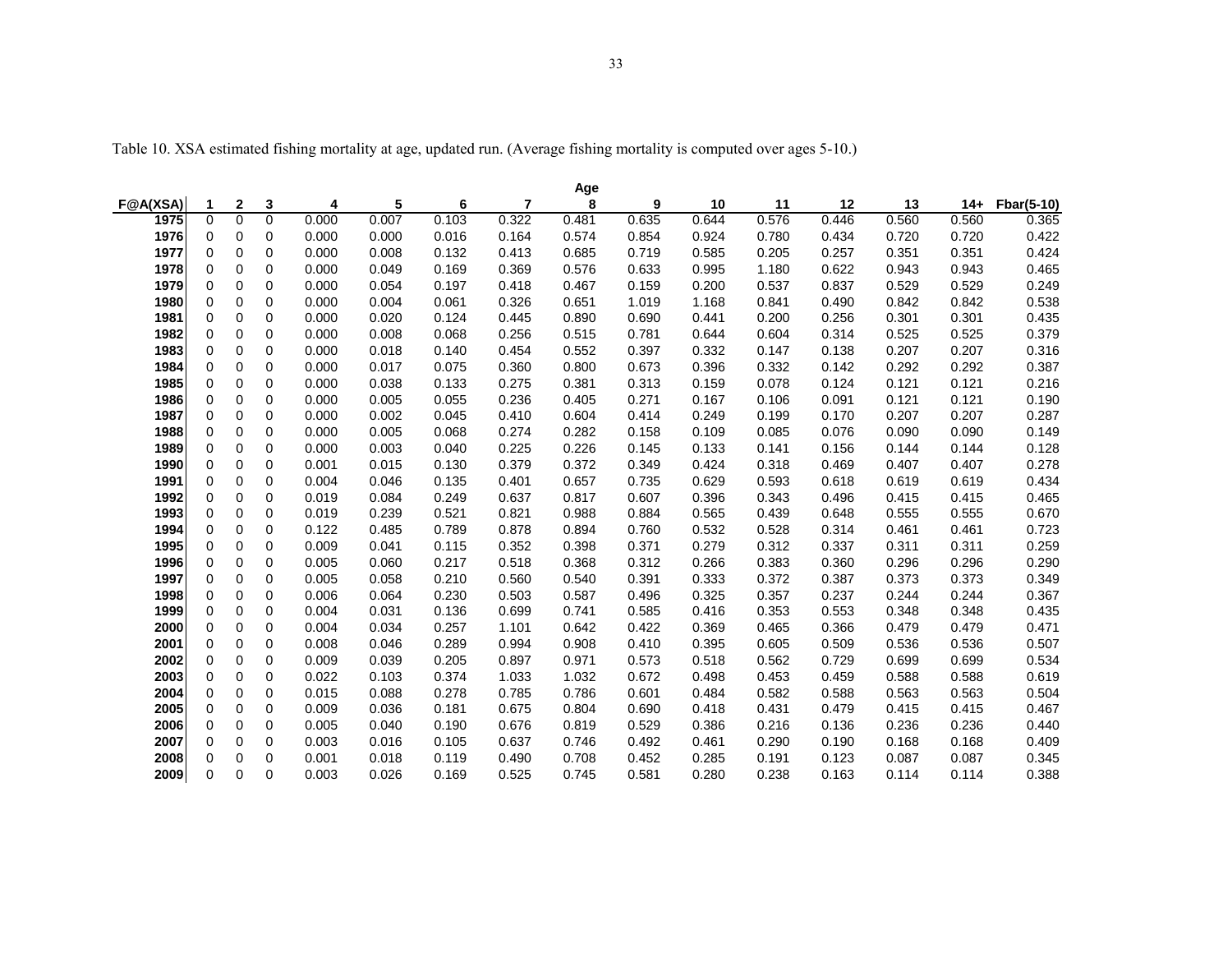| Table 11. Stock summary table from XSA analysis (no SOP correction; shrinkage parameters fixed at 0.5). |  |
|---------------------------------------------------------------------------------------------------------|--|
| Terminal Fs derived using XSA with final year & oldest age shrinkage.                                   |  |

|      | <b>RECRUITS</b> | $5+$ BIO |       | 10+ BIO LANDING YIELD/SSI FBAR 5-10 |        |        |
|------|-----------------|----------|-------|-------------------------------------|--------|--------|
|      | Age 1           |          |       |                                     |        |        |
| 1975 | 112270          | 132743   | 21900 | 28814                               | 1.3157 | 0.3652 |
| 1976 | 116645          | 134511   | 17670 | 24611                               | 1.3928 | 0.422  |
| 1977 | 107499          | 156960   | 14817 | 32048                               | 2.1629 | 0.4237 |
| 1978 | 82354           | 167770   | 15904 | 39070                               | 2.4566 | 0.4651 |
| 1979 | 98987           | 162553   | 15618 | 34104                               | 2.1837 | 0.249  |
| 1980 | 130053          | 130932   | 12401 | 32867                               | 2.6504 | 0.5382 |
| 1981 | 131781          | 115296   | 14021 | 30754                               | 2.1934 | 0.4351 |
| 1982 | 131006          | 121323   | 19866 | 26278                               | 1.3228 | 0.3786 |
| 1983 | 146370          | 122766   | 24138 | 27861                               | 1.1542 | 0.3155 |
| 1984 | 153573          | 115243   | 24260 | 26711                               | 1.101  | 0.3866 |
| 1985 | 166991          | 148155   | 28973 | 20347                               | 0.7023 | 0.2164 |
| 1986 | 186830          | 138126   | 33519 | 17976                               | 0.5363 | 0.1896 |
| 1987 | 156140          | 164669   | 42265 | 32442                               | 0.7676 | 0.2873 |
| 1988 | 128552          | 169163   | 44246 | 19215                               | 0.4343 | 0.1492 |
| 1989 | 112776          | 182280   | 43788 | 20034                               | 0.4575 | 0.1284 |
| 1990 | 107600          | 206139   | 55801 | 47454                               | 0.8504 | 0.2782 |
| 1991 | 94369           | 224671   | 63215 | 65008                               | 1.0284 | 0.4337 |
| 1992 | 70964           | 192417   | 48713 | 63193                               | 1.2973 | 0.4648 |
| 1993 | 84120           | 148314   | 37593 | 62455                               | 1.6613 | 0.6698 |
| 1994 | 142771          | 102944   | 28481 | 51029                               | 1.7917 | 0.723  |
| 1995 | 173040          | 77114    | 25124 | 15272                               | 0.6079 | 0.2592 |
| 1996 | 151095          | 77117    | 19425 | 18840                               | 0.9699 | 0.2901 |
| 1997 | 123295          | 74076    | 17946 | 19858                               | 1.1066 | 0.3485 |
| 1998 | 108305          | 87519    | 16747 | 19946                               | 1.191  | 0.3674 |
| 1999 | 113882          | 103166   | 16792 | 24226                               | 1.4427 | 0.4346 |
| 2000 | 121292          | 111312   | 13480 | 34177                               | 2.5354 | 0.4708 |
| 2001 | 118063          | 112761   | 12202 | 38232                               | 3.1333 | 0.5071 |
| 2002 | 118225          | 99683    | 10680 | 34062                               | 3.1895 | 0.5337 |
| 2003 | 90870           | 92934    | 8954  | 35151                               | 3.9259 | 0.6185 |
| 2004 | 61753           | 81577    | 8934  | 25486                               | 2.8528 | 0.5036 |
| 2005 | 45634           | 86244    | 8017  | 23225                               | 2.8968 | 0.4672 |
| 2006 | 38720           | 90673    | 7159  | 23531                               | 3.2871 | 0.4399 |
| 2007 | 52404           | 89666    | 8332  | 22747                               | 2.7301 | 0.4094 |
| 2008 | 34079           | 89581    | 9437  | 21178                               | 2.2442 | 0.3452 |
| 2009 | 45910           | 79187    | 11741 | 23156                               | 1.9722 | 0.3875 |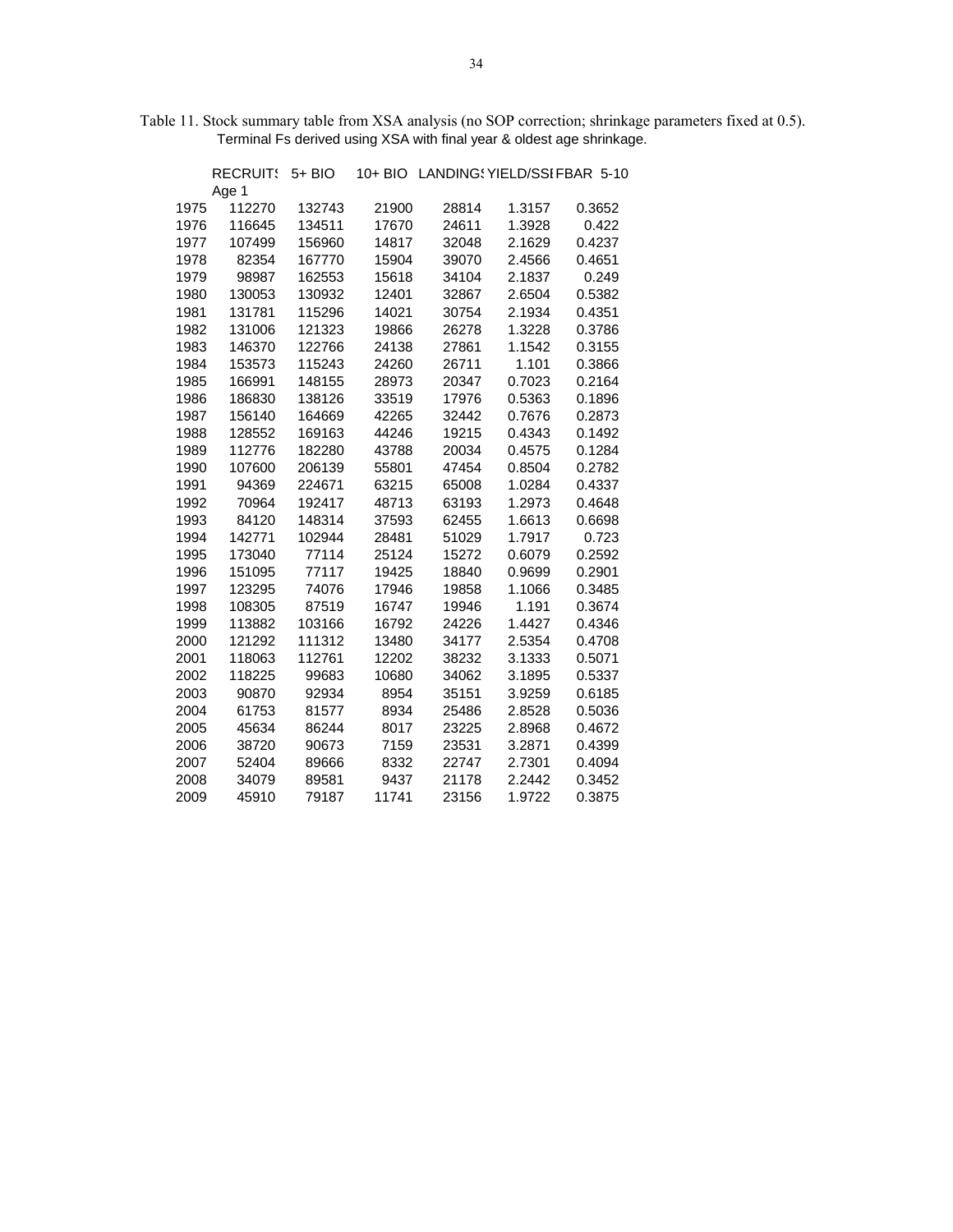Table 12a. XSA Settings, "split EU" run. Lowestoft VPA Version 3.1

6/06/2010 18:32

Extended Survivors Analysis

G. halibut SA2+3KLMNO Index file: (Combined sexes with plus group).

CPUE data from file GhalTUN2010\_run4.txt

Catch data for 35 years. 1975 to 2009. Ages 1 to 14.

| Fleet       | First | Last | First | Last |         | Alpha | Beta |
|-------------|-------|------|-------|------|---------|-------|------|
|             | vear  | vear | age   | age  |         |       |      |
| EU3M 0 700  | 1995  | 2009 |       |      | $12 \,$ | 0.5   | 0.6  |
| F2J3K       | 1996  | 2009 |       |      | 13      | 0.8   |      |
| S3LNO       | 1996  | 2009 |       |      | 8       | 0.3   | 0.45 |
| EU3M 0 1400 | 2004  | 2009 |       |      | 13      | 0.5   | 0.6  |

Time series weights :

Tapered time weighting not applied

Catchability analysis :

Catchability independent of stock size for all ages

Catchability independent of age for ages >= 11

Terminal population estimation :

 Terminal year survivor estimates shrunk towards the mean F of the final 5 years. S.E. of the mean to which the estimates are shrunk  $=$  .500

 Oldest age survivor estimates for the years 1975 to 2009 shrunk towards1.000 \* the mean F of ages 10 - 12

S.E. of the mean to which the estimates are shrunk  $=$  .500

Minimum standard error for population estimates from each cohort age = .500

Individual fleet weighting not applied

Tuning converged after 54 iterations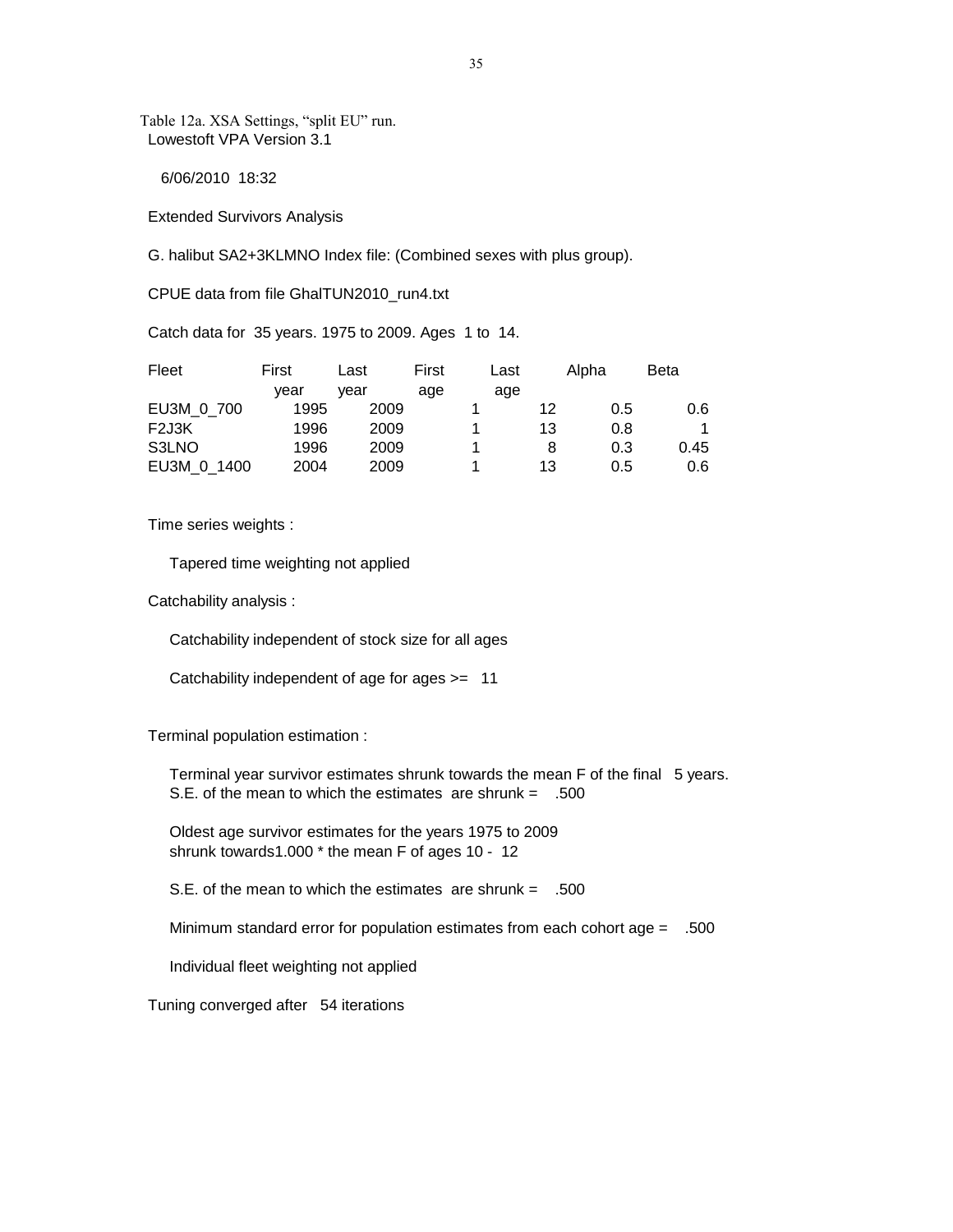Table 12b. XSA "split EU" diagnostics.

| Log catchability residuals. |
|-----------------------------|
| Fleet: EU3M_0_700           |

| Age |                | 1995                                  | 1996    | 1997    | 1998    | 1999    |       |       |       |       |       |
|-----|----------------|---------------------------------------|---------|---------|---------|---------|-------|-------|-------|-------|-------|
|     | 1              | 0.84                                  | 0.23    | $-0.14$ | $-0.2$  | $-1.19$ |       |       |       |       |       |
|     | 2              | 0.28                                  | 1.24    | 0.63    | 0.26    | $-0.72$ |       |       |       |       |       |
|     | 3              | 0.39                                  | $-0.07$ | 0.66    | 1.04    | 0.3     |       |       |       |       |       |
|     | 4              | 0.02                                  | 0.32    | 0.55    | 0.89    | 0.97    |       |       |       |       |       |
|     | 5              | $-0.38$                               | 0.26    | 0.62    | 0.64    | 0.52    |       |       |       |       |       |
|     | 6              | 0                                     | $-0.02$ | 0.54    | 0.67    | 0.2     |       |       |       |       |       |
|     | $\overline{7}$ | 0.24                                  | $-0.47$ | 0.14    | 0.75    | 0.36    |       |       |       |       |       |
|     | 8              | 0.21                                  | $-0.03$ | 0.13    | 0.29    | 0.14    |       |       |       |       |       |
|     | 9              | 1.08                                  | $-0.05$ | 0.46    | 0.59    | $-0.14$ |       |       |       |       |       |
|     | 10             | 0.55                                  | $-0.49$ | 0.45    | 0.43    | $-0.12$ |       |       |       |       |       |
|     | 11             | 0.79                                  | $-0.13$ | 0.01    | 0.21    | $-1.13$ |       |       |       |       |       |
|     | 12             | 0.05                                  | 0.76    | 0.25    | $-0.86$ | $-1.55$ |       |       |       |       |       |
|     | 13             | No data for this fleet at this age    |         |         |         |         |       |       |       |       |       |
|     |                |                                       |         |         |         |         |       |       |       |       |       |
|     |                |                                       |         |         |         |         |       |       |       |       |       |
| Age |                | 2000                                  | 2001    | 2002    | 2003    | 2004    | 2005  | 2006  | 2007  | 2008  | 2009  |
|     | 1              | 0.01                                  | 0.76    | 0.04    | $-0.36$ | 99.99   | 99.99 | 99.99 | 99.99 | 99.99 | 99.99 |
|     | $\overline{2}$ | $-1.64$                               | $-0.12$ | 0.6     | $-0.53$ | 99.99   | 99.99 | 99.99 | 99.99 | 99.99 | 99.99 |
|     | 3              | $-1.18$                               | $-0.11$ | 0.25    | $-1.28$ | 99.99   | 99.99 | 99.99 | 99.99 | 99.99 | 99.99 |
|     | 4              | $-0.4$                                | $-1.05$ | $-0.57$ | $-0.73$ | 99.99   | 99.99 | 99.99 | 99.99 | 99.99 | 99.99 |
|     | 5              | 0.02                                  | $-0.71$ | $-0.27$ | $-0.7$  | 99.99   | 99.99 | 99.99 | 99.99 | 99.99 | 99.99 |
|     | 6              | 0.17                                  | $-0.27$ | $-0.44$ | $-0.86$ | 99.99   | 99.99 | 99.99 | 99.99 | 99.99 | 99.99 |
|     | $\overline{7}$ | $-0.06$                               | $-0.01$ | $-0.03$ | $-0.92$ | 99.99   | 99.99 | 99.99 | 99.99 | 99.99 | 99.99 |
|     | 8              | 0.38                                  | 0.64    | $-0.43$ | $-1.32$ | 99.99   | 99.99 | 99.99 | 99.99 | 99.99 | 99.99 |
|     | 9              | 0.31                                  | $-0.62$ | $-0.82$ | $-0.82$ | 99.99   | 99.99 | 99.99 | 99.99 | 99.99 | 99.99 |
|     | 10             | 0.04                                  | $-0.75$ | $-0.41$ | 0.31    | 99.99   | 99.99 | 99.99 | 99.99 | 99.99 | 99.99 |
|     | 11             | 0.97                                  | $-1.12$ | 0.16    | 0.24    | 99.99   | 99.99 | 99.99 | 99.99 | 99.99 | 99.99 |
|     | 12             | 99.99                                 | 99.99   | $-0.08$ | $-0.46$ | 99.99   | 99.99 | 99.99 | 99.99 | 99.99 | 99.99 |
|     |                | 13 No data for this fleet at this age |         |         |         |         |       |       |       |       |       |
|     |                |                                       |         |         |         |         |       |       |       |       |       |

 Mean log catchability and standard error of ages with catchability independent of year class strength and constant w.r.t. time

| Age |  | 1 2 3                                                                                      | 4 5 | 6 7 | 8 9 10 |  |
|-----|--|--------------------------------------------------------------------------------------------|-----|-----|--------|--|
|     |  | Mean Log -10.2689 -10.9062 -10.4081 -9.8286 -9.0426 -8.2821 -7.9913 -8.002 -8.8105 -9.4351 |     |     |        |  |
|     |  | S.E(Log q 0.6071 0.8609 0.7802 0.7285 0.5399 0.4764 0.4809 0.5732 0.6684 0.473             |     |     |        |  |

| Age               | 11     | 12         |
|-------------------|--------|------------|
| Mean Log -10.5174 |        | $-10.5174$ |
| S.E(Log q         | 0.7279 | 0.8184     |

Regression statistics :

| Age | Slope        | t-value  | Intercept | RSquare | No Pts | Reg s.e | Mean Q   |
|-----|--------------|----------|-----------|---------|--------|---------|----------|
|     |              |          |           |         |        |         |          |
|     | 0.29<br>1    | 2.296    | 11.3      | 0.6     | 9      | 0.14    | $-10.27$ |
|     | 2<br>0.18    | 3.325    | 11.45     | 0.7     | 9      | 0.1     | $-10.91$ |
|     | 3<br>0.43    | 0.991    | 10.93     | 0.3     | 9      | 0.34    | $-10.41$ |
|     | 4<br>0.49    | 1.155    | 10.46     | 0.42    | 9      | 0.35    | $-9.83$  |
|     | 5<br>0.83    | 0.293    | 9.34      | 0.31    | 9      | 0.48    | $-9.04$  |
|     | 6<br>1.81    | $-0.909$ | 6.47      | 0.15    | 9      | 0.87    | $-8.28$  |
|     | 7<br>1.94    | $-1.178$ | 6.08      | 0.18    | 9      | 0.91    | $-7.99$  |
|     | 8<br>$-1.45$ | $-1.588$ | 10.59     | 0.06    | 9      | 0.76    | -8       |
|     | 9<br>0.23    | 2.209    | 8.34      | 0.54    | 9      | 0.13    | $-8.81$  |
| 10  | 0.57         | 0.849    | 8.63      | 0.36    | 9      | 0.27    | $-9.44$  |
| 11  | 0.95         | 0.043    | 10.34     | 0.09    | 9      | 0.74    | $-10.52$ |
| 12  | 0.73         | 0.367    | 9.65      | 0.27    | 7      | 0.6     | $-10.79$ |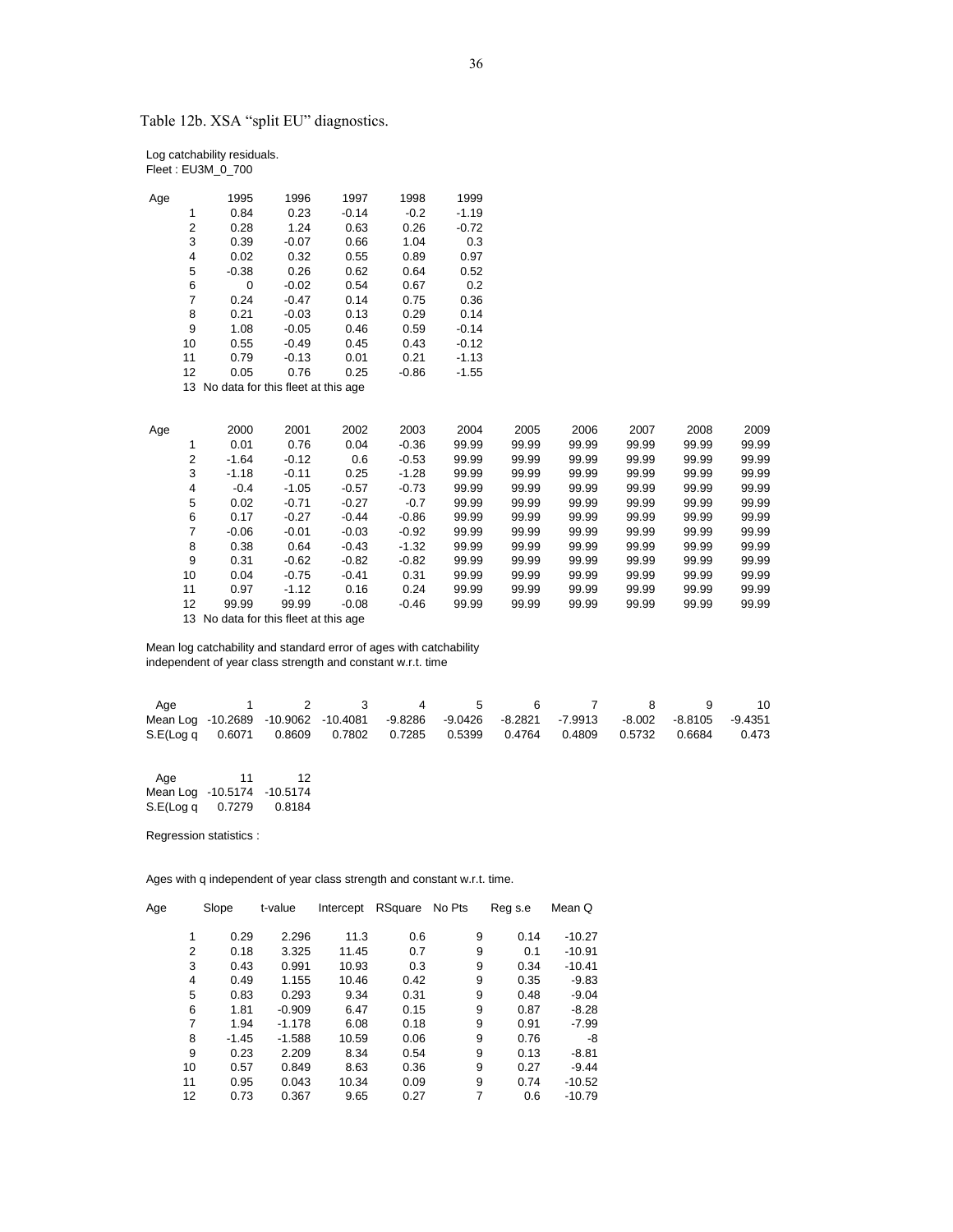| Age |                | 1995    | 1996        | 1997    | 1998    | 1999        |         |         |             |       |         |
|-----|----------------|---------|-------------|---------|---------|-------------|---------|---------|-------------|-------|---------|
|     | 1              | 99.99   | 0.58        | $-0.48$ | $-0.53$ | $-0.95$     |         |         |             |       |         |
|     | 2              | 99.99   | 0.04        | 0.38    | $-0.27$ | 0.18        |         |         |             |       |         |
|     | 3              | 99.99   | 0.39        | 0.51    | 0.32    | 0.26        |         |         |             |       |         |
|     | 4              | 99.99   | $-0.15$     | 0.12    | $-0.03$ | 0.36        |         |         |             |       |         |
|     | 5              | 99.99   | $-0.02$     | 0.31    | $-0.17$ | 0.23        |         |         |             |       |         |
|     | 6              | 99.99   | $-0.45$     | 0.44    | 0.17    | 0.42        |         |         |             |       |         |
|     | $\overline{7}$ | 99.99   | $-0.82$     | $-0.02$ | 0.15    | 0.8         |         |         |             |       |         |
|     | 8              | 99.99   | $-1.14$     | 0.01    | $-0.14$ | 0.34        |         |         |             |       |         |
|     | 9              | 99.99   | 0.05        | 0.28    | $-0.11$ | $\mathbf 0$ |         |         |             |       |         |
|     | 10             | 99.99   | $-0.41$     | $-0.05$ | 0.13    | 0.46        |         |         |             |       |         |
|     | 11             | 99.99   | $-0.24$     | 0.11    | $-0.03$ | $-0.21$     |         |         |             |       |         |
|     | 12             | 99.99   | $-0.43$     | 0.26    | 0.16    | $-0.83$     |         |         |             |       |         |
|     | 13             | 99.99   | 0.26        | $-0.17$ | 0.2     | 0.91        |         |         |             |       |         |
|     |                |         |             |         |         |             |         |         |             |       |         |
| Age |                | 2000    | 2001        | 2002    | 2003    | 2004        | 2005    | 2006    | 2007        | 2008  | 2009    |
|     | 1              | $-0.14$ | $-0.01$     | $-0.13$ | 0.2     | 0.19        | $-0.18$ | 0.63    | 0.18        | 99.99 | 0.63    |
|     | $\overline{2}$ | $-0.31$ | $-0.34$     | $-0.29$ | $-0.23$ | 0.19        | $-0.18$ | 0.25    | 0.15        | 99.99 | 0.41    |
|     | 3              | 0.01    | $\mathbf 0$ | $-0.38$ | $-0.45$ | $-0.32$     | $-0.59$ | $-0.26$ | 0.48        | 99.99 | 0.02    |
|     | 4              | $-0.2$  | $\mathbf 0$ | $-0.42$ | $-0.5$  | $-0.25$     | $-0.18$ | 0.27    | 0.67        | 99.99 | 0.31    |
|     | 5              | $-0.01$ | $-0.14$     | $-0.49$ | $-0.41$ | $-0.12$     | 0       | 0.12    | $\mathbf 0$ | 99.99 | 0.7     |
|     | 6              | $-0.07$ | 0.15        | $-1.06$ | $-0.63$ | $-0.53$     | 0.25    | 0.47    | 0.47        | 99.99 | 0.38    |
|     | $\overline{7}$ | $-0.03$ | 0.24        | $-1.23$ | $-0.77$ | $-0.39$     | 0.65    | 0.51    | 0.77        | 99.99 | 0.13    |
|     | 8              | $-0.02$ | 0.33        | $-1.08$ | $-0.58$ | $-0.29$     | 0.41    | 0.84    | 1.17        | 99.99 | 0.16    |
|     | 9              | $-0.65$ | $-0.11$     | $-0.95$ | $-0.89$ | $-0.06$     | 0.29    | 0.69    | 1.19        | 99.99 | 0.27    |
|     | 10             | $-0.39$ | $-0.51$     | $-0.97$ | $-0.48$ | 0.24        | 0.35    | 0.09    | 1.13        | 99.99 | 0.41    |
|     | 11             | $-0.31$ | $-0.22$     | $-1.37$ | $-0.39$ | $-0.53$     | 1.02    | 0.67    | 1.11        | 99.99 | 0.38    |
|     | 12             | $-1.29$ | $-0.93$     | 99.99   | $-0.28$ | $-0.42$     | 0.71    | 0.49    | 1.17        | 99.99 | $-0.08$ |
|     | 13             | 99.99   | 0.47        | $-0.33$ | $-0.4$  | 0.78        | 0.93    | 99.99   | 0.88        | 99.99 | 0.25    |

Table 12b. XSA diagnostics, "split EU" run.

Fleet : F2J3K

 Mean log catchability and standard error of ages with catchability independent of year class strength and constant w.r.t. time

| Age                                          |                         | 1 2 3 4 |         | 5       |           | 6 7     |         |        |                     |
|----------------------------------------------|-------------------------|---------|---------|---------|-----------|---------|---------|--------|---------------------|
| Mean Log                                     | -7.7252 -7.8485 -8.2128 |         | -8.1483 | -8.2716 | $-8.5599$ | -8.4826 | -8.8331 |        | $-9.5949 - 10.1438$ |
| S.E(Log q 0.4752 0.2778 0.3737 0.3339 0.3071 |                         |         |         |         | 0.5063    | 0.6409  | 0.6698  | 0.5971 | 0.5488              |
|                                              |                         |         |         |         |           |         |         |        |                     |
|                                              | Age 11 12               |         |         |         |           |         |         |        |                     |
| Mean Log -10.2813 -10.2813 -10.2813          |                         |         |         |         |           |         |         |        |                     |
| S.E(Log q                                    | 0.6727   0.7312         | 0.615   |         |         |           |         |         |        |                     |

Regression statistics :

| Age | Slope | t-value  | Intercept | RSquare | No Pts | Reg s.e | Mean Q   |
|-----|-------|----------|-----------|---------|--------|---------|----------|
|     |       |          |           |         |        |         |          |
| 1   | 1.88  | $-1.262$ | 4.46      | 0.16    | 13     | 0.87    | $-7.73$  |
| 2   | 1.35  | $-1.47$  | 6.65      | 0.62    | 13     | 0.36    | $-7.85$  |
| 3   | 0.91  | 0.294    | 8.48      | 0.49    | 13     | 0.35    | $-8.21$  |
| 4   | 1.59  | $-1.358$ | 6.46      | 0.32    | 13     | 0.51    | $-8.15$  |
| 5   | 1.79  | $-1.71$  | 6.29      | 0.3     | 13     | 0.51    | $-8.27$  |
| 6   | 1.14  | $-0.229$ | 8.27      | 0.19    | 13     | 0.6     | $-8.56$  |
| 7   | 1.22  | $-0.263$ | 8.12      | 0.11    | 13     | 0.82    | $-8.48$  |
| 8   | 0.73  | 0.451    | 8.92      | 0.2     | 13     | 0.5     | $-8.83$  |
| 9   | 0.98  | 0.02     | 9.57      | 0.1     | 13     | 0.61    | $-9.59$  |
| 10  | 2.35  | $-0.945$ | 13.81     | 0.04    | 13     | 1.29    | $-10.14$ |
| 11  | 6.77  | $-1.666$ | 30.23     | 0.01    | 13     | 4.25    | $-10.28$ |
| 12  | 9.1   | $-2.135$ | 44.24     | 0.01    | 12     | 5.69    | $-10.4$  |
| 13  | 1.22  | $-0.537$ | 10.86     | 0.4     | 11     | 0.63    | $-9.94$  |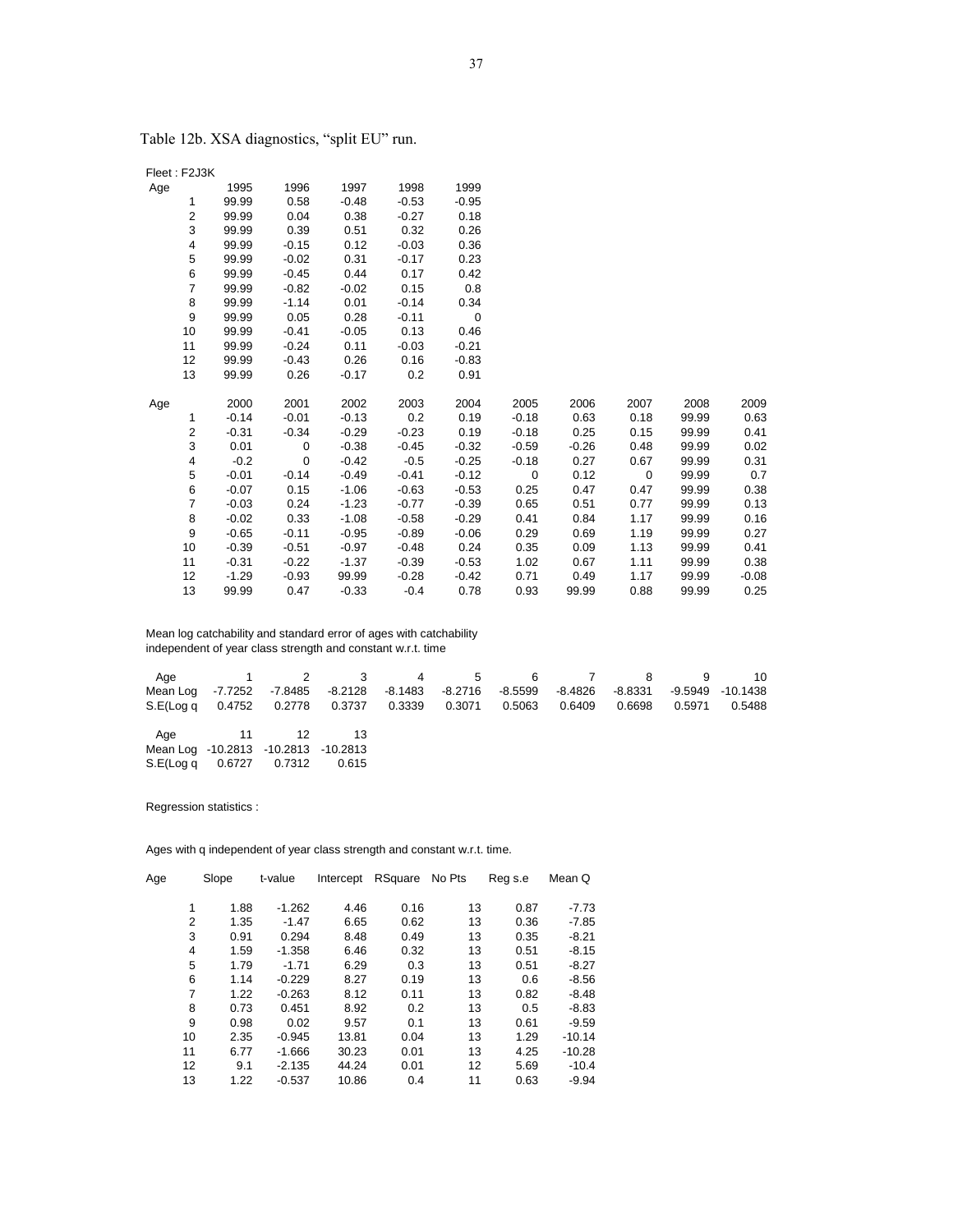Table 12b. XSA 'split EU' run diagnostics.

Fleet : S3LNO

| Age |                | 1995                                     | 1996    | 1997    | 1998    | 1999    |         |       |         |      |         |
|-----|----------------|------------------------------------------|---------|---------|---------|---------|---------|-------|---------|------|---------|
|     | 1              | 99.99                                    | 0.51    | 0.38    | $-1.15$ | $-0.91$ |         |       |         |      |         |
|     | 2              | 99.99                                    | 1.06    | 1.12    | $-0.25$ | $-0.51$ |         |       |         |      |         |
|     | 3              | 99.99                                    | 1.01    | 0.93    | 0.78    | $-0.23$ |         |       |         |      |         |
|     | 4              | 99.99                                    | 0.81    | 0.67    | 1.13    | 0.13    |         |       |         |      |         |
|     | 5              | 99.99                                    | $-0.04$ | 0.35    | 1.05    | 0.47    |         |       |         |      |         |
|     | 6              | 99.99                                    | $-0.45$ | 0.31    | 1.04    | 0.36    |         |       |         |      |         |
|     | $\overline{7}$ | 99.99                                    | $-0.83$ | $-0.37$ | 0.98    | 0.61    |         |       |         |      |         |
|     | 8              | 99.99                                    | $-3.07$ | $-0.67$ | 1       | 0.82    |         |       |         |      |         |
|     | 9              | No data for this fleet at this age       |         |         |         |         |         |       |         |      |         |
|     | 10             | No data for this fleet at this age       |         |         |         |         |         |       |         |      |         |
|     | 11             | No data for this fleet at this age       |         |         |         |         |         |       |         |      |         |
|     |                | 12 No data for this fleet at this age    |         |         |         |         |         |       |         |      |         |
|     |                | 13 No data for this fleet at this age    |         |         |         |         |         |       |         |      |         |
| Age |                | 2000                                     | 2001    | 2002    | 2003    | 2004    | 2005    | 2006  | 2007    | 2008 | 2009    |
|     | 1              | 0.02                                     | $-0.32$ | $-0.24$ | 0.34    | 0.34    | 0.04    | 99.99 | 1.2     | 0.36 | $-0.58$ |
|     | 2              | 0.11                                     | $-0.36$ | $-0.59$ | 0.69    | $-0.42$ | $-0.71$ | 99.99 | 0.26    | 0.2  | $-0.62$ |
|     | 3              | $-0.17$                                  | $-0.58$ | $-0.86$ | 0.16    | $-0.23$ | $-0.1$  | 99.99 | 0.26    | 0.56 | $-1.51$ |
|     | 4              | 0.06                                     | $-0.61$ | $-0.8$  | 0.13    | -0.16   | $-0.43$ | 99.99 | $-0.75$ | 0.16 | $-0.34$ |
|     | 5              | 0.05                                     | $-0.64$ | $-0.77$ | $-0.24$ | $-0.21$ | $-0.07$ | 99.99 | 0.1     | 0.32 | $-0.37$ |
|     | 6              | 0.81                                     | $-0.09$ | $-1.14$ | $-0.96$ | $-0.74$ | 0.3     | 99.99 | 0.75    | 0.26 | $-0.45$ |
|     | 7              | 0.97                                     | 0.15    | $-1.45$ | $-1.24$ | $-1.24$ | 0.26    | 99.99 | 1.69    | 0.92 | $-0.45$ |
|     | 8              | 0.36                                     | $-0.05$ | $-1.56$ | $-1.16$ | $-0.1$  | 0.2     | 99.99 | 1.81    | 2.06 | 0.35    |
|     | 9              | No data for this fleet at this age       |         |         |         |         |         |       |         |      |         |
|     |                | $10.$ No dota for this float at this ago |         |         |         |         |         |       |         |      |         |

10 No data for this fleet at this age

11 No data for this fleet at this age

12 No data for this fleet at this age

13 No data for this fleet at this age

 Mean log catchability and standard error of ages with catchability independent of year class strength and constant w.r.t. time

| Aae                                                                              |  | 4 |  |  |
|----------------------------------------------------------------------------------|--|---|--|--|
| Mean Log -11.8713 -11.3957 -10.8699 -10.6875 -10.4075 -10.9394 -11.5297 -12.4483 |  |   |  |  |
| S.E(Log q 0.6366 0.6342 0.73 0.6026 0.484 0.7006 1.0122 1.3894                   |  |   |  |  |

Regression statistics :

| Age | Slope     |      | t-value  | Intercept | RSquare | No Pts | Reg s.e | Mean Q   |  |
|-----|-----------|------|----------|-----------|---------|--------|---------|----------|--|
|     | 1         | 1.62 | $-0.731$ | 12.14     | 0.11    | 13     | 1.05    | $-11.87$ |  |
|     | 2         | 0.59 | 1.631    | 11.36     | 0.59    | 13     | 0.35    | $-11.4$  |  |
|     | 3         | 0.71 | 0.73     | 10.95     | 0.37    | 13     | 0.53    | $-10.87$ |  |
|     | 4         | 0.67 | 1.136    | 10.77     | 0.52    | 13     | 0.4     | $-10.69$ |  |
|     | 5         | 0.74 | 0.843    | 10.5      | 0.48    | 13     | 0.36    | $-10.41$ |  |
|     | 6         | 0.74 | 0.454    | 10.84     | 0.22    | 13     | 0.54    | $-10.94$ |  |
|     | 7         | 0.78 | 0.258    | 11.23     | 0.12    | 13     | 0.83    | $-11.53$ |  |
|     | 8<br>0.35 |      | 1.216    | 10.3      | 0.24    | 13     | 0.47    | $-12.45$ |  |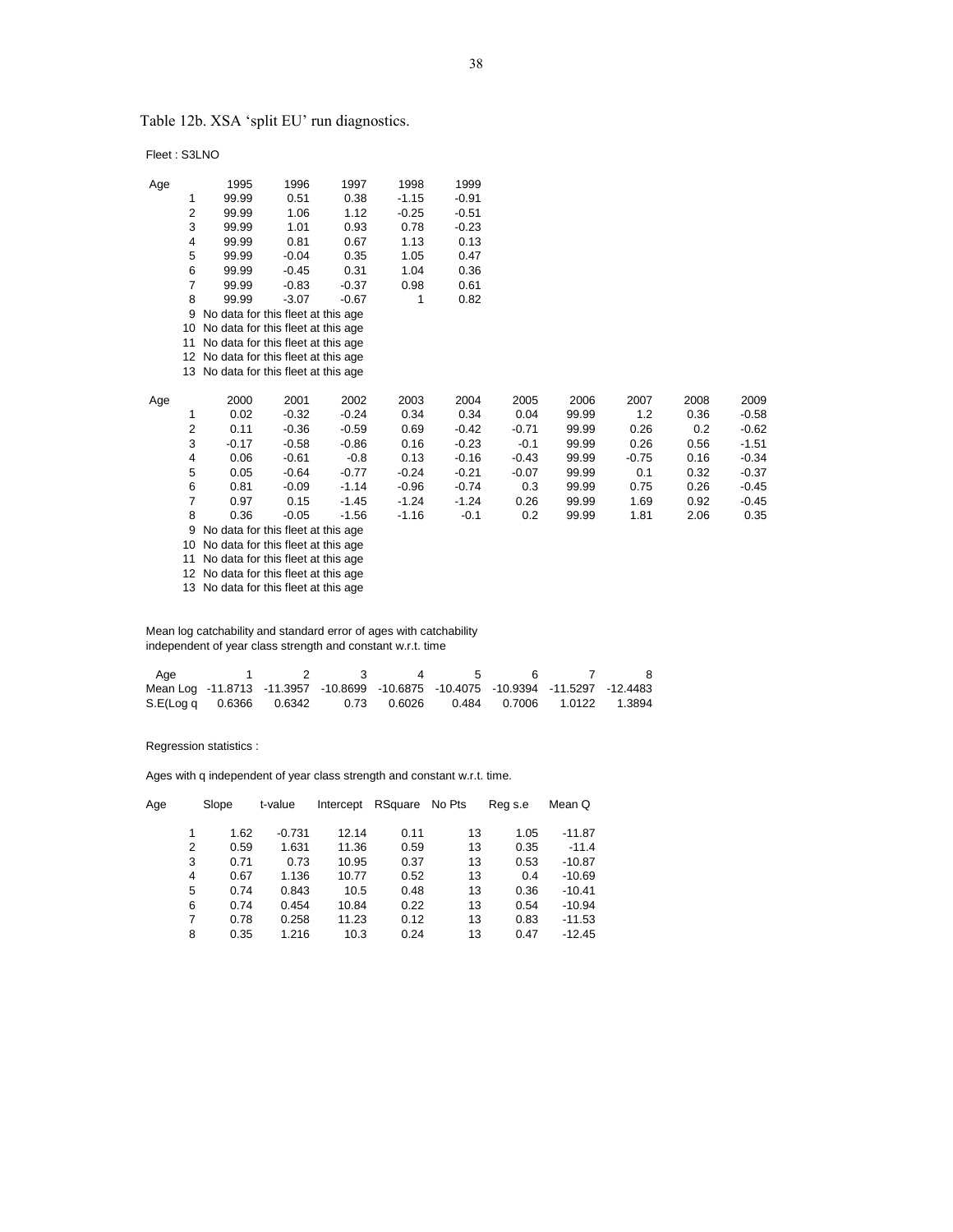Table 12b. XSA 'split EU' run diagnostics

Fleet : EU3M\_0\_1400

| Age |    | 2000  | 2001  | 2002  | 2003  | 2004    | 2005    | 2006    | 2007    | 2008    | 2009    |
|-----|----|-------|-------|-------|-------|---------|---------|---------|---------|---------|---------|
|     |    | 99.99 | 99.99 | 99.99 | 99.99 | 1.46    | 0.43    | 0.77    | $-0.27$ | $-0.49$ | $-1.9$  |
|     | 2  | 99.99 | 99.99 | 99.99 | 99.99 | 2.27    | 1.19    | 0.81    | $-0.75$ | $-0.93$ | $-2.59$ |
|     | 3  | 99.99 | 99.99 | 99.99 | 99.99 | 1.49    | 1.37    | 0.15    | 0.36    | $-0.91$ | $-2.46$ |
|     | 4  | 99.99 | 99.99 | 99.99 | 99.99 | 0.81    | 0.88    | 0.44    | $-0.35$ | $-0.61$ | $-1.18$ |
|     | 5  | 99.99 | 99.99 | 99.99 | 99.99 | 0.47    | 0.17    | 0.22    | 0       | $-0.3$  | $-0.56$ |
|     | 6  | 99.99 | 99.99 | 99.99 | 99.99 | 0.19    | $-0.24$ | $-0.07$ | $-0.11$ | 0.07    | 0.15    |
|     | 7  | 99.99 | 99.99 | 99.99 | 99.99 | 0.01    | $-0.49$ | $-0.35$ | 0.14    | 0.3     | 0.39    |
|     | 8  | 99.99 | 99.99 | 99.99 | 99.99 | $-0.04$ | $-0.35$ | $-0.16$ | 0.33    | 0.22    | 0.01    |
|     | 9  | 99.99 | 99.99 | 99.99 | 99.99 | 0.36    | $-0.67$ | $-0.18$ | 0.24    | 0.35    | $-0.1$  |
|     | 10 | 99.99 | 99.99 | 99.99 | 99.99 | $-0.29$ | $-0.12$ | $-0.29$ | 0.21    | 0.37    | 0.12    |
|     | 11 | 99.99 | 99.99 | 99.99 | 99.99 | $-0.07$ | $-0.13$ | 0.02    | $-0.04$ | 0.34    | $-0.12$ |
|     | 12 | 99.99 | 99.99 | 99.99 | 99.99 | $-0.04$ | 0.09    | 0.02    | $-0.04$ | 0.19    | 0.31    |
|     | 13 | 99.99 | 99.99 | 99.99 | 99.99 | 0.41    | $-0.2$  | $-0.22$ | $-0.33$ | 0.1     | 0.58    |
|     |    |       |       |       |       |         |         |         |         |         |         |

 Mean log catchability and standard error of ages with catchability independent of year class strength and constant w.r.t. time

|                                                           |           |        | Age 1 2 3 4 5 6 7 8 |  |                 |         | -9     | 10      |
|-----------------------------------------------------------|-----------|--------|---------------------|--|-----------------|---------|--------|---------|
| Mean Log -12.2078 -12.7045 -11.6514 -11.3601 -9.2619      |           |        |                     |  | -8.2196 -7.8116 | -8.0355 | -8.161 | -7.4417 |
| S.E(Log q 1.167 1.7516 1.4925 0.8377 0.3744 0.1652 0.3549 |           |        |                     |  |                 | 0.2469  | 0.3995 | 0.2772  |
|                                                           | Age 11 12 | - 13   |                     |  |                 |         |        |         |
| Mean Log -7.2723 -7.2723 -7.2723                          |           |        |                     |  |                 |         |        |         |
| S.E(Log q 0.1748 0.1715                                   |           | 0.3765 |                     |  |                 |         |        |         |

Regression statistics :

| Age | Slope   | t-value  | Intercept | RSquare | No Pts | Reg s.e | Mean Q   |
|-----|---------|----------|-----------|---------|--------|---------|----------|
|     |         |          |           |         |        |         |          |
|     | $-6.48$ | $-0.456$ | 3.16      | 0       | 6      | 8.24    | $-12.21$ |
| 2   | 0.2     | 1.977    | 11.22     | 0.6     | 6      | 0.28    | $-12.7$  |
| 3   | 0.32    | 1.282    | 11.08     | 0.47    | 6      | 0.45    | $-11.65$ |
| 4   | 0.34    | 12.193   | 10.92     | 0.99    | 6      | 0.05    | $-11.36$ |
| 5   | 0.5     | 5.794    | 9.96      | 0.97    | 6      | 0.07    | $-9.26$  |
| 6   | 2.31    | $-1.64$  | 5.21      | 0.28    | 6      | 0.33    | $-8.22$  |
| 7   | 0.46    | 1.288    | 9.1       | 0.58    | 6      | 0.15    | $-7.81$  |
| 8   | 0.69    | 1.277    | 8.41      | 0.81    | 6      | 0.16    | $-8.04$  |
| 9   | 0.84    | 0.256    | 8.16      | 0.39    | 6      | 0.37    | $-8.16$  |
| 10  | 0.67    | 0.816    | 7.37      | 0.61    | 6      | 0.19    | $-7.44$  |
| 11  | 3.05    | $-1.049$ | 8.98      | 0.06    | 6      | 0.53    | $-7.27$  |
| 12  | 0.88    | 0.324    | 7.02      | 0.66    | 6      | 0.14    | $-7.18$  |
| 13  | 0.46    | 2.891    | 6.13      | 0.88    | 6      | 0.11    | $-7.22$  |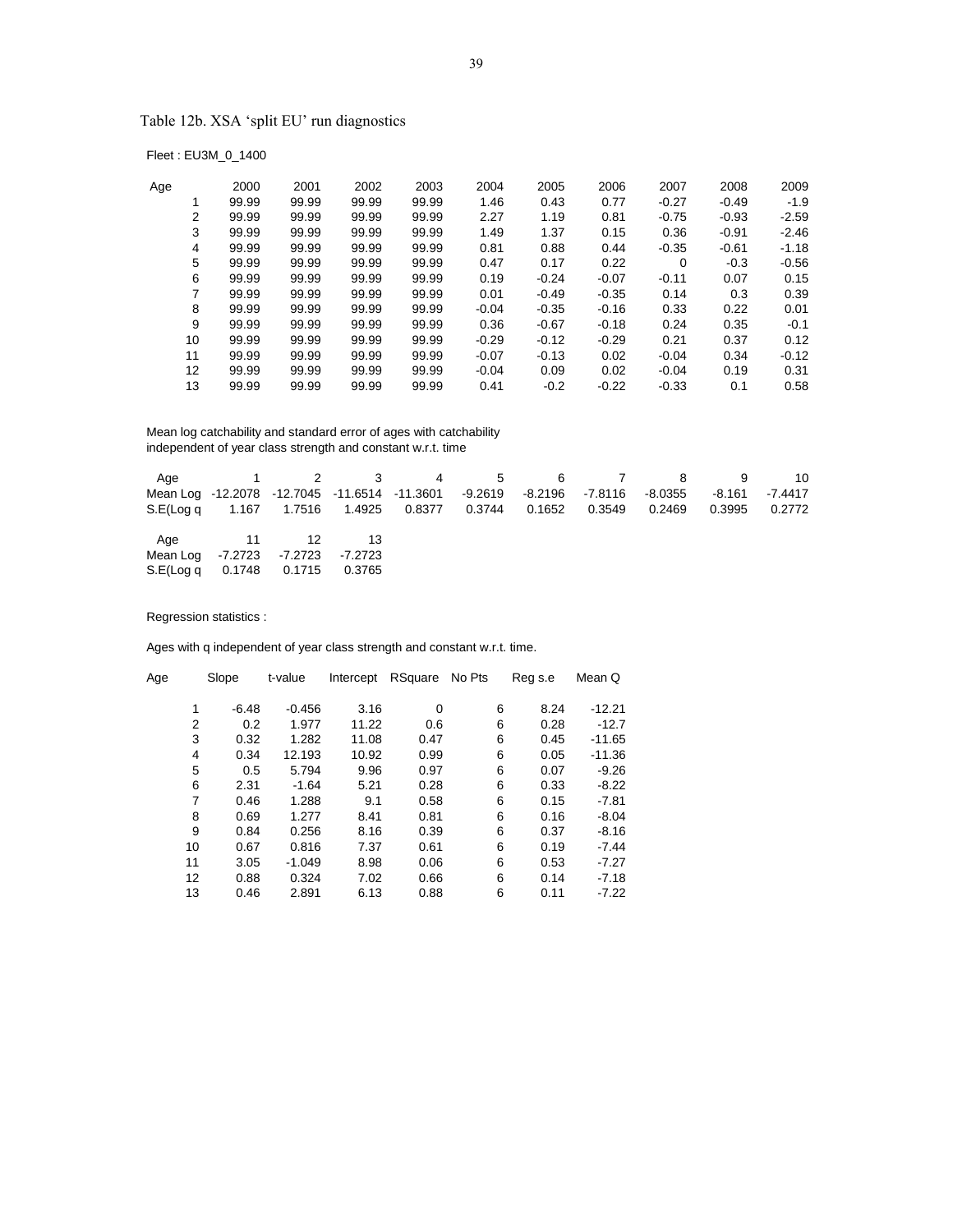Table 13. XSA estimates of numbers at age (000s) from "Split EU" run.

| N@A(XSA) | 1      | $\mathbf{2}$ | 3      | 4      | 5     | 6     | 7     | 8     | 9     | 10   | 11   | 12   | 13   | $14+$ |
|----------|--------|--------------|--------|--------|-------|-------|-------|-------|-------|------|------|------|------|-------|
| 1975     | 112270 | 126272       | 110145 | 66813  | 53820 | 31893 | 23091 | 14337 | 9312  | 3931 | 1773 | 415  | 720  | 735   |
| 1976     | 116644 | 91919        | 103383 | 90179  | 54702 | 43762 | 23561 | 13703 | 7254  | 4040 | 1691 | 816  | 218  | 113   |
| 1977     | 107498 | 95500        | 75257  | 84643  | 73832 | 44771 | 35277 | 16367 | 6321  | 2529 | 1313 | 635  | 433  | 311   |
| 1978     | 82352  | 88012        | 78189  | 61615  | 69300 | 59965 | 32120 | 19112 | 6753  | 2521 | 1154 | 876  | 402  | 459   |
| 1979     | 98987  | 67424        | 72058  | 64016  | 50446 | 54040 | 41481 | 18181 | 8793  | 2937 | 763  | 290  | 385  | 756   |
| 1980     | 130053 | 81044        | 55202  | 58996  | 52412 | 39143 | 36347 | 22358 | 9334  | 6141 | 1969 | 365  | 103  | 52    |
| 1981     | 131766 | 106478       | 66353  | 45196  | 48302 | 42722 | 30160 | 21479 | 9548  | 2757 | 1564 | 696  | 183  | 292   |
| 1982     | 131030 | 107881       | 87177  | 54325  | 37003 | 38766 | 30891 | 15820 | 7225  | 3920 | 1452 | 1049 | 441  | 511   |
| 1983     | 146382 | 107279       | 88326  | 71374  | 44478 | 30052 | 29658 | 19573 | 7738  | 2710 | 1686 | 650  | 627  | 1030  |
| 1984     | 153414 | 119847       | 87832  | 72315  | 58436 | 35781 | 21386 | 15415 | 9226  | 4259 | 1593 | 1191 | 463  | 794   |
| 1985     | 167270 | 125605       | 98123  | 71911  | 59206 | 47028 | 27192 | 12222 | 5670  | 3856 | 2347 | 936  | 846  | 833   |
| 1986     | 186759 | 136949       | 102837 | 80336  | 58876 | 46680 | 33699 | 16913 | 6839  | 3393 | 2694 | 1778 | 677  | 1127  |
| 1987     | 155607 | 152906       | 112124 | 84195  | 65774 | 47950 | 36191 | 21790 | 9240  | 4270 | 2352 | 1985 | 1329 | 2051  |
| 1988     | 128535 | 127400       | 125189 | 91800  | 68933 | 53727 | 37537 | 19674 | 9755  | 5000 | 2724 | 1578 | 1371 | 1647  |
| 1989     | 112594 | 105236       | 104306 | 102496 | 75159 | 56170 | 41105 | 23371 | 12145 | 6821 | 3673 | 2049 | 1197 | 584   |
| 1990     | 107584 | 92185        | 86160  | 85399  | 83916 | 61371 | 44189 | 26886 | 15268 | 8602 | 4891 | 2611 | 1436 | 1043  |
| 1991     | 94295  | 88082        | 75474  | 70542  | 69833 | 67708 | 44132 | 24749 | 15174 | 8816 | 4607 | 2915 | 1337 | 999   |
| 1992     | 70885  | 77202        | 72116  | 61793  | 57556 | 54584 | 48417 | 24232 | 10494 | 5959 | 3851 | 2084 | 1286 | 1082  |
| 1993     | 83612  | 58036        | 63208  | 59043  | 49629 | 43340 | 34807 | 20965 | 8796  | 4672 | 3284 | 2237 | 1039 | 466   |
| 1994     | 142229 | 68456        | 47516  | 51750  | 47427 | 31974 | 21072 | 12468 | 6381  | 3001 | 2164 | 1734 | 960  | 639   |
| 1995     | 171706 | 116448       | 56047  | 38902  | 37488 | 23900 | 11868 | 7170  | 4110  | 2437 | 1459 | 1038 | 1038 | 826   |
| 1996     | 149558 | 140581       | 95339  | 45887  | 31558 | 29469 | 17448 | 6820  | 3943  | 2295 | 1506 | 882  | 603  | 373   |
| 1997     | 122531 | 122448       | 115098 | 78057  | 37398 | 24337 | 19425 | 8506  | 3852  | 2364 | 1423 | 839  | 512  | 330   |
| 1998     | 107185 | 100320       | 100252 | 94234  | 63605 | 28897 | 16153 | 9078  | 4055  | 2123 | 1387 | 785  | 464  | 256   |
| 1999     | 111718 | 87755        | 82135  | 82079  | 76653 | 48840 | 18766 | 7989  | 4127  | 2022 | 1249 | 794  | 497  | 513   |
| 2000     | 119879 | 91467        | 71848  | 67246  | 66932 | 60814 | 34897 | 7573  | 3108  | 1878 | 1092 | 712  | 373  | 298   |
| 2001     | 120388 | 98149        | 74887  | 58824  | 54812 | 52964 | 38404 | 9412  | 3215  | 1665 | 1059 | 561  | 399  | 190   |
| 2002     | 125793 | 98566        | 80357  | 61312  | 47756 | 42850 | 32357 | 11426 | 3042  | 1718 | 915  | 470  | 275  | 175   |
| 2003     | 101735 | 102991       | 80699  | 65791  | 49765 | 37595 | 28532 | 10584 | 3377  | 1365 | 811  | 423  | 182  | 201   |
| 2004     | 72585  | 83294        | 84322  | 66071  | 52708 | 36680 | 21078 | 8192  | 2888  | 1304 | 651  | 401  | 216  | 184   |
| 2005     | 52227  | 59427        | 68195  | 69037  | 53282 | 39478 | 22579 | 7718  | 2973  | 1182 | 589  | 271  | 162  | 115   |
| 2006     | 46722  | 42760        | 48655  | 55833  | 56039 | 42129 | 26894 | 9155  | 2703  | 1159 | 566  | 262  | 119  | 148   |
| 2007     | 73830  | 38253        | 35009  | 39835  | 45517 | 44190 | 28656 | 11030 | 3060  | 1228 | 612  | 340  | 172  | 121   |
| 2008     | 47717  | 60447        | 31319  | 28663  | 32535 | 36751 | 32803 | 12683 | 4132  | 1392 | 578  | 354  | 206  | 118   |
| 2009     | 73122  | 39067        | 49490  | 25642  | 23441 | 26232 | 27092 | 17178 | 5355  | 2068 | 784  | 369  | 248  | 271   |
| 2010     |        | 59868        | 31986  | 40519  | 20938 | 18761 | 18653 | 14218 | 7480  | 2621 | 1234 | 456  | 242  | 366   |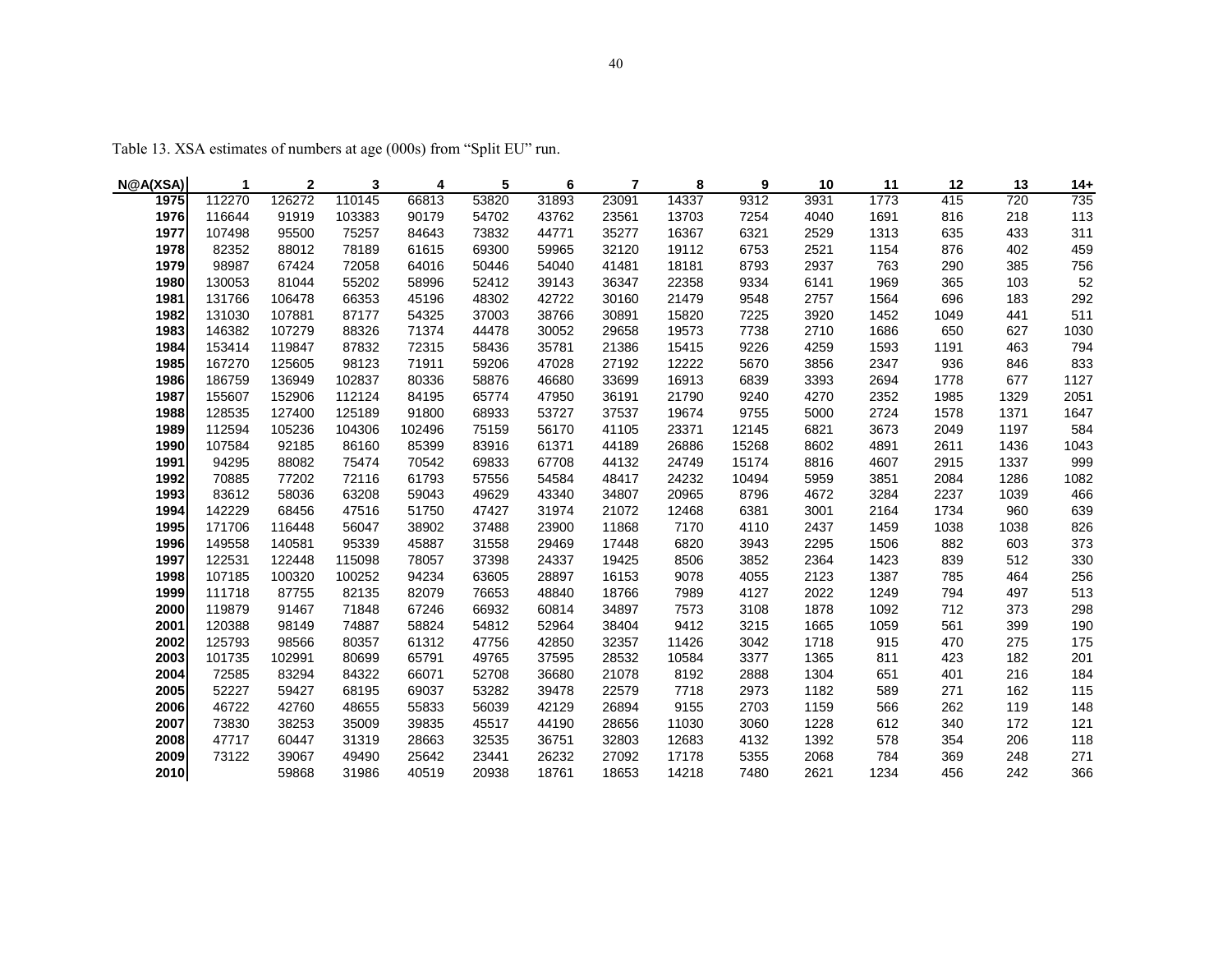| F@A(XSA)     | 1                        | 2                | 3                 | 4              | 5              | 6              | $\overline{7}$ | 8              | 9              | 10             | 11             | 12             | 13             | $14+$          | Fbar(5-10)     |
|--------------|--------------------------|------------------|-------------------|----------------|----------------|----------------|----------------|----------------|----------------|----------------|----------------|----------------|----------------|----------------|----------------|
| 1975         | $\Omega$                 | $\Omega$         | $\Omega$          | 0.000          | 0.007          | 0.103          | 0.322          | 0.481          | 0.635          | 0.644          | 0.576          | 0.446          | 0.560          | 0.560          | 0.365          |
| 1976         | 0                        | 0                | 0                 | 0.000          | 0.000          | 0.016          | 0.164          | 0.574          | 0.854          | 0.924          | 0.780          | 0.434          | 0.720          | 0.720          | 0.422          |
| 1977         | $\mathbf 0$              | $\mathbf 0$      | 0                 | 0.000          | 0.008          | 0.132          | 0.413          | 0.685          | 0.719          | 0.585          | 0.205          | 0.257          | 0.351          | 0.351          | 0.424          |
| 1978         | 0                        | 0                | 0                 | 0.000          | 0.049          | 0.169          | 0.369          | 0.576          | 0.633          | 0.995          | 1.180          | 0.622          | 0.943          | 0.943          | 0.465          |
| 1979         | $\mathbf 0$              | 0                | 0                 | 0.000          | 0.054          | 0.197          | 0.418          | 0.467          | 0.159          | 0.200          | 0.537          | 0.837          | 0.529          | 0.529          | 0.249          |
| 1980         | $\mathbf 0$              | $\Omega$         | 0                 | 0.000          | 0.004          | 0.061          | 0.326          | 0.651          | 1.019          | 1.168          | 0.841          | 0.490          | 0.842          | 0.842          | 0.538          |
| 1981         | $\mathbf 0$              | 0                | 0                 | 0.000          | 0.020          | 0.124          | 0.445          | 0.890          | 0.690          | 0.441          | 0.200          | 0.256          | 0.301          | 0.301          | 0.435          |
| 1982         | 0                        | 0                | 0                 | 0.000          | 0.008          | 0.068          | 0.256          | 0.515          | 0.781          | 0.644          | 0.604          | 0.314          | 0.525          | 0.525          | 0.379          |
| 1983         | 0                        | 0                | 0                 | 0.000          | 0.018          | 0.140          | 0.454          | 0.552          | 0.397          | 0.332          | 0.147          | 0.138          | 0.207          | 0.207          | 0.316          |
| 1984         | 0                        | 0                | 0                 | 0.000          | 0.017          | 0.075          | 0.360          | 0.800          | 0.673          | 0.396          | 0.332          | 0.142          | 0.292          | 0.292          | 0.387          |
| 1985         | 0                        | 0                | 0                 | 0.000          | 0.038          | 0.133          | 0.275          | 0.381          | 0.313          | 0.159          | 0.078          | 0.124          | 0.121          | 0.121          | 0.216          |
| 1986         | $\mathbf 0$              | 0                | 0                 | 0.000          | 0.005          | 0.055          | 0.236          | 0.405          | 0.271          | 0.167          | 0.106          | 0.091          | 0.121          | 0.121          | 0.190          |
| 1987         | $\mathbf 0$              | 0                | 0                 | 0.000          | 0.002          | 0.045          | 0.410          | 0.604          | 0.414          | 0.249          | 0.199          | 0.170          | 0.207          | 0.207          | 0.287          |
| 1988         | 0                        | 0                | 0                 | 0.000          | 0.005          | 0.068          | 0.274          | 0.282          | 0.158          | 0.108          | 0.085          | 0.076          | 0.090          | 0.090          | 0.149          |
| 1989         | $\mathbf 0$              | 0                | 0                 | 0.000          | 0.003          | 0.040          | 0.225          | 0.226          | 0.145          | 0.133          | 0.141          | 0.156          | 0.144          | 0.144          | 0.128          |
| 1990         | $\mathbf 0$              | 0                | 0                 | 0.001          | 0.015          | 0.130          | 0.380          | 0.372          | 0.349          | 0.424          | 0.318          | 0.469          | 0.407          | 0.407          | 0.278          |
| 1991         | 0                        | 0                | 0                 | 0.004          | 0.046          | 0.135          | 0.400          | 0.658          | 0.735          | 0.628          | 0.593          | 0.618          | 0.619          | 0.619          | 0.434          |
| 1992         | 0                        | $\mathbf 0$      | 0                 | 0.019          | 0.084          | 0.250          | 0.637          | 0.813          | 0.609          | 0.396          | 0.343          | 0.496          | 0.415          | 0.415          | 0.465          |
| 1993         | 0                        | $\mathbf 0$      | 0                 | 0.019          | 0.240          | 0.521          | 0.827          | 0.990          | 0.875          | 0.570          | 0.439          | 0.647          | 0.556          | 0.556          | 0.670          |
| 1994         | 0                        | $\mathbf 0$      | 0                 | 0.122          | 0.485          | 0.791          | 0.878          | 0.910          | 0.763          | 0.521          | 0.535          | 0.313          | 0.460          | 0.460          | 0.725          |
| 1995         | $\mathbf 0$              | 0                | 0                 | 0.009          | 0.041          | 0.115          | 0.354          | 0.398          | 0.383          | 0.281          | 0.303          | 0.343          | 0.311          | 0.311          | 0.262          |
| 1996         | $\mathbf 0$              | 0                | 0                 | 0.005          | 0.060          | 0.217          | 0.518          | 0.371          | 0.312          | 0.278          | 0.386          | 0.345          | 0.304          | 0.304          | 0.293          |
| 1997         | 0                        | 0                | 0                 | 0.005          | 0.058          | 0.210          | 0.561          | 0.541          | 0.396          | 0.333          | 0.395          | 0.392          | 0.351          | 0.351          | 0.350          |
| 1998         | $\mathbf 0$              | 0                | 0                 | 0.007          | 0.064          | 0.232          | 0.504          | 0.588          | 0.496          | 0.331          | 0.357          | 0.257          | 0.247          | 0.247          | 0.369          |
| 1999         | 0                        | 0                | 0                 | 0.004          | 0.032          | 0.136          | 0.708          | 0.744          | 0.588          | 0.416          | 0.362          | 0.555          | 0.390          | 0.390          | 0.437          |
| 2000         | 0                        | 0                | 0                 | 0.005          | 0.034          | 0.260          | 1.111          | 0.657          | 0.425          | 0.372          | 0.466          | 0.378          | 0.481          | 0.481          | 0.476          |
| 2001         | $\mathbf 0$              | 0                | 0                 | 0.009          | 0.046          | 0.293          | 1.012          | 0.929          | 0.427          | 0.399          | 0.612          | 0.511          | 0.565          | 0.565          | 0.518          |
| 2002         | $\mathbf 0$              | 0                | 0                 | 0.009<br>0.022 | 0.039          | 0.207          | 0.918          | 1.019          | 0.601<br>0.751 | 0.551          | 0.571          | 0.748<br>0.471 | 0.704          | 0.704          | 0.556          |
| 2003<br>2004 | $\pmb{0}$<br>$\mathbf 0$ | 0                | 0<br>0            | 0.015          | 0.105<br>0.089 | 0.379<br>0.285 | 1.048<br>0.805 | 1.099<br>0.813 | 0.693          | 0.541<br>0.595 | 0.503<br>0.675 | 0.707          | 0.618<br>0.588 | 0.618<br>0.588 | 0.654<br>0.547 |
| 2005         | $\pmb{0}$                | 0                | 0                 | 0.009          | 0.035          | 0.184          | 0.703          | 0.849          | 0.743          | 0.536          | 0.612          | 0.625          | 0.574          | 0.574          | 0.508          |
| 2006         | $\mathbf 0$              | 0                |                   | 0.004          |                |                | 0.691          | 0.896          | 0.589          | 0.438          | 0.309          |                |                |                |                |
| 2007         | $\Omega$                 | 0<br>$\mathbf 0$ | 0<br>$\mathbf{0}$ | 0.002          | 0.038<br>0.014 | 0.185<br>0.098 | 0.615          | 0.782          | 0.588          | 0.553          | 0.349          | 0.221<br>0.301 | 0.353<br>0.307 | 0.353<br>0.307 | 0.473<br>0.442 |
| 2008         | $\Omega$                 | $\Omega$         | $\Omega$          | 0.001          | 0.015          | 0.105          | 0.447          | 0.662          | 0.492          | 0.374          | 0.248          | 0.155          | 0.150          | 0.150          | 0.349          |
|              | $\Omega$                 | $\Omega$         | $\mathbf{0}$      |                |                |                | 0.445          |                |                |                |                |                |                |                |                |
| 2009         |                          |                  |                   | 0.003          | 0.023          | 0.141          |                | 0.631          | 0.515          | 0.317          | 0.343          | 0.224          | 0.149          | 0.149          | 0.345          |

Table 14. XSA estimates of fishing mortality at age (000s) from "Split EU" run.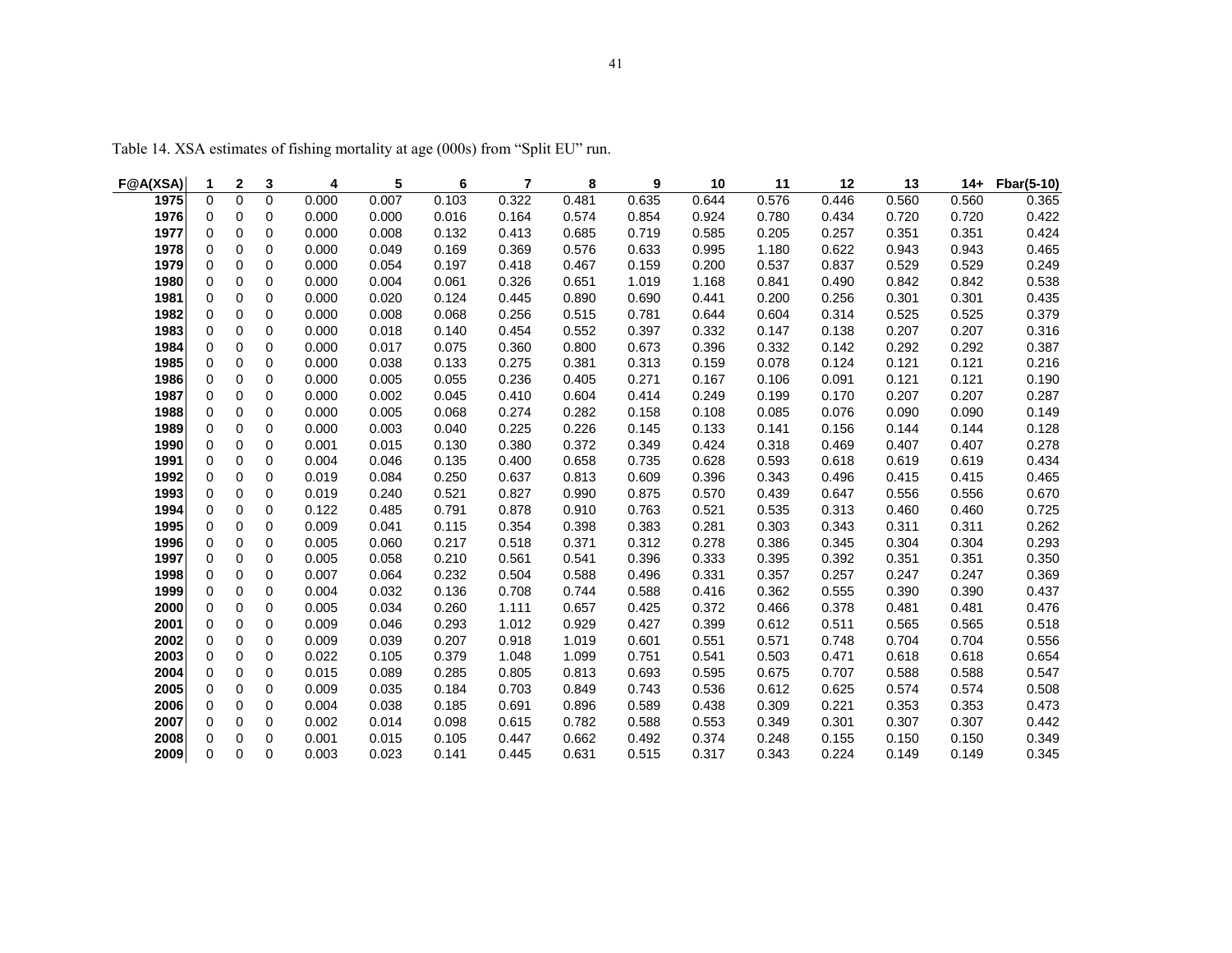Table 15. Stock summary table from "split EU" XSA analysis (no SOP correction; shrinkage parameters fixed at 0.5).

Terminal Fs derived using XSA with final year & oldest age shrinkage.

|      | RECRUIT: 5+BIO |        | 10+BIO | LANDINGS | YIELD/S | <b>FBAR 5-10</b> |
|------|----------------|--------|--------|----------|---------|------------------|
|      | Age 1          |        |        |          |         |                  |
| 1975 | 112270         | 132743 | 21900  | 28814    | 1.3157  | 0.3652           |
| 1976 | 116644         | 134511 | 17670  | 24611    | 1.3928  | 0.422            |
| 1977 | 107498         | 156960 | 14817  | 32048    | 2.1629  | 0.4237           |
| 1978 | 82352          | 167770 | 15904  | 39070    | 2.4566  | 0.4651           |
| 1979 | 98987          | 162552 | 15618  | 34104    | 2.1837  | 0.249            |
| 1980 | 130053         | 130931 | 12401  | 32867    | 2.6504  | 0.5382           |
| 1981 | 131766         | 115296 | 14021  | 30754    | 2.1934  | 0.4351           |
| 1982 | 131030         | 121322 | 19866  | 26278    | 1.3228  | 0.3786           |
| 1983 | 146382         | 122765 | 24138  | 27861    | 1.1542  | 0.3155           |
| 1984 | 153414         | 115242 | 24260  | 26711    | 1.101   | 0.3866           |
| 1985 | 167270         | 148150 | 28973  | 20347    | 0.7023  | 0.2164           |
| 1986 | 186759         | 138126 | 33518  | 17976    | 0.5363  | 0.1896           |
| 1987 | 155607         | 164672 | 42263  | 32442    | 0.7676  | 0.2873           |
| 1988 | 128535         | 169140 | 44245  | 19215    | 0.4343  | 0.1492           |
| 1989 | 112594         | 182301 | 43787  | 20034    | 0.4575  | 0.1284           |
| 1990 | 107584         | 206153 | 55795  | 47454    | 0.8505  | 0.2783           |
| 1991 | 94295          | 224594 | 63219  | 65008    | 1.0283  | 0.4337           |
| 1992 | 70885          | 192319 | 48721  | 63193    | 1.297   | 0.4648           |
| 1993 | 83612          | 148172 | 37538  | 62455    | 1.6638  | 0.6703           |
| 1994 | 142229         | 102790 | 28547  | 51029    | 1.7875  | 0.7247           |
| 1995 | 171706         | 76894  | 25158  | 15272    | 0.6071  | 0.2618           |
| 1996 | 149558         | 76766  | 19168  | 18840    | 0.9829  | 0.2927           |
| 1997 | 122531         | 73876  | 17922  | 19858    | 1.1081  | 0.3497           |
| 1998 | 107185         | 86911  | 16378  | 19946    | 1.2178  | 0.3692           |
| 1999 | 111718         | 102079 | 16202  | 24226    | 1.4953  | 0.4371           |
| 2000 | 119879         | 110389 | 13359  | 34177    | 2.5584  | 0.4763           |
| 2001 | 120388         | 111450 | 12016  | 38232    | 3.1818  | 0.5176           |
| 2002 | 125793         | 98103  | 10416  | 34062    | 3.2702  | 0.5559           |
| 2003 | 101735         | 90755  | 8474   | 35151    | 4.1482  | 0.6538           |
| 2004 | 72585          | 78969  | 7994   | 25486    | 3.188   | 0.5467           |
| 2005 | 52227          | 83586  | 6399   | 23225    | 3.6297  | 0.5082           |
| 2006 | 46722          | 89628  | 5487   | 23531    | 4.2884  | 0.4729           |
| 2007 | 73830          | 90671  | 6289   | 22747    | 3.6169  | 0.4416           |
| 2008 | 47717          | 93874  | 7039   | 21178    | 3.0087  | 0.3492           |
| 2009 | 73122          | 86269  | 9543   | 23156    | 2.4266  | 0.3452           |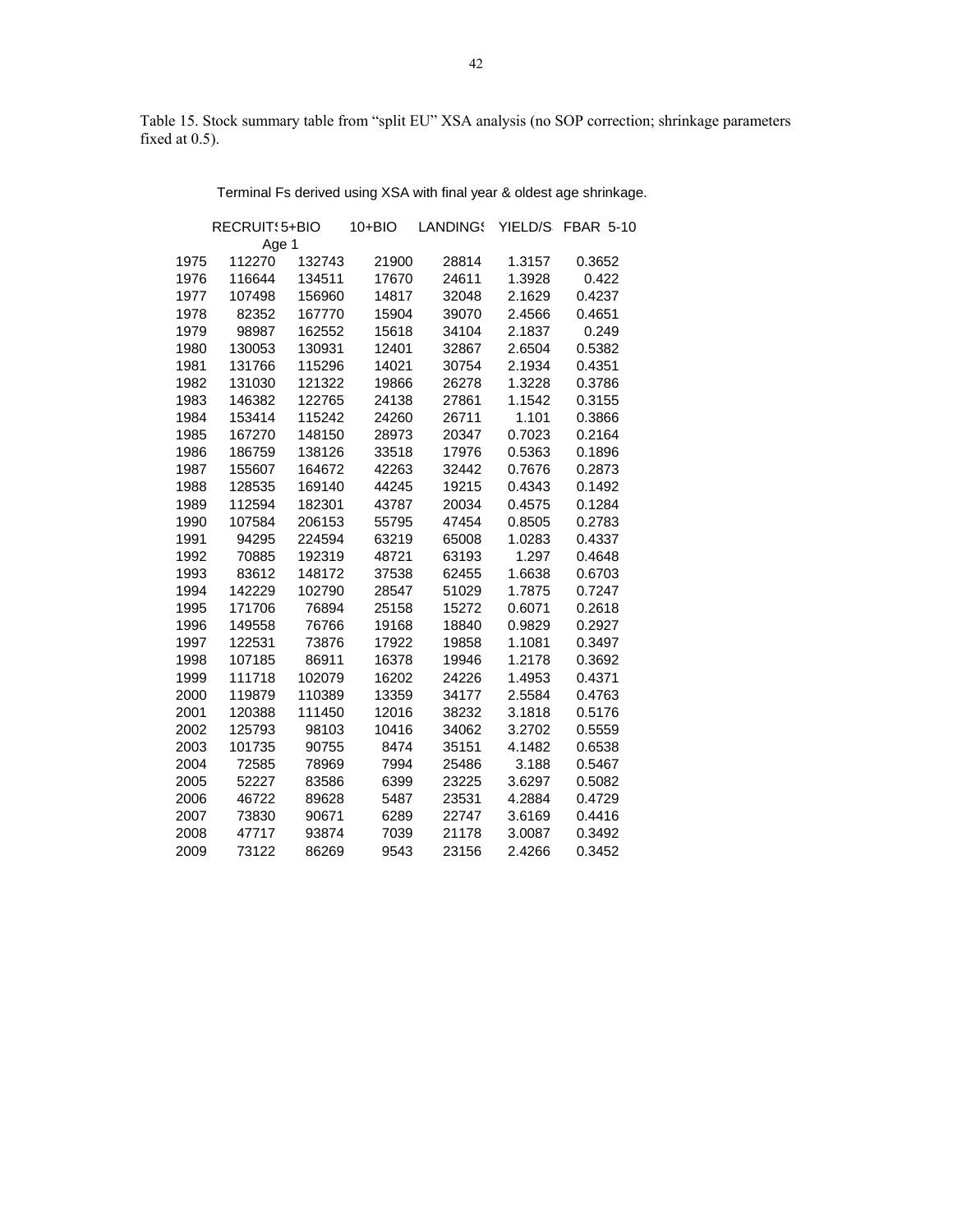Lowestoft VPA Version 3.1

8/06/2010 16:39

Extended Survivors Analysis

G. halibut SA2+3KLMNO Index file: (Combined sexes with plus group).

CPUE data from file GhalTUN2010\_run4.txt

Catch data for 35 years. 1975 to 2009. Ages 1 to 14.

| Fleet             | First | Last | First | Last |    | Alpha | <b>Beta</b> |
|-------------------|-------|------|-------|------|----|-------|-------------|
|                   | vear  | vear | age   | age  |    |       |             |
| EU3M 0            | 1995  | 2009 |       |      | 12 | 0.5   | 0.6         |
| F <sub>2J3K</sub> | 1996  | 2009 |       |      | 13 | 0.8   |             |
| S3LNO             | 1996  | 2009 |       |      | 8  | 0.3   | 0.45        |
| EU3M 0            | 2004  | 2009 |       |      | 13 | 0.5   | 0.6         |

Time series weights :

Tapered time weighting not applied

Catchability analysis :

Catchability independent of stock size for all ages

Catchability independent of age for ages >= 11

Terminal population estimation :

 Terminal year survivor estimates shrunk towards the mean F of the final 3 years. S.E. of the mean to which the estimates are shrunk = 1.000

 Oldest age survivor estimates for the years 1975 to 2009 shrunk towards1.000 \* the mean F of ages 10 - 12

S.E. of the mean to which the estimates are shrunk = .500

Minimum standard error for population estimates from each cohort age = .500

Individual fleet weighting not applied

Tuning converged after 52 iterations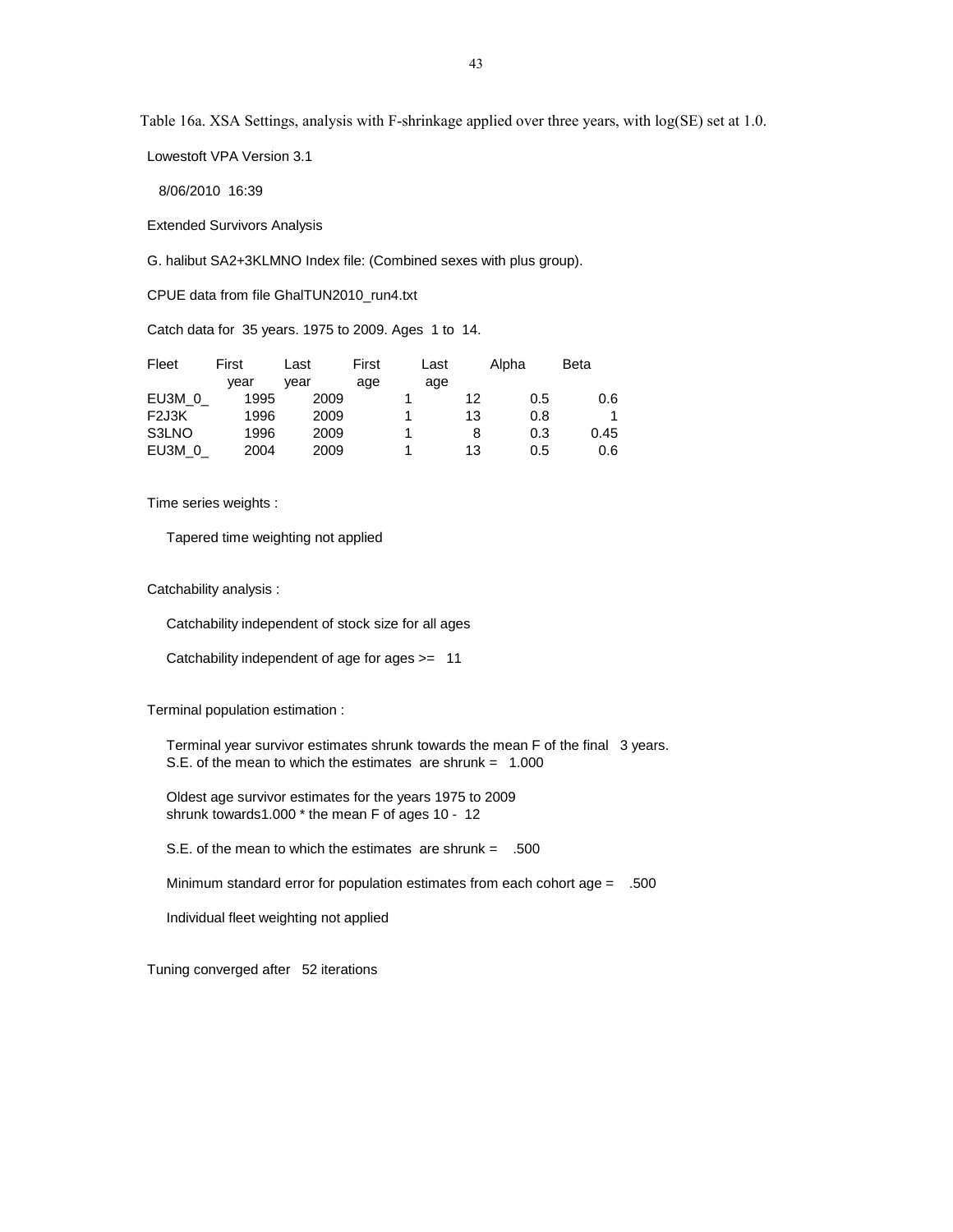| Age |                | 1995                                  | 1996    | 1997    | 1998    | 1999    |       |       |       |       |       |
|-----|----------------|---------------------------------------|---------|---------|---------|---------|-------|-------|-------|-------|-------|
|     | 1              | 0.89                                  | 0.27    | $-0.1$  | $-0.17$ | $-1.17$ |       |       |       |       |       |
|     | $\overline{2}$ | 0.32                                  | 1.27    | 0.66    | 0.28    | $-0.71$ |       |       |       |       |       |
|     | 3              | 0.41                                  | $-0.04$ | 0.68    | 1.06    | 0.31    |       |       |       |       |       |
|     | 4              | 0.03                                  | 0.33    | 0.56    | 0.9     | 0.98    |       |       |       |       |       |
|     | 5              | $-0.37$                               | 0.27    | 0.62    | 0.65    | 0.53    |       |       |       |       |       |
|     | 6              | 0.01                                  | $-0.01$ | 0.55    | 0.68    | 0.21    |       |       |       |       |       |
|     | $\overline{7}$ | 0.24                                  | $-0.46$ | 0.16    | 0.75    | 0.37    |       |       |       |       |       |
|     | 8              | 0.22                                  | $-0.02$ | 0.14    | 0.31    | 0.14    |       |       |       |       |       |
|     | 9              | 1.06                                  | $-0.03$ | 0.47    | 0.62    | $-0.11$ |       |       |       |       |       |
|     | 10             | 0.54                                  | $-0.52$ | 0.47    | 0.44    | $-0.09$ |       |       |       |       |       |
|     | 11             | 0.8                                   | $-0.15$ | $-0.03$ | 0.24    | $-1.12$ |       |       |       |       |       |
|     | 12             | 0.01                                  | 0.75    | 0.19    | $-0.94$ | $-1.55$ |       |       |       |       |       |
|     |                | 13 No data for this fleet at this age |         |         |         |         |       |       |       |       |       |
|     |                |                                       |         |         |         |         |       |       |       |       |       |
| Age |                | 2000                                  | 2001    | 2002    | 2003    | 2004    | 2005  | 2006  | 2007  | 2008  | 2009  |
|     | 1              | $-0.01$                               | 0.74    | $-0.02$ | $-0.44$ | 99.99   | 99.99 | 99.99 | 99.99 | 99.99 | 99.99 |
|     | $\overline{2}$ | $-1.63$                               | $-0.14$ | 0.56    | $-0.6$  | 99.99   | 99.99 | 99.99 | 99.99 | 99.99 | 99.99 |
|     | 3              | $-1.18$                               | $-0.12$ | 0.21    | $-1.33$ | 99.99   | 99.99 | 99.99 | 99.99 | 99.99 | 99.99 |
|     | 4              | $-0.4$                                | $-1.05$ | $-0.58$ | $-0.77$ | 99.99   | 99.99 | 99.99 | 99.99 | 99.99 | 99.99 |
|     | 5              | 0.02                                  | $-0.71$ | $-0.28$ | $-0.72$ | 99.99   | 99.99 | 99.99 | 99.99 | 99.99 | 99.99 |
|     | 6              | 0.17                                  | $-0.27$ | $-0.45$ | $-0.88$ | 99.99   | 99.99 | 99.99 | 99.99 | 99.99 | 99.99 |
|     | $\overline{7}$ | $-0.06$                               | $-0.01$ | $-0.04$ | $-0.95$ | 99.99   | 99.99 | 99.99 | 99.99 | 99.99 | 99.99 |
|     | 8              | 0.38                                  | 0.64    | $-0.44$ | $-1.36$ | 99.99   | 99.99 | 99.99 | 99.99 | 99.99 | 99.99 |
|     | 9              | 0.31                                  | $-0.62$ | $-0.83$ | $-0.88$ | 99.99   | 99.99 | 99.99 | 99.99 | 99.99 | 99.99 |
|     | 10             | 0.07                                  | $-0.76$ | $-0.43$ | 0.27    | 99.99   | 99.99 | 99.99 | 99.99 | 99.99 | 99.99 |
|     | 11             | 1                                     | $-1.08$ | 0.13    | 0.2     | 99.99   | 99.99 | 99.99 | 99.99 | 99.99 | 99.99 |
|     | 12             | 99.99                                 | 99.99   | $-0.07$ | $-0.54$ | 99.99   | 99.99 | 99.99 | 99.99 | 99.99 | 99.99 |
|     |                | 13 No data for this fleet at this age |         |         |         |         |       |       |       |       |       |

 Mean log catchability and standard error of ages with catchability independent of year class strength and constant w.r.t. time

|                                                                                            |  | Age 1 2 3 4 5 6 7 8 9 10 |  |  |  |  |
|--------------------------------------------------------------------------------------------|--|--------------------------|--|--|--|--|
| Mean Log -10.322 -10.9459 -10.4359 -9.8484 -9.0557 -8.2935 -8.0071 -8.0287 -8.8506 -9.4873 |  |                          |  |  |  |  |
| S.E(Log q 0.6129 0.8727 0.7967 0.743 0.5479 0.4848 0.4876 0.5905 0.6782 0.4794             |  |                          |  |  |  |  |
|                                                                                            |  |                          |  |  |  |  |

Age 11 12 Mean Log -10.5879 -10.5879 S.E(Log q 0.7244 0.8335

 Log catchability residuals. Fleet : EU3M\_0\_700

Regression statistics :

| Age | Slope        | t-value  | Intercept | RSquare | No Pts | Reg s.e | Mean Q   |
|-----|--------------|----------|-----------|---------|--------|---------|----------|
|     |              |          |           |         |        |         |          |
|     | 0.24         | 2.828    | 11.43     | 0.67    | 9      | 0.11    | $-10.32$ |
|     | 2<br>0.17    | 3.18     | 11.49     | 0.68    | 9      | 0.1     | $-10.95$ |
|     | 3<br>0.48    | 0.754    | 10.91     | 0.23    | 9      | 0.4     | $-10.44$ |
|     | 4<br>0.53    | 0.956    | 10.43     | 0.37    | 9      | 0.39    | $-9.85$  |
|     | 5<br>0.87    | 0.216    | 9.28      | 0.28    | 9      | 0.51    | $-9.06$  |
|     | 6<br>1.91    | $-0.96$  | 6.26      | 0.14    | 9      | 0.93    | $-8.29$  |
|     | 7<br>2       | $-1.21$  | 5.98      | 0.17    | 9      | 0.95    | $-8.01$  |
|     | 8<br>$-1.22$ | $-1.745$ | 10.36     | 0.08    | 9      | 0.64    | $-8.03$  |
|     | 9<br>0.22    | 2.242    | 8.36      | 0.54    | 9      | 0.12    | $-8.85$  |
| 10  | 0.57         | 0.829    | 8.68      | 0.34    | 9      | 0.28    | $-9.49$  |
| 11  | 0.89         | 0.095    | 10.22     | 0.1     | 9      | 0.69    | $-10.59$ |
| 12  | 0.73         | 0.366    | 9.77      | 0.27    | 7      | 0.61    | $-10.89$ |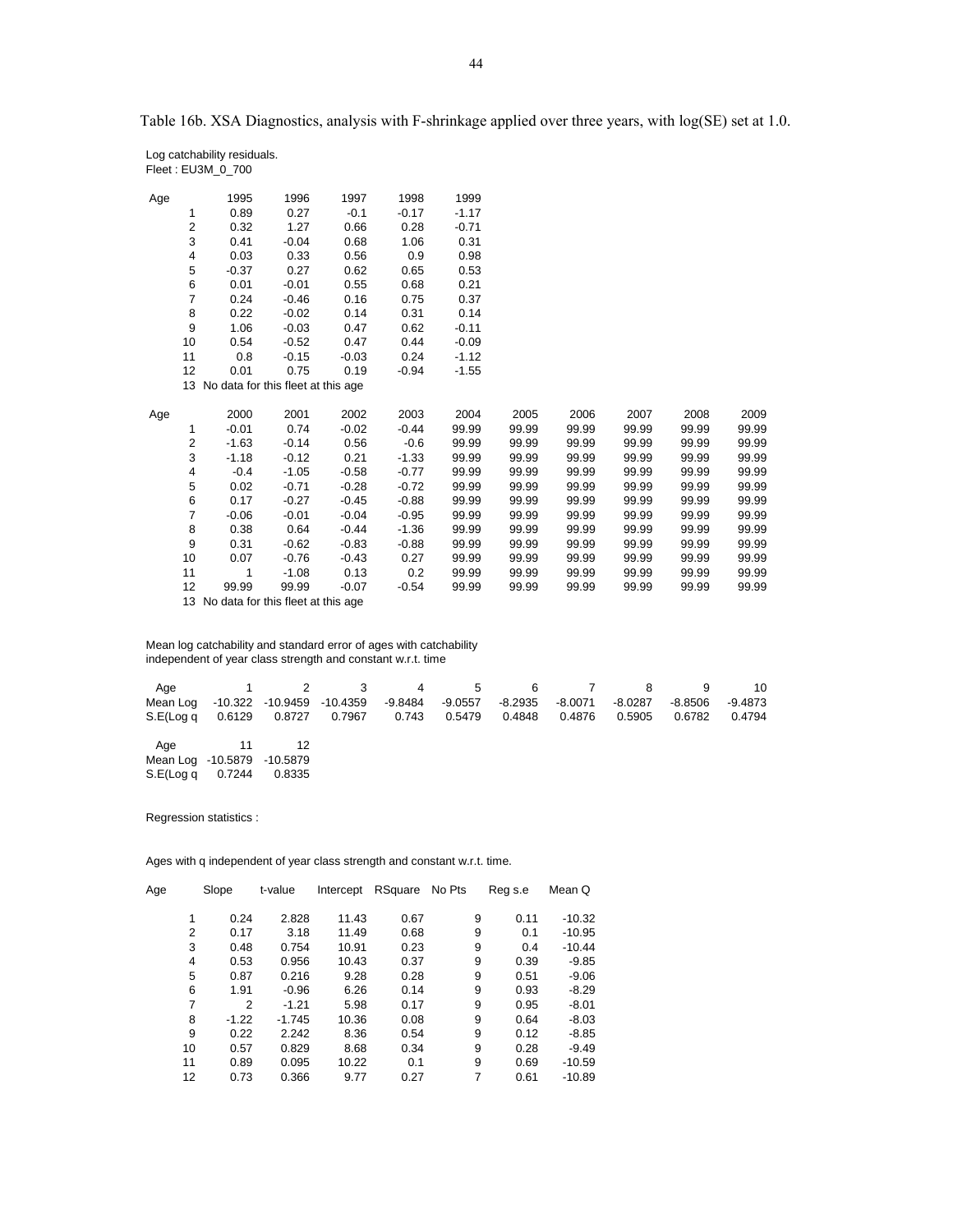|     | <b>FIGGE: FZJ3N</b> |         |             |         |         |         |         |         |         |       |             |
|-----|---------------------|---------|-------------|---------|---------|---------|---------|---------|---------|-------|-------------|
| Age |                     | 1995    | 1996        | 1997    | 1998    | 1999    |         |         |         |       |             |
|     | 1                   | 99.99   | 0.66        | $-0.4$  | $-0.47$ | $-0.89$ |         |         |         |       |             |
|     | 2                   | 99.99   | 0.12        | 0.46    | $-0.2$  | 0.24    |         |         |         |       |             |
|     | 3                   | 99.99   | 0.45        | 0.57    | 0.37    | 0.3     |         |         |         |       |             |
|     | 4                   | 99.99   | $-0.09$     | 0.18    | 0.03    | 0.41    |         |         |         |       |             |
|     | 5                   | 99.99   | 0.03        | 0.36    | $-0.12$ | 0.28    |         |         |         |       |             |
|     | 6                   | 99.99   | $-0.41$     | 0.48    | 0.21    | 0.46    |         |         |         |       |             |
|     | $\overline{7}$      | 99.99   | $-0.76$     | 0.05    | 0.2     | 0.85    |         |         |         |       |             |
|     | 8                   | 99.99   | $-1.05$     | 0.11    | $-0.04$ | 0.43    |         |         |         |       |             |
|     | 9                   | 99.99   | 0.18        | 0.4     | 0.02    | 0.14    |         |         |         |       |             |
|     | 10                  | 99.99   | $-0.31$     | 0.11    | 0.27    | 0.62    |         |         |         |       |             |
|     | 11                  | 99.99   | $-0.13$     | 0.2     | 0.14    | $-0.06$ |         |         |         |       |             |
|     | 12                  | 99.99   | $-0.32$     | 0.33    | 0.21    | $-0.7$  |         |         |         |       |             |
|     | 13                  | 99.99   | 0.3         | $-0.09$ | 0.23    | 0.9     |         |         |         |       |             |
|     |                     |         |             |         |         |         |         |         |         |       |             |
| Age |                     | 2000    | 2001        | 2002    | 2003    | 2004    | 2005    | 2006    | 2007    | 2008  | 2009        |
|     | 1                   | $-0.11$ | $\mathbf 0$ | $-0.16$ | 0.16    | 0.17    | $-0.24$ | 0.46    | 0.18    | 99.99 | 0.65        |
|     | 2                   | $-0.26$ | $-0.32$     | $-0.28$ | $-0.26$ | 0.15    | $-0.21$ | 0.19    | $-0.03$ | 99.99 | 0.4         |
|     | 3                   | 0.05    | 0.03        | $-0.38$ | $-0.46$ | $-0.37$ | $-0.65$ | $-0.31$ | 0.4     | 99.99 | $-0.01$     |
|     | 4                   | $-0.15$ | 0.04        | $-0.39$ | $-0.5$  | $-0.26$ | $-0.23$ | 0.21    | 0.63    | 99.99 | 0.11        |
|     | 5                   | 0.03    | $-0.11$     | $-0.47$ | $-0.4$  | $-0.14$ | $-0.04$ | 0.05    | $-0.08$ | 99.99 | 0.6         |
|     | 6                   | $-0.03$ | 0.18        | $-1.03$ | $-0.63$ | $-0.53$ | 0.21    | 0.41    | 0.39    | 99.99 | 0.3         |
|     | $\overline{7}$      | 0.02    | 0.29        | $-1.19$ | $-0.76$ | $-0.41$ | 0.62    | 0.42    | 0.67    | 99.99 | $\mathbf 0$ |
|     | 8                   | 0.06    | 0.41        | $-1.02$ | $-0.57$ | $-0.31$ | 0.33    | 0.73    | 0.97    | 99.99 | $-0.05$     |
|     | 9                   | $-0.54$ | $-0.01$     | $-0.86$ | $-0.86$ | $-0.1$  | 0.2     | 0.51    | 0.98    | 99.99 | $-0.06$     |
|     | 10                  | $-0.22$ | $-0.38$     | $-0.87$ | $-0.4$  | 0.23    | 0.23    | $-0.09$ | 0.8     | 99.99 | $-0.02$     |
|     | 11                  | $-0.15$ | $-0.05$     | $-1.27$ | $-0.31$ | $-0.51$ | 0.89    | 0.48    | 0.84    | 99.99 | $-0.06$     |
|     | 12                  | $-1.17$ | $-0.79$     | 99.99   | $-0.25$ | $-0.46$ | 0.58    | 0.27    | 0.87    | 99.99 | $-0.62$     |
|     | 13                  | 99.99   | 0.52        | $-0.25$ | $-0.33$ | 0.7     | 0.73    | 99.99   | 0.55    | 99.99 | $-0.16$     |

 Mean log catchability and standard error of ages with catchability independent of year class strength and constant w.r.t. time

|                                                                                          |           |    |  |  | Age 1 2 3 4 5 6 7 8 | $9 - 9$ | 10     |
|------------------------------------------------------------------------------------------|-----------|----|--|--|---------------------|---------|--------|
| Mean Log -7.8139 -7.9324 -8.2767 -8.2148 -8.3232 -8.6058 -8.5501 -8.9451 -9.745 -10.3334 |           |    |  |  |                     |         |        |
| S.E(Log q 0.4493 0.2743 0.4015 0.3162 0.2891 0.4904 0.6188 0.6125                        |           |    |  |  |                     | 0.521   | 0.4499 |
|                                                                                          |           |    |  |  |                     |         |        |
| Age                                                                                      | $\sim$ 11 | 12 |  |  |                     |         |        |

| Mean Log -10.4912 -10.4912 -10.4912 |        |        |        |
|-------------------------------------|--------|--------|--------|
| S.E(Log q                           | 0.5623 | 0.6434 | 0.5241 |

Regression statistics :

| Age | Slope<br>t-value       |          | Intercept | RSquare | No Pts | Reg s.e | Mean Q   |
|-----|------------------------|----------|-----------|---------|--------|---------|----------|
|     | 1<br>1.5               | $-0.788$ | 5.95      | 0.18    | 13     | 0.69    | $-7.81$  |
|     | $\overline{2}$<br>1.22 | $-0.876$ | 7.16      | 0.58    | 13     | 0.34    | $-7.93$  |
|     | 3<br>0.88              | 0.324    | 8.63      | 0.41    | 13     | 0.37    | $-8.28$  |
|     | $\overline{4}$<br>1.33 | $-0.776$ | 7.26      | 0.33    | 13     | 0.43    | $-8.21$  |
|     | 5<br>1.6               | $-1.403$ | 6.82      | 0.33    | 13     | 0.44    | $-8.32$  |
|     | 6<br>1.02              | $-0.044$ | 8.56      | 0.23    | 13     | 0.52    | $-8.61$  |
|     | 7<br>1.15              | $-0.199$ | 8.31      | 0.14    | 13     | 0.74    | $-8.55$  |
|     | 8<br>0.8               | 0.391    | 9         | 0.26    | 13     | 0.51    | $-8.95$  |
|     | 9<br>0.72              | 0.574    | 9.32      | 0.27    | 13     | 0.38    | $-9.74$  |
| 10  | 0.96                   | 0.072    | 10.23     | 0.26    | 13     | 0.45    | $-10.33$ |
| 11  | 1.35                   | $-0.44$  | 11.74     | 0.12    | 13     | 0.79    | $-10.49$ |
| 12  | 2.54                   | $-1.207$ | 17.17     | 0.06    | 12     | 1.54    | $-10.66$ |
| 13  | 0.95                   | 0.161    | 10        | 0.54    | 11     | 0.43    | $-10.21$ |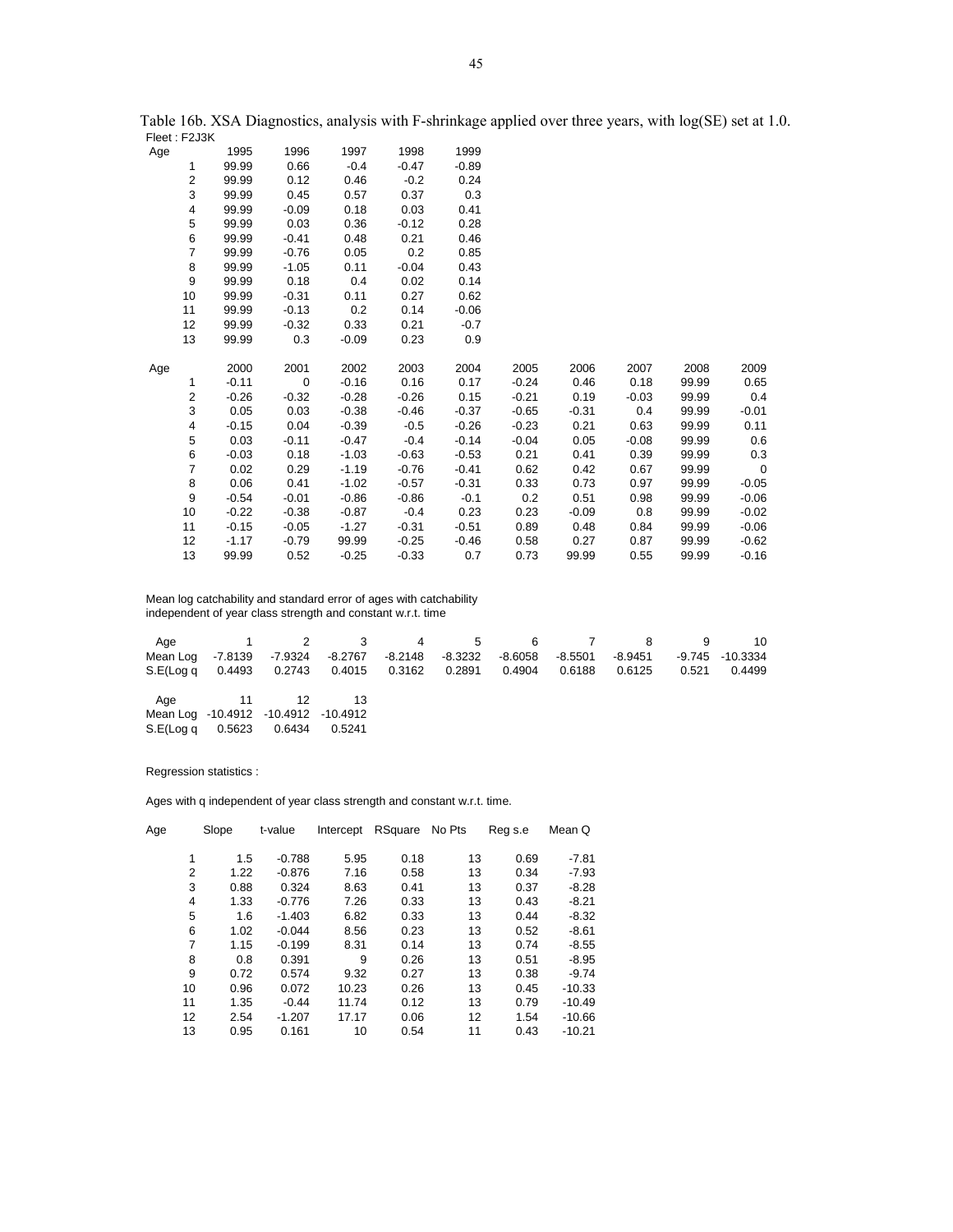| Age |                | 1995                                  | 1996    | 1997    | 1998    | 1999    |         |       |         |      |         |
|-----|----------------|---------------------------------------|---------|---------|---------|---------|---------|-------|---------|------|---------|
|     | 1              | 99.99                                 | 0.58    | 0.44    | $-1.1$  | $-0.87$ |         |       |         |      |         |
|     | 2              | 99.99                                 | 1.14    | 1.19    | $-0.19$ | $-0.45$ |         |       |         |      |         |
|     | 3              | 99.99                                 | 1.08    | 1       | 0.84    | $-0.17$ |         |       |         |      |         |
|     | 4              | 99.99                                 | 0.87    | 0.73    | 1.2     | 0.19    |         |       |         |      |         |
|     | 5              | 99.99                                 | 0       | 0.4     | 1.09    | 0.51    |         |       |         |      |         |
|     | 6              | 99.99                                 | $-0.41$ | 0.35    | 1.08    | 0.4     |         |       |         |      |         |
|     | 7              | 99.99                                 | $-0.78$ | $-0.32$ | 1.02    | 0.65    |         |       |         |      |         |
|     | 8              | 99.99                                 | $-3.01$ | $-0.59$ | 1.08    | 0.89    |         |       |         |      |         |
|     | 9              | No data for this fleet at this age    |         |         |         |         |         |       |         |      |         |
|     |                | 10 No data for this fleet at this age |         |         |         |         |         |       |         |      |         |
|     | 11             | No data for this fleet at this age    |         |         |         |         |         |       |         |      |         |
|     |                | 12 No data for this fleet at this age |         |         |         |         |         |       |         |      |         |
|     |                | 13 No data for this fleet at this age |         |         |         |         |         |       |         |      |         |
|     |                |                                       |         |         |         |         |         |       |         |      |         |
| Age |                | 2000                                  | 2001    | 2002    | 2003    | 2004    | 2005    | 2006  | 2007    | 2008 | 2009    |
|     | 1              | 0.03                                  | $-0.33$ | $-0.28$ | 0.29    | 0.31    | $-0.03$ | 99.99 | 1.19    | 0.34 | $-0.57$ |
|     | 2              | 0.16                                  | $-0.35$ | $-0.59$ | 0.65    | $-0.46$ | $-0.74$ | 99.99 | 0.08    | 0.19 | $-0.63$ |
|     | 3              | $-0.12$                               | $-0.54$ | $-0.84$ | 0.15    | $-0.27$ | $-0.15$ | 99.99 | 0.19    | 0.37 | $-1.53$ |
|     | 4              | 0.11                                  | $-0.57$ | $-0.77$ | 0.13    | $-0.17$ | $-0.48$ | 99.99 | $-0.79$ | 0.08 | $-0.54$ |
|     | 5              | 0.09                                  | $-0.61$ | $-0.75$ | $-0.23$ | $-0.23$ | $-0.1$  | 99.99 | 0.03    | 0.26 | $-0.47$ |
|     | 6              | 0.85                                  | $-0.05$ | $-1.12$ | $-0.95$ | $-0.74$ | 0.27    | 99.99 | 0.68    | 0.17 | $-0.53$ |
|     | $\overline{7}$ | 1.02                                  | 0.19    | $-1.42$ | $-1.22$ | $-1.25$ | 0.25    | 99.99 | 1.61    | 0.82 | $-0.56$ |
|     | 8              | 0.43                                  | 0.01    | $-1.5$  | $-1.14$ | $-0.1$  | 0.15    | 99.99 | 1.67    | 1.92 | 0.18    |
|     | 9              | No data for this fleet at this age    |         |         |         |         |         |       |         |      |         |
|     |                |                                       |         |         |         |         |         |       |         |      |         |

10 No data for this fleet at this age

11 No data for this fleet at this age

12 No data for this fleet at this age

13 No data for this fleet at this age

 Mean log catchability and standard error of ages with catchability independent of year class strength and constant w.r.t. time

| Aae                                                                              |  |  |  |  |
|----------------------------------------------------------------------------------|--|--|--|--|
| Mean Log -11.9471 -11.4751 -10.9454 -10.7556 -10.4578 -10.9846 -11.5829 -12.5347 |  |  |  |  |
| S.E(Log q 0.6272 0.6498 0.7388 0.638 0.4966 0.6993 0.9995 1.3415                 |  |  |  |  |

Regression statistics :

| Age | Slope |      | t-value  | Intercept | RSquare | No Pts | Reg s.e | Mean Q   |
|-----|-------|------|----------|-----------|---------|--------|---------|----------|
|     |       | 1.45 | $-0.557$ | 12.14     | 0.12    | 13     | 0.94    | $-11.95$ |
|     | 2     | 0.51 | 2.033    | 11.43     | 0.61    | 13     | 0.3     | $-11.48$ |
|     | 3     | 0.59 | 1.096    | 11.06     | 0.39    | 13     | 0.43    | $-10.95$ |
|     | 4     | 0.6  | 1.251    | 10.86     | 0.47    | 13     | 0.37    | $-10.76$ |
|     | 5     | 0.69 | 0.951    | 10.56     | 0.47    | 13     | 0.35    | $-10.46$ |
|     | 6     | 0.73 | 0.494    | 10.87     | 0.23    | 13     | 0.52    | $-10.98$ |
|     | 7     | 0.77 | 0.298    | 11.26     | 0.14    | 13     | 0.8     | $-11.58$ |
|     | 8     | 0.39 | 1.305    | 10.5      | 0.29    | 13     | 0.5     | $-12.53$ |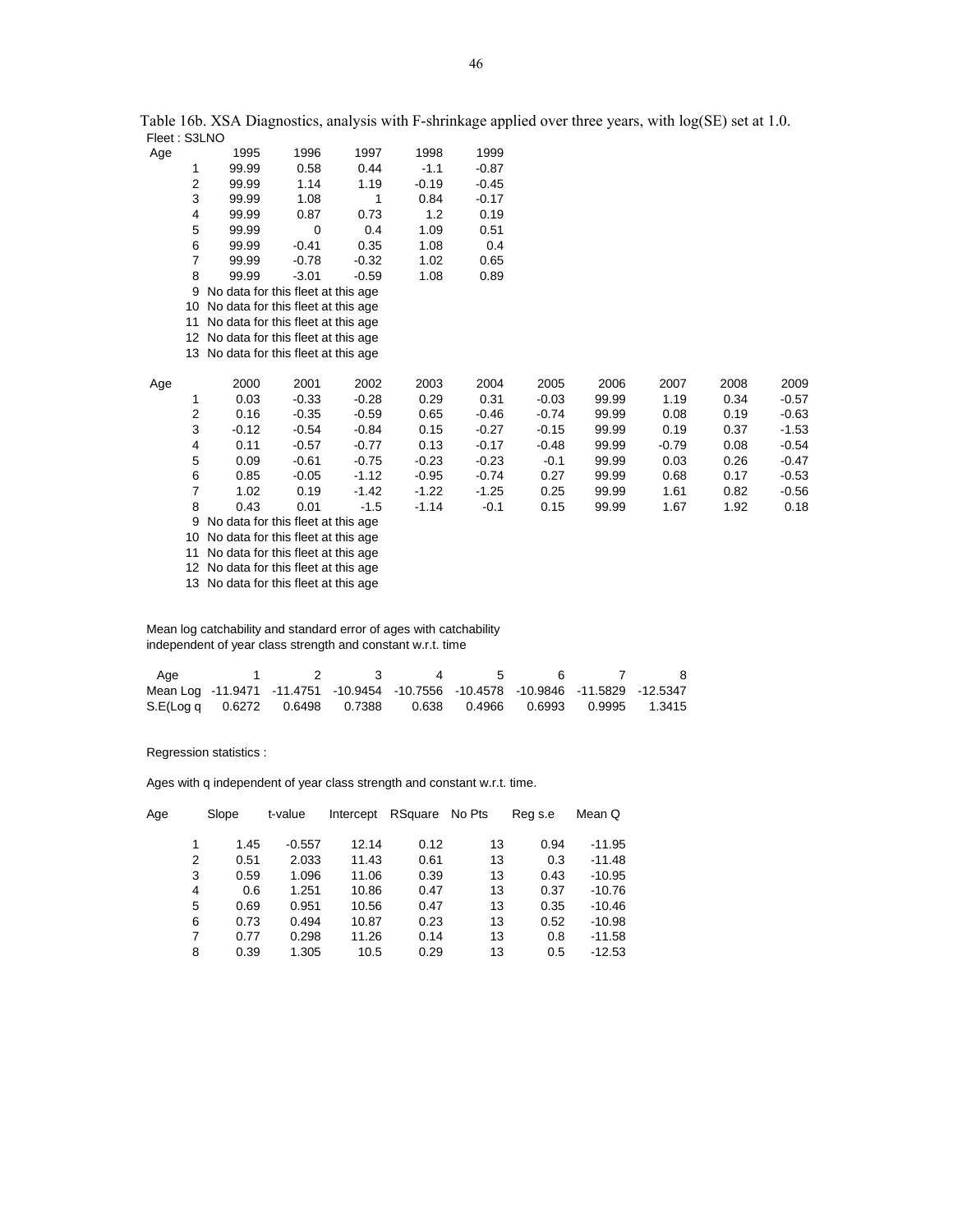|                   | Fleet: EU3M 0 1400 |       |       |       |         |         |         |         |         |         |
|-------------------|--------------------|-------|-------|-------|---------|---------|---------|---------|---------|---------|
| Age               | 2000               | 2001  | 2002  | 2003  | 2004    | 2005    | 2006    | 2007    | 2008    | 2009    |
|                   | 99.99              | 99.99 | 99.99 | 99.99 | 1.48    | 0.41    | 0.63    | $-0.23$ | $-0.45$ | $-1.84$ |
| 2                 | 99.99              | 99.99 | 99.99 | 99.99 | 2.28    | 1.22    | 0.8     | $-0.88$ | $-0.88$ | $-2.54$ |
| 3                 | 99.99              | 99.99 | 99.99 | 99.99 | 1.52    | 1.39    | 0.18    | 0.35    | $-1.03$ | $-2.41$ |
| 4                 | 99.99              | 99.99 | 99.99 | 99.99 | 0.87    | 0.91    | 0.46    | $-0.32$ | $-0.61$ | $-1.3$  |
| 5                 | 99.99              | 99.99 | 99.99 | 99.99 | 0.51    | 0.2     | 0.22    | $-0.02$ | $-0.31$ | $-0.6$  |
| 6                 | 99.99              | 99.99 | 99.99 | 99.99 | 0.25    | $-0.22$ | $-0.06$ | $-0.13$ | 0.04    | 0.13    |
| 7                 | 99.99              | 99.99 | 99.99 | 99.99 | 0.06    | $-0.44$ | $-0.36$ | 0.13    | 0.26    | 0.34    |
| 8                 | 99.99              | 99.99 | 99.99 | 99.99 | 0.06    | $-0.31$ | $-0.12$ | 0.27    | 0.16    | $-0.07$ |
| 9                 | 99.99              | 99.99 | 99.99 | 99.99 | 0.51    | $-0.57$ | $-0.17$ | 0.22    | 0.22    | $-0.22$ |
| 10                | 99.99              | 99.99 | 99.99 | 99.99 | $-0.09$ | $-0.02$ | $-0.24$ | 0.13    | 0.29    | $-0.08$ |
| 11                | 99.99              | 99.99 | 99.99 | 99.99 | 0.18    | $-0.01$ | 0.06    | $-0.07$ | 0.15    | $-0.3$  |
| $12 \overline{ }$ | 99.99              | 99.99 | 99.99 | 99.99 | 0.17    | 0.21    | 0.03    | $-0.11$ | 0.07    | 0.01    |
| 13                | 99.99              | 99.99 | 99.99 | 99.99 | 0.57    | $-0.15$ | $-0.23$ | $-0.42$ | $-0.05$ | 0.39    |

 Mean log catchability and standard error of ages with catchability independent of year class strength and constant w.r.t. time

|                                                                 |           |        | Age 1 2 3 4 5 6 7 8 |  |         |         | -9      | 10      |
|-----------------------------------------------------------------|-----------|--------|---------------------|--|---------|---------|---------|---------|
| Mean Log -12.3368 -12.8425 -11.7927 -11.5003 -9.3715 -8.3193    |           |        |                     |  | -7.9392 | -8.2372 | -8.4578 | -7.8126 |
| S.E(Log q 1.1309 1.7509 1.5001 0.89 0.3989 0.1711 0.3238 0.2087 |           |        |                     |  |         |         | 0.389   | 0.1879  |
|                                                                 | Age 11 12 |        |                     |  |         |         |         |         |
| Mean Log - 7.6815 - 7.6815 - 7.6815                             |           |        |                     |  |         |         |         |         |
| S.E(Log q 0.177 0.1347                                          |           | 0.3798 |                     |  |         |         |         |         |

Regression statistics :

| Age | Slope | t-value  | Intercept | RSquare No Pts |   | Reg s.e | Mean Q   |
|-----|-------|----------|-----------|----------------|---|---------|----------|
|     |       |          |           |                |   |         |          |
|     | 1.35  | $-0.086$ | 12.76     | 0.01           | 6 | 1.7     | $-12.34$ |
| 2   | 0.17  | 2.448    | 11.31     | 0.69           | 6 | 0.22    | $-12.84$ |
| 3   | 0.27  | 1.499    | 11.19     | 0.52           | 6 | 0.37    | $-11.79$ |
| 4   | 0.31  | 7.696    | 11.04     | 0.97           | 6 | 0.08    | $-11.5$  |
| 5   | 0.47  | 4.745    | 10.1      | 0.95           | 6 | 0.08    | $-9.37$  |
| 6   | 2.47  | $-1.651$ | 4.95      | 0.24           | 6 | 0.36    | $-8.32$  |
| 7   | 0.54  | 1.238    | 9.02      | 0.64           | 6 | 0.16    | $-7.94$  |
| 8   | 0.83  | 0.753    | 8.44      | 0.83           | 6 | 0.18    | $-8.24$  |
| 9   | 1.09  | $-0.149$ | 8.47      | 0.4            | 6 | 0.47    | $-8.46$  |
| 10  | 0.92  | 0.303    | 7.79      | 0.79           | 6 | 0.19    | $-7.81$  |
| 11  | 2.22  | $-2.006$ | 8.78      | 0.4            | 6 | 0.31    | $-7.68$  |
| 12  | 1.26  | $-1.171$ | 8         | 0.83           | 6 | 0.14    | $-7.62$  |
| 13  | 0.65  | 1.072    | 6.94      | 0.71           | 6 | 0.24    | $-7.66$  |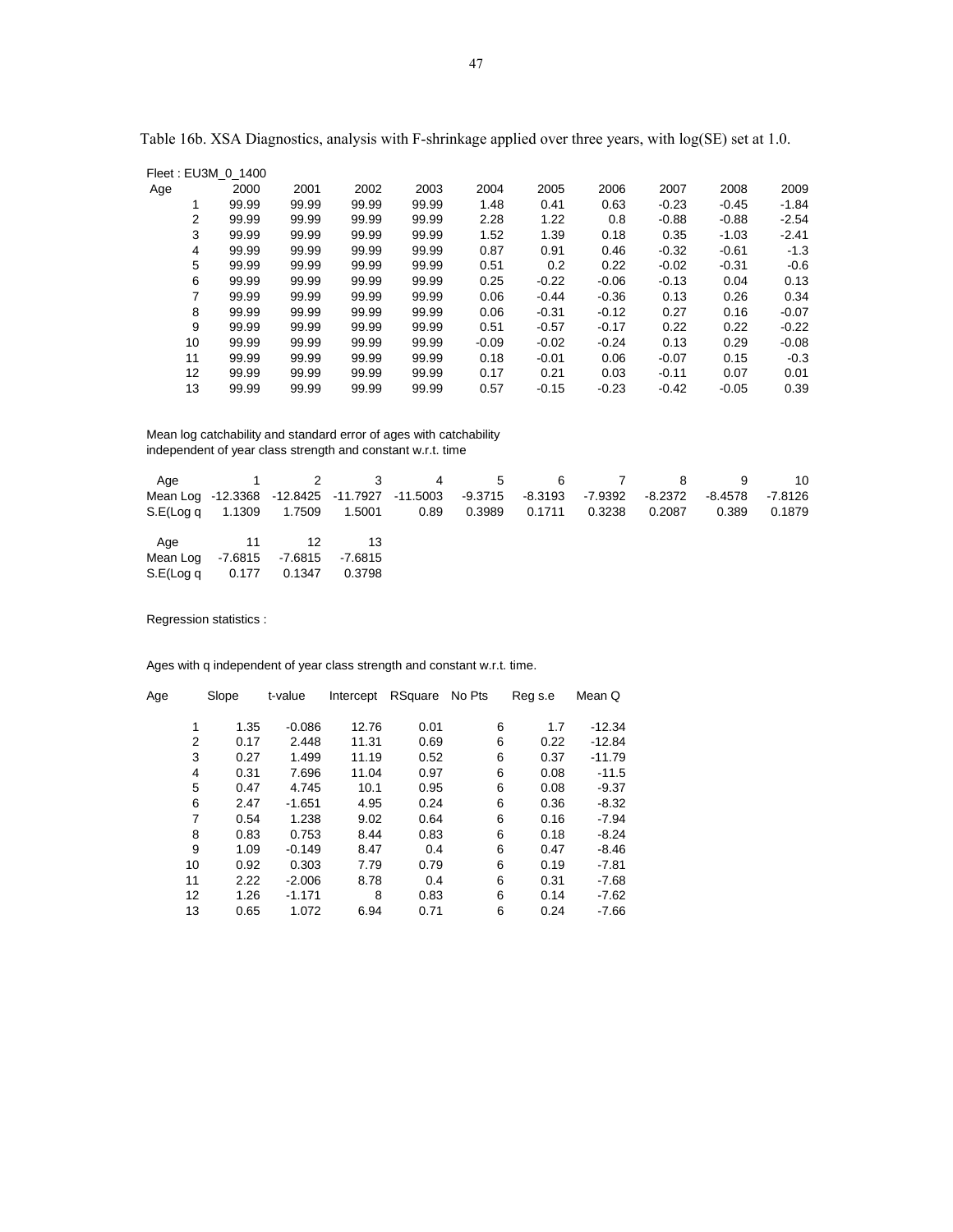Age 1 Catchability constant w.r.t. time and dependent on age

Year class = 2008

| Fleet             | Estimated Int<br>Survivors s.e |       | Ext<br>s.e | Var<br>Ratio | N | Scaled<br>Weights | Estimated<br>F |
|-------------------|--------------------------------|-------|------------|--------------|---|-------------------|----------------|
| EU3M 0            |                                |       |            |              |   |                   |                |
| F <sub>2J3K</sub> | 122789                         | 0.5   | 0          |              |   | 0.569             |                |
| S3LNO             | 36236                          | 0.651 |            |              |   | 0.336             |                |
| EU3M 0            | 10207                          | 1.221 |            |              |   | 0.095             |                |
| F shrinka         |                                |       |            |              |   |                   |                |

Weighted prediction :

| Survivors                 | Int  | Ext  | N | Var   |  |
|---------------------------|------|------|---|-------|--|
| at end of $\setminus$ s.e |      | s.e  |   | Ratio |  |
| 64301                     | 0.38 | 0.58 |   | 1.536 |  |

Age 2 Catchability constant w.r.t. time and dependent on age

Year class = 2007

| Fleet             | Estimated Int |       | Ext   | Var   | N | Scaled  | Estimated |
|-------------------|---------------|-------|-------|-------|---|---------|-----------|
|                   | Survivors s.e |       | s.e   | Ratio |   | Weights |           |
| EU3M 0            |               |       |       |       |   |         |           |
| F <sub>2J3K</sub> | 52296         | 0.5   |       |       |   | 0.421   |           |
| S3LNO             | 30919         | 0.468 | 0.486 | 1.04  |   | 0.48    |           |
| EU3M 0            | 12077         | 1.026 | 0.953 | 0.93  |   | 0.1     |           |
| F shrinka         |               |       |       |       |   |         |           |

Weighted prediction :

| Survivors                 | Int  | Ext  |  | Var   |   |
|---------------------------|------|------|--|-------|---|
| at end of $\setminus$ s.e |      | s.e  |  | Ratio |   |
| 35112                     | 0.32 | 0.31 |  | 0.965 | 0 |

Age 3 Catchability constant w.r.t. time and dependent on age

Year class = 2006

| Fleet             | Estimated Int |       | Ext |       | Var   |      | N | Scaled  | Estimated |
|-------------------|---------------|-------|-----|-------|-------|------|---|---------|-----------|
|                   | Survivors s.e |       | s.e |       | Ratio |      |   | Weights | F         |
| EU3M 0            |               |       |     |       |       |      |   |         |           |
| F <sub>2J3K</sub> | 48261         | 0.354 |     | 0.094 |       | 0.27 |   | 0.513   | 0         |
| S3LNO             | 49008         | 0.4   |     | 0.765 |       | 1.92 |   | 0.402   | 0         |
| EU3M 0            | 16496         | 0.867 |     | 0.66  |       | 0.76 |   | 0.085   | 0         |
| <b>F</b> shrinka  |               |       |     |       |       |      |   |         | 0         |

| Survivors                 | Int  | Ext | N | Var   |  |
|---------------------------|------|-----|---|-------|--|
| at end of $\setminus$ s.e |      | s.e |   | Ratio |  |
| 44308                     | 0.25 | 0.3 |   | 1.195 |  |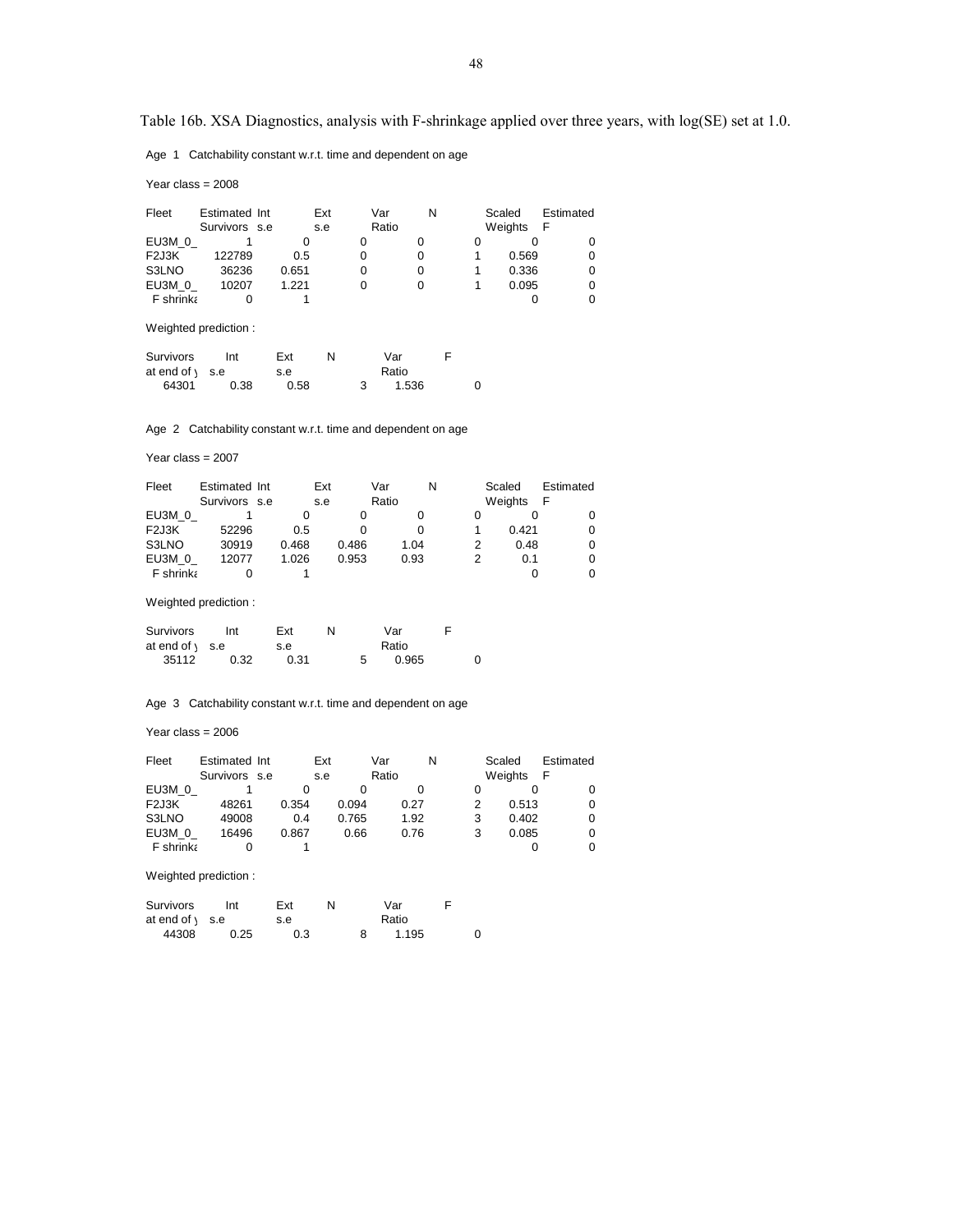Age 4 Catchability constant w.r.t. time and dependent on age

Year class = 2005

| Fleet             | Estimated Int |       | Ext   | Var   | N | Scaled  |       | Estimated |
|-------------------|---------------|-------|-------|-------|---|---------|-------|-----------|
|                   | Survivors s.e |       | s.e   | Ratio |   | Weights |       | F         |
| EU3M 0            |               |       |       |       |   |         |       |           |
| F <sub>2J3K</sub> | 32627         | 0.289 | 0.143 | 0.5   |   | 3       | 0.556 | 0.002     |
| S3LNO             | 25380         | 0.402 | 0.265 | 0.66  |   | 3       | 0.286 | 0.002     |
| EU3M 0            | 13876         | 0.644 | 0.475 | 0.74  |   | 4       | 0.112 | 0.004     |
| F shrinka         | 23822         |       |       |       |   |         | 0.046 | 0.002     |

### Weighted prediction :

| Survivors                 | Int  | Ext  | N |    | Var   |       |
|---------------------------|------|------|---|----|-------|-------|
| at end of $\setminus$ s.e |      | s.e  |   |    | Ratio |       |
| 27197                     | 0.22 | 0.14 |   | 11 | 0.674 | 0.002 |

Age 5 Catchability constant w.r.t. time and dependent on age

## Year class = 2004

| Fleet             | Estimated Int |       | Ext   | Var      | N | Scaled  | Estimated |
|-------------------|---------------|-------|-------|----------|---|---------|-----------|
|                   | Survivors s.e |       | s.e   | Ratio    |   | Weights | F         |
| EU3M 0            |               | 0     |       | $\Omega$ |   |         |           |
| F <sub>2J3K</sub> | 27654         | 0.25  | 0.18  | 0.72     | 4 | 0.477   | 0.015     |
| S3LNO             | 19130         | 0.315 | 0.155 | 0.49     | 4 | 0.301   | 0.022     |
| EU3M 0            | 14946         | 0.395 | 0.222 | 0.56     | 5 | 0.191   | 0.028     |
| <b>F</b> shrinka  | 21486         |       |       |          |   | 0.03    | 0.02      |

### Weighted prediction :

| Survivors                 | Int  | Ext  | N |    | Var   | F |      |
|---------------------------|------|------|---|----|-------|---|------|
| at end of $\setminus$ s.e |      | s.e  |   |    | Ratio |   |      |
| 21831                     | 0 17 | 0.11 |   | 14 | 0.652 |   | 0.02 |

Age 6 Catchability constant w.r.t. time and dependent on age

## Year class = 2003

| Fleet             | Estimated Int | Ext   |       | Var   | N | Scaled  | Estimated |
|-------------------|---------------|-------|-------|-------|---|---------|-----------|
|                   | Survivors s.e | s.e   |       | Ratio |   | Weights | F         |
| EU3M 0            |               | O     |       | 0     |   |         | O         |
| F <sub>2J3K</sub> | 23797         | 0.224 | 0.17  | 0.76  | 5 | 0.452   | 0.112     |
| S3LNO             | 17068         | 0.283 | 0.247 | 0.87  | 5 | 0.284   | 0.153     |
| EU3M 0            | 21938         | 0.31  | 0.215 | 0.69  | 6 | 0.238   | 0.121     |
| <b>F</b> shrinka  | 22919         |       |       |       |   | 0.026   | 0.116     |

## Weighted prediction :

| <b>Survivors</b>          | Int  | Ext  |    | Var   |       |
|---------------------------|------|------|----|-------|-------|
| at end of $\setminus$ s.e |      | s.e  |    | Ratio |       |
| 21215                     | 0.15 | 0.11 | 17 | 0.733 | 0.125 |

## Age 7 Catchability constant w.r.t. time and dependent on age

## Year class = 2002

| Fleet             | Estimated Int | Ext   |       | Var   | N | Scaled  | Estimated |
|-------------------|---------------|-------|-------|-------|---|---------|-----------|
|                   | Survivors s.e | s.e   |       | Ratio |   | Weights |           |
| EU3M 0            | 11361         | 0.646 |       |       |   | 0.044   | 0.531     |
| F <sub>2J3K</sub> | 16928         | 0.211 | 0.135 | 0.64  | 6 | 0.421   | 0.386     |
| S3LNO             | 16596         | 0.279 | 0.127 | 0.46  | 6 | 0.241   | 0.392     |
| EU3M 0            | 22089         | 0.27  | 0.175 | 0.65  | 6 | 0.264   | 0.308     |
| F shrinka         | 11850         |       |       |       |   | 0.03    | 0.514     |

| Survivors                | Int  | Ext  | N |    | Var   |       |
|--------------------------|------|------|---|----|-------|-------|
| at end of $\sqrt{ }$ s.e |      | s.e  |   |    | Ratio |       |
| 17570                    | 0.14 | 0.08 |   | 20 | 0.589 | 0.374 |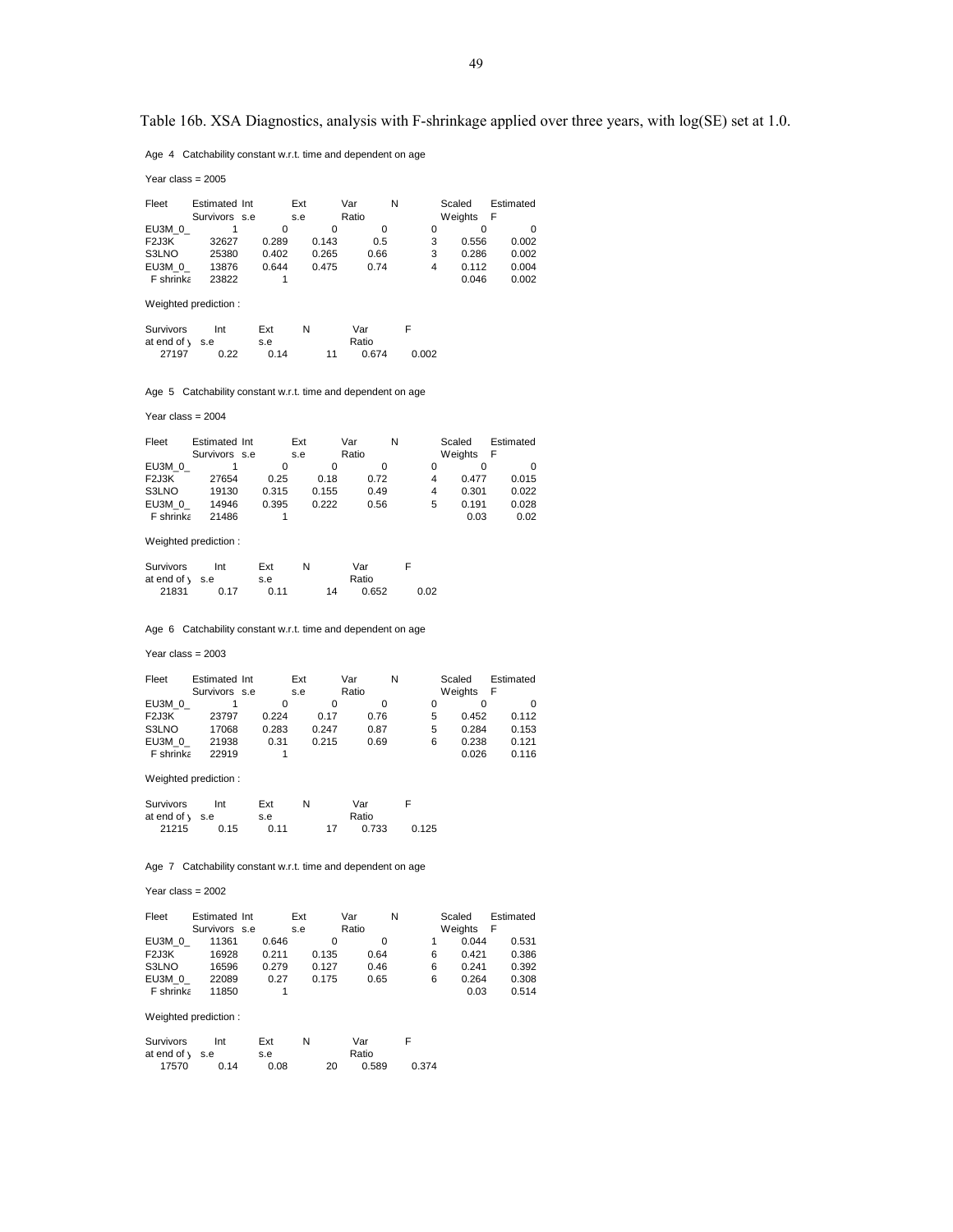Age 8 Catchability constant w.r.t. time and dependent on age

Year class = 2001

| Fleet                           | Estimated Int<br>Survivors s.e |       | Ext<br>s.e |       | Var<br>Ratio |      | N |   | Scaled<br>Weights<br>- F | Estimated |
|---------------------------------|--------------------------------|-------|------------|-------|--------------|------|---|---|--------------------------|-----------|
| EU3M 0                          | 8534                           | 0.529 |            | 0.274 |              | 0.52 |   |   | 0.053                    | 0.572     |
| F <sub>2</sub> J <sub>3</sub> K | 9631                           | 0.198 |            | 0.095 |              | 0.48 |   |   | 0.416                    | 0.521     |
| S3LNO                           | 11973                          | 0.293 |            | 0.207 |              | 0.71 |   |   | 0.184                    | 0.438     |
| EU3M 0                          | 11934                          | 0.245 |            | 0.14  |              | 0.57 |   | 6 | 0.308                    | 0.439     |
| <b>F</b> shrinka                | 7341                           |       |            |       |              |      |   |   | 0.04                     | 0.64      |
|                                 |                                |       |            |       |              |      |   |   |                          |           |

Weighted prediction :

| Survivors                 | Int  | Ext  | N |    | Var   |       |  |
|---------------------------|------|------|---|----|-------|-------|--|
| at end of $\setminus$ s.e |      | s.e  |   |    | Ratio |       |  |
| 10525                     | 0.13 | 0.07 |   | 23 | 0.561 | 0.486 |  |

Age 9 Catchability constant w.r.t. time and dependent on age

Year class = 2000

| Fleet                           | Estimated Int | Ext   |       | Var   | N | Scaled  | Estimated |
|---------------------------------|---------------|-------|-------|-------|---|---------|-----------|
|                                 | Survivors s.e | s.e   |       | Ratio |   | Weights | F         |
| EU3M 0                          | 4765          | 0.447 | 0.642 | 1.43  |   | 0.049   | 0.315     |
| F <sub>2</sub> J <sub>3</sub> K | 4150          | 0.215 | 0.113 | 0.52  | 8 | 0.389   | 0.354     |
| S3LNO                           | 4697          | 0.275 | 0.303 | 1.1   |   | 0.145   | 0.319     |
| EU3M 0                          | 4321          | 0.248 | 0.104 | 0.42  | 6 | 0.367   | 0.342     |
| <b>F</b> shrinka                | 3501          |       |       |       |   | 0.05    | 0.408     |

Weighted prediction :

| Survivors                 | Int  | Ext  |    | Var   |       |
|---------------------------|------|------|----|-------|-------|
| at end of $\setminus$ s.e |      | s.e  |    | Ratio |       |
| 4281                      | 0.14 | 0.09 | 25 | 0.613 | 0.345 |

Age 10 Catchability constant w.r.t. time and dependent on age

Year class = 1999

| Fleet                           | Estimated Int |       | Ext |       | Var   |      | N |   | Scaled  | Estimated |
|---------------------------------|---------------|-------|-----|-------|-------|------|---|---|---------|-----------|
|                                 | Survivors s.e |       | s.e |       | Ratio |      |   |   | Weights | F         |
| EU3M 0                          | 1952          | 0.388 |     | 0.209 |       | 0.54 |   | 4 | 0.043   | 0.211     |
| F <sub>2</sub> J <sub>3</sub> K | 2391          | 0.241 |     | 0.134 |       | 0.56 |   | 9 | 0.378   | 0.176     |
| S3LNO                           | 2315          | 0.268 |     | 0.238 |       | 0.89 |   |   | 0.102   | 0.181     |
| EU3M 0                          | 2460          | 0.25  |     | 0.102 |       | 0.41 |   | 6 | 0.429   | 0.171     |
| <b>F</b> shrinka                | 1271          |       |     |       |       |      |   |   | 0.048   | 0.309     |

| Survivors                 | Int  | Ext  | N |    | Var   |       |
|---------------------------|------|------|---|----|-------|-------|
| at end of $\setminus$ s.e |      | s.e  |   |    | Ratio |       |
| 2320                      | 0.15 | 0.07 |   | 27 | 0.479 | 0.181 |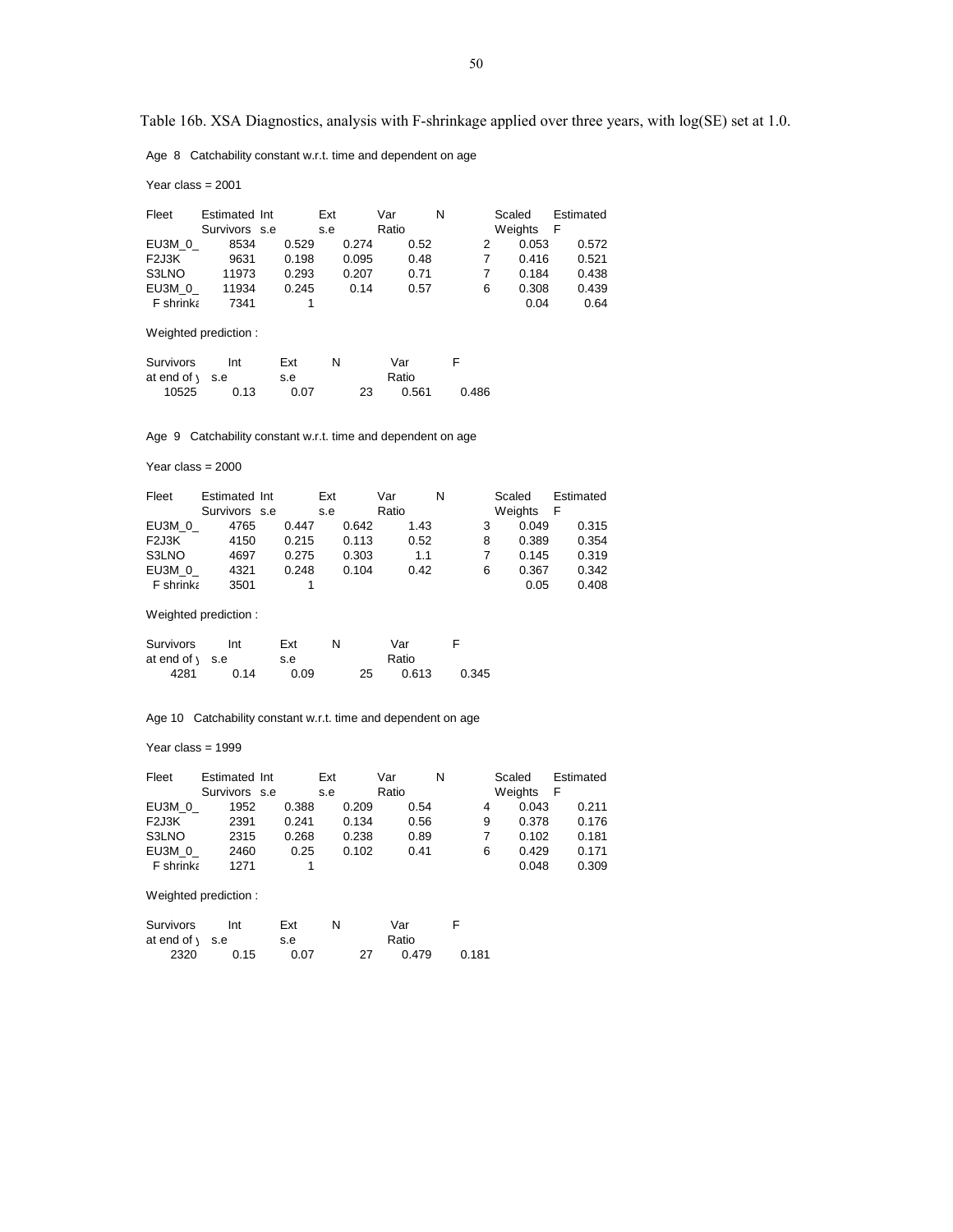Age 11 Catchability constant w.r.t. time and dependent on age

Year class = 1998

| Fleet                | Estimated Int<br>Survivors s.e |       | Ext<br>s.e | Var<br>Ratio | N     | Scaled<br>Weights | Estimated<br>F |
|----------------------|--------------------------------|-------|------------|--------------|-------|-------------------|----------------|
| EU3M 0               | 385                            | 0.322 | 0.221      | 0.69         | 5     | 0.037             | 0.395          |
| F <sub>2J3K</sub>    | 1050                           | 0.269 | 0.187      | 0.69         | 10    | 0.346             | 0.163          |
| S3LNO                | 588                            | 0.259 | 0.161      | 0.62         | 7     | 0.06              | 0.275          |
| EU3M 0               | 878                            | 0.255 | 0.126      | 0.5          | 6     | 0.501             | 0.192          |
| F shrinka            | 872                            | 1     |            |              |       | 0.055             | 0.194          |
|                      | Weighted prediction:           |       |            |              |       |                   |                |
| Survivors            | Int                            | Ext   | N          | Var          | F     |                   |                |
| at end of $\sqrt{ }$ | s.e                            | s.e   |            | Ratio        |       |                   |                |
| 884                  | 0.17                           | 0.09  | 29         | 0.515        | 0.191 |                   |                |

Age 12 Catchability constant w.r.t. time and age (fixed at the value for age) 11

Year class = 1997

| Fleet             | Estimated Int |       | Ext   | Var   | N  | Scaled  | Estimated |
|-------------------|---------------|-------|-------|-------|----|---------|-----------|
|                   | Survivors s.e |       | s.e   | Ratio |    | Weights | F         |
| EU3M 0            | 266           | 0.273 | 0.164 | 0.6   | 6  | 0.034   | 0.205     |
| F <sub>2J3K</sub> | 588           | 0.261 | 0.191 | 0.73  | 11 | 0.342   | 0.098     |
| S3LNO             | 269           | 0.269 | 0.153 | 0.57  | 8  | 0.043   | 0.203     |
| EU3M 0            | 536           | 0.243 | 0.06  | 0.25  | 6  | 0.534   | 0.107     |
| F shrinka         | 392           |       |       |       |    | 0.048   | 0.144     |

Weighted prediction :

| Survivors                 | Int  | Ext  |    | Var   |       |
|---------------------------|------|------|----|-------|-------|
| at end of $\setminus$ s.e |      | s.e  |    | Ratio |       |
| 517                       | 0.17 | 0.08 | 32 | 0.472 | 0.111 |

Age 13 Catchability constant w.r.t. time and age (fixed at the value for age) 11

Year class = 1996

| Fleet             | Estimated Int | Ext   |       | Var   | N  | Scaled  | Estimated |
|-------------------|---------------|-------|-------|-------|----|---------|-----------|
|                   | Survivors s.e | s.e   |       | Ratio |    | Weights | - F       |
| EU3M 0            | 205           | 0.242 | 0.169 | 0.7   |    | 0.024   | 0.128     |
| F <sub>2J3K</sub> | 356           | 0.254 | 0.131 | 0.52  | 12 | 0.331   | 0.076     |
| S3LNO             | 237           | 0.273 | 0.193 | 0.71  | 8  | 0.022   | 0.112     |
| EU3M 0            | 339           | 0.231 | 0.124 | 0.54  | 6  | 0.478   | 0.08      |
| <b>F</b> shrinka  | 160           | 0.5   |       |       |    | 0.145   | 0.162     |

| Survivors                 | Int  | Ext  |    | Var   |       |
|---------------------------|------|------|----|-------|-------|
| at end of $\setminus$ s.e |      | s.e  |    | Ratio |       |
| 303                       | 0.16 | 0.08 | 34 | 0.497 | 0.082 |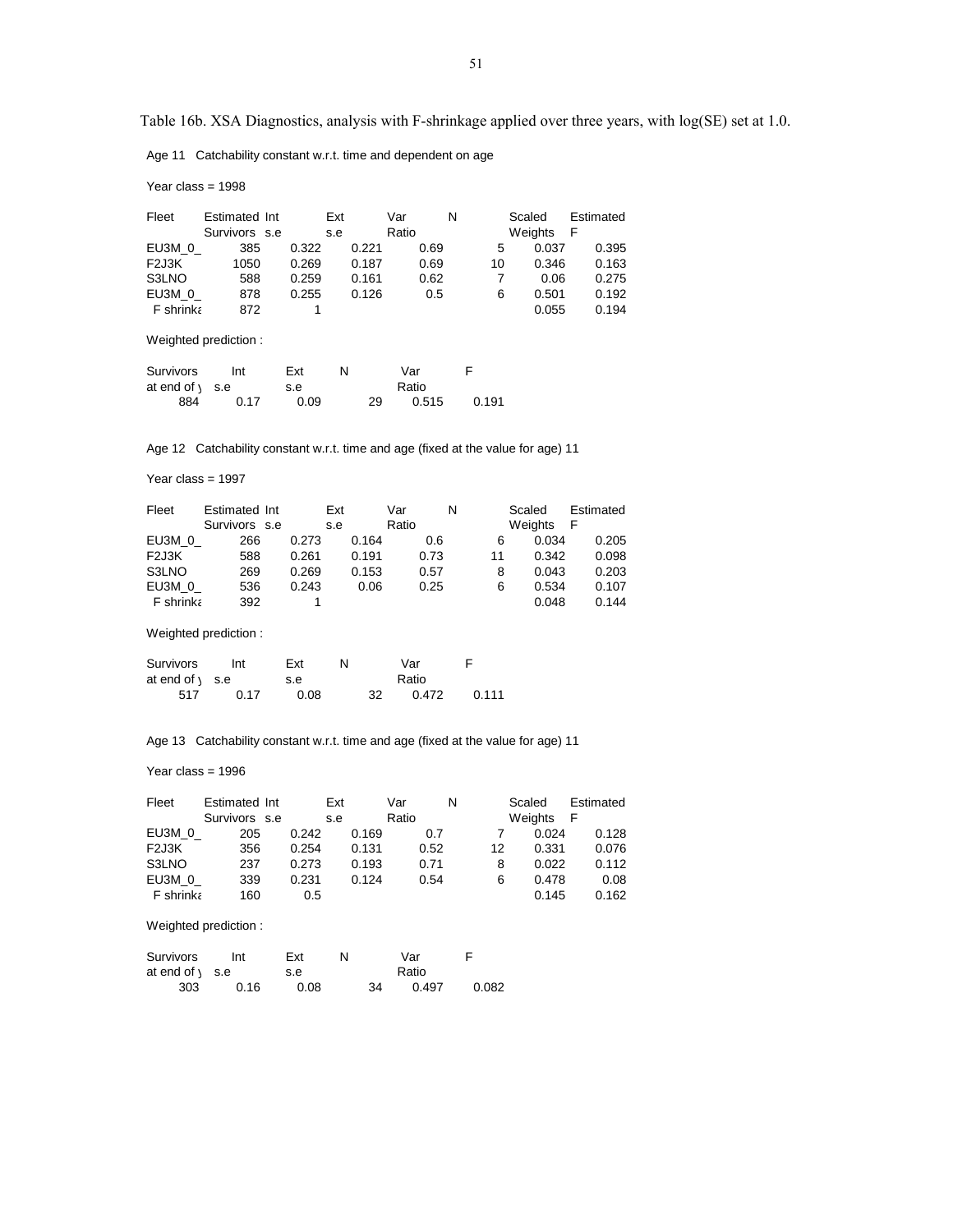Table 17. XSA estimates of numbers at age (000s) from reduced shrinkage run (3y, log (SE)=1.0)

|          |        |              |        |        |       |       | Age   |       |       |      |      |      |      |      |
|----------|--------|--------------|--------|--------|-------|-------|-------|-------|-------|------|------|------|------|------|
| N@A(XSA) | 1      | $\mathbf{2}$ | 3      | 4      | 5     | 6     | 7     | 8     | 9     | 10   | 11   | 12   | 13   | 14+  |
| 1975     | 112333 | 126296       | 110166 | 66820  | 53827 | 31896 | 23092 | 14337 | 9312  | 3931 | 1773 | 415  | 720  | 735  |
| 1976     | 116722 | 91970        | 103402 | 90196  | 54708 | 43767 | 23563 | 13703 | 7254  | 4040 | 1691 | 816  | 218  | 113  |
| 1977     | 107576 | 95564        | 75299  | 84659  | 73847 | 44776 | 35282 | 16369 | 6321  | 2529 | 1313 | 635  | 433  | 311  |
| 1978     | 82458  | 88076        | 78241  | 61649  | 69313 | 59977 | 32124 | 19116 | 6755  | 2522 | 1154 | 876  | 402  | 459  |
| 1979     | 99132  | 67511        | 72110  | 64058  | 50474 | 54050 | 41491 | 18185 | 8796  | 2938 | 763  | 290  | 385  | 756  |
| 1980     | 130327 | 81163        | 55273  | 59039  | 52446 | 39166 | 36356 | 22366 | 9336  | 6144 | 1970 | 365  | 103  | 52   |
| 1981     | 132104 | 106702       | 66450  | 45254  | 48337 | 42750 | 30179 | 21487 | 9554  | 2760 | 1566 | 696  | 183  | 292  |
| 1982     | 131522 | 108158       | 87360  | 54405  | 37051 | 38794 | 30914 | 15835 | 7230  | 3925 | 1454 | 1051 | 442  | 512  |
| 1983     | 147187 | 107681       | 88552  | 71525  | 44543 | 30091 | 29682 | 19593 | 7750  | 2715 | 1690 | 651  | 629  | 1032 |
| 1984     | 154321 | 120506       | 88162  | 72500  | 58559 | 35834 | 21418 | 15434 | 9242  | 4269 | 1597 | 1194 | 464  | 797  |
| 1985     | 167849 | 126347       | 98662  | 72181  | 59358 | 47128 | 27236 | 12248 | 5685  | 3869 | 2356 | 939  | 849  | 836  |
| 1986     | 187584 | 137423       | 103444 | 80778  | 59097 | 46804 | 33782 | 16949 | 6861  | 3406 | 2704 | 1785 | 679  | 1131 |
| 1987     | 156594 | 153581       | 112512 | 84693  | 66135 | 48131 | 36293 | 21857 | 9270  | 4288 | 2362 | 1993 | 1335 | 2060 |
| 1988     | 128865 | 128209       | 125742 | 92117  | 69341 | 54023 | 37685 | 19757 | 9810  | 5024 | 2739 | 1587 | 1378 | 1656 |
| 1989     | 113035 | 105505       | 104968 | 102949 | 75419 | 56504 | 41347 | 23492 | 12213 | 6867 | 3693 | 2060 | 1204 | 587  |
| 1990     | 107801 | 92545        | 86381  | 85941  | 84287 | 61584 | 44462 | 27084 | 15368 | 8658 | 4928 | 2627 | 1445 | 1050 |
| 1991     | 94459  | 88260        | 75770  | 70722  | 70276 | 68011 | 44306 | 24973 | 15337 | 8897 | 4653 | 2945 | 1350 | 1009 |
| 1992     | 71364  | 77337        | 72261  | 62035  | 57704 | 54948 | 48665 | 24374 | 10677 | 6092 | 3918 | 2122 | 1311 | 1103 |
| 1993     | 84147  | 58428        | 63318  | 59162  | 49827 | 43461 | 35105 | 21169 | 8912  | 4822 | 3393 | 2292 | 1069 | 480  |
| 1994     | 142782 | 68893        | 47837  | 51840  | 47524 | 32136 | 21171 | 12711 | 6548  | 3097 | 2287 | 1823 | 1004 | 669  |
| 1995     | 172728 | 116900       | 56405  | 39166  | 37562 | 23980 | 12001 | 7252  | 4309  | 2573 | 1537 | 1138 | 1111 | 884  |
| 1996     | 151121 | 141418       | 95709  | 46181  | 31774 | 29529 | 17514 | 6929  | 4010  | 2458 | 1618 | 946  | 685  | 424  |
| 1997     | 124584 | 123727       | 115783 | 78360  | 37638 | 24513 | 19474 | 8560  | 3941  | 2418 | 1556 | 930  | 564  | 364  |
| 1998     | 110213 | 102001       | 101300 | 94795  | 63853 | 29093 | 16297 | 9118  | 4099  | 2196 | 1431 | 894  | 539  | 297  |
| 1999     | 115586 | 90235        | 83511  | 82937  | 77112 | 49043 | 18927 | 8107  | 4160  | 2058 | 1308 | 831  | 586  | 606  |
| 2000     | 127903 | 94634        | 73878  | 68373  | 67634 | 61190 | 35064 | 7705  | 3205  | 1905 | 1121 | 761  | 403  | 322  |
| 2001     | 130431 | 104718       | 77480  | 60486  | 55734 | 53538 | 38712 | 9548  | 3323  | 1744 | 1082 | 585  | 439  | 209  |
| 2002     | 140871 | 106788       | 85736  | 63435  | 49117 | 43605 | 32828 | 11678 | 3154  | 1807 | 980  | 488  | 295  | 187  |
| 2003     | 115327 | 115335       | 87431  | 70195  | 51503 | 38710 | 29151 | 10969 | 3583  | 1456 | 883  | 476  | 197  | 218  |
| 2004     | 81091  | 94422        | 94429  | 71582  | 56313 | 38103 | 21990 | 8698  | 3204  | 1473 | 725  | 460  | 260  | 222  |
| 2005     | 60573  | 66392        | 77306  | 77312  | 57795 | 42430 | 23744 | 8465  | 3388  | 1440 | 727  | 332  | 210  | 150  |
| 2006     | 60651  | 49593        | 54357  | 63293  | 62814 | 45824 | 29311 | 10108 | 3315  | 1498 | 777  | 375  | 169  | 210  |
| 2007     | 80734  | 49657        | 40603  | 44504  | 51624 | 49737 | 31681 | 13009 | 3841  | 1729 | 890  | 513  | 264  | 186  |
| 2008     | 52380  | 66099        | 40655  | 33243  | 36357 | 41751 | 37344 | 15160 | 5752  | 2031 | 988  | 581  | 348  | 200  |
| 2009     | 78537  | 42885        | 54118  | 33286  | 27191 | 29361 | 31186 | 20896 | 7383  | 3395 | 1308 | 705  | 434  | 475  |
| 2010     |        | 64301        | 35112  | 44308  | 27197 | 21831 | 21215 | 17570 | 10525 | 4281 | 2320 | 884  | 517  | 685  |
|          |        |              |        |        |       |       |       |       |       |      |      |      |      |      |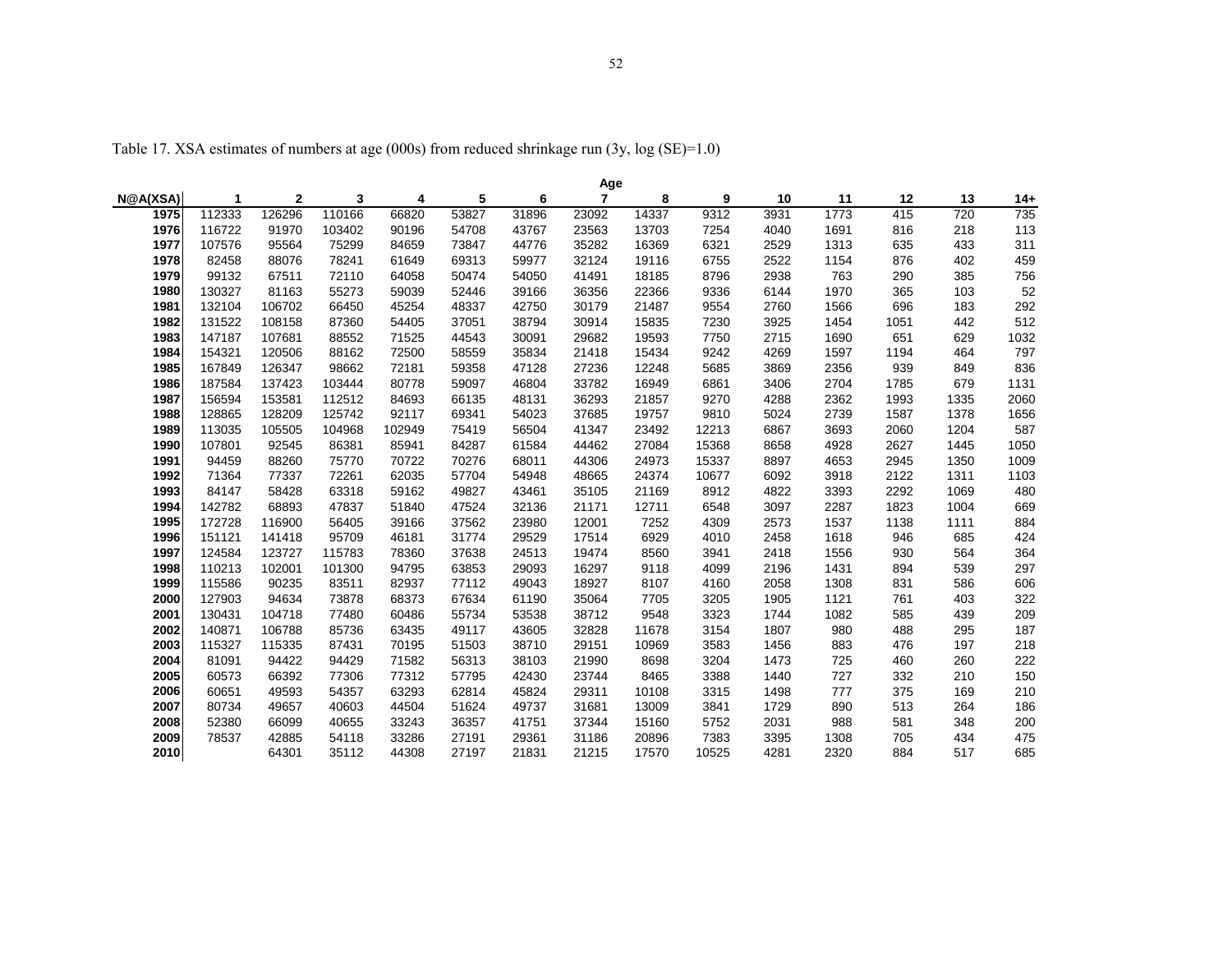| Age<br>8<br>3<br>5<br>$\overline{7}$<br><b>F@A(XSA)</b><br>$\mathbf{2}$<br>6<br>9<br>11<br>12<br>13<br>4<br>10<br>$14+$<br>1 |          |             |             |       |       |       |       |       |       |       |       |       |       |       |            |
|------------------------------------------------------------------------------------------------------------------------------|----------|-------------|-------------|-------|-------|-------|-------|-------|-------|-------|-------|-------|-------|-------|------------|
|                                                                                                                              |          |             |             |       |       |       |       |       |       |       |       |       |       |       | Fbar(5-10) |
| 1975                                                                                                                         | $\Omega$ | $\Omega$    | $\Omega$    | 0.000 | 0.007 | 0.103 | 0.322 | 0.481 | 0.635 | 0.643 | 0.576 | 0.446 | 0.560 | 0.560 | 0.365      |
| 1976                                                                                                                         | 0        | 0           | 0           | 0.000 | 0.000 | 0.016 | 0.164 | 0.574 | 0.854 | 0.924 | 0.780 | 0.434 | 0.720 | 0.720 | 0.422      |
| 1977                                                                                                                         | $\Omega$ | 0           | $\mathbf 0$ | 0.000 | 0.008 | 0.132 | 0.413 | 0.685 | 0.719 | 0.585 | 0.205 | 0.257 | 0.351 | 0.351 | 0.424      |
| 1978                                                                                                                         | 0        | 0           | $\mathbf 0$ | 0.000 | 0.049 | 0.169 | 0.369 | 0.576 | 0.633 | 0.995 | 1.179 | 0.622 | 0.942 | 0.942 | 0.465      |
| 1979                                                                                                                         | 0        | 0           | 0           | 0.000 | 0.054 | 0.197 | 0.418 | 0.467 | 0.159 | 0.200 | 0.537 | 0.837 | 0.529 | 0.529 | 0.249      |
| 1980                                                                                                                         | 0        | 0           | $\mathbf 0$ | 0.000 | 0.004 | 0.061 | 0.326 | 0.651 | 1.019 | 1.167 | 0.840 | 0.490 | 0.841 | 0.841 | 0.538      |
| 1981                                                                                                                         | 0        | 0           | $\mathbf 0$ | 0.000 | 0.020 | 0.124 | 0.445 | 0.889 | 0.690 | 0.441 | 0.199 | 0.255 | 0.300 | 0.300 | 0.435      |
| 1982                                                                                                                         | 0        | 0           | $\mathbf 0$ | 0.000 | 0.008 | 0.068 | 0.256 | 0.515 | 0.780 | 0.643 | 0.603 | 0.314 | 0.524 | 0.524 | 0.379      |
| 1983                                                                                                                         | 0        | 0           | $\mathbf 0$ | 0.000 | 0.018 | 0.140 | 0.454 | 0.551 | 0.396 | 0.331 | 0.147 | 0.138 | 0.206 | 0.206 | 0.316      |
| 1984                                                                                                                         | 0        | $\mathbf 0$ | $\mathbf 0$ | 0.000 | 0.017 | 0.074 | 0.359 | 0.799 | 0.671 | 0.394 | 0.331 | 0.142 | 0.291 | 0.291 | 0.387      |
| 1985                                                                                                                         | 0        | $\mathbf 0$ | $\mathbf 0$ | 0.000 | 0.038 | 0.133 | 0.274 | 0.380 | 0.312 | 0.158 | 0.078 | 0.124 | 0.120 | 0.120 | 0.216      |
| 1986                                                                                                                         | 0        | $\mathbf 0$ | $\mathbf 0$ | 0.000 | 0.005 | 0.054 | 0.235 | 0.403 | 0.270 | 0.166 | 0.105 | 0.091 | 0.121 | 0.121 | 0.190      |
| 1987                                                                                                                         | 0        | $\mathbf 0$ | $\mathbf 0$ | 0.000 | 0.002 | 0.045 | 0.408 | 0.601 | 0.413 | 0.248 | 0.198 | 0.169 | 0.206 | 0.206 | 0.287      |
| 1988                                                                                                                         | 0        | 0           | $\mathbf 0$ | 0.000 | 0.005 | 0.067 | 0.273 | 0.281 | 0.157 | 0.108 | 0.085 | 0.076 | 0.090 | 0.090 | 0.149      |
| 1989                                                                                                                         | $\Omega$ | $\mathbf 0$ | $\Omega$    | 0.000 | 0.003 | 0.040 | 0.223 | 0.224 | 0.144 | 0.132 | 0.141 | 0.155 | 0.143 | 0.143 | 0.128      |
| 1990                                                                                                                         | $\Omega$ | $\mathbf 0$ | $\mathbf 0$ | 0.001 | 0.015 | 0.129 | 0.377 | 0.369 | 0.347 | 0.421 | 0.315 | 0.466 | 0.403 | 0.403 | 0.278      |
| 1991                                                                                                                         | $\Omega$ | 0           | $\mathbf 0$ | 0.003 | 0.046 | 0.135 | 0.398 | 0.650 | 0.723 | 0.620 | 0.585 | 0.609 | 0.610 | 0.610 | 0.434      |
| 1992                                                                                                                         | $\Omega$ | 0           | $\mathbf 0$ | 0.019 | 0.083 | 0.248 | 0.632 | 0.806 | 0.595 | 0.385 | 0.336 | 0.485 | 0.405 | 0.405 | 0.465      |
| 1993                                                                                                                         | $\Omega$ | 0           | $\mathbf 0$ | 0.019 | 0.239 | 0.519 | 0.816 | 0.973 | 0.857 | 0.546 | 0.421 | 0.625 | 0.535 | 0.535 | 0.670      |
| 1994                                                                                                                         | $\Omega$ | 0           | $\mathbf 0$ | 0.122 | 0.484 | 0.785 | 0.871 | 0.882 | 0.734 | 0.500 | 0.498 | 0.295 | 0.434 | 0.434 | 0.725      |
| 1995                                                                                                                         | $\Omega$ | 0           | $\mathbf 0$ | 0.009 | 0.041 | 0.114 | 0.349 | 0.393 | 0.362 | 0.264 | 0.285 | 0.308 | 0.287 | 0.287 | 0.262      |
| 1996                                                                                                                         | $\Omega$ | 0           | $\mathbf 0$ | 0.005 | 0.059 | 0.216 | 0.516 | 0.364 | 0.306 | 0.257 | 0.354 | 0.318 | 0.262 | 0.262 | 0.293      |
| 1997                                                                                                                         | 0        | 0           | $\mathbf 0$ | 0.005 | 0.058 | 0.208 | 0.559 | 0.536 | 0.385 | 0.324 | 0.354 | 0.346 | 0.313 | 0.313 | 0.350      |
| 1998                                                                                                                         | 0        | 0           | $\mathbf 0$ | 0.007 | 0.064 | 0.230 | 0.498 | 0.585 | 0.489 | 0.318 | 0.344 | 0.222 | 0.209 | 0.209 | 0.369      |
| 1999                                                                                                                         | 0        | 0           | $\mathbf 0$ | 0.004 | 0.031 | 0.136 | 0.699 | 0.728 | 0.581 | 0.407 | 0.342 | 0.523 | 0.319 | 0.319 | 0.437      |
| 2000                                                                                                                         | 0        | 0           | $\mathbf 0$ | 0.004 | 0.034 | 0.258 | 1.101 | 0.641 | 0.409 | 0.366 | 0.451 | 0.349 | 0.436 | 0.436 | 0.476      |
| 2001                                                                                                                         | 0        | 0           | $\mathbf 0$ | 0.008 | 0.045 | 0.289 | 0.998 | 0.908 | 0.409 | 0.377 | 0.595 | 0.484 | 0.498 | 0.498 | 0.518      |
| 2002                                                                                                                         | 0        | 0           | $\mathbf 0$ | 0.008 | 0.038 | 0.203 | 0.896 | 0.982 | 0.573 | 0.516 | 0.521 | 0.707 | 0.638 | 0.638 | 0.556      |
| 2003                                                                                                                         | 0        | 0           | 0           | 0.020 | 0.101 | 0.366 | 1.009 | 1.031 | 0.689 | 0.497 | 0.451 | 0.407 | 0.555 | 0.555 | 0.654      |
| 2004                                                                                                                         | 0        | 0           | $\mathbf 0$ | 0.014 | 0.083 | 0.273 | 0.755 | 0.743 | 0.600 | 0.506 | 0.580 | 0.583 | 0.462 | 0.462 | 0.547      |
| 2005                                                                                                                         | 0        | 0           | $\mathbf 0$ | 0.008 | 0.032 | 0.170 | 0.654 | 0.738 | 0.616 | 0.417 | 0.463 | 0.477 | 0.410 | 0.410 | 0.508      |
| 2006                                                                                                                         | 0        | 0           | $\mathbf 0$ | 0.004 | 0.033 | 0.169 | 0.612 | 0.768 | 0.451 | 0.321 | 0.215 | 0.149 | 0.235 | 0.235 | 0.473      |
| 2007                                                                                                                         | $\Omega$ | 0           | $\mathbf 0$ | 0.002 | 0.012 | 0.087 | 0.537 | 0.616 | 0.437 | 0.359 | 0.226 | 0.189 | 0.188 | 0.188 | 0.442      |
| 2008                                                                                                                         | $\Omega$ | $\mathbf 0$ | $\mathbf 0$ | 0.001 | 0.014 | 0.092 | 0.381 | 0.520 | 0.327 | 0.241 | 0.138 | 0.092 | 0.086 | 0.086 | 0.349      |
| 2009                                                                                                                         | $\Omega$ | $\Omega$    | $\Omega$    | 0.002 | 0.020 | 0.125 | 0.374 | 0.486 | 0.345 | 0.181 | 0.191 | 0.111 | 0.082 | 0.082 | 0.345      |

Table 18. XSA estimates of fishing mortality at age (000s) from reduced shrinkage run (3y, log (SE)=1.0)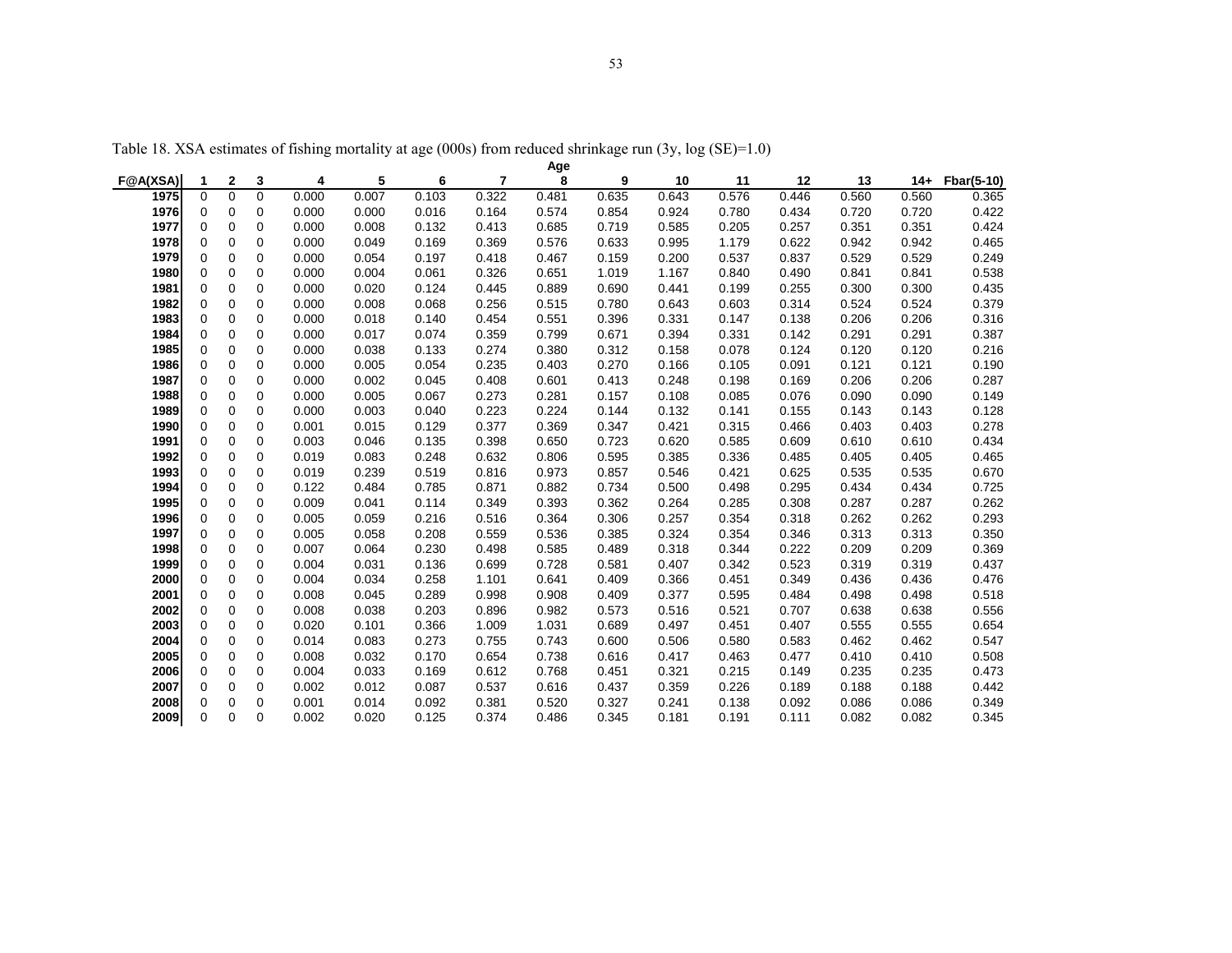Table 19. Stock summary table from reduced shrinkage XSA analysis (no SOP correction; F-shrinkage over 3 years, with the log SE parameter set to 1.0)

|      | RECRUIT: 5+BIO |        | $10 + BIO$ | LANDINGS | YIELD/S |              | SOPCO FBAR 5- |
|------|----------------|--------|------------|----------|---------|--------------|---------------|
|      | Age 1          |        |            |          |         |              |               |
| 1975 | 112333         | 132739 | 21899      | 28814    | 1.3158  | 0.9999       | 0.3652        |
| 1976 | 116722         | 134538 | 17673      | 24611    | 1.3926  | 1.0001       | 0.422         |
| 1977 | 107576         | 156988 | 14819      | 32048    | 2.1627  | 1            | 0.4236        |
| 1978 | 82458          | 167804 | 15907      | 39070    | 2.4562  | $\mathbf{1}$ | 0.465         |
| 1979 | 99132          | 162610 | 15624      | 34104    | 2.1828  | 1.0001       | 0.2489        |
| 1980 | 130327         | 130991 | 12406      | 32867    | 2.6492  | $\mathbf{1}$ | 0.5379        |
| 1981 | 132104         | 115364 | 14035      | 30754    | 2.1913  | 0.9999       | 0.4347        |
| 1982 | 131522         | 121446 | 19894      | 26278    | 1.3209  | $\mathbf{1}$ | 0.3781        |
| 1983 | 147187         | 122926 | 24188      | 27861    | 1.1518  | 0.9999       | 0.315         |
| 1984 | 154321         | 115453 | 24322      | 26711    | 1.0982  | 1            | 0.3857        |
| 1985 | 167849         | 148511 | 29072      | 20347    | 0.6999  | $\mathbf{1}$ | 0.2158        |
| 1986 | 187584         | 138509 | 33639      | 17976    | 0.5344  | 0.9997       | 0.189         |
| 1987 | 156594         | 165274 | 42438      | 32442    | 0.7645  | 0.9998       | 0.2861        |
| 1988 | 128865         | 169956 | 44463      | 19215    | 0.4322  | 0.9998       | 0.1484        |
| 1989 | 113035         | 190957 | 45893      | 20034    | 0.4365  | 1.0419       | 0.1276        |
| 1990 | 107801         | 216669 | 58693      | 47454    | 0.8085  | 1.0449       | 0.2762        |
| 1991 | 94459          | 212577 | 59972      | 65008    | 1.084   | 0.9395       | 0.4286        |
| 1992 | 71364          | 196807 | 50326      | 63193    | 1.2557  | 1.0132       | 0.4583        |
| 1993 | 84147          | 147550 | 38002      | 62455    | 1.6435  | 0.9828       | 0.6584        |
| 1994 | 142782         | 116248 | 33112      | 51029    | 1.5411  | 1.1084       | 0.7094        |
| 1995 | 172728         | 80207  | 27203      | 15272    | 0.5614  | 1.0123       | 0.2537        |
| 1996 | 151121         | 83933  | 22228      | 18840    | 0.8476  | 1.0635       | 0.2865        |
| 1997 | 124584         | 78269  | 19963      | 19858    | 0.9947  | 1.0342       | 0.345         |
| 1998 | 110213         | 89109  | 17838      | 19946    | 1.1182  | 1.0042       | 0.364         |
| 1999 | 115586         | 107280 | 18074      | 24226    | 1.3404  | 1.0314       | 0.4303        |
| 2000 | 127903         | 112961 | 14086      | 34177    | 2.4264  | 1.0097       | 0.468         |
| 2001 | 130431         | 112795 | 12583      | 38232    | 3.0384  | 0.995        | 0.5044        |
| 2002 | 140871         | 100811 | 11057      | 34062    | 3.0805  | 1.0028       | 0.5345        |
| 2003 | 115327         | 93453  | 9140       | 35151    | 3.846   | 0.9931       | 0.6155        |
| 2004 | 81091          | 85339  | 9307       | 25486    | 2.7383  | 1.0145       | 0.4931        |
| 2005 | 60573          | 92669  | 8064       | 23225    | 2.8802  | 1.0161       | 0.4377        |
| 2006 | 60651          | 102504 | 7615       | 23531    | 3.0901  | 1.0198       | 0.3924        |
| 2007 | 80734          | 107572 | 9416       | 22747    | 2.4159  | 1.0233       | 0.3413        |
| 2008 | 52380          | 107160 | 10703      | 21178    | 1.9786  | 0.9543       | 0.2622        |
| 2009 | 78537          | 106836 | 16163      | 23156    | 1.4327  | 0.9946       | 0.255         |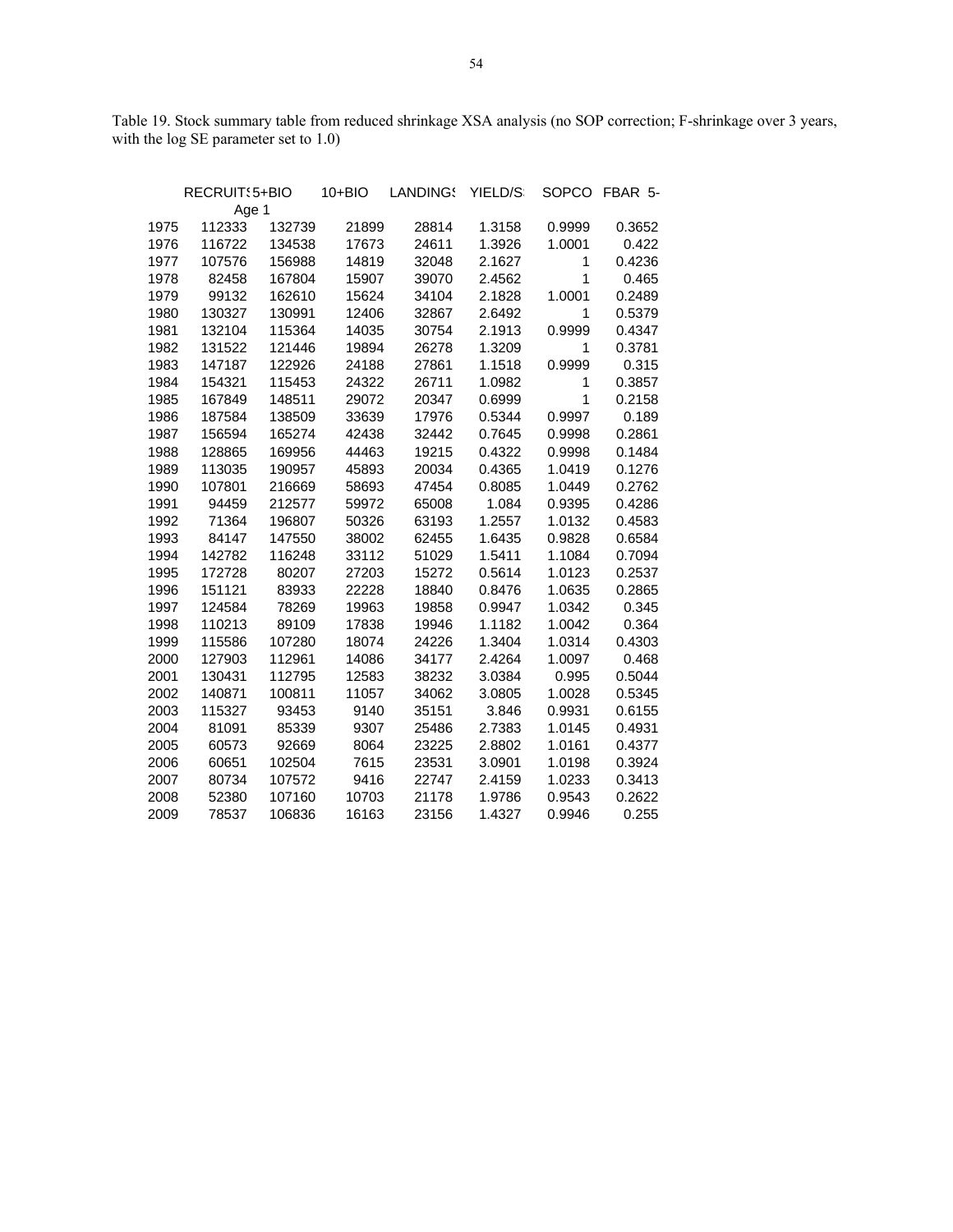Table 20. Retrospective comparison (one year) of numbers at age estimated from XSA (reduced shrinkage – 3 years / log(SE) =1.0). Table entries provide the ratio of the estimated numbers from the current assessment to those estimated in the previous assessment (model formulation unchanged). Shaded entries highlight changes in excess of  $+/- 10\%$ .

| 2010/2009           |       |       |       |       |       |       |       |       |       |       |       |       |       |       |
|---------------------|-------|-------|-------|-------|-------|-------|-------|-------|-------|-------|-------|-------|-------|-------|
| <b>Ratio Matrix</b> | 1     | 2     | 3     | 4     | 5     | 6     | 7     | 8     | 9     | 10    | 11    | 12    | 13    | 14    |
| 1975                | 1.000 | 1.000 | 1.000 | 1.000 | 1.000 | 1.000 | 1.000 | 1.000 | 1.000 | 1.000 | 1.000 | 1.000 | 1.000 | 1.000 |
| 1976                | 1.000 | 1.000 | 1.000 | 1.000 | 1.000 | 1.000 | 1.000 | 1.000 | 1.000 | 1.000 | 1.000 | 1.000 | 1.000 | 1.000 |
| 1977                | 1.000 | 1.000 | 1.000 | 1.000 | 1.000 | 1.000 | 1.000 | 1.000 | 1.000 | 1.000 | 1.000 | 1.000 | 1.000 | 1.000 |
| 1978                | 1.000 | 1.000 | 1.000 | 1.000 | 1.000 | 1.000 | 1.000 | 1.000 | 1.000 | 1.000 | 1.000 | 1.000 | 1.000 | 1.000 |
| 1979                | 1.001 | 1.001 | 1.000 | 1.000 | 1.000 | 1.000 | 1.000 | 1.000 | 1.000 | 1.000 | 1.000 | 1.000 | 1.000 | 1.000 |
| 1980                | 1.001 | 1.001 | 1.000 | 1.000 | 1.000 | 1.000 | 1.000 | 1.000 | 1.000 | 1.000 | 1.000 | 1.000 | 1.000 | 1.000 |
| 1981                | 1.001 | 1.001 | 1.001 | 1.001 | 1.000 | 1.000 | 1.000 | 1.000 | 1.000 | 1.000 | 1.001 | 1.000 | 1.000 | 1.000 |
| 1982                | 1.001 | 1.001 | 1.001 | 1.001 | 1.001 | 1.000 | 1.000 | 1.000 | 1.000 | 1.001 | 1.001 | 1.001 | 1.002 | 1.000 |
| 1983                | 1.002 | 1.001 | 1.001 | 1.001 | 1.001 | 1.000 | 1.000 | 1.000 | 1.001 | 1.001 | 1.001 | 1.000 | 1.002 | 1.000 |
| 1984                | 1.003 | 1.002 | 1.001 | 1.001 | 1.001 | 1.001 | 1.001 | 1.000 | 1.001 | 1.001 | 1.001 | 1.001 | 1.000 | 1.001 |
| 1985                | 1.001 | 1.003 | 1.002 | 1.001 | 1.001 | 1.001 | 1.001 | 1.001 | 1.001 | 1.001 | 1.001 | 1.001 | 1.002 | 1.001 |
| 1986                | 1.002 | 1.001 | 1.003 | 1.002 | 1.001 | 1.001 | 1.001 | 1.001 | 1.001 | 1.001 | 1.001 | 1.002 | 1.001 | 1.002 |
| 1987                | 1.003 | 1.002 | 1.001 | 1.003 | 1.002 | 1.001 | 1.001 | 1.001 | 1.001 | 1.002 | 1.002 | 1.002 | 1.002 | 1.002 |
| 1988                | 1.001 | 1.003 | 1.002 | 1.001 | 1.003 | 1.002 | 1.001 | 1.002 | 1.002 | 1.002 | 1.002 | 1.003 | 1.002 | 1.002 |
| 1989                | 1.002 | 1.001 | 1.003 | 1.002 | 1.001 | 1.003 | 1.002 | 1.002 | 1.002 | 1.003 | 1.002 | 1.002 | 1.002 | 1.002 |
| 1990                | 1.000 | 1.002 | 1.001 | 1.003 | 1.002 | 1.001 | 1.003 | 1.003 | 1.002 | 1.003 | 1.003 | 1.002 | 1.002 | 1.003 |
| 1991                | 1.000 | 1.000 | 1.002 | 1.001 | 1.003 | 1.002 | 1.001 | 1.004 | 1.004 | 1.003 | 1.004 | 1.004 | 1.004 | 1.004 |
| 1992                | 1.002 | 1.000 | 1.000 | 1.002 | 1.001 | 1.003 | 1.002 | 1.002 | 1.007 | 1.008 | 1.007 | 1.007 | 1.008 | 1.008 |
| 1993                | 1.002 | 1.002 | 1.000 | 1.000 | 1.002 | 1.001 | 1.004 | 1.003 | 1.004 | 1.013 | 1.012 | 1.009 | 1.011 | 1.011 |
| 1994                | 1.001 | 1.002 | 1.002 | 1.000 | 1.000 | 1.002 | 1.002 | 1.009 | 1.009 | 1.010 | 1.024 | 1.018 | 1.017 | 1.018 |
| 1995                | 1.002 | 1.001 | 1.002 | 1.002 | 1.000 | 1.001 | 1.004 | 1.004 | 1.022 | 1.019 | 1.016 | 1.038 | 1.026 | 1.026 |
| 1996                | 0.999 | 1.002 | 1.001 | 1.002 | 1.002 | 1.000 | 1.001 | 1.006 | 1.006 | 1.032 | 1.025 | 1.020 | 1.054 | 1.055 |
| 1997                | 1.008 | 0.999 | 1.002 | 1.001 | 1.002 | 1.003 | 1.001 | 1.001 | 1.009 | 1.008 | 1.042 | 1.037 | 1.029 | 1.028 |
| 1998                | 1.000 | 1.008 | 0.999 | 1.002 | 1.001 | 1.002 | 1.003 | 1.001 | 1.002 | 1.013 | 1.010 | 1.062 | 1.053 | 1.053 |
| 1999                | 0.995 | 1.000 | 1.008 | 0.999 | 1.002 | 1.001 | 1.003 | 1.005 | 1.002 | 1.003 | 1.018 | 1.015 | 1.077 | 1.078 |
| 2000                | 0.996 | 0.995 | 1.000 | 1.008 | 0.999 | 1.002 | 1.001 | 1.006 | 1.011 | 1.003 | 1.005 | 1.026 | 1.023 | 1.025 |
| 2001                | 0.970 | 0.996 | 0.995 | 1.000 | 1.008 | 0.999 | 1.002 | 1.004 | 1.011 | 1.017 | 1.005 | 1.009 | 1.035 | 1.035 |
| 2002                | 0.991 | 0.970 | 0.996 | 0.995 | 1.000 | 1.008 | 0.999 | 1.007 | 1.011 | 1.017 | 1.025 | 1.006 | 1.014 | 1.011 |
| 2003                | 1.028 | 0.991 | 0.970 | 0.996 | 0.995 | 1.000 | 1.010 | 0.998 | 1.018 | 1.019 | 1.029 | 1.042 | 1.015 | 1.014 |
| 2004                | 1.077 | 1.028 | 0.991 | 0.970 | 0.996 | 0.994 | 1.001 | 1.028 | 0.995 | 1.036 | 1.031 | 1.045 | 1.066 | 1.067 |
| 2005                | 1.054 | 1.077 | 1.028 | 0.991 | 0.969 | 0.995 | 0.993 | 1.001 | 1.061 | 0.991 | 1.060 | 1.057 | 1.082 | 1.087 |
| 2006                | 0.891 | 1.054 | 1.077 | 1.028 | 0.990 | 0.968 | 0.994 | 0.986 | 1.002 | 1.119 | 0.986 | 1.103 | 1.097 | 1.099 |
| 2007                | 0.720 | 0.891 | 1.054 | 1.077 | 1.028 | 0.990 | 0.963 | 0.990 | 0.971 | 1.004 | 1.173 | 0.983 | 1.119 | 1.120 |
| 2008                | 1.010 | 0.720 | 0.891 | 1.054 | 1.077 | 1.029 | 0.989 | 0.938 | 0.981 | 0.955 | 1.005 | 1.226 | 0.980 | 0.980 |
| 2009                |       | 1.010 | 0.720 | 0.891 | 1.054 | 1.078 | 1.032 | 0.984 | 0.900 | 0.974 | 0.944 | 1.006 | 1.251 | 1.128 |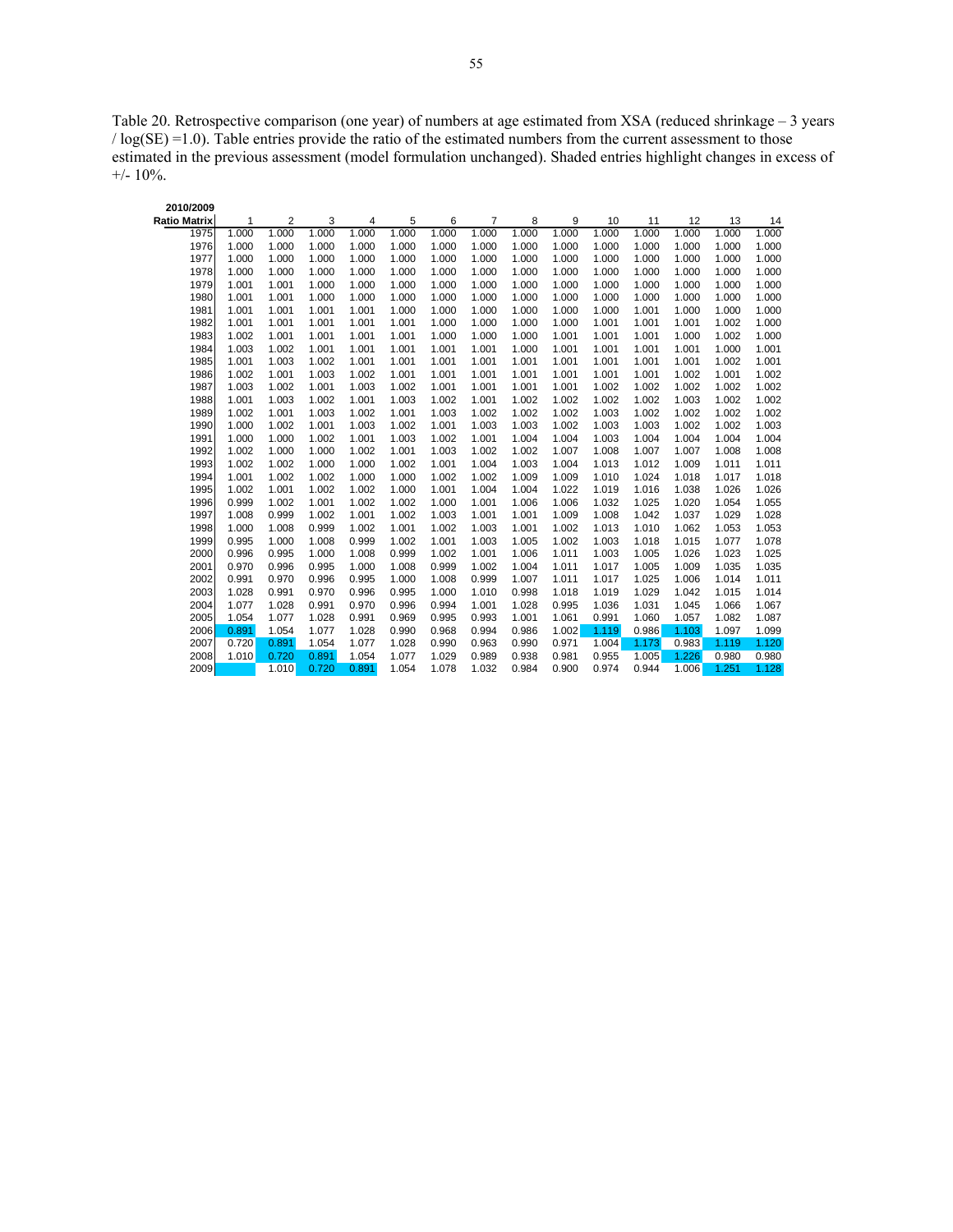Table 21. Retrospective comparison (one year) of fishing mortality at age estimated from XSA (reduced shrinkage – 3 years / log(SE) =1.0). Table entries provide the ratio of the estimated fishing mortality from the current assessment to those estimated in the previous assessment (model formulation unchanged). Shaded entries highlight changes in excess of  $+/- 10\%$ .

| 2009/2008           |   |   |             |             |                                     |                   |       |                               |       |                                           |                                                               |             |       |
|---------------------|---|---|-------------|-------------|-------------------------------------|-------------------|-------|-------------------------------|-------|-------------------------------------------|---------------------------------------------------------------|-------------|-------|
| <b>Ratio Matrix</b> | 1 | 2 | 3<br>4      | 5           | 6                                   | 7                 | 8     | 9                             | 10    | 11                                        | 12                                                            | 13          | 14    |
| 1975                |   |   |             | 1.000       | 1.000                               | 1.000             |       | 1.000 1.000 1.000             |       | 1.000                                     | 1.000                                                         | 1.000 1.000 |       |
| 1976                |   |   |             | 1.000       |                                     | 1.000 1.000       |       | 1.000 1.000 1.000             |       |                                           | 1.000 1.000 1.000                                             |             | 1.000 |
| 1977                |   |   |             | 1.000       |                                     | 1.000 1.000       | 1.000 | 1.000 1.000                   |       |                                           | 1.000 1.000                                                   | 1.000       | 1.000 |
| 1978                |   |   |             | 1.000       |                                     | 1.000 1.000       | 1.000 | 1.000                         | 1.000 |                                           | 1.000 1.000                                                   | 1.000       | 1.000 |
| 1979                |   |   |             | 1.000       | 1.000 1.000                         |                   | 1.000 | 1.000 1.000                   |       |                                           | 1.000 1.000                                                   | 1.000       | 1.000 |
| 1980                |   |   |             | 1.000       |                                     | 1.000 1.000       | 1.000 | 1.000 1.000                   |       | 1.000                                     | 1.000                                                         | 1.000       | 1.000 |
| 1981                |   |   |             | 1.000       |                                     | 1.000 1.000       | 1.000 | 1.000 1.000 0.999             |       |                                           | 1.000                                                         | 1.000       | 1.000 |
| 1982                |   |   |             | 1.000       |                                     | 0.999 1.000 0.999 |       |                               |       |                                           | 1.000 0.999 0.999 0.999                                       | 0.999       | 0.999 |
| 1983                |   |   |             | 0.994       |                                     |                   |       |                               |       | 0.999 1.000 0.999 0.999 0.999 0.999 0.999 |                                                               | 1.000       | 1.000 |
| 1984                |   |   |             | 1.000       |                                     |                   |       |                               |       |                                           | 1.000 0.999 0.999 0.999 0.999 0.999 0.999 0.999 0.999 0.999   |             |       |
| 1985                |   |   |             | 0.997       |                                     |                   |       |                               |       |                                           | 0.999 1.000 0.999 0.999 0.998 0.999 0.998 0.999 0.999         |             |       |
| 1986                |   |   |             | 1.000       |                                     |                   |       |                               |       |                                           | 0.998 0.999 0.999 0.999 0.999 0.999 0.999 0.998 0.998         |             |       |
| 1987                |   |   |             | 1.000       |                                     |                   |       | 1.000 0.999 0.998 0.999 0.998 |       |                                           | 0.998 0.998 0.999 0.999                                       |             |       |
| 1988                |   |   |             | 1.000       |                                     |                   |       | 0.999 0.998 0.998 0.998 0.998 |       |                                           | 0.998 0.997 0.998 0.998                                       |             |       |
| 1989                |   |   |             | 1.000       | 0.997 0.998 0.998 0.998 0.998       |                   |       |                               |       |                                           | 0.998 0.998 0.997 0.997                                       |             |       |
| 1990                |   |   | 1.000       |             | 1.000 0.999 0.997 0.997 0.997 0.997 |                   |       |                               |       |                                           | 0.997 0.997 0.997 0.997                                       |             |       |
| 1991                |   |   | 1.000       |             | 0.998 0.999 0.998 0.995 0.994 0.995 |                   |       |                               |       |                                           | 0.995 0.995 0.995 0.995                                       |             |       |
| 1992                |   |   | 0.995       |             |                                     |                   |       |                               |       |                                           | 0.999 0.996 0.997 0.997 0.990 0.990 0.992 0.991               | 0.991       | 0.991 |
| 1993                |   |   | 0.995       |             |                                     |                   |       |                               |       |                                           | 0.998 0.999 0.994 0.994 0.994 0.982 0.985 0.987 0.985 0.985   |             |       |
| 1994                |   |   | 1.000       |             |                                     |                   |       |                               |       |                                           | 0.999 0.997 0.998 0.985 0.987 0.988 0.970 0.978 0.979 0.979   |             |       |
| 1995                |   |   | 1.000       |             |                                     |                   |       |                               |       |                                           | 1.000 0.999 0.995 0.996 0.974 0.978 0.982 0.956 0.971         |             | 0.971 |
| 1996                |   |   | 1.000       |             |                                     |                   |       |                               |       |                                           | 0.997 1.000 0.999 0.993 0.994 0.964 0.970 0.976 0.941 0.941   |             |       |
| 1997                |   |   | 1.000       |             |                                     |                   |       |                               |       |                                           | 0.998 0.997 0.999 0.999 0.989 0.991 0.951 0.958 0.967 0.967   |             |       |
| 1998                |   |   | 1.000       |             |                                     |                   |       |                               |       |                                           | 0.998 0.997 0.996 0.999 0.997 0.985 0.988 0.935 0.944 0.944   |             |       |
| 1999                |   |   | 1.000       |             |                                     |                   |       |                               |       |                                           | 1.000 0.999 0.996 0.992 0.998 0.996 0.979 0.981 0.915 0.915   |             |       |
| 2000                |   |   | 1.000       | 1.000       |                                     |                   |       |                               |       |                                           | 0.998 0.997 0.992 0.986 0.996 0.994 0.970 0.970 0.970         |             |       |
| 2001                |   |   | 1.000       | 0.991       |                                     |                   |       | 1.001 0.996 0.993 0.986 0.980 |       |                                           | 0.994 0.990 0.954 0.954                                       |             |       |
| 2002                |   |   | 1.012       | 1.000 0.991 |                                     | 1.001             |       | 0.989 0.986 0.978             |       |                                           | 0.968 0.988 0.982 0.982                                       |             |       |
| 2003                |   |   | 1.000       |             | 1.005 0.999 0.983                   |                   |       | 1.003 0.975 0.975             |       |                                           | 0.964 0.950 0.978 0.978                                       |             |       |
| 2004                |   |   | 1.030       | 1.005       |                                     |                   |       |                               |       |                                           | 1.007 0.999 0.959 1.007 0.955 0.958 0.940 0.922 0.922         |             |       |
| 2005                |   |   | 1.013       | 1.032       | 1.005 1.010 0.998 0.920 1.011       |                   |       |                               |       |                                           | 0.927 0.929 0.901 0.901                                       |             |       |
| 2006                |   |   | 0.974 1.009 |             |                                     |                   |       |                               |       | 1.036 1.008 1.021 0.997 0.874 1.015 0.902 |                                                               | 0.900       | 0.900 |
| 2007                |   |   | 0.917       | 0.976       |                                     |                   |       |                               |       |                                           | 1.011  1.051  1.015  1.038  0.996  0.835  1.018  0.884  0.884 |             |       |
| 2008                |   |   |             |             |                                     |                   |       |                               |       |                                           | 1.000 0.926 0.971 1.013 1.086 1.023 1.053 0.995 0.808 1.021   |             | 1.021 |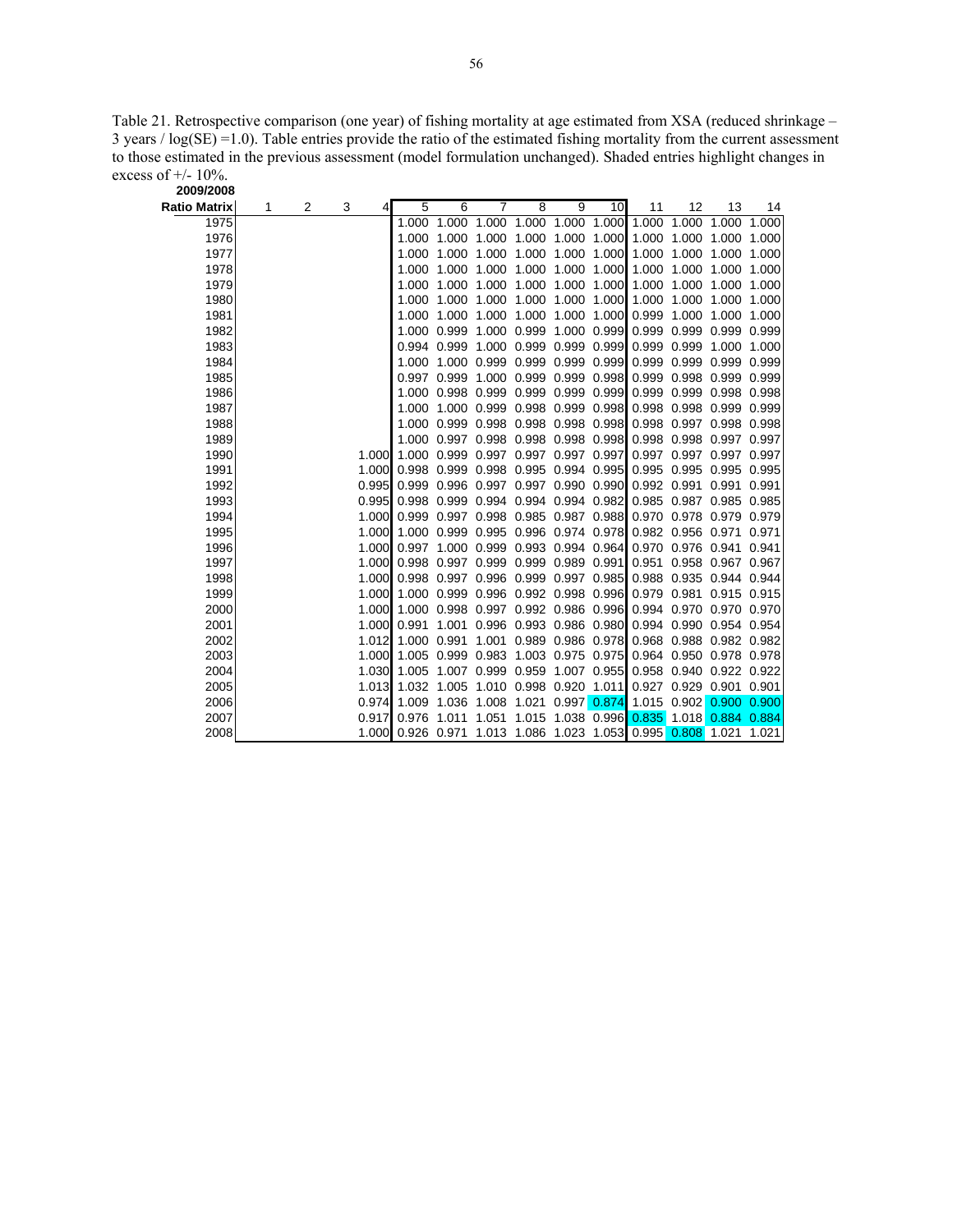| Name            |                                 | <b>Value Uncertainty</b><br>(CV) | Name             |                        | Value Incertainty<br>(CV)      |
|-----------------|---------------------------------|----------------------------------|------------------|------------------------|--------------------------------|
|                 | Population at age in            | 2010                             |                  | Selection pattern      | (2007-2009                     |
| N1              | Bootstrap (1999-2008)           |                                  | sH1              | 0.000                  | 0.000                          |
| N2              | 64301                           | 0.58                             | sH <sub>2</sub>  | 0.000                  | 0.000                          |
| N <sub>3</sub>  | 35112                           | 0.32                             | sH3              | 0.000                  | 0.000                          |
| N4              | 44308                           | 0.30                             | sH4              | 0.006                  | 0.002                          |
| N5              | 27197                           | 0.22                             | sH5              | 0.055                  | 0.020                          |
| N <sub>6</sub>  | 21831                           | 0.17                             | sH6              | 0.365                  | 0.119                          |
| N7              | 21215                           | 0.15                             | sH7              | 1.497                  | 0.067                          |
| N8              | 17570                           | 0.14                             | sH8              | 1.897                  | 0.088                          |
| N9              | 10525                           | 0.13                             | sH9              | 1.294                  | 0.054                          |
| N10             | 4281                            | 0.14                             | sH <sub>10</sub> | 0.893                  | 0.173                          |
| N11             | 2320                            | 0.15                             | sH11             | 0.646                  | 0.113                          |
| N <sub>12</sub> | 884                             | 0.17                             | sH12             | 0.446                  | 0.103                          |
| N13             | 517                             | 0.17                             | sH <sub>13</sub> | 0.401                  | 0.130                          |
| N14             | 685                             | 0.16                             | sH14             | 0.401                  | 0.130                          |
|                 | Weight in the catch (2007-2009) |                                  |                  |                        | Weight in the stock (2007-2009 |
| WH1             | 0.000                           | 0.00                             | WS1              | 0.000                  | 0.00                           |
| WH <sub>2</sub> | 0.000                           | 0.00                             | WS <sub>2</sub>  | 0.000                  | 0.00                           |
| WH3             | 0.000                           | $0.00\,$                         | WS3              | 0.000                  | 0.00                           |
| WH4             | 0.278                           | 0.01                             | WS4              | 0.000                  | 0.00                           |
| WH5             | 0.394                           | 0.02                             | WS5              | 0.394                  | 0.02                           |
| WH <sub>6</sub> | 0.599                           | 0.03                             | WS6              | 0.599                  | 0.03                           |
| WH7             | 0.862                           | 0.03                             | WS7              | 0.862                  | 0.03                           |
| WH8             | 1.163                           | 0.03                             | WS8              | 1.163                  | 0.03                           |
| WH9             | 1.572                           | 0.04                             | WS9              | 1.572                  | 0.04                           |
| <b>WH10</b>     | 2.028                           | 0.04                             | WS10             | 2.028                  | 0.04                           |
| WH11            | 2.653                           | 0.05                             | WS11             | 2.653                  | 0.05                           |
| WH12            | 3.141                           | 0.03                             | WS12             | 3.141                  | 0.03                           |
| WH13            | 3.844                           | 0.10                             | WS13             | 3.844                  | 0.10                           |
| WH14            | 4.702                           | 0.06                             | WS14             | 4.702                  | 0.06                           |
|                 | Natural mortality pattern       |                                  |                  | Maturity ogive pattern |                                |
| M1              | 0.20                            | 0.15                             | MT1              | 0.000                  | 0.000                          |
| M <sub>2</sub>  | 0.20                            | 0.15                             | MT <sub>2</sub>  | 0.000                  | 0.000                          |
| M3              | 0.20                            | 0.15                             | MT3              | 0.000                  | 0.000                          |
| M4              | 0.20                            | 0.15                             | MT4              | 0.000                  | 0.000                          |
| M5              | 0.20                            | 0.15                             | MT5              | 0.000                  | 0.000                          |
| M6              | 0.20                            | 0.15                             | MT <sub>6</sub>  | 0.000                  | 0.000                          |
| M7              | 0.20                            | 0.15                             | MT7              | 0.000                  | 0.000                          |
| M8              | 0.20                            | 0.15                             | MT8              | 0.000                  | 0.000                          |
| M9              | 0.20                            | 0.15                             | MT9              | 0.000                  | 0.000                          |
| M10             | 0.20                            | 0.15                             | MT10             | 1.000                  | 0.000                          |
| M11             | 0.20                            | 0.15                             | MT11             | 1.000                  | 0.000                          |
| M12             | 0.20                            | 0.15                             | MT12             | 1.000                  | 0.000                          |
| M13             | 0.20                            | 0.15                             | MT13             | 1.000                  | 0.000                          |
| M14             | 0.20                            | 0.15                             | MT14             | 1.000                  | 0.000                          |

# Table 22: Input vectors for stochastic projections, with associated coefficients of variation.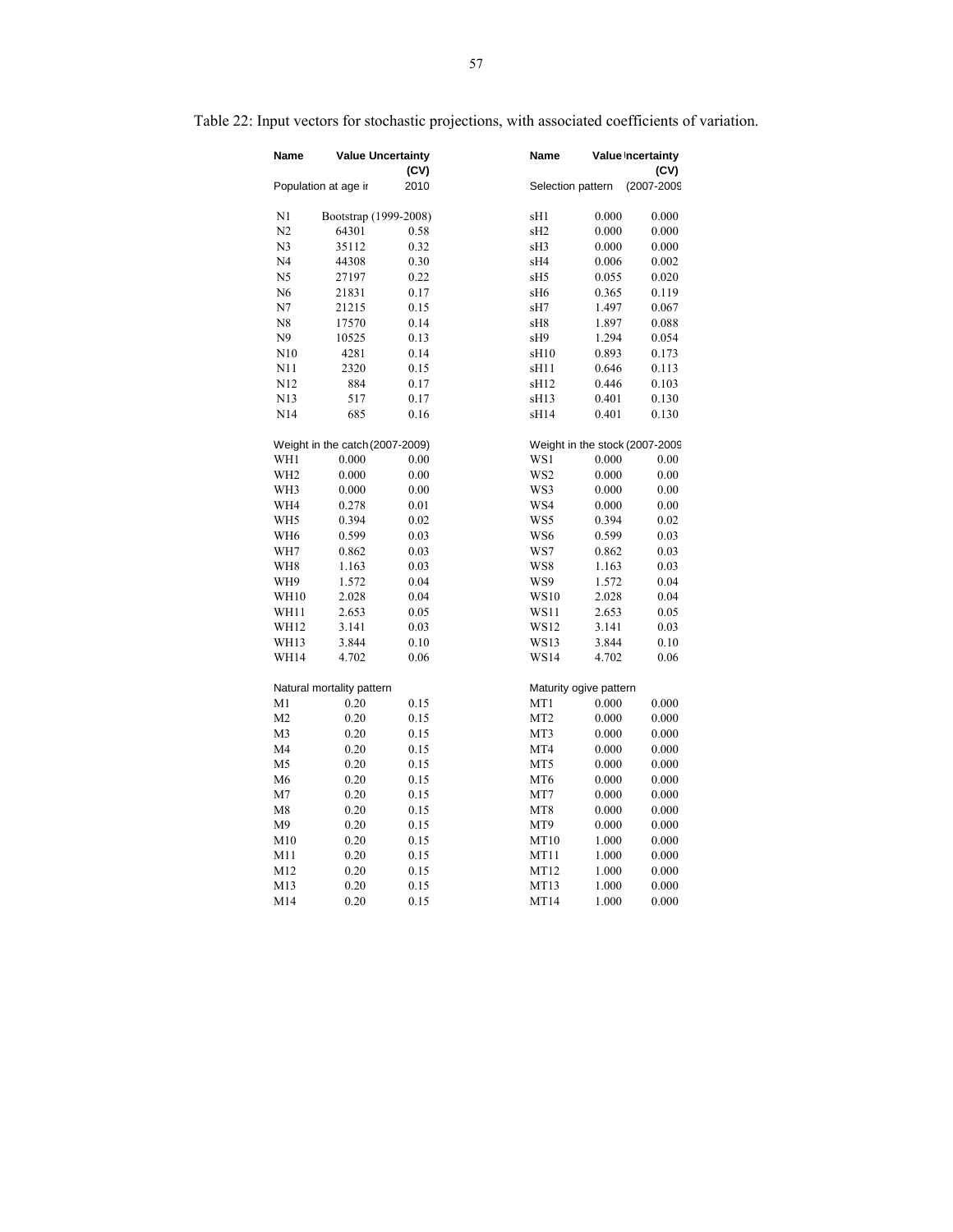Table 23: Results of Stochastic projections under various catch levels and fishing mortality options. Labels p5, p50, p95 refer to 5th, 50th and 95th percentiles of each quantity.

|                |      |     | 5+ Biomass (000 t) |      |           |      | Yield (000 t) |      |      |      |      | 10+ Biomass (000t) |      |      |
|----------------|------|-----|--------------------|------|-----------|------|---------------|------|------|------|------|--------------------|------|------|
|                | 2010 | 201 |                    | 2013 | 2014      | 2010 | 2011          | 2012 | 2013 | 2010 | 2011 | 2012               | 2013 | 2014 |
| D <sub>5</sub> | 93   | 86  |                    | 88   | 93        |      |               |      |      | 20.1 |      |                    | 34.3 | 34.6 |
| p50            | 102  | 98  | 100                | 104  | 12        | 23.2 | 14.5          | 14.1 | 14.7 | 22.7 | 30.6 | 37.5               | 40.6 | 42.0 |
| p95            |      |     |                    |      | 139<br>UJ | つつ   |               | 6.9  | 18.2 | 25.9 | つに   |                    | 48.C | 49.6 |

**Status Quo Catch in 2010; F\_2009 over 2011-2013**

|                 |      |      | 5+ Biomass (000 t) |      |      |      | Yield (000 t) |      |      |      |      | $10+$ Biomass (000t) |      |      |
|-----------------|------|------|--------------------|------|------|------|---------------|------|------|------|------|----------------------|------|------|
|                 | 2010 | 2011 | 2012               | 2013 | 2014 | 2010 | 2011          | 2012 | 2013 | 2010 | 2011 | 2012                 | 2013 | 2014 |
| p <sub>5</sub>  | 92   |      |                    | 83   | 84   |      | 4.9           | 14.U | 13.5 | 19.9 | 26.5 | 30.5                 | 31.3 | 30.7 |
| p <sub>50</sub> | 102  | 98   | 96                 | 98   | 1031 | 23.2 | 7.5           | 16.3 | 16.4 | 22.7 | 30.6 | 35.7                 | 36.8 | 36.4 |
| p95             |      |      |                    | 120  | 129  |      |               | 19.2 | 20.2 | 25.7 | 35.4 |                      | 43.4 | 43.1 |

**Status Quo Catch in 2010; 16,000t over 2011-2013**

|                | 5+ Biomass (000 t) |      |      |      |        | Yield (000 t) |      |      |      | $10+$ Biomass (000t) |      |      |      |      |  |
|----------------|--------------------|------|------|------|--------|---------------|------|------|------|----------------------|------|------|------|------|--|
|                | 2010               | 2011 | 2012 | 2013 | 2014   | 2010          | 2011 | 2012 | 2013 | 2010                 | 2011 | 2012 | 2013 | 2014 |  |
| p <sub>5</sub> | 92                 | 85   |      |      | $\sim$ | 23.2          |      | 16.L | 16.0 | 19.9                 |      | 30.3 | 29.6 | 28.0 |  |
| p50            | 101                | 98   | -97  | 100  | 111    | 23.2          | 16.0 | 16.0 | 16.0 | 22.6                 | 30.6 | 36.4 | 37.8 | 37.9 |  |
| p95            |                    |      |      |      | 40     |               | 6.1  | 16.0 | 16.0 | 25.8                 | つに   | 43.5 | 47.6 | 49.3 |  |

**Status Quo Catch over 2010-2013**

|                 | 5+ Biomass (000 t) |     |      |      |      | <b>Yield (000 t)</b> |      |      |      | $10+$ Biomass (000t) |      |      |      |      |  |
|-----------------|--------------------|-----|------|------|------|----------------------|------|------|------|----------------------|------|------|------|------|--|
|                 | 2010               | 201 | 2012 | 2013 | 2014 | 2010                 | 201' | 2012 | 2013 | 2010                 | 201' | 2012 | 2013 | 2014 |  |
| p <sub>5</sub>  | 92                 | 86  |      | 63   | 62   |                      |      |      | nn   | 20.0                 |      |      |      |      |  |
| p <sub>50</sub> | 101                | 98  | 90   | 83   | 86   | 23.2                 | 23.2 | 23.2 | 23.2 | 22.6                 | 30.5 | 32.7 | 28.9 | 23.5 |  |
| p95             |                    |     | '06  | 08   | 16   |                      |      |      | つつ   | 25.                  | 35.3 | 40.C | 38.3 | 34.1 |  |

**16,000t in 2010-2013**

|                | 5+ Biomass (000 t) |      |      |      |        | <b>Yield (000 t)</b> |      |      |      | 10+ Biomass (000t) |      |      |      |      |  |  |
|----------------|--------------------|------|------|------|--------|----------------------|------|------|------|--------------------|------|------|------|------|--|--|
|                | 2010               | 2011 | 2012 | 2013 | 2014   | 2010                 | 2011 | 2012 | 2013 | 2010               | 2011 | 2012 | 2013 | 2014 |  |  |
| p <sub>5</sub> | 92                 | 95   | 92   |      | 97     | 16.1                 |      | 16.6 | 16.0 | 20.0               | 7G.  |      | 37.  | 35.8 |  |  |
| p50            | 102                | 107  | 107  | 109  | l 20 l | 16.0                 | 16.0 | 16.0 | 16.0 | 22.7               | 33.8 | 42.3 | 45.6 | 45.9 |  |  |
| p95            | 440                |      |      | 33   | 48     | 16.                  | '6.l | 16.0 | 16.0 | 25.8               | 38.4 | 49.4 | 55.2 | 57.5 |  |  |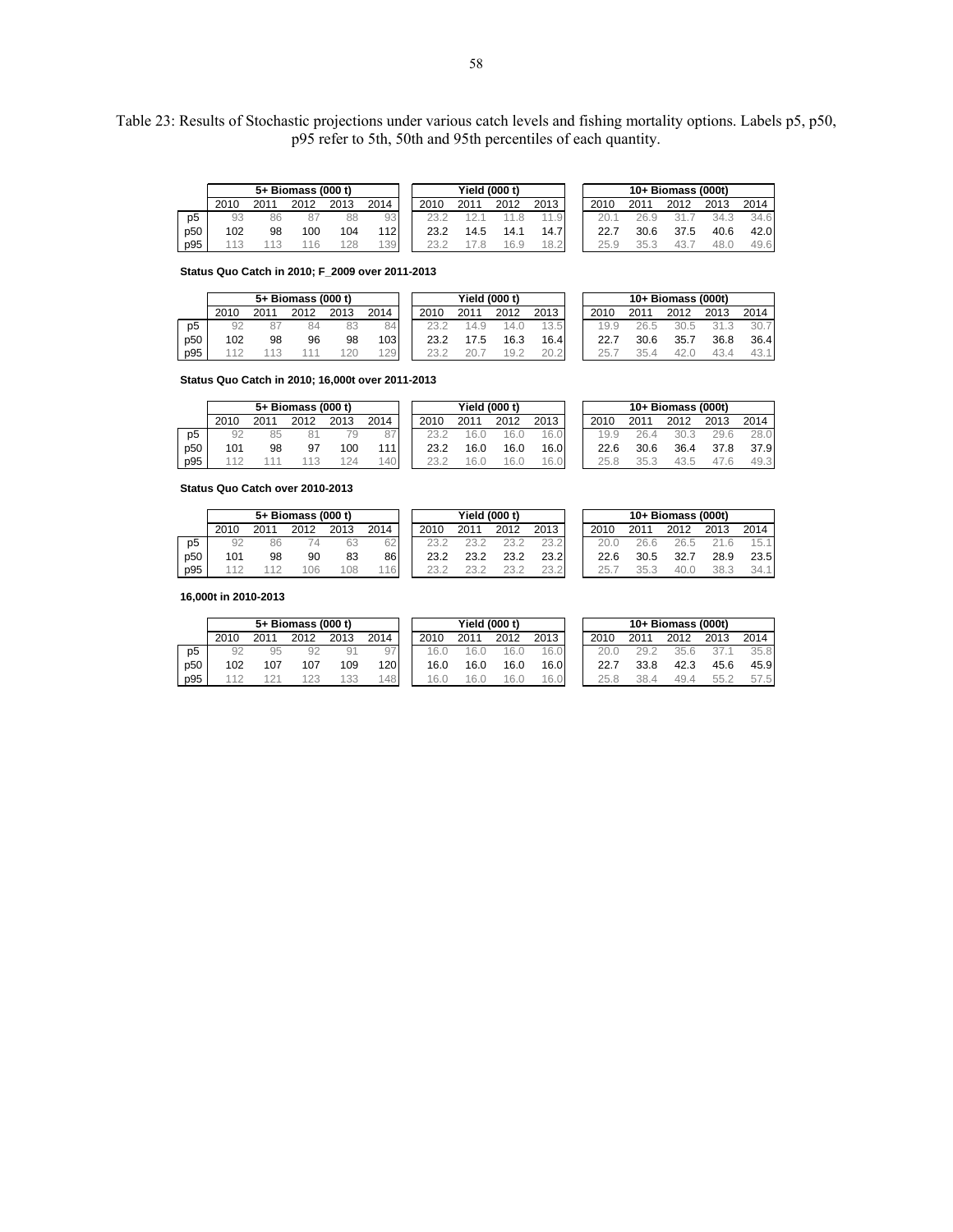Table 24: Biomass growth (%) under various projections. The exploitable (5+) at the end of the projection period (2013) is compared to the biomass at the beginning of the projection (2008; 79 000 tons) and the biomass in 2003, when the rebuilding plan was instituted (93 800 tons).

| <b>Projection Scenario</b>                       | <b>Biomass Change</b><br>[B(2014)-B(2010)]/B(2010) |                   |        |  |  |  |  |
|--------------------------------------------------|----------------------------------------------------|-------------------|--------|--|--|--|--|
|                                                  | Ages $5+$                                          | Ages 10+ Ages 5-9 |        |  |  |  |  |
| Status Quo Catch in 2010; F0.1 over 2011-2013    | 10%                                                | 85%               | $-11%$ |  |  |  |  |
| Status Quo Catch in 2010; F_2009 over 2011-2013  | $1\%$                                              | 60%               | $-16%$ |  |  |  |  |
| Status Quo Catch in 2010; 16,000t over 2011-2013 | 10%                                                | 67%               | $-7%$  |  |  |  |  |
| Status Quo Catch over 2010-2013                  | $-15%$                                             | 4%                | $-21%$ |  |  |  |  |
| 16,000t in 2010-2013                             | 18%                                                | 102%              | $-6%$  |  |  |  |  |

Table 25: Comparison of the biomass at the end of the projection period to the rebuilding plan target of 140 000 tons.

| <b>Projection Scenario</b>                       | B(2014) / 140Kt |
|--------------------------------------------------|-----------------|
| Status Quo Catch in 2010; F0.1 over 2011-2013    | 0.80            |
| Status Quo Catch in 2010; F_2009 over 2011-2013  | 0.74            |
| Status Quo Catch in 2010; 16,000t over 2011-2013 | 0.79            |
| Status Quo Catch over 2010-2013                  | 0.61            |
| 16,000t in 2010-2013                             | 0.86            |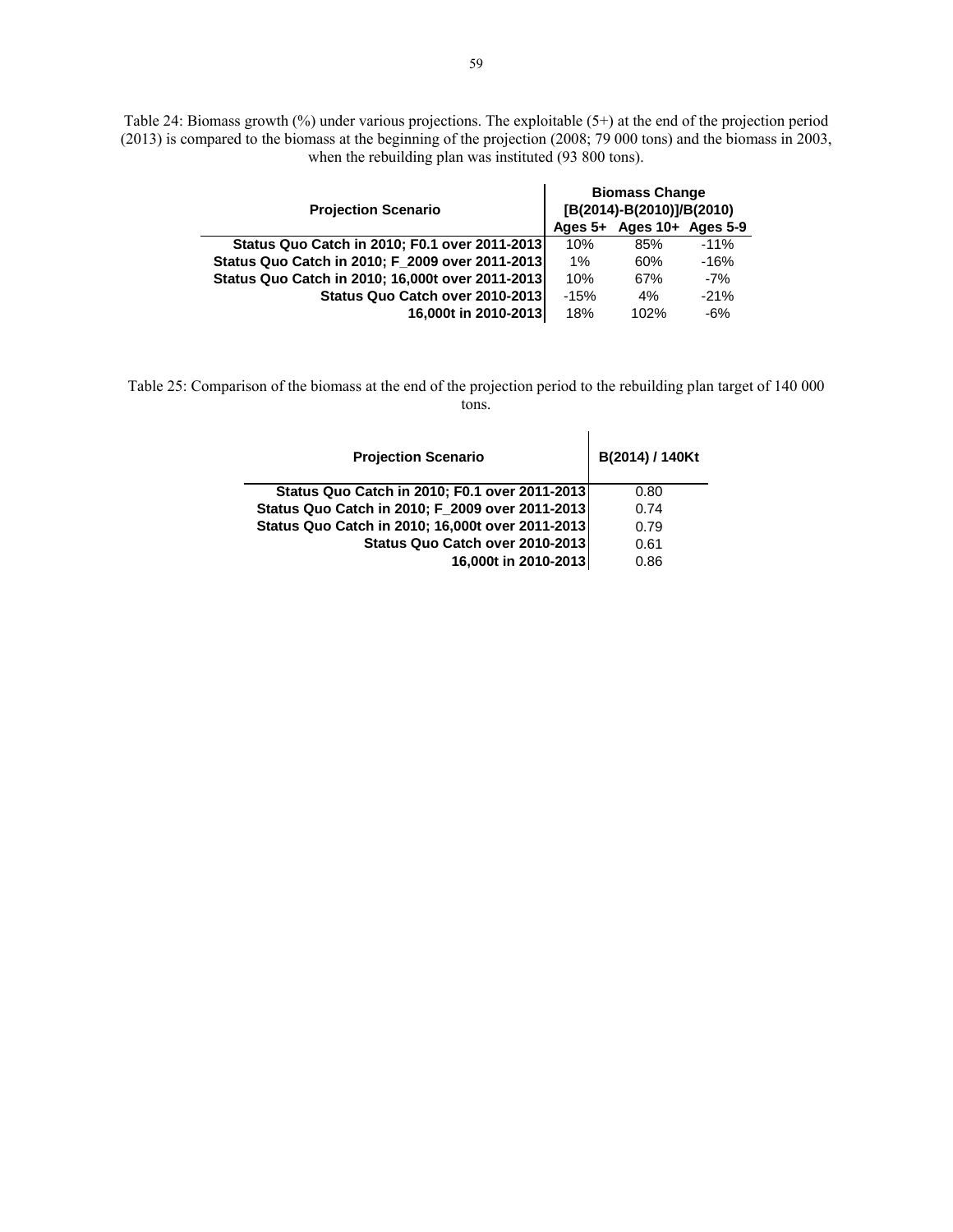

Figure 1 – Catches (line) and TAC (triangle) of Greenland Halibut in Sub-Area 2 and Divisions 3KLMNO.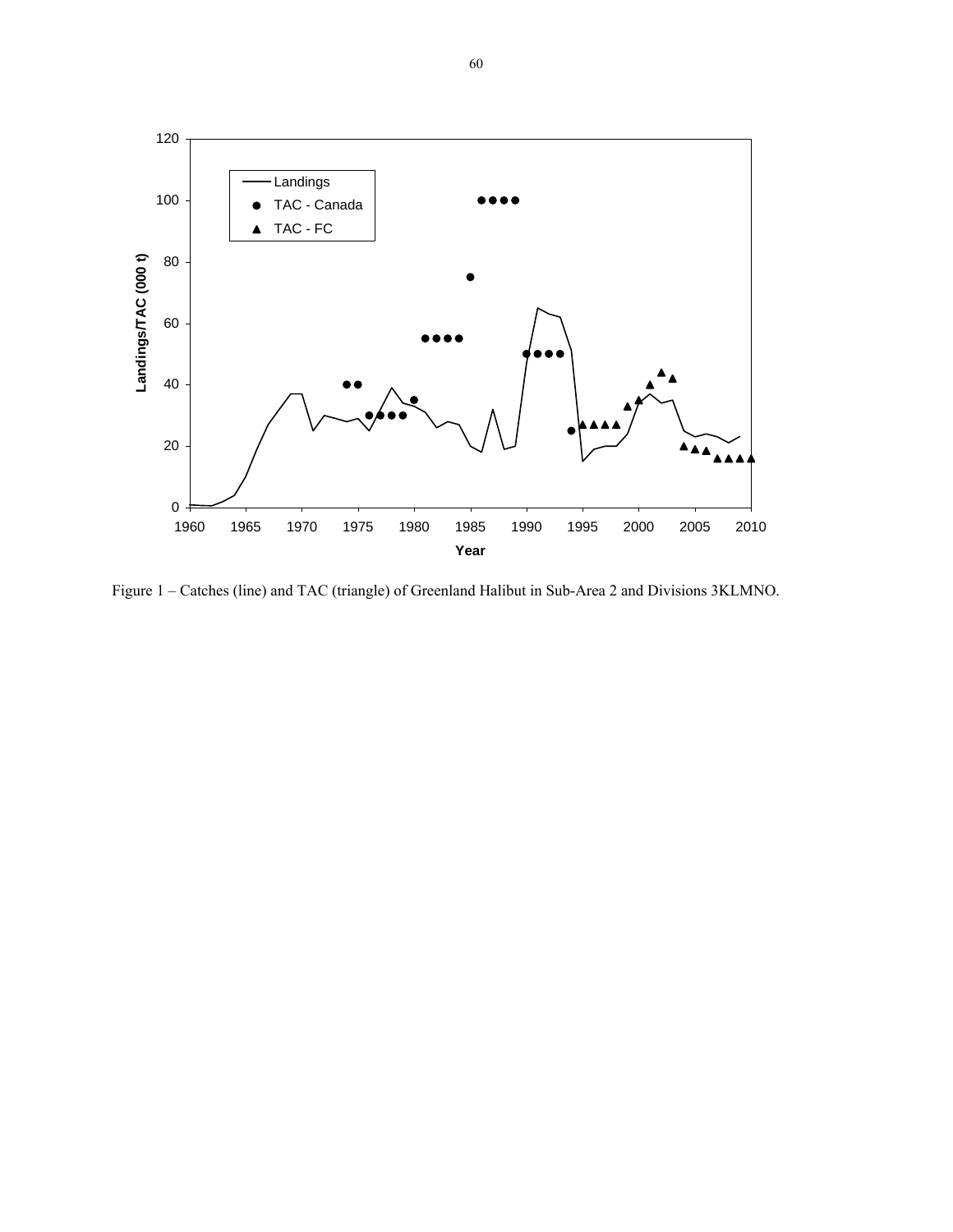





Figure 2 – Available Length Sampling over 2005- 2009 for fisheries within the NRA. Data labels indicate modal length group in sampling during 2005 and in 2009.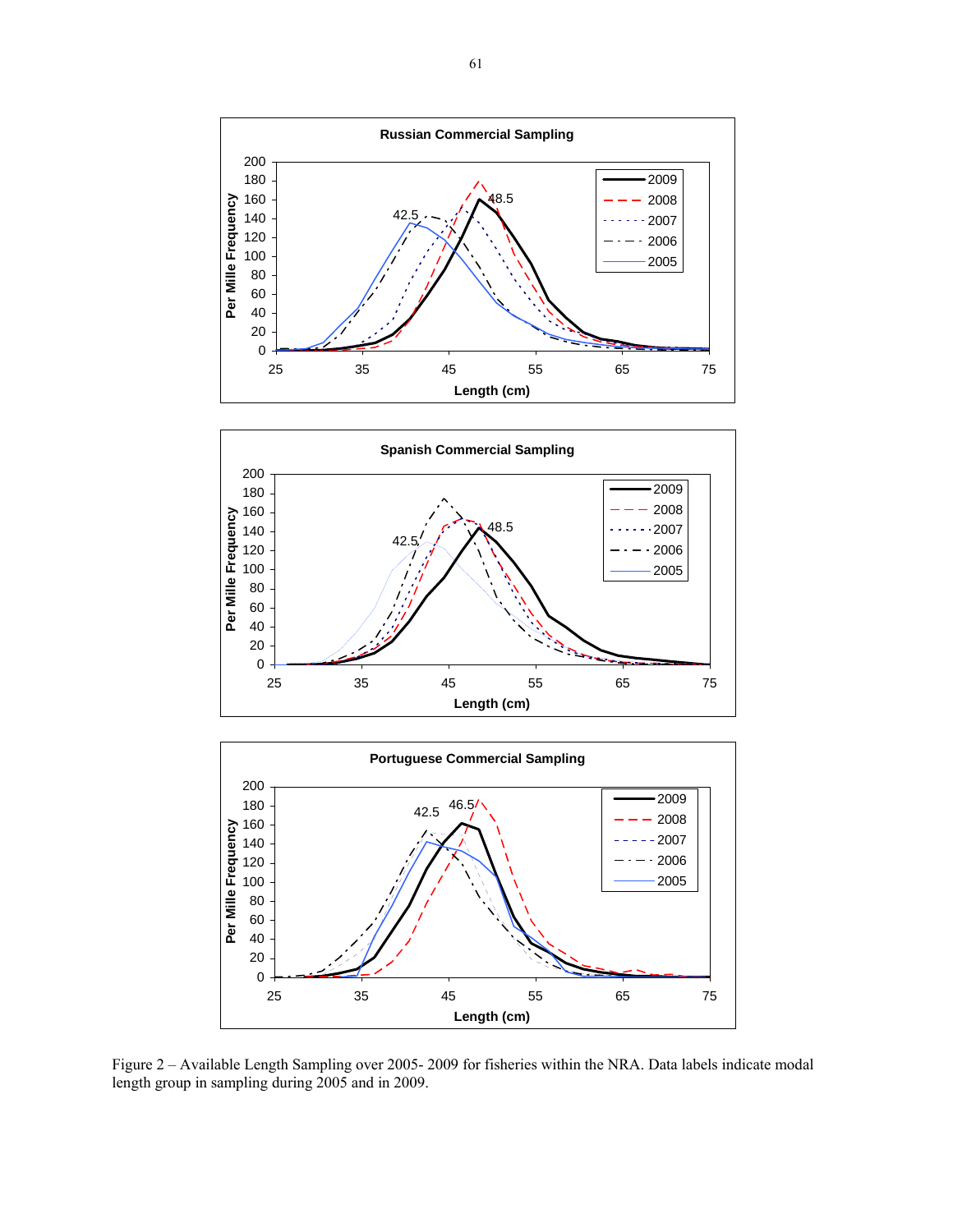

Figure 3 – Total catch at age, in thousands, for Greenland Halibut in Sub-Area 2 and Divisions 3KLMNO in recent years (2004-2009) over ages 4-10.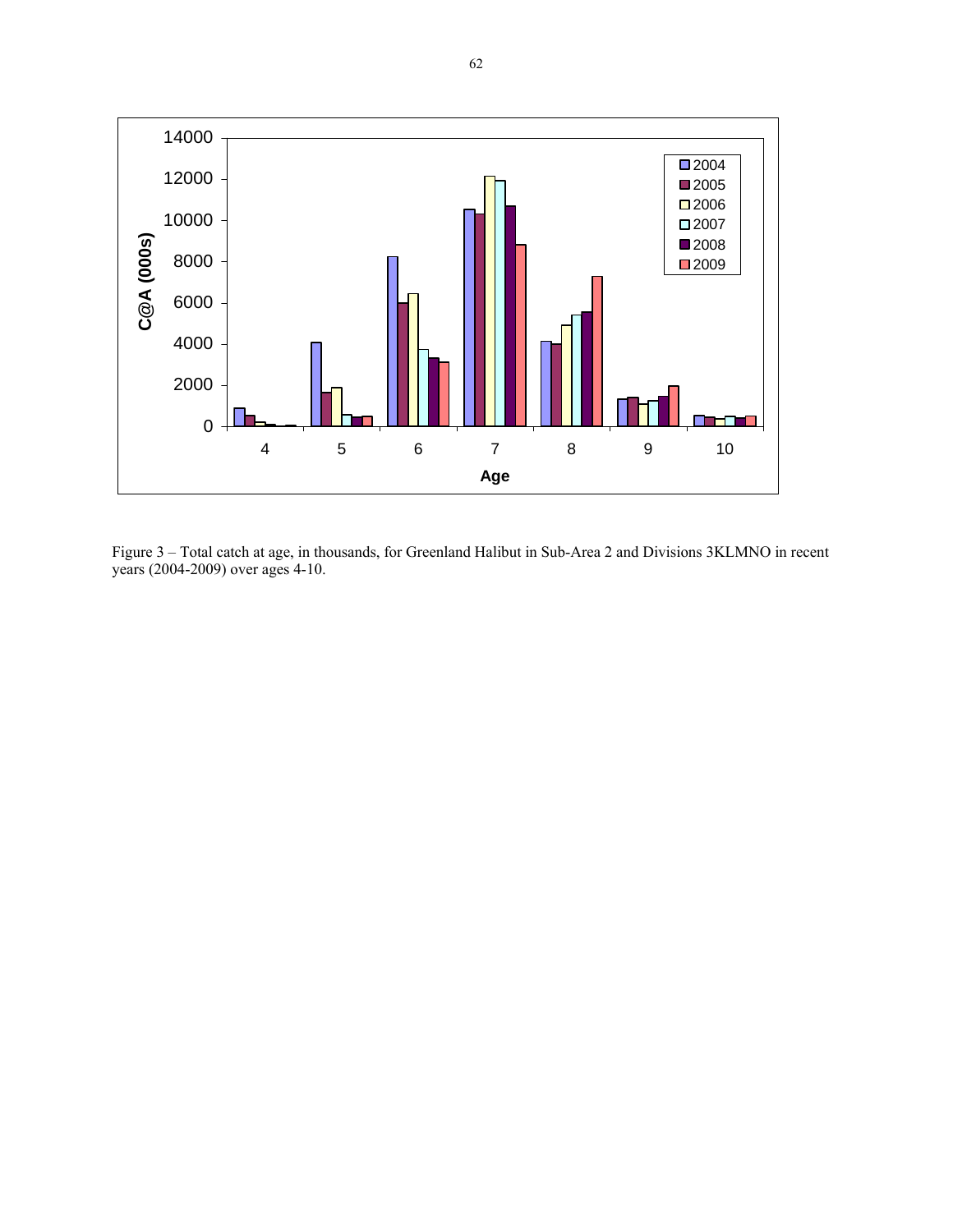

Figure 4. Age at 50% maturity (+ 95% fiducial limits) for male and female Greenland halibut in NAFO Divs. 2J3K by cohort. Data are from Canadian fall surveys in Div. 2J3K. The horizontal lines on the female panel indicate the average A50 from 1966-1979 and from 1980-1996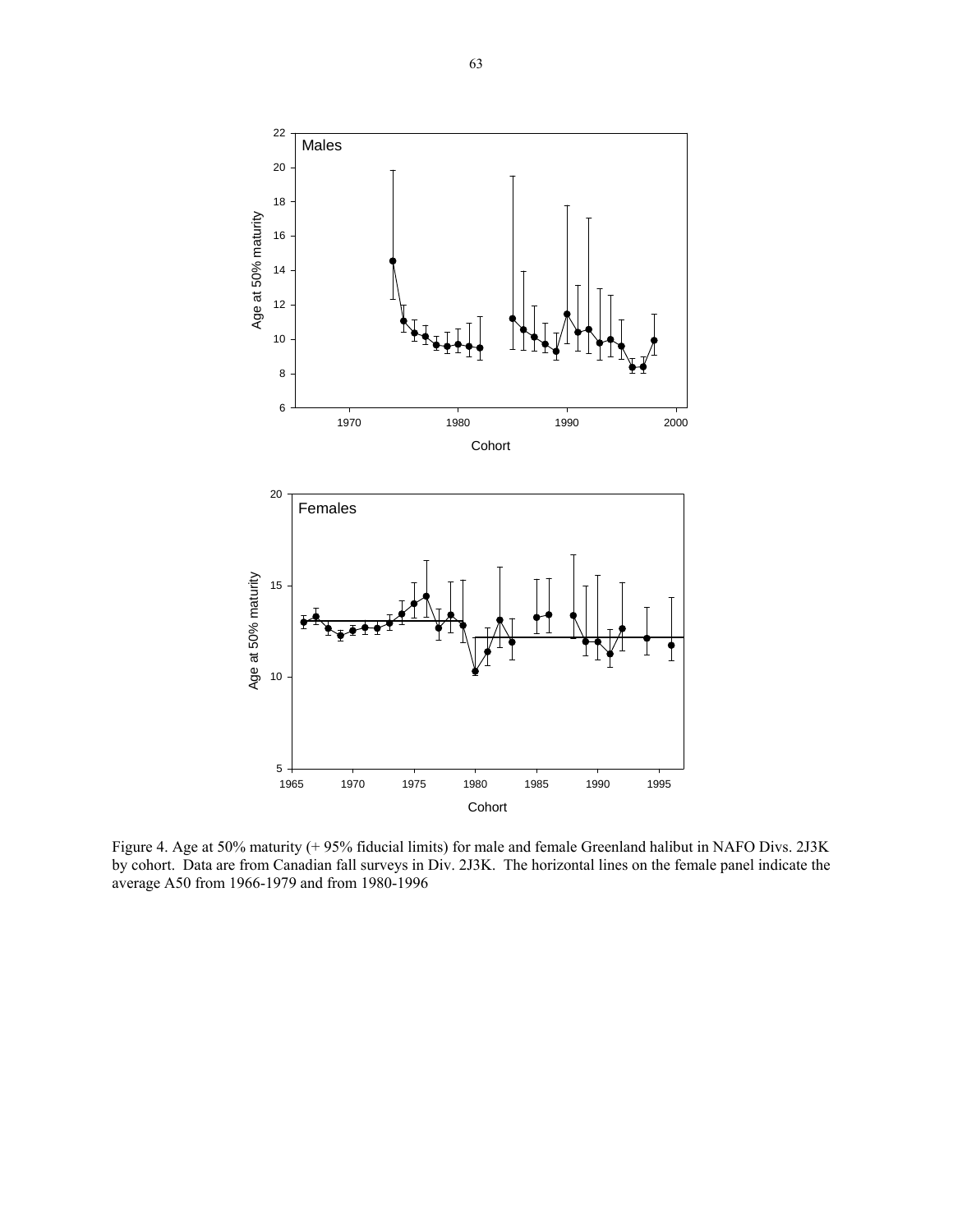

Figure 5. Length at 50% maturity (+ 95% fiducial limits) for male and female Greenland halibut in NAFO Divs. 2J3K by cohort. Data are from Canadian fall surveys in Div. 2J3K.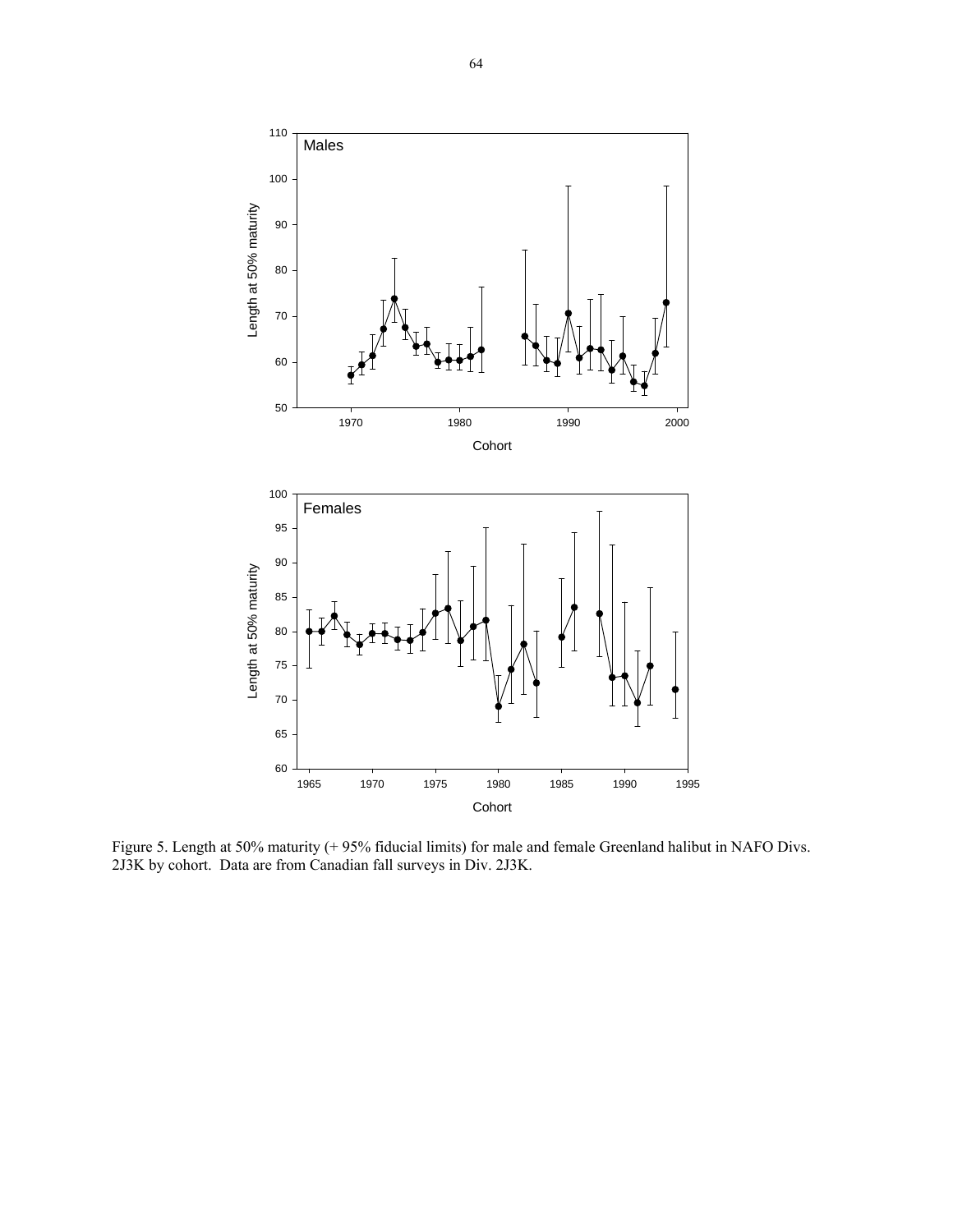

Figure 6a: Pair-wise scatter plot of age-disaggregated survey data (log-scale) from Canadian fall survey in Divs. 2J3K (1996-2009). Refer to text for details.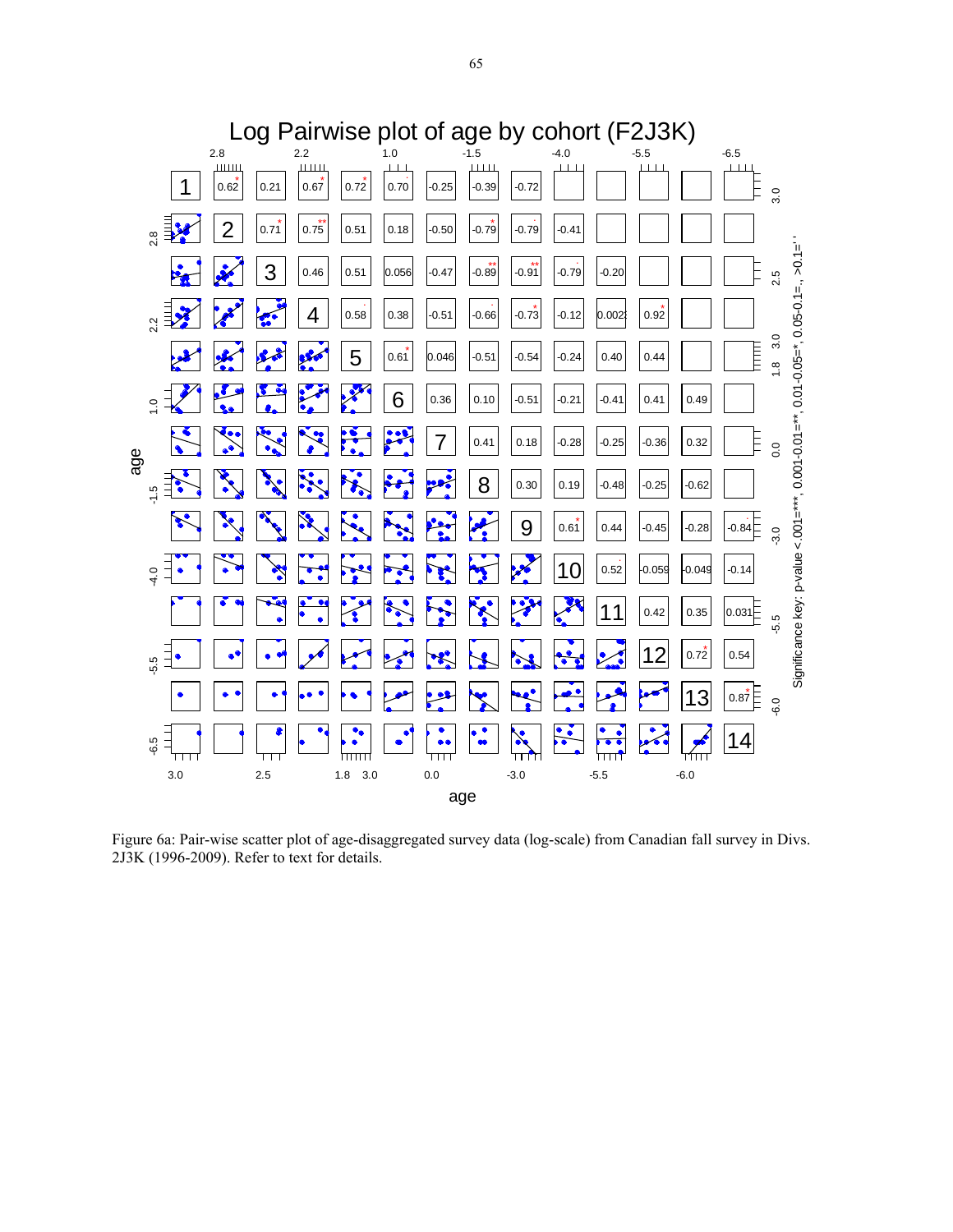

Figure 6b: Pair-wise scatter plot of age-disaggregated survey data (log-scale) from Canadian spring survey in Divs. 3LNO (1996-2009). Refer to text for details.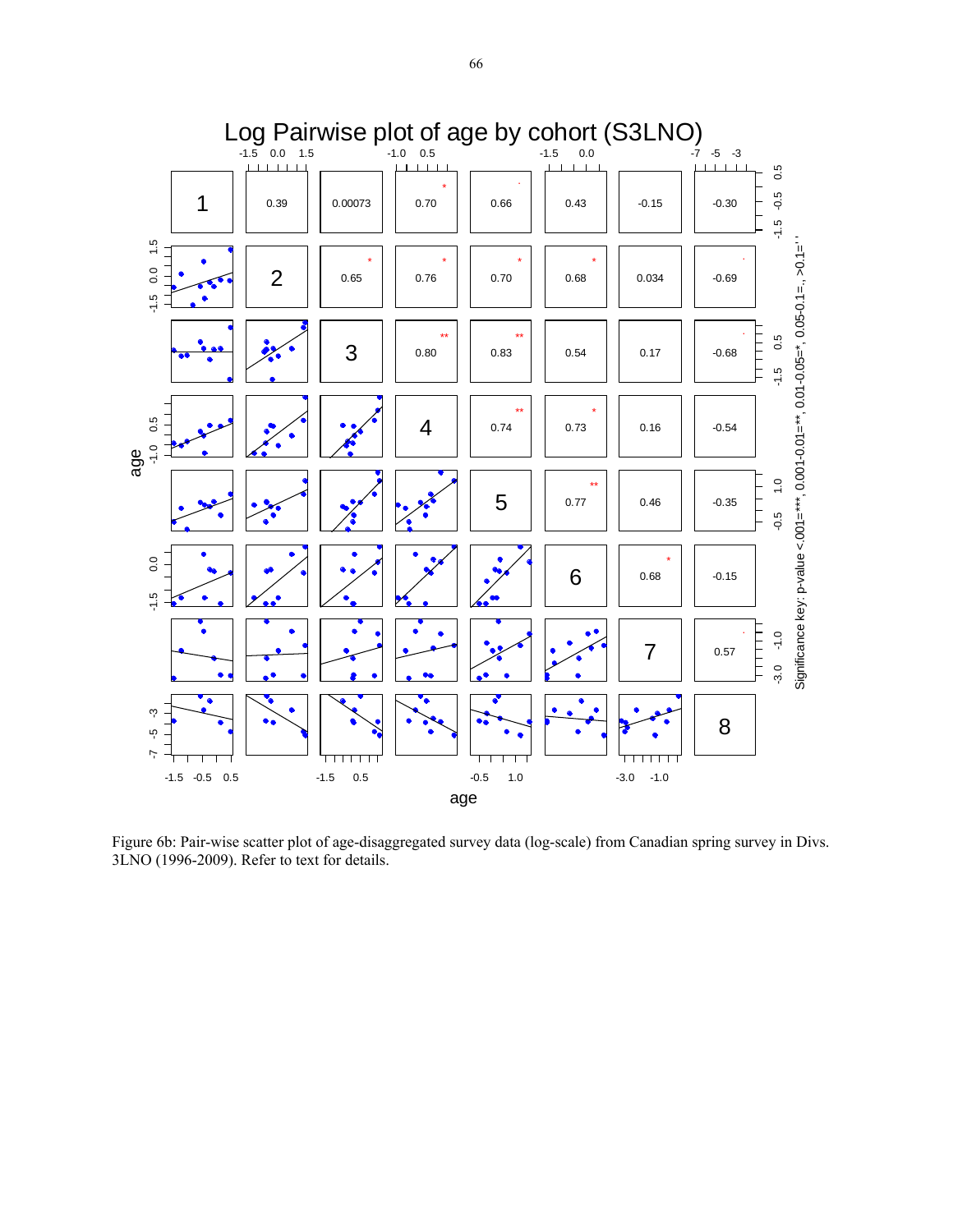

Figure 6c: Pair-wise scatter plot of age-disaggregated survey data (log-scale) from EU Flemish Cap survey (0-700m only; 1995-2009). Refer to text for details.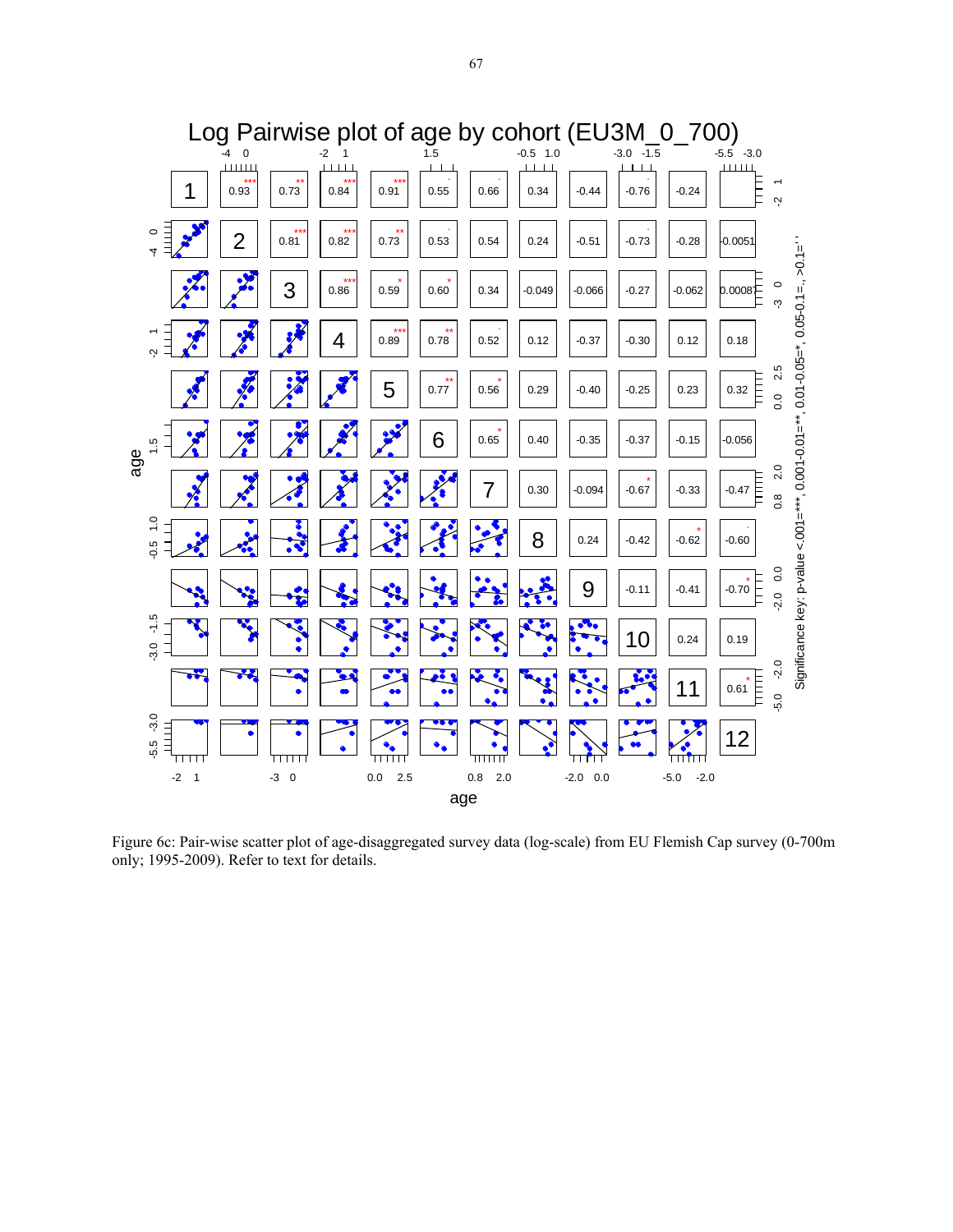

Figure 6d: Pair-wise scatter plot of age-disaggregated survey data (log-scale) from EU Flemish Cap survey (700- 1400m only; 2004-2009). Refer to text for details.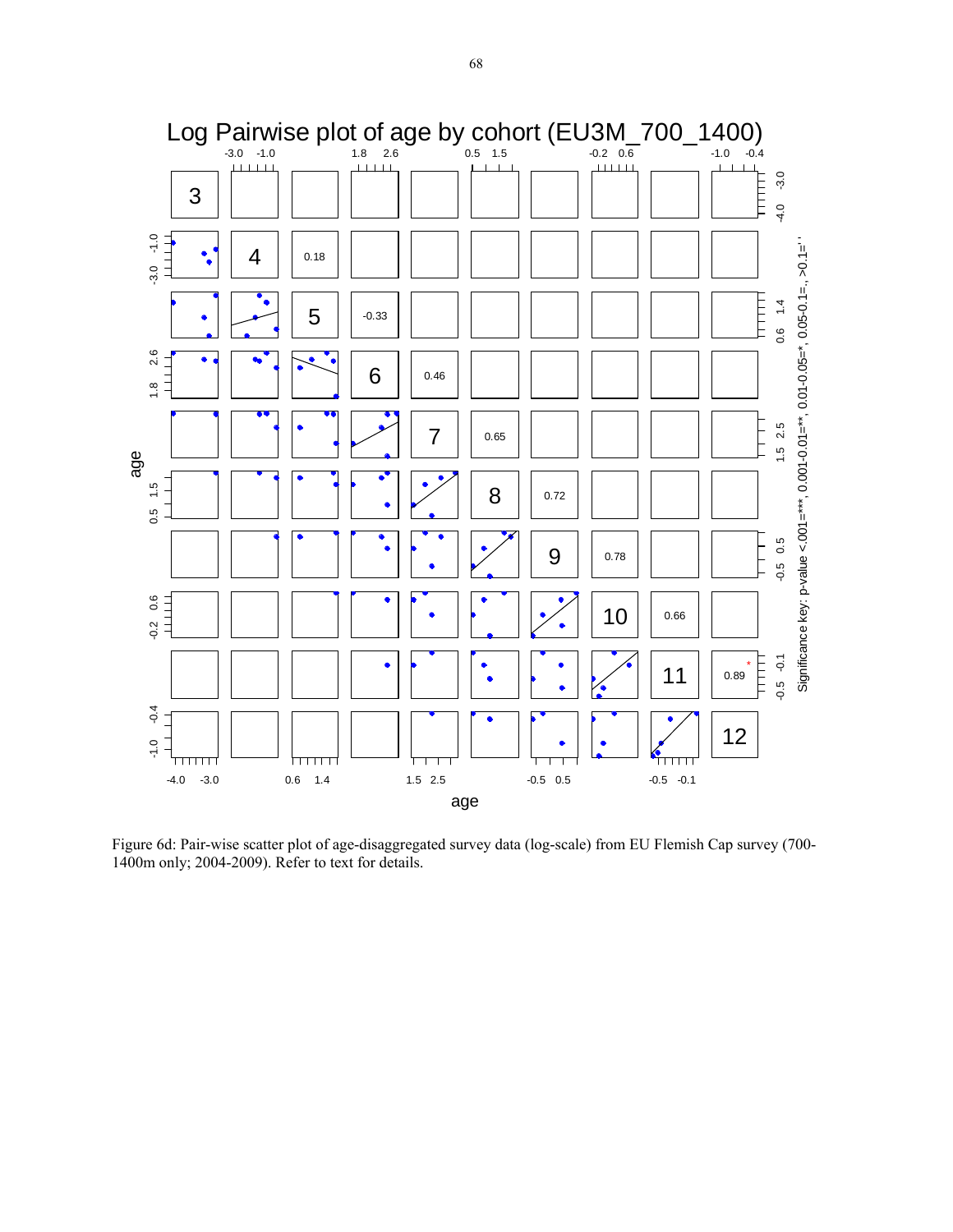

Figure 6e: Pair-wise scatter plot of age-disaggregated survey data (log-scale) from EU Flemish Cap survey (0- 1400m only; 2004-2009). Refer to text for details.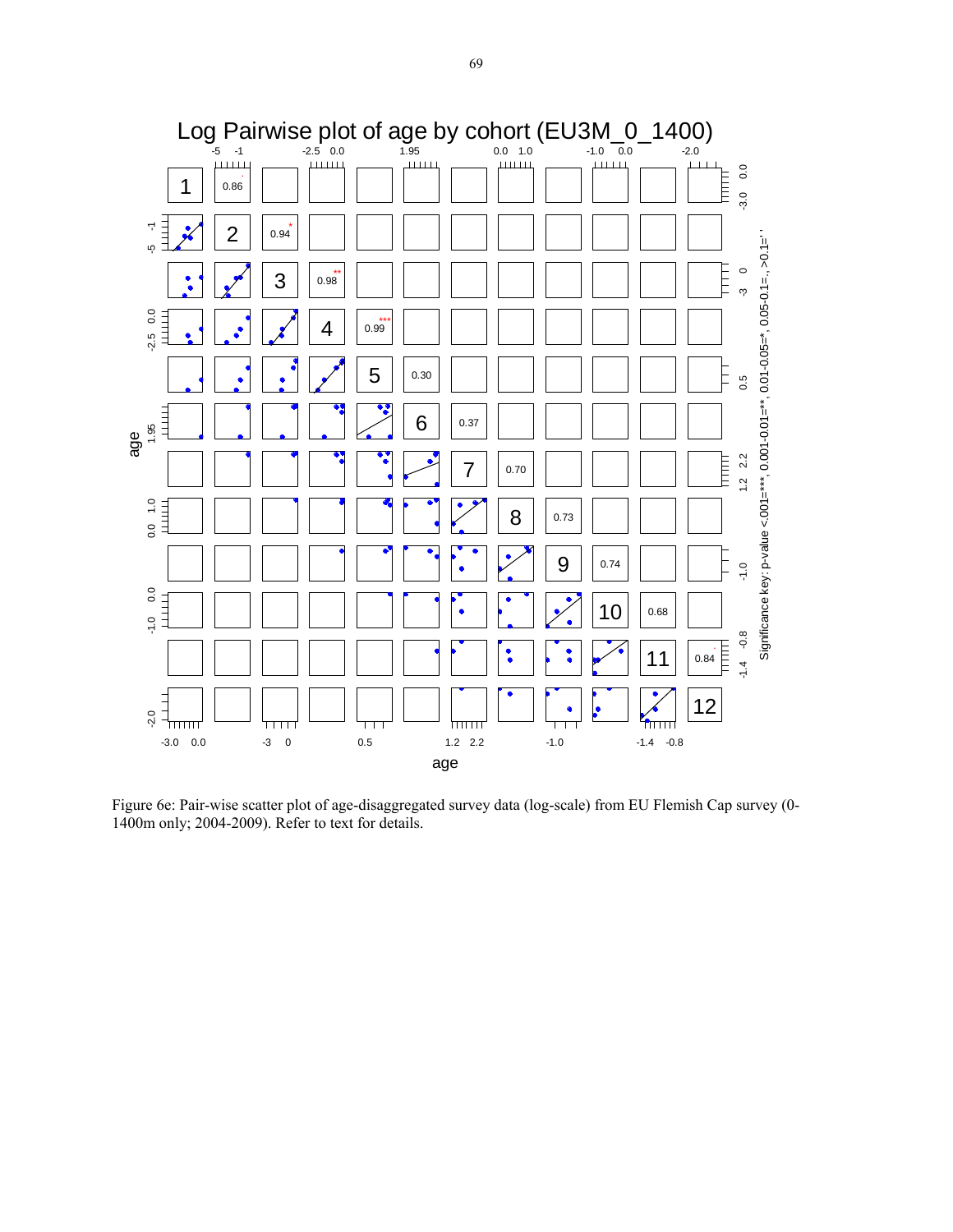

Figure 7. Correlation coefficients computed between successive age groups from each survey series. "First Age" identifies the youngest age being considered, correlations were computed on logged index data.



Figure 8. Correlation coefficients at age between abundance at age indices from the EU Flemish Cap survey analyzed over various depth classes, 2004-2009.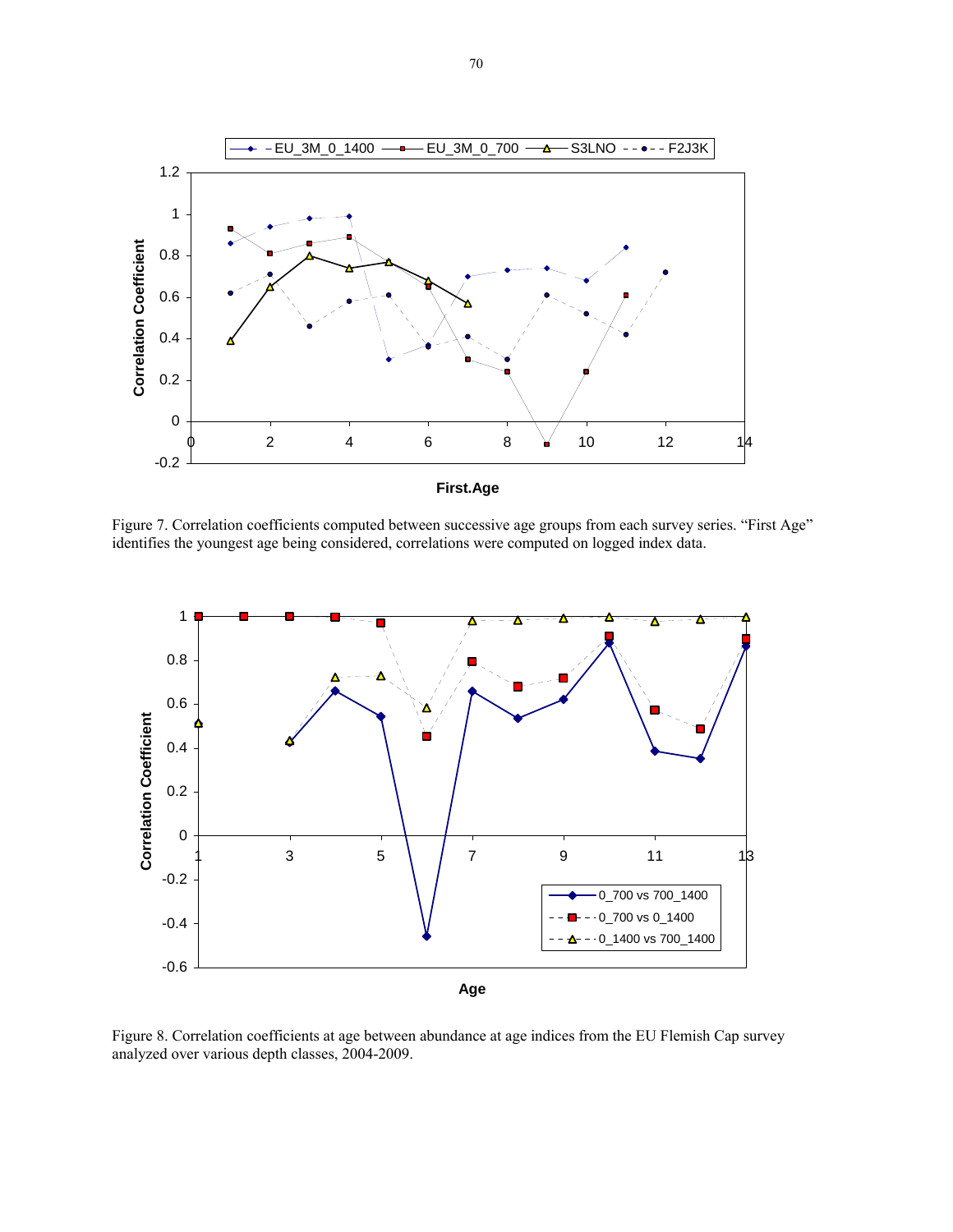

**Standardized Indices for Greenland Halibut in SA 2+3**

Figure 9a. Standardized age-disaggregated Greenland Halibut survey indices. For each survey-age, the survey data are standardized to have a mean of 0 and a variance of 1.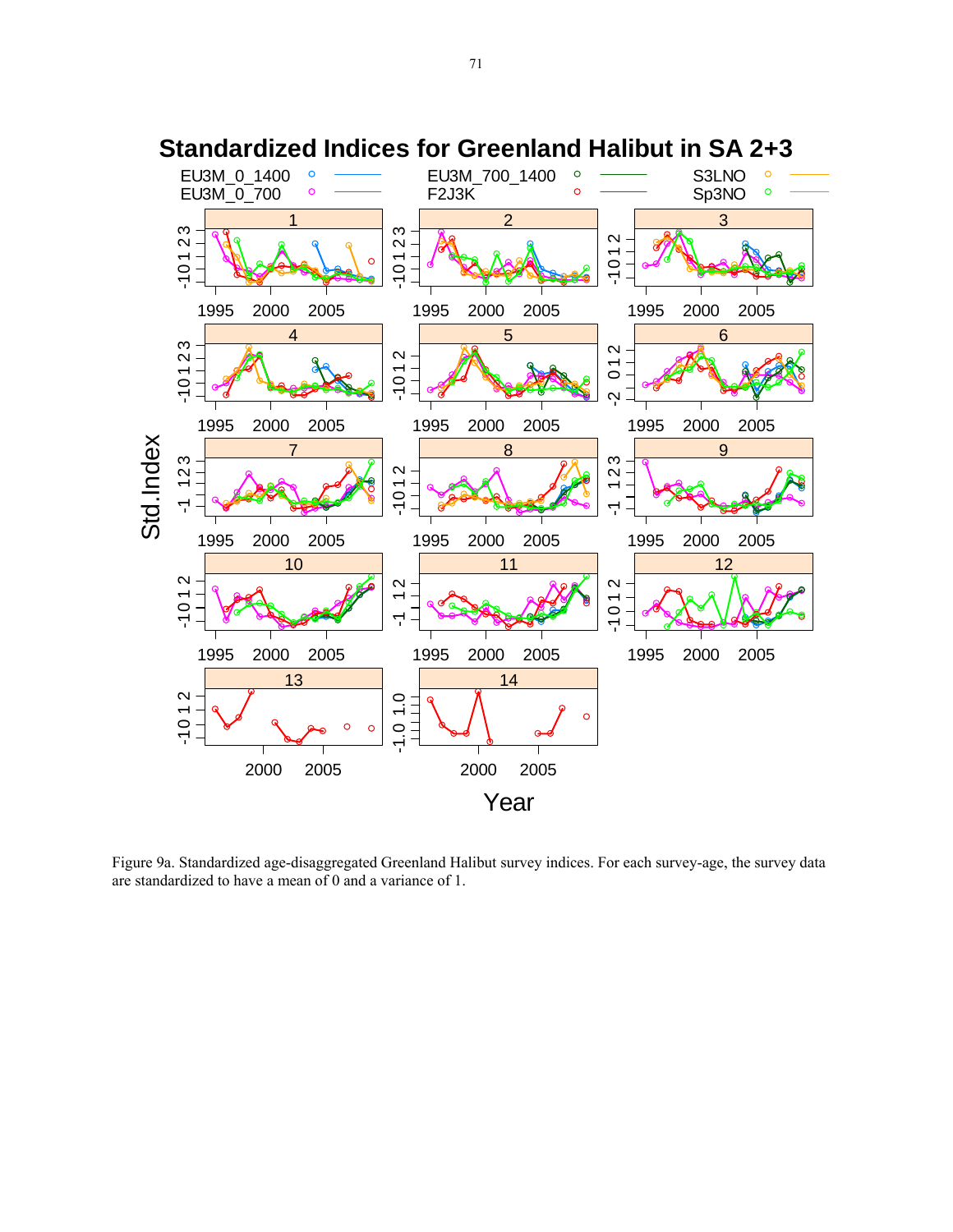

Figure 9b. Standardized age-disaggregated Greenland Halibut survey indices – includes only the surveys used to calibrate the previous analytical assessment. For each survey-age, the survey data are standardized to have a mean of 0 and a variance of 1.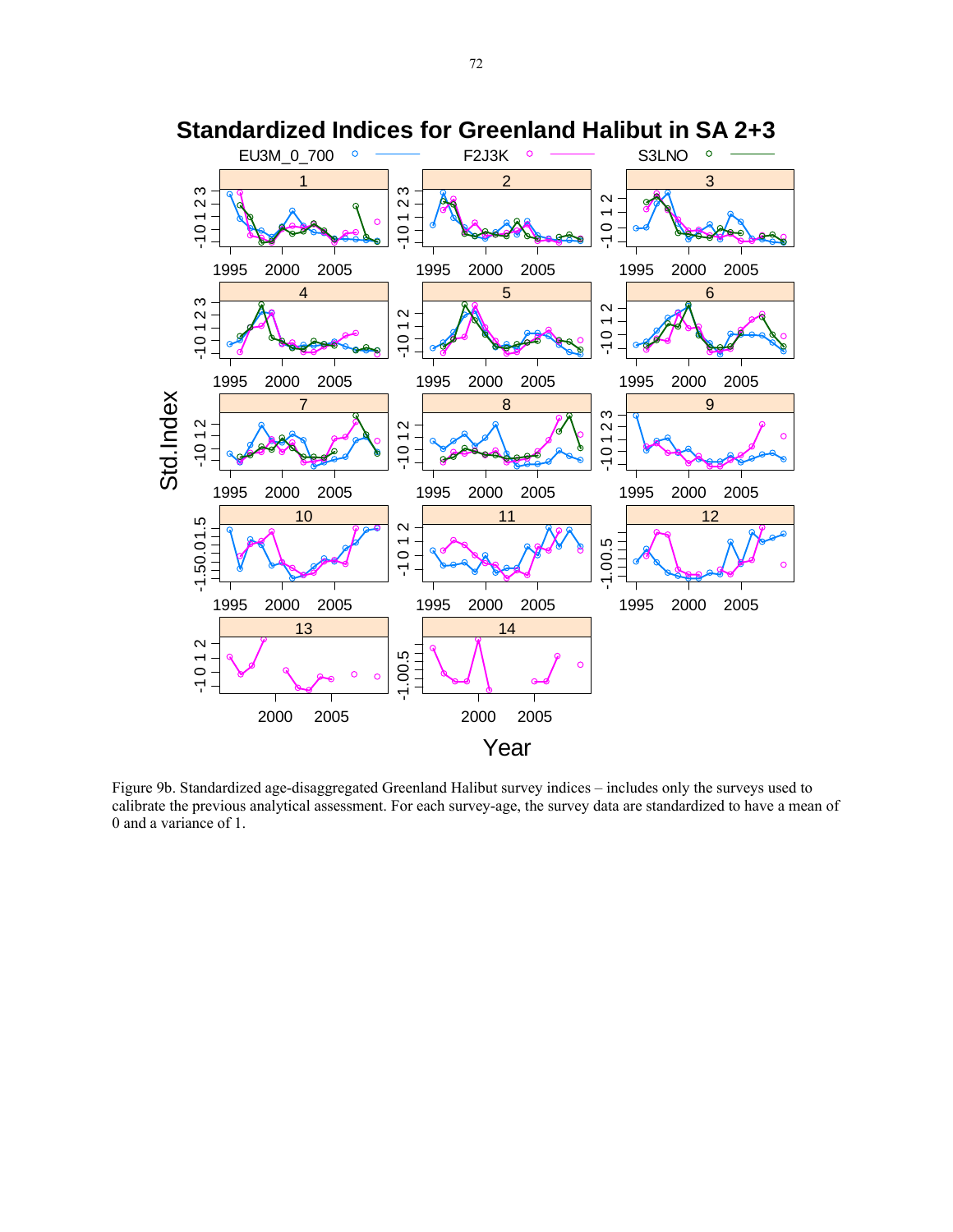

Figure 10a. Plot of standardized proportions by age across years (SPAY). Annual index proportions were standardized at each age to have a mean of 0 and a variance of 1. Index name identified in panel title.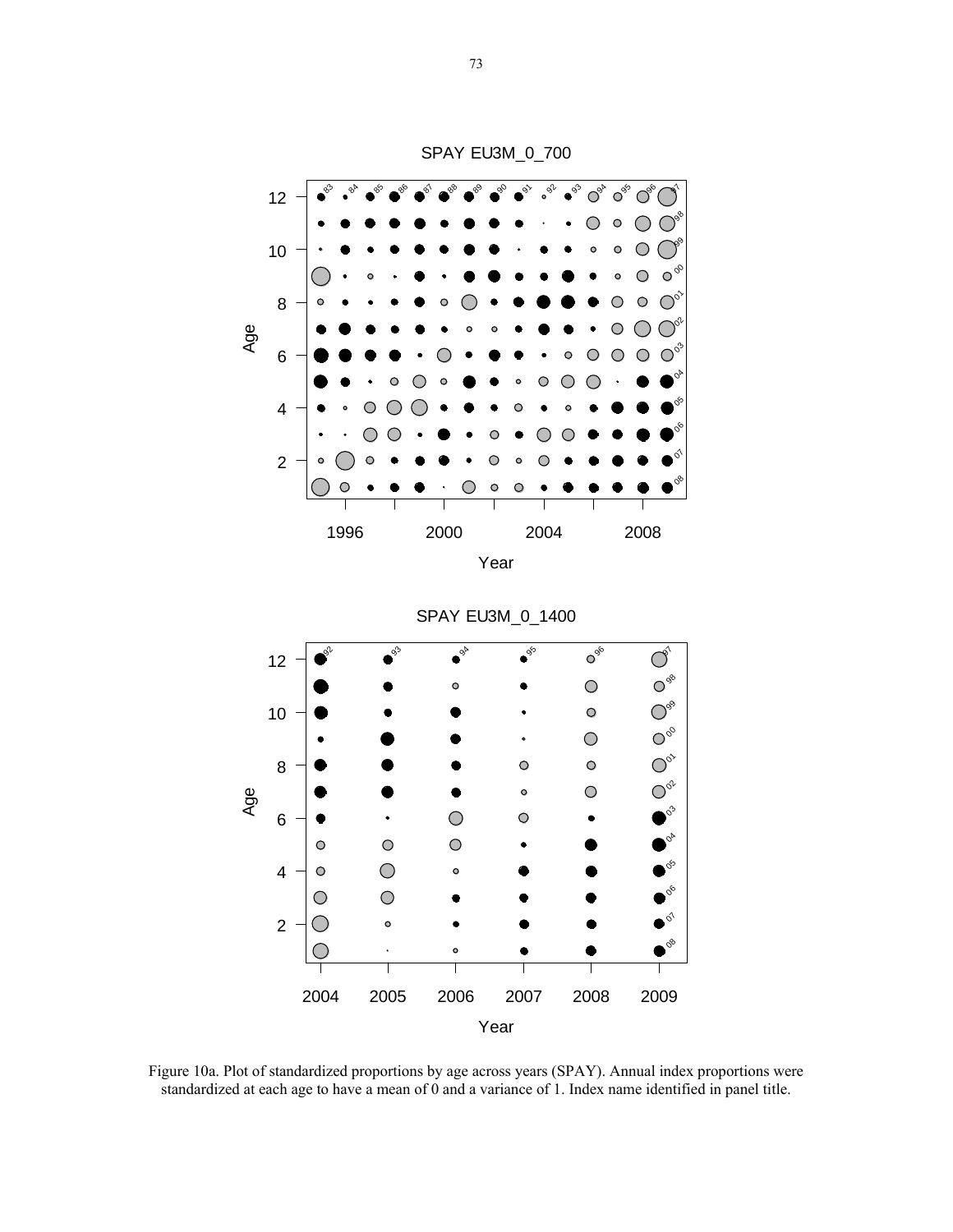

Figure 10b. Plot of standardized proportions by age across years (SPAY). Annual index proportions were standardized at each age to have a mean of 0 and a variance of 1. Index name identified in panel title.

SPAY EU3M\_700\_1400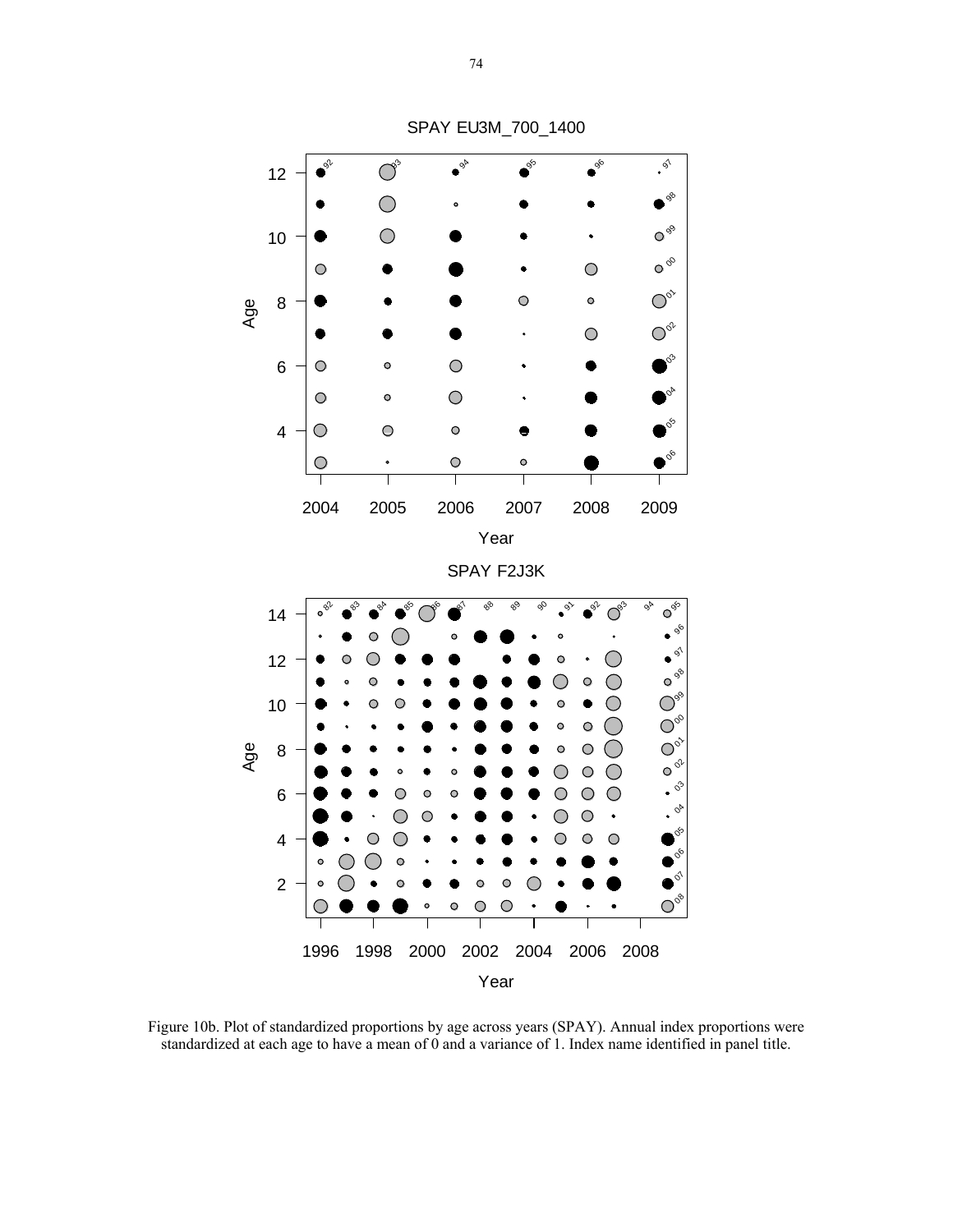

Figure 10c. Plot of standardized proportions by age across years (SPAY). Annual index proportions were standardized at each age to have a mean of 0 and a variance of 1. Index name identified in panel title.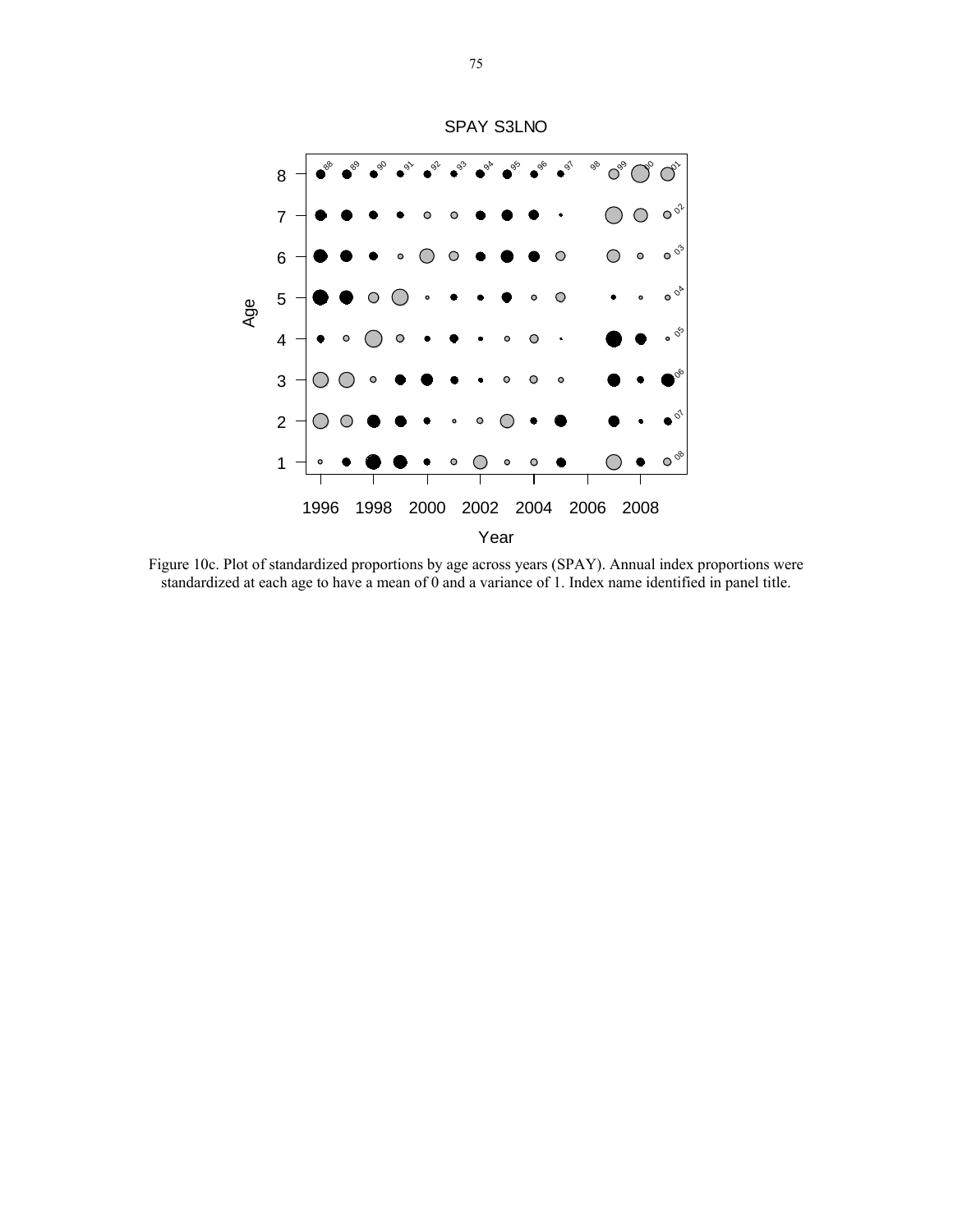

Figure 11. XSA (update run) estimates of exploitable biomass (ages 5+ in tons; upper panel), average fishing mortality (ages 5-10) and recruitment (000's at age 1) for Greenland Halibut in Sub-Area 2 and Divisions 3KLMNO.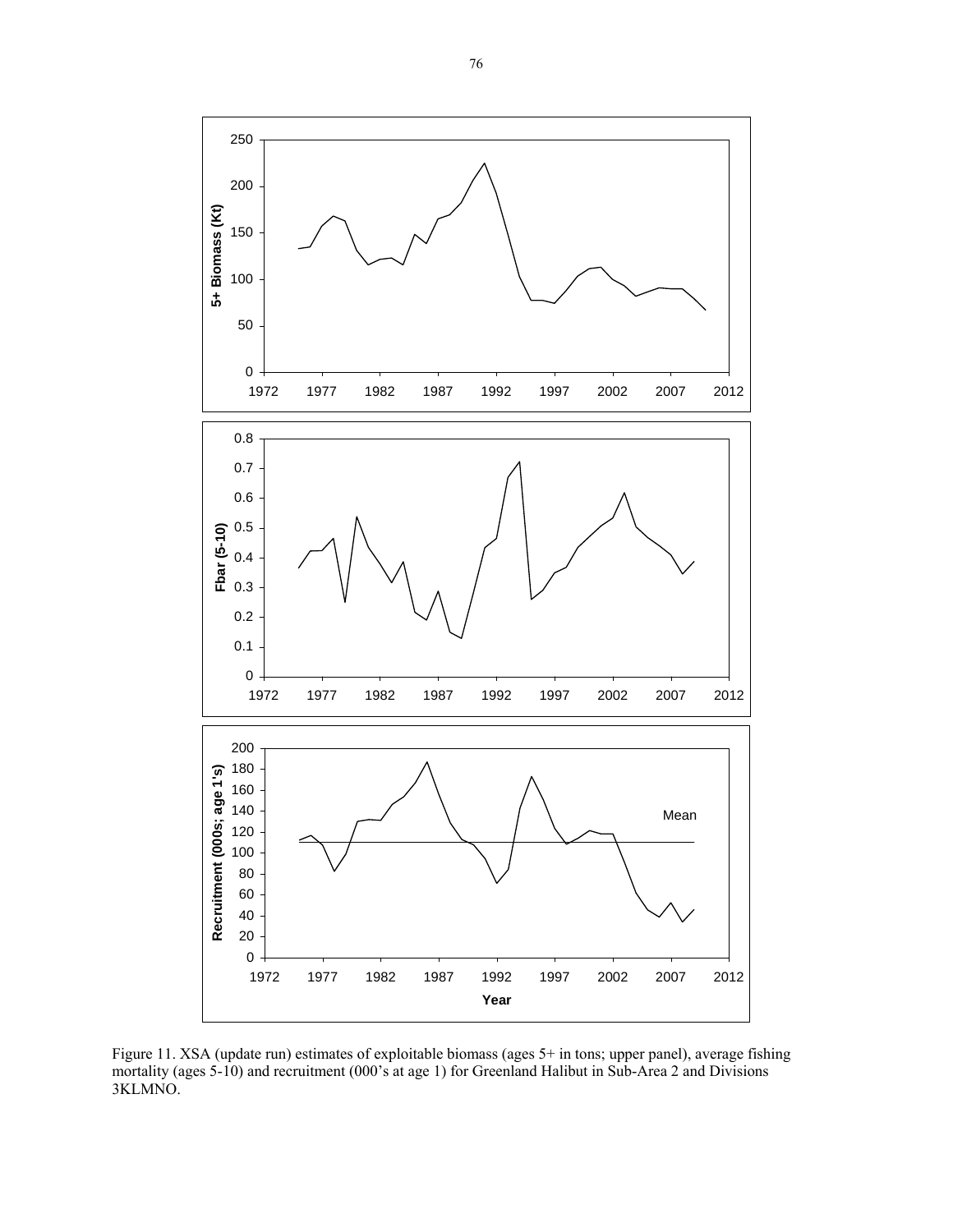









Figure 12. XSA (update run) estimated catchabilities, associated standard errors, and the scaled weights used to estimate survivors in the terminal year.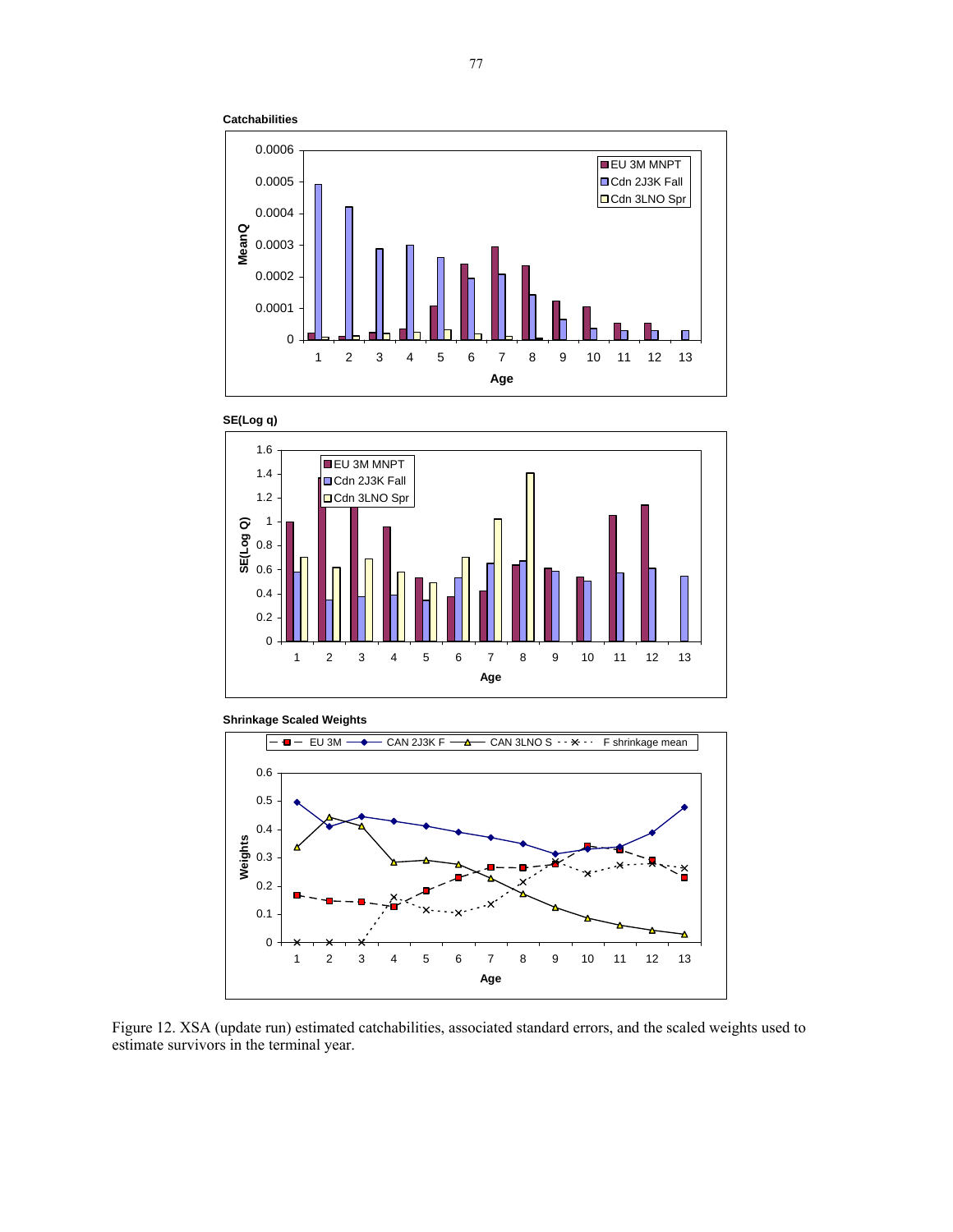

Figure 13. XSA (update run) estimated selection pattern in the most recent five years.



Figure 14a. Mean square residuals from XSA (update run) for each survey-age.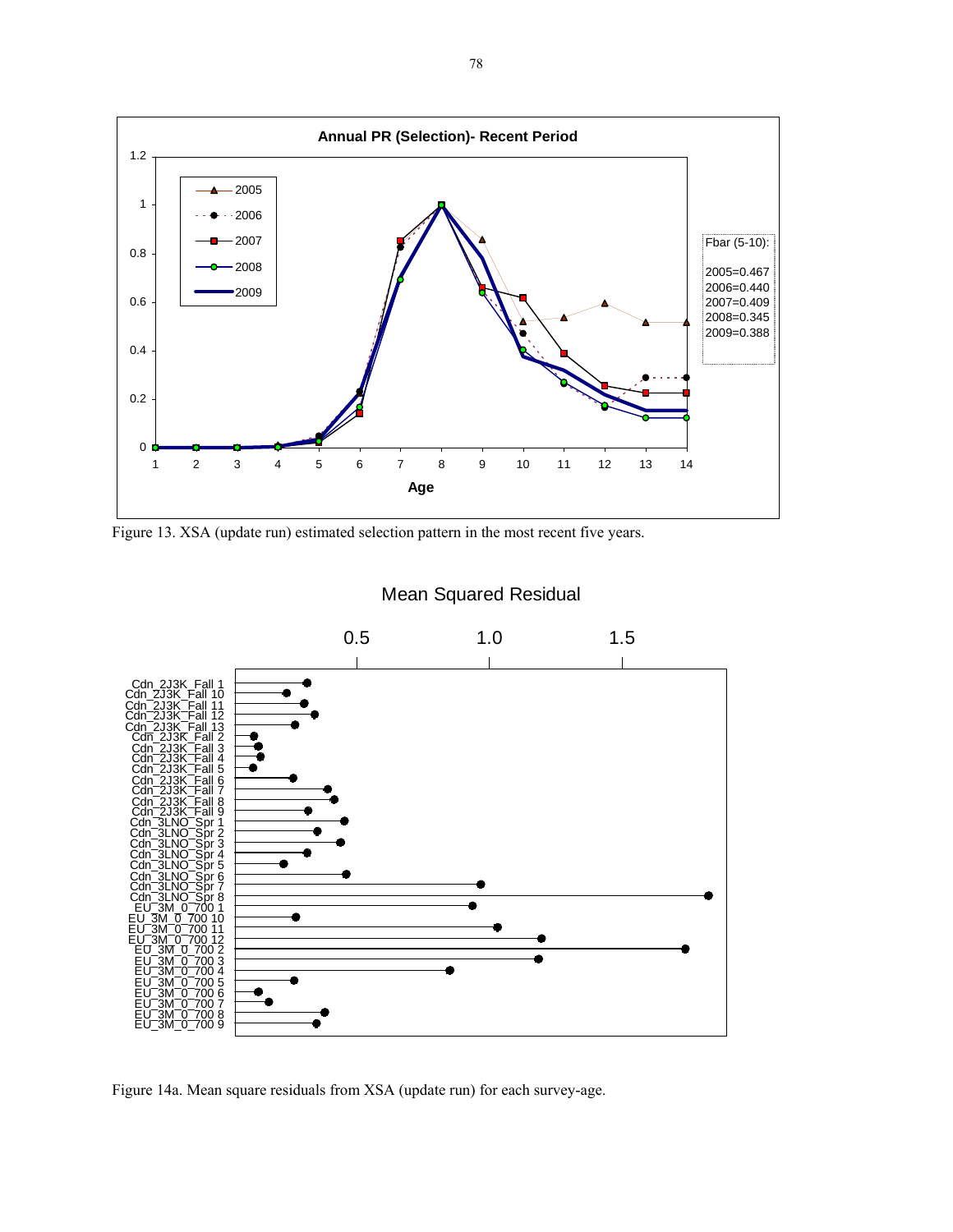

Figure 14b. XSA (update run) residuals by survey, age and year. Symbol=age, solid circle=mean annual residual.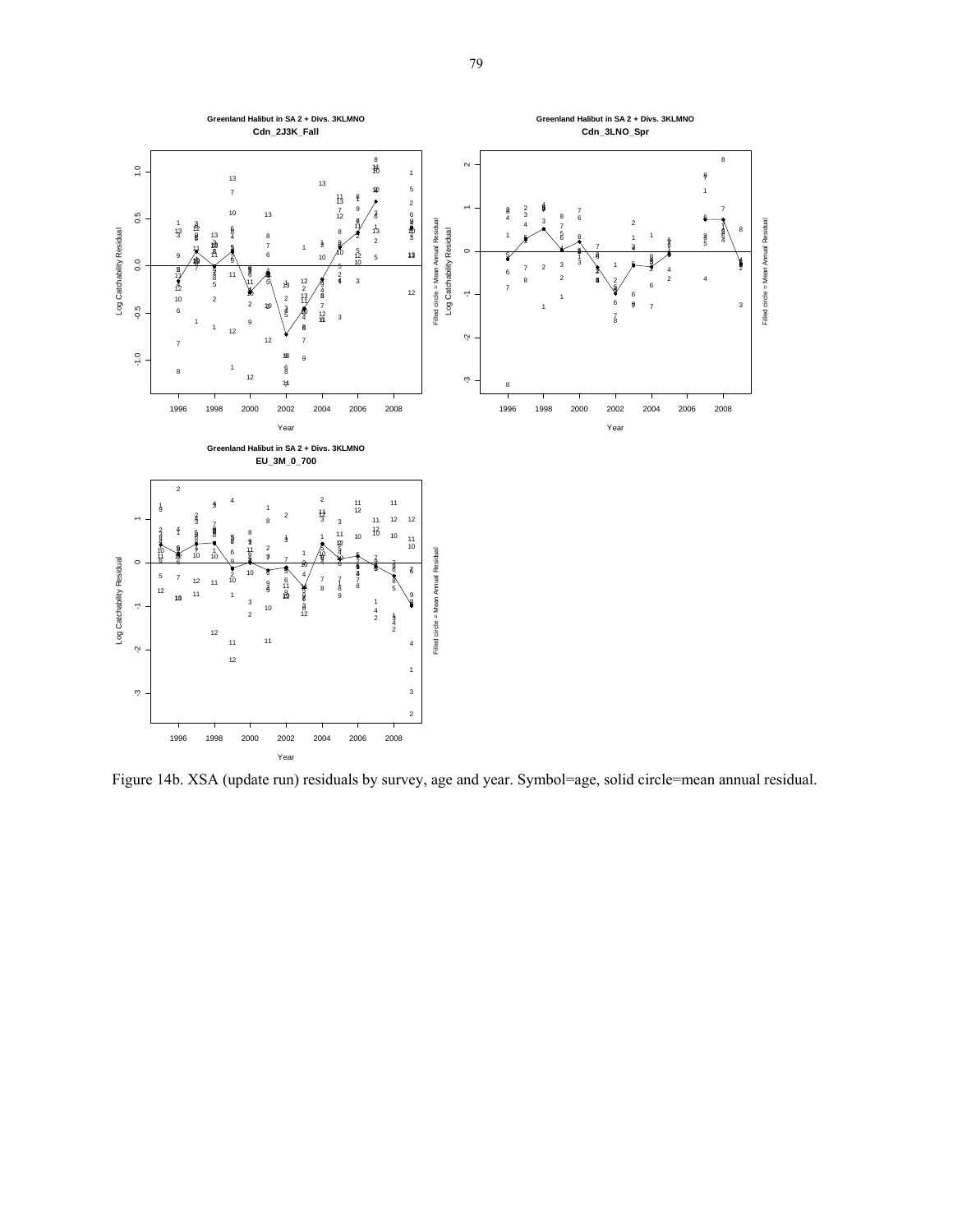

Figure 14c. XSA Residuals (update run; cont.) Black=positive residual; grey=negative residual. Symbols are scaled to the overall maximum residual to permit comparisons across survey series.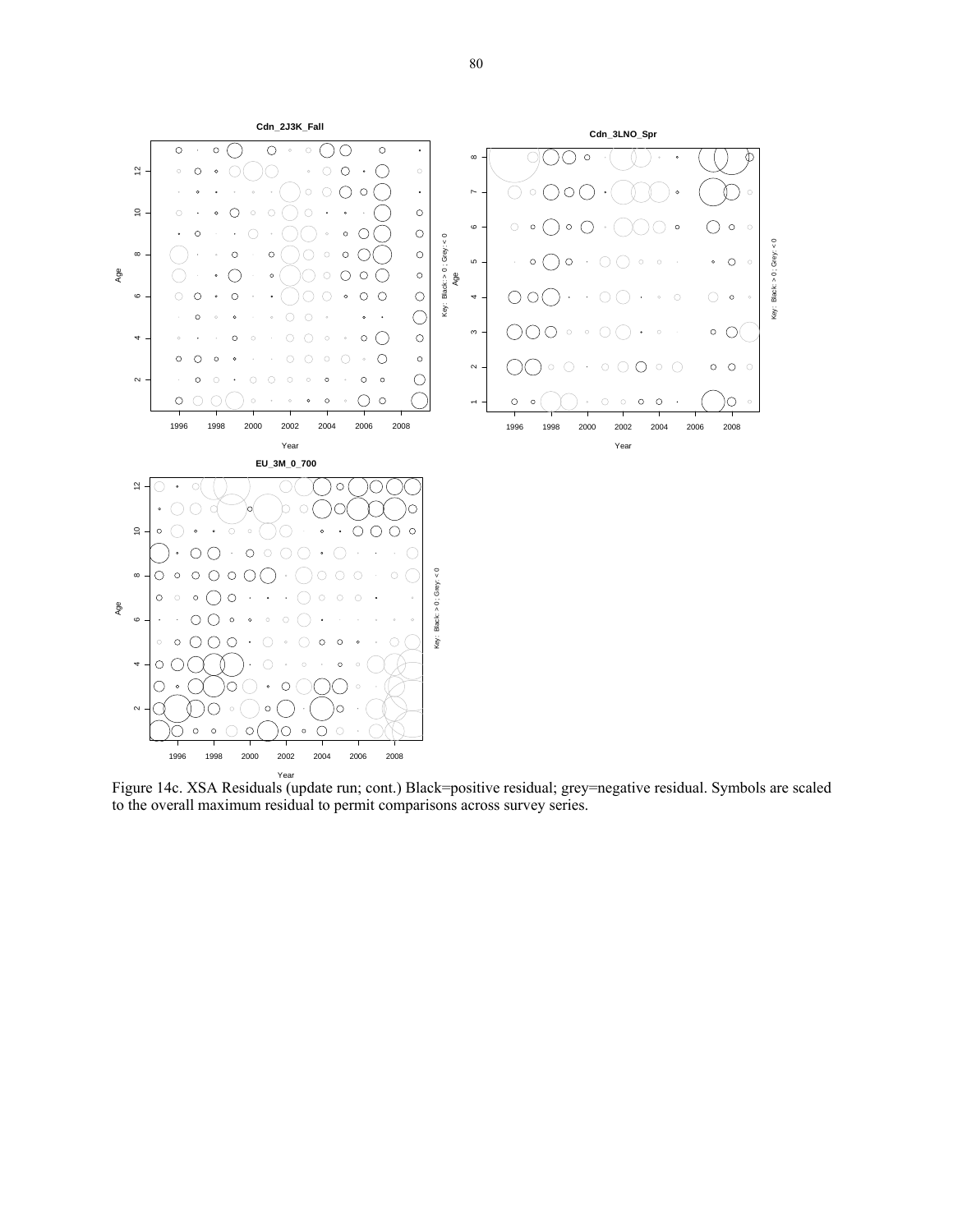

Figure 15. Retrospective Analysis, update run – 5+ biomass (t), Age 1 recruitment (000s) and average fishing mortality (ages 5-10). Bold lines highlight the current assessment. Results from the one-year retrospective (dashed line) are difficult to interpret due to the missing 2008 Canadian fall survey data. Refer to Healey and Mahé (2009) for further detail.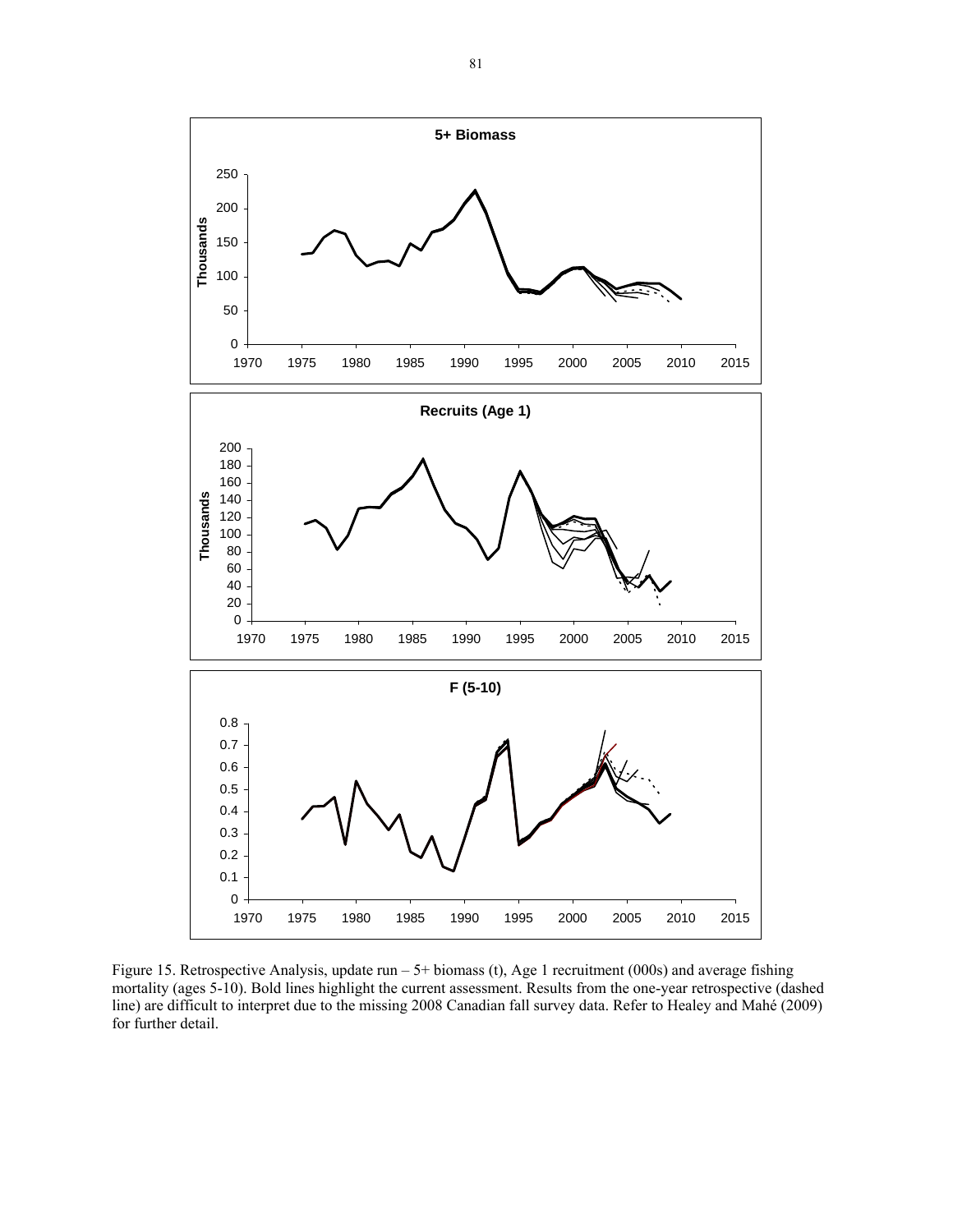

Figure 16. Comparison of updated run, an XSA analysis which adds the EU 3M data from 700-1400m depth over 2004-2009 to the calibration dataset ("Add EU DW") and an XSA analysis which splits the EU survey information, using data from 0-700m over 1995-2003, and data from 0-1400m over 2004-2009.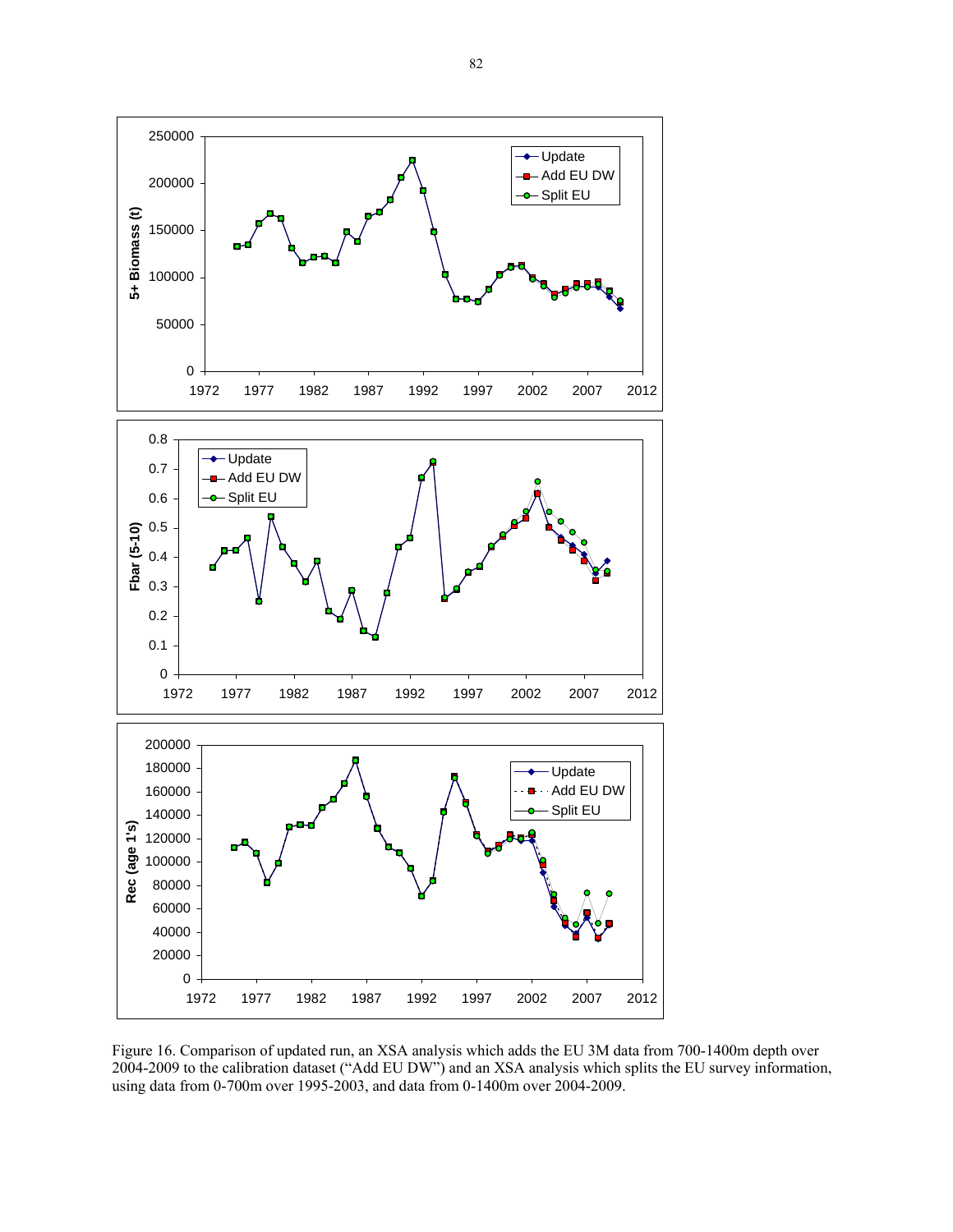

Figure 17. XSA estimates of exploitable biomass (ages 5+ in tons; upper panel), average fishing mortality (ages 5-10) and recruitment (000's at age 1) for Greenland Halibut in Sub-Area 2 and Divisions 3KLMNO. The EU survey data is split in two periods, and age 13 data from the deep water series is included.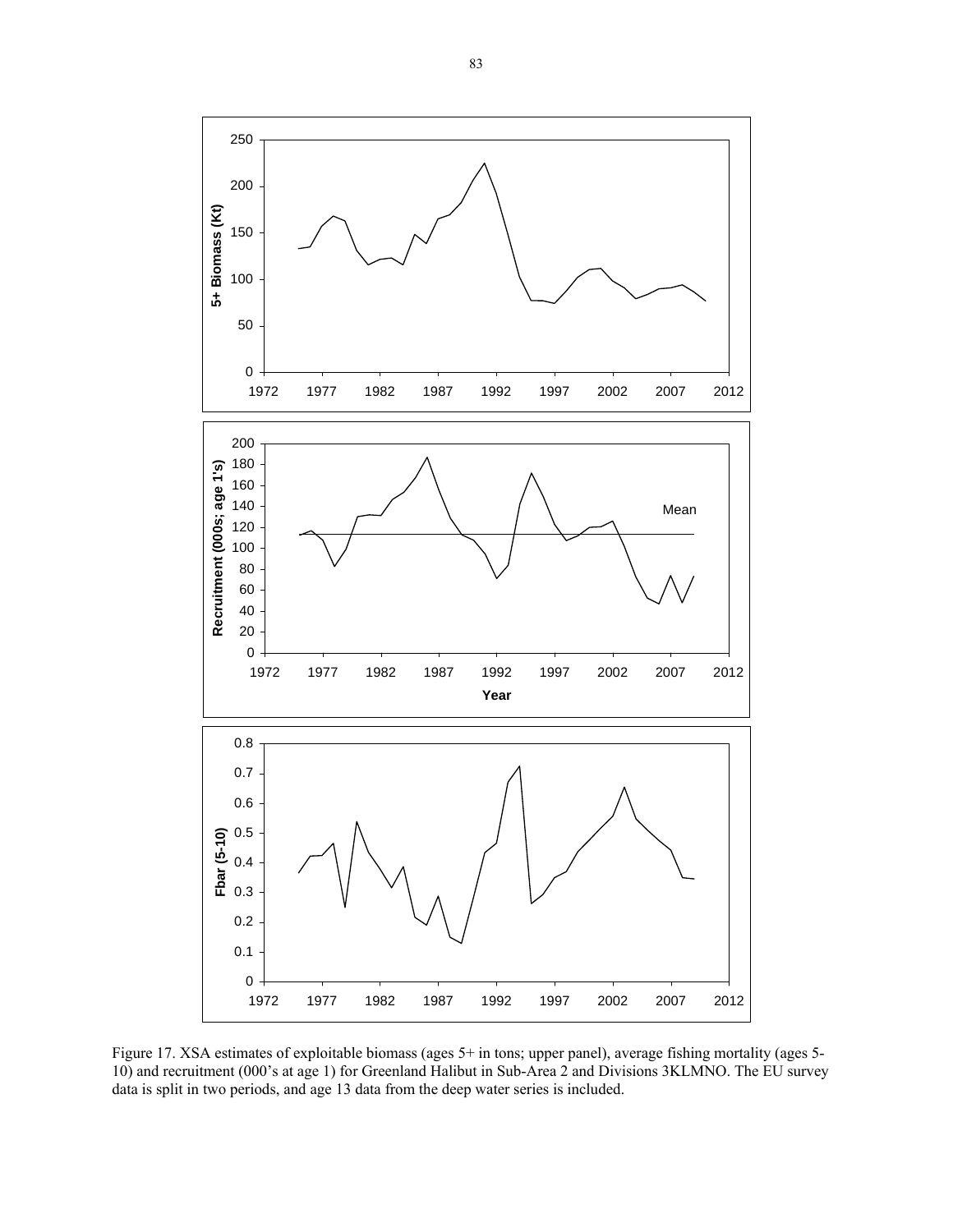











Figure 18. XSA (split EU run) estimated catchabilities, associated standard errors, and the scaled weights used to estimate survivors in the terminal year.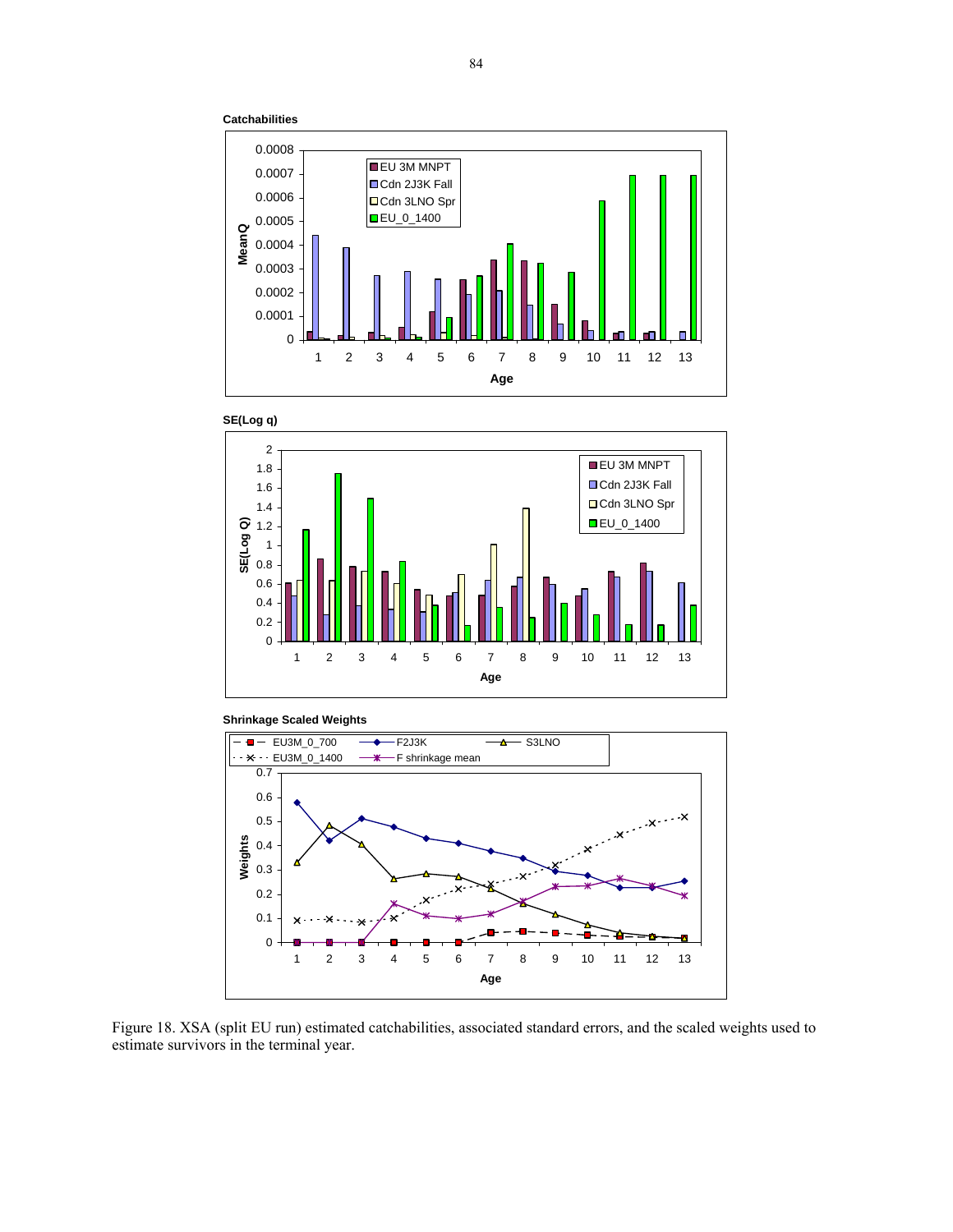

Figure 19. XSA (split EU run) estimated selection pattern in the most recent five years.



Figure 20a. Mean square residuals from XSA (split EU run) for each survey-age.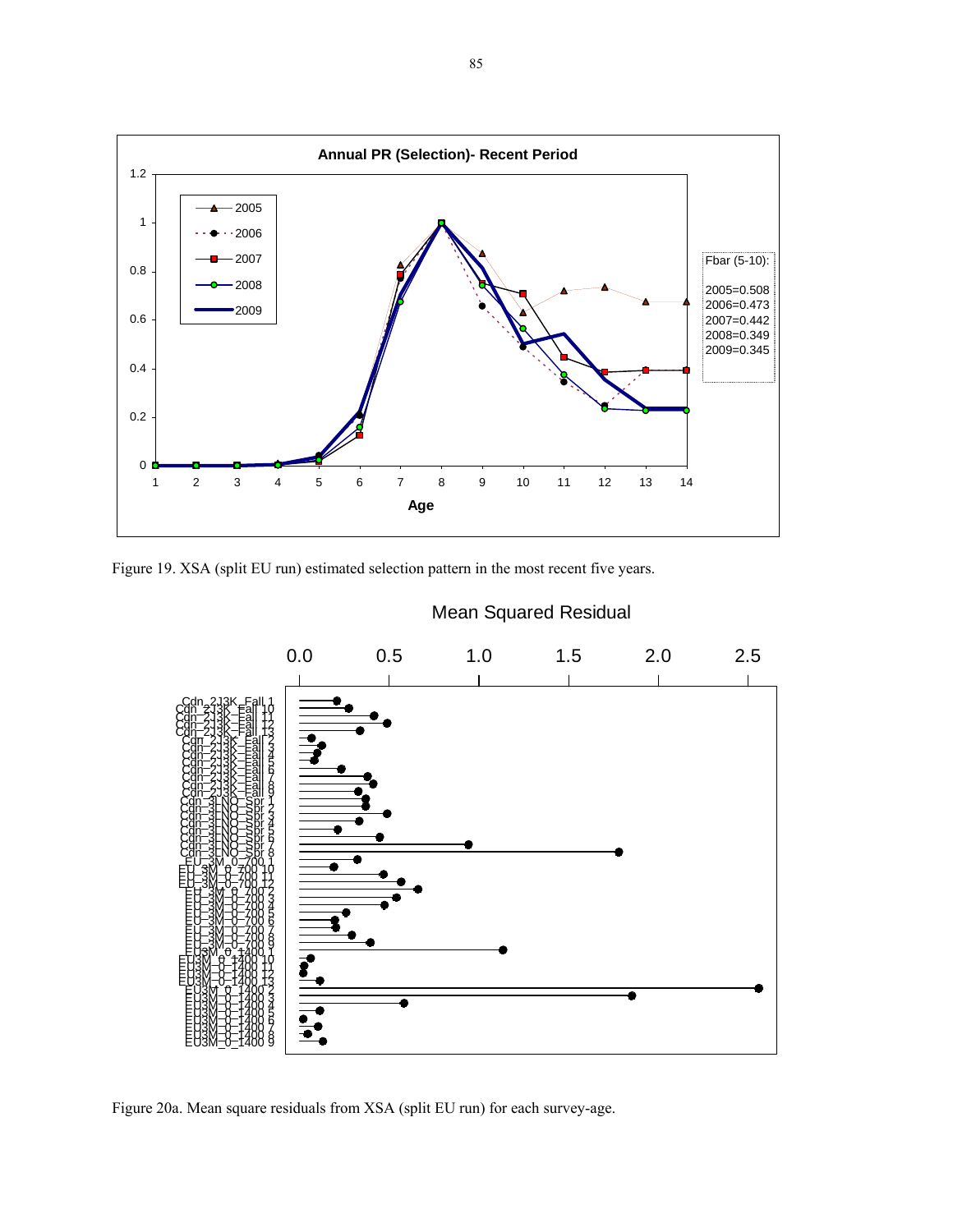

Figure 20b. XSA (split EU run) residuals by survey, age and year. Symbol=age, solid circle=mean annual residual.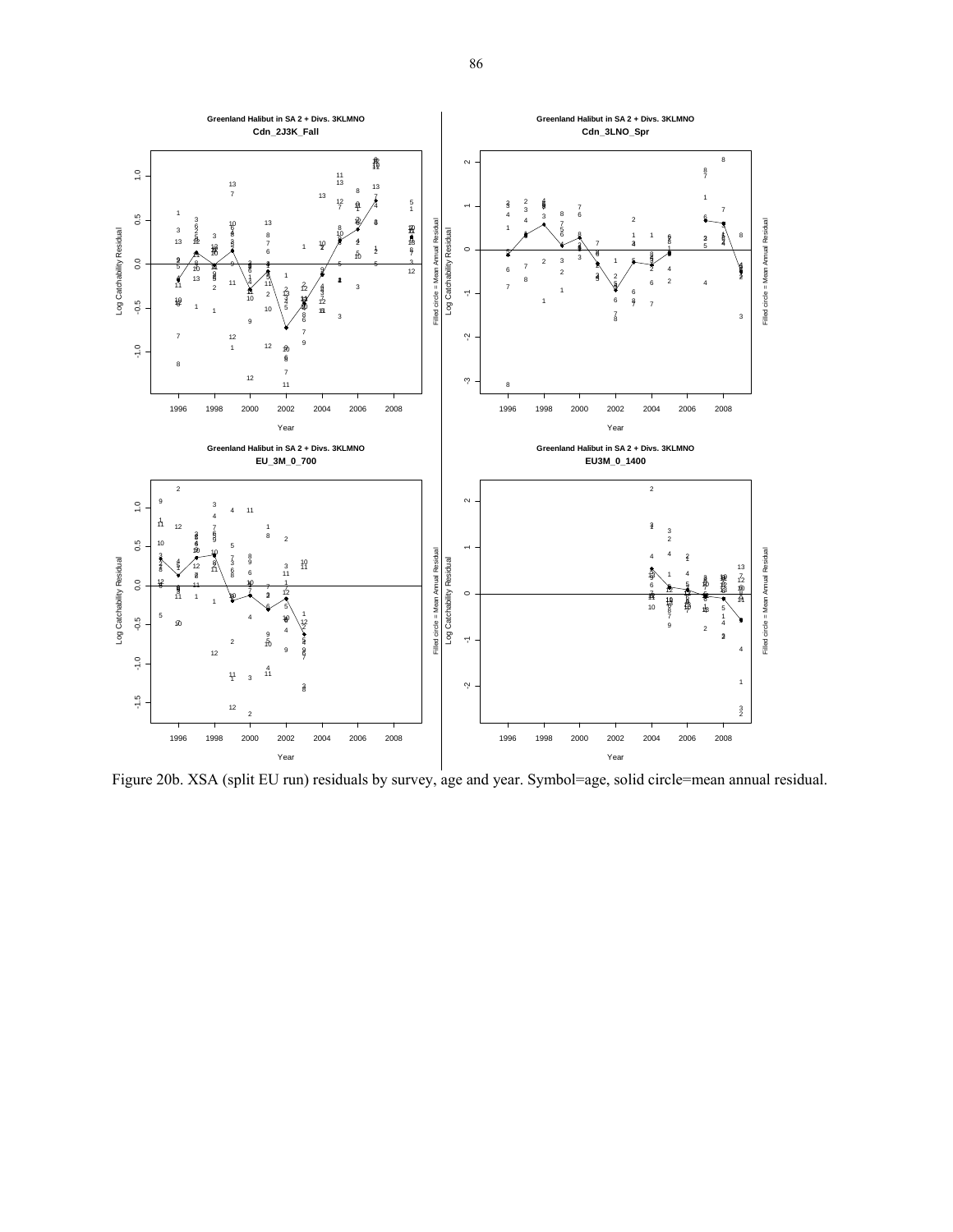

Figure 20c. XSA Residuals (split EU run) Black=positive residual; grey=negative residual. Symbols are scaled to the overall maximum residual to permit comparisons across survey series.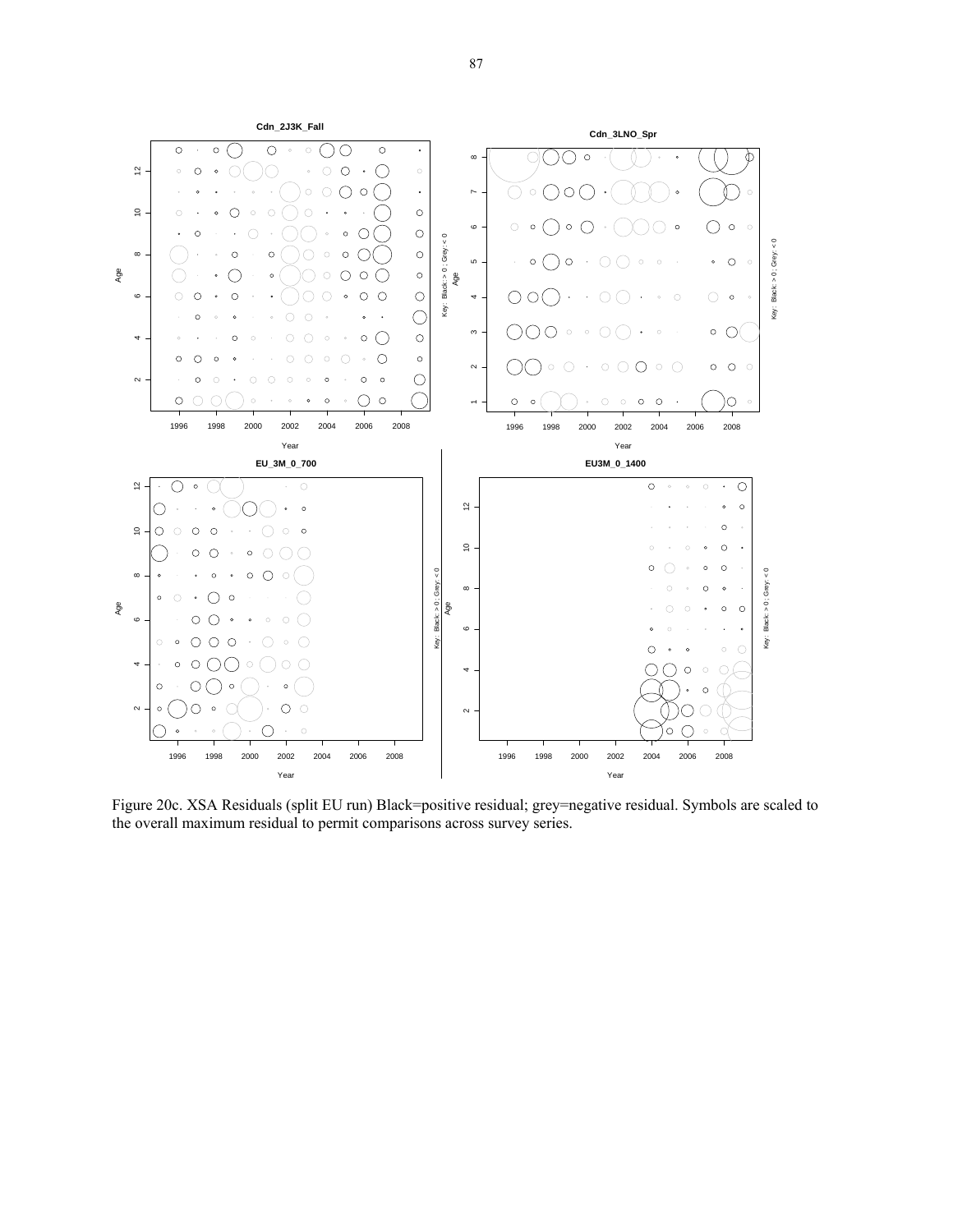

Figure 21. Biomass, Average Fishing Mortality and Recruitment retrospective for "split EU" XSA run. Bold lines indicate the assessment for the current year.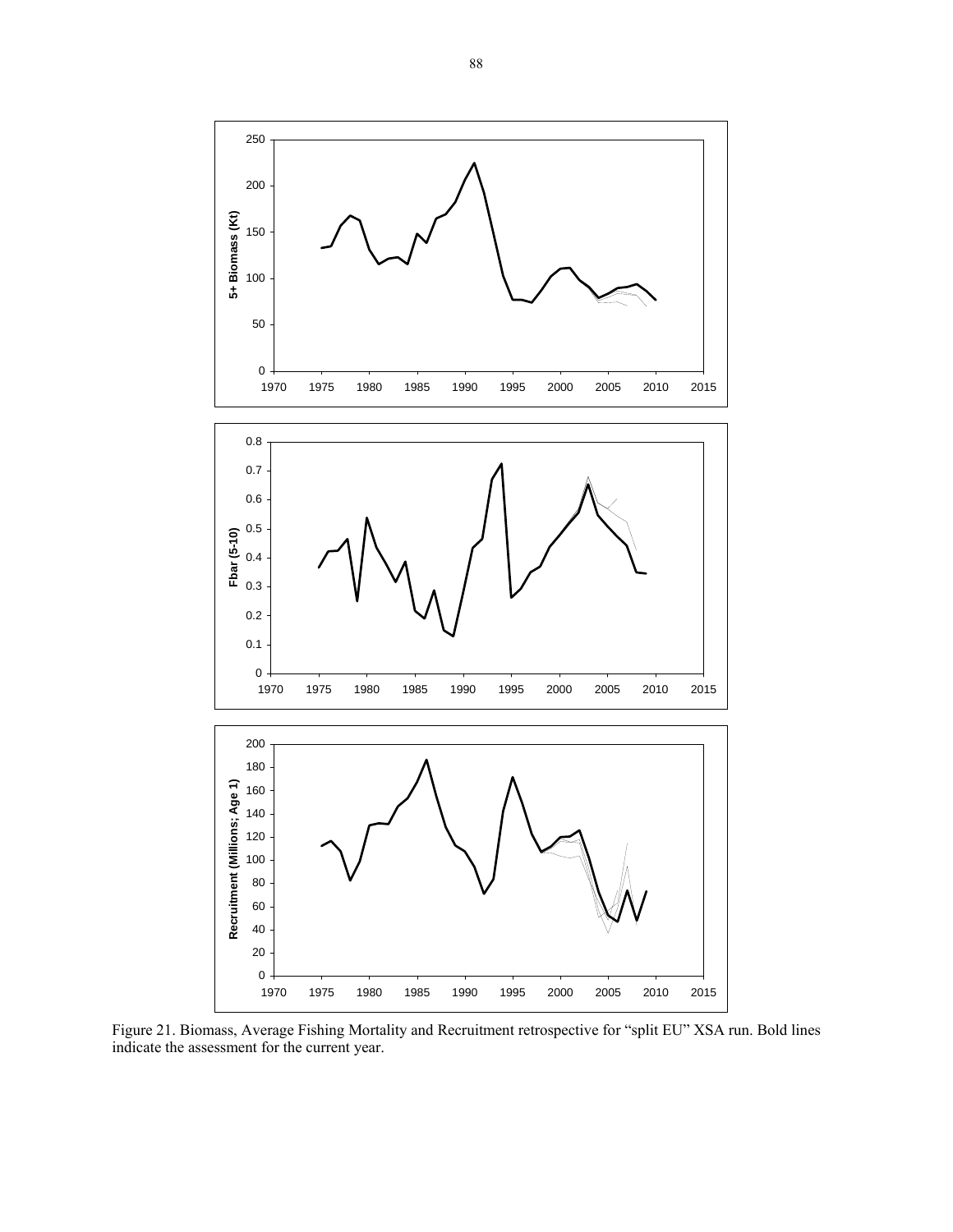

Figure 22. Biomass (5+; tons), Recruitment (age 1; 000s), and average fishing mortality (ages 5-10) from XSA analyses which *include* only the survey series identified by the series label. The "All Data" series results use all of the data series.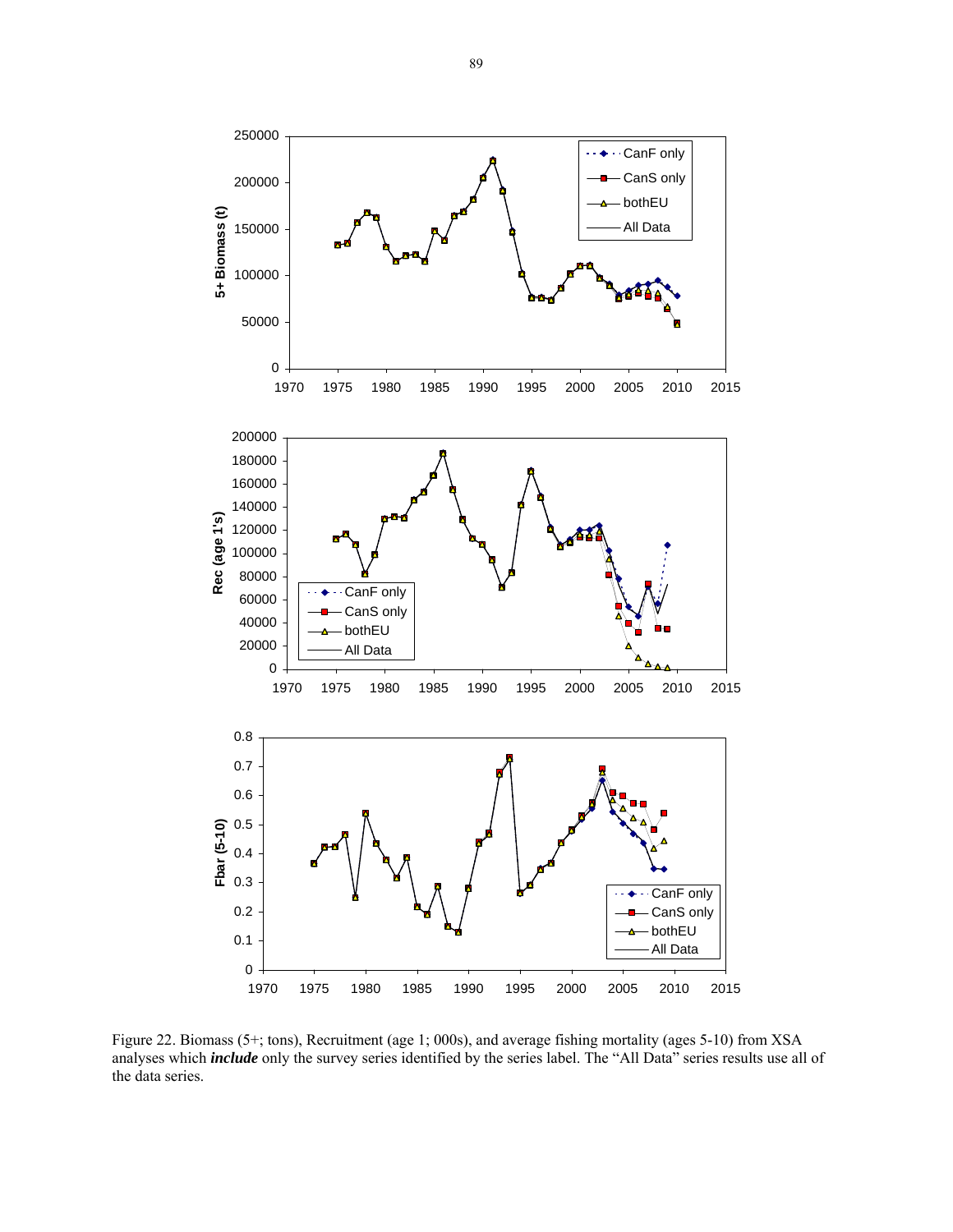

Figure 23. Comparison of exploitable biomass in 2010 and fishing mortality in 2009 for XSA results produced by *including* only the named survey series in the analysis. "All" refers to the analysis which includes all four data series.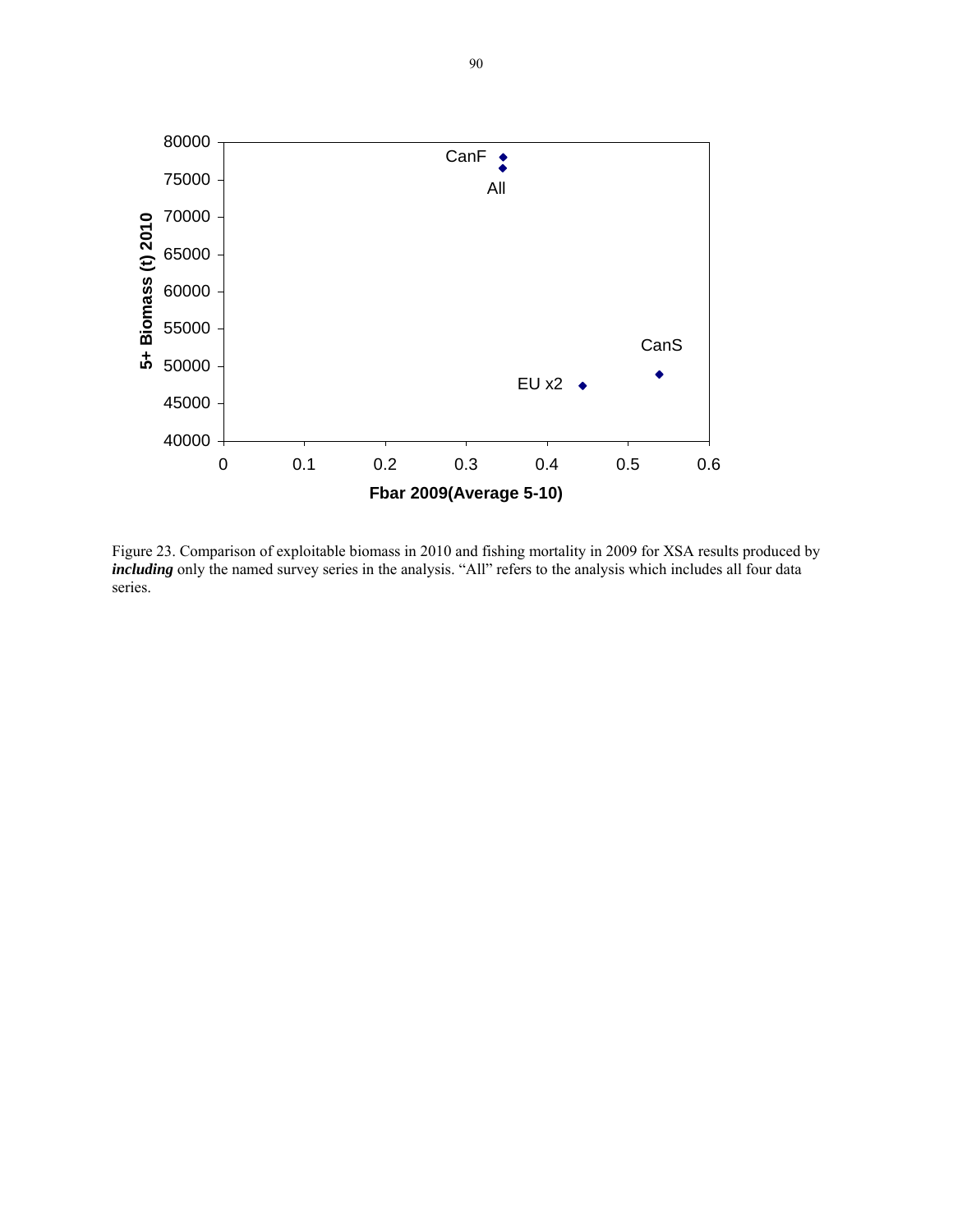

Figure 24. Biomass (5+; tons), Recruitment (age 1; 000s), and average fishing mortality (ages 5-10) from XSA analyses using varied shrinkage options: legend identifies the number of years and log standard error parameters (lower SE values imply stronger shrinkage) used compute the mean F for each age to which estimates of survivors are shrunk towards.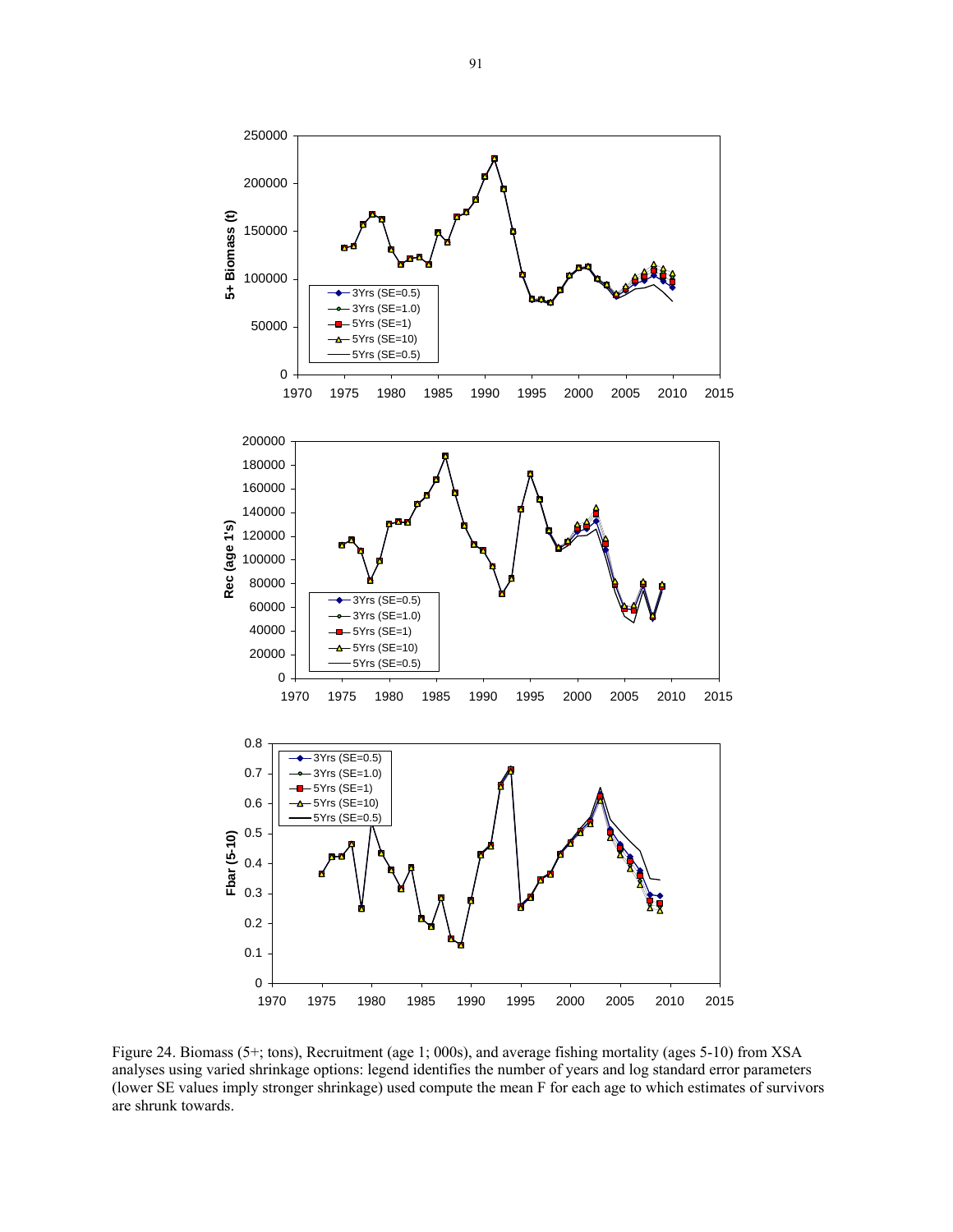

Figure 25. XSA run with reduced shrinkage (3Years, log(SE)=0.5). Estimates of exploitable biomass (ages 5+ in tons), average fishing mortality (ages 5-10) and recruitment (000s at age 1) for Greenland Halibut in Sub-Area 2 and Divisions 3KLMNO.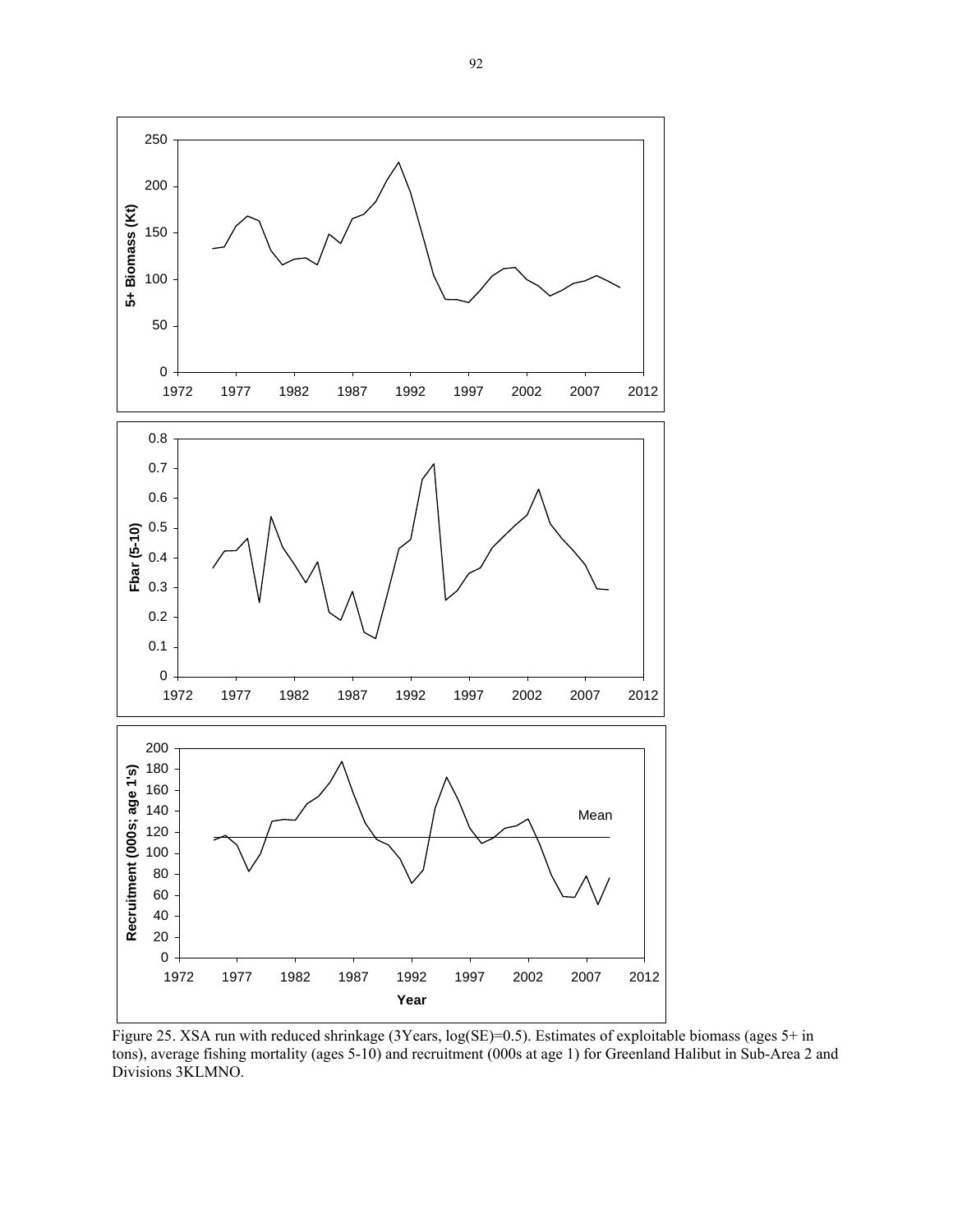









Figure 26. XSA run with reduced shrinkage (3Years, log(SE)=0.5). Estimated catchabilities, associated standard errors, and the scaled weights used to estimate survivors in the terminal year.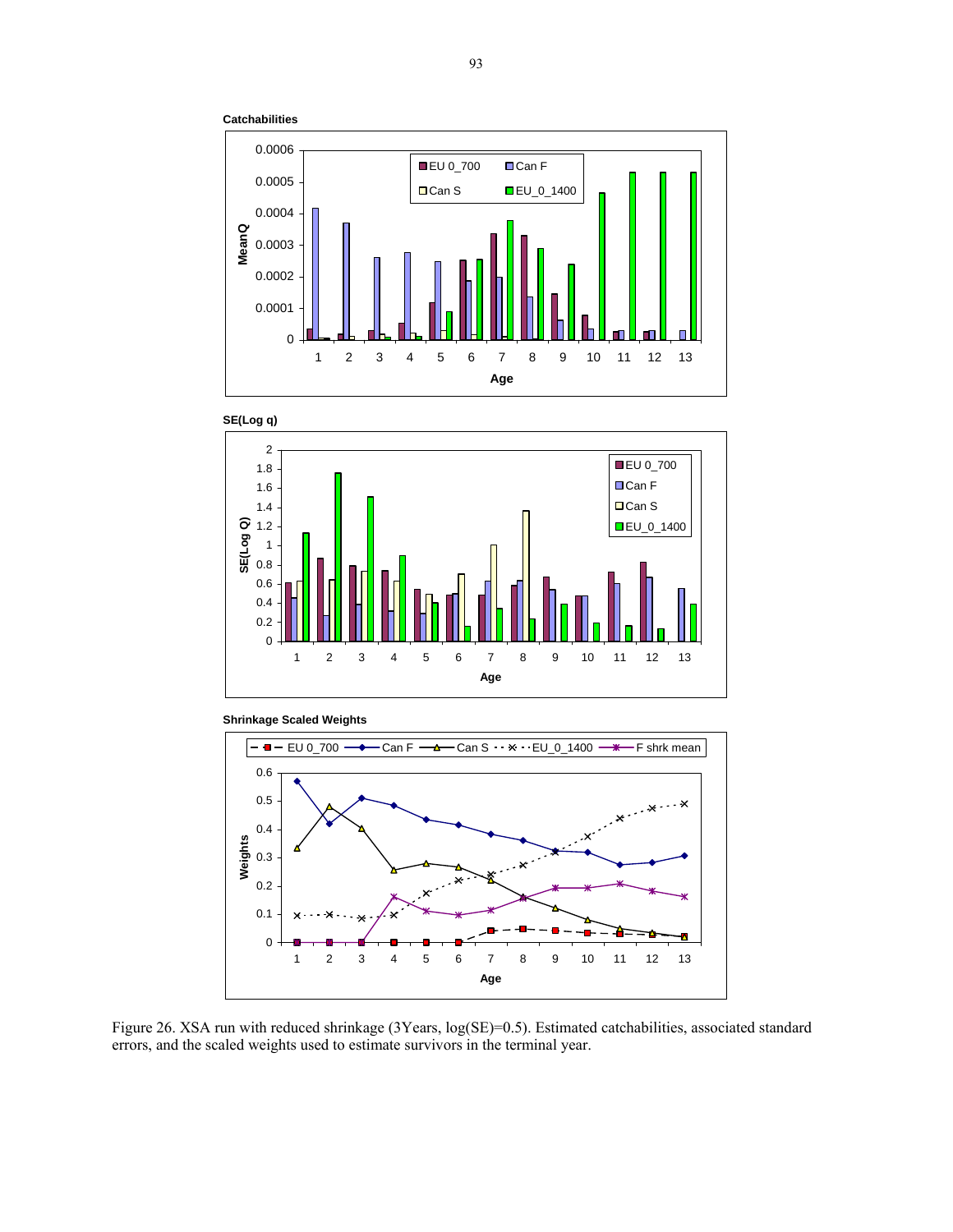





Figure 28a. Mean square residual at each survey-age from XSA run with reduced shrinkage (3Years, log(SE)=0.5).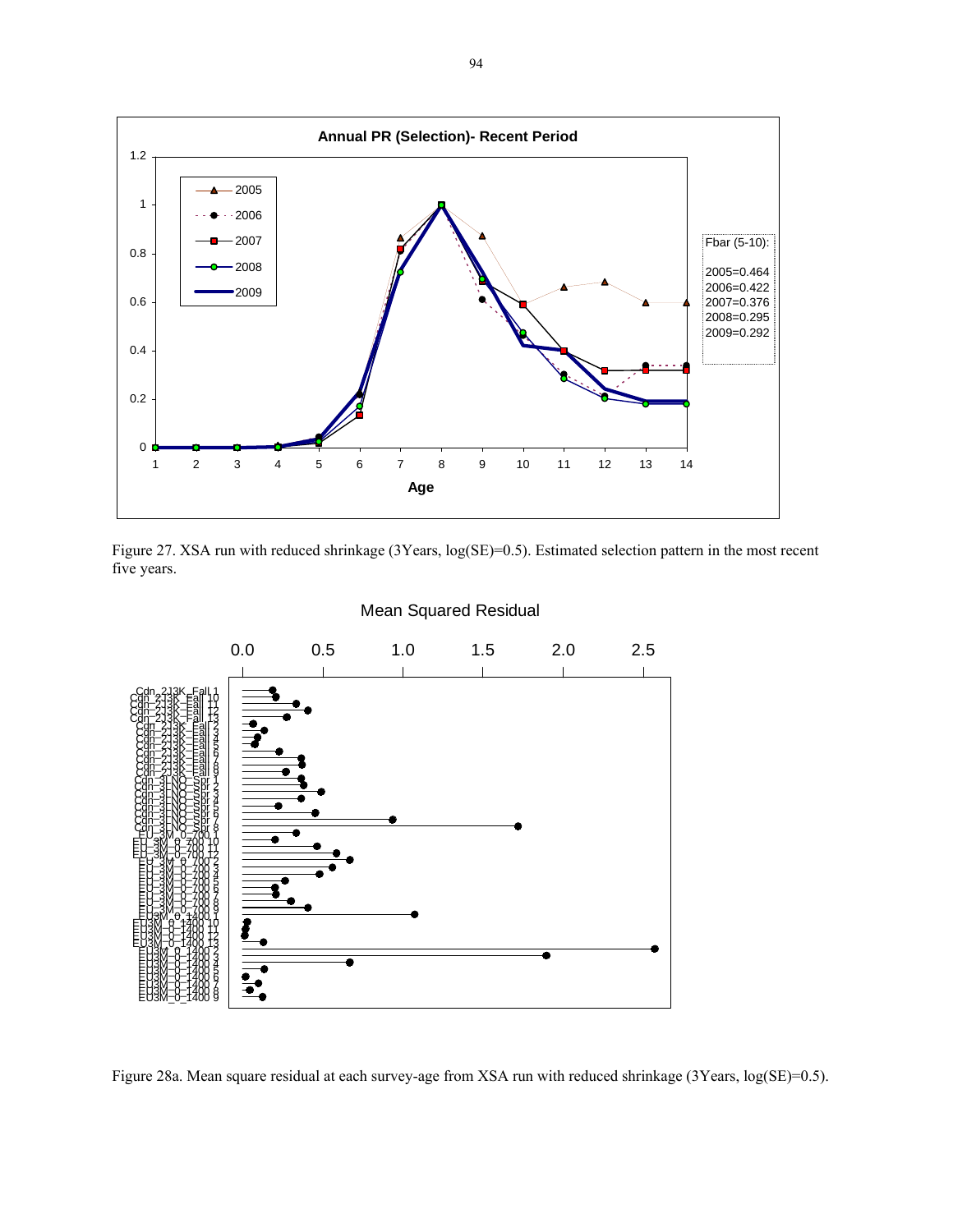

Figure 28b. XSA run with reduced shrinkage (3Years, log(SE)=0.5). Residuals by survey, age and year. Symbol=age, solid circle=mean annual residual.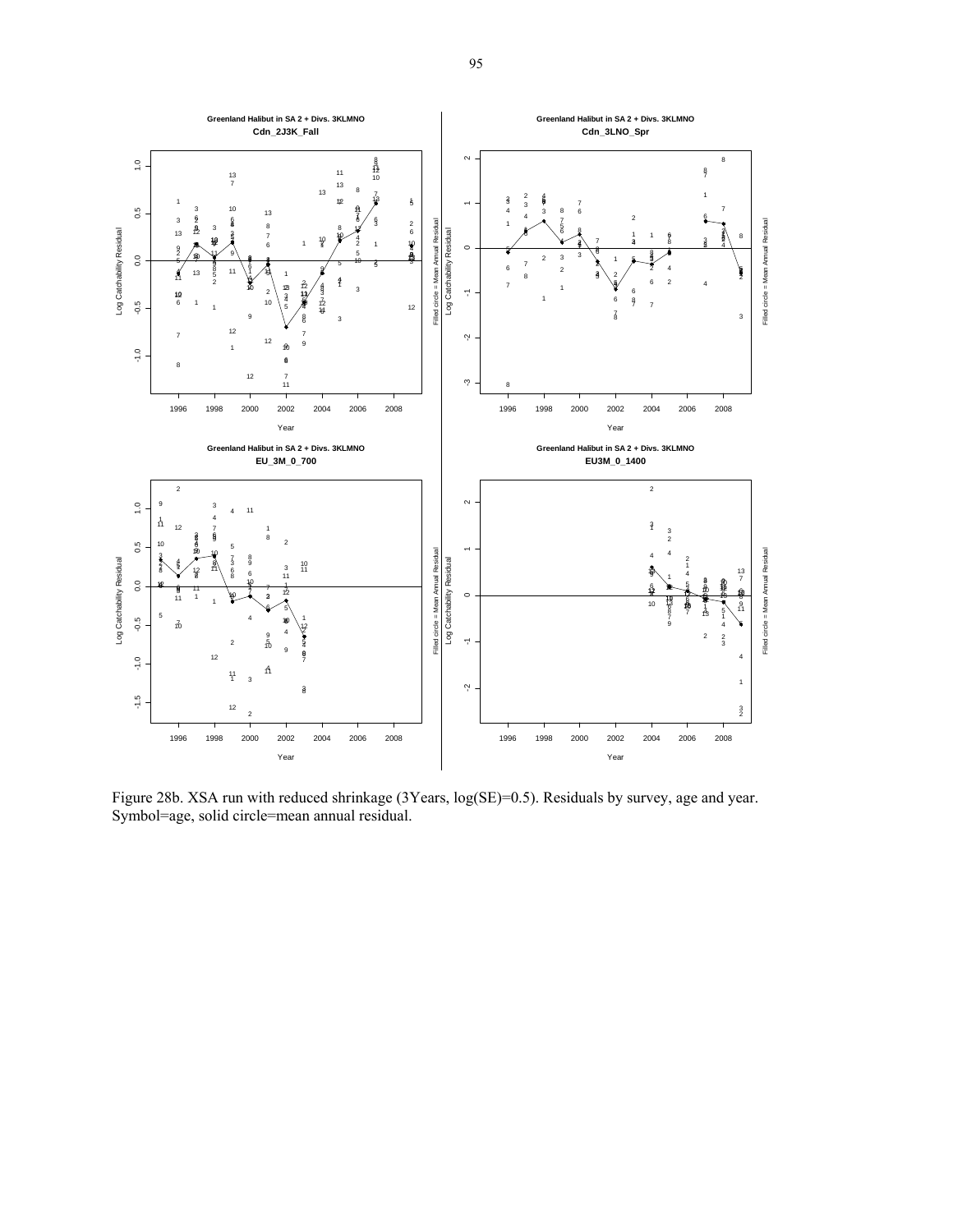

Figure 28c. XSA run with reduced shrinkage (3Years, log(SE)=0.5) – residual bubble plots. Black=positive residual; grey=negative residual. Symbols are scaled to the overall maximum to permit comparisons across survey series.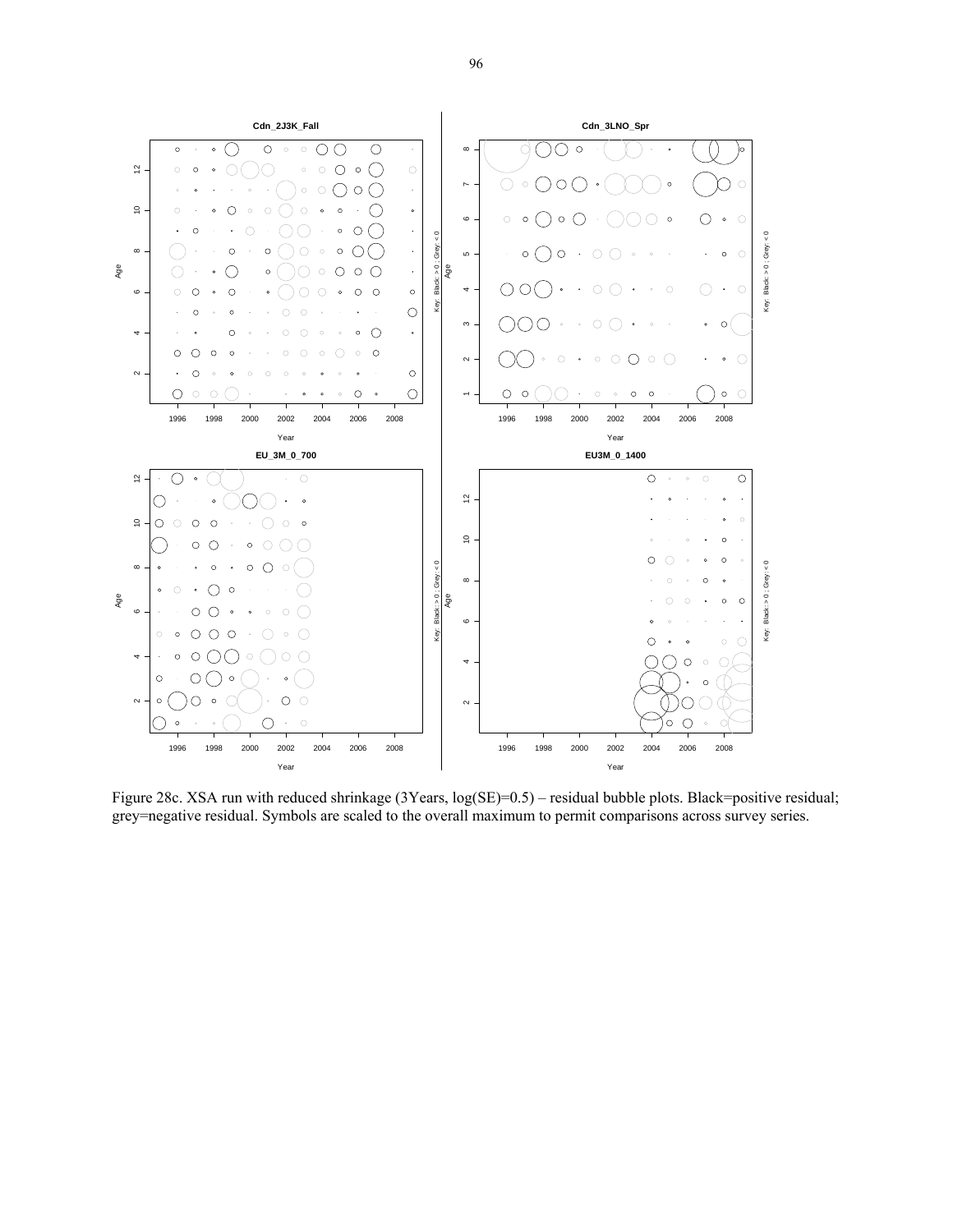

Figure 29. Biomass, Average Fishing Mortality and Recruitment retrospective for XSA run with reduced shrinkage  $(3Years, log(SE)=0.5)$ . Bold lines indicate the assessment for the current year.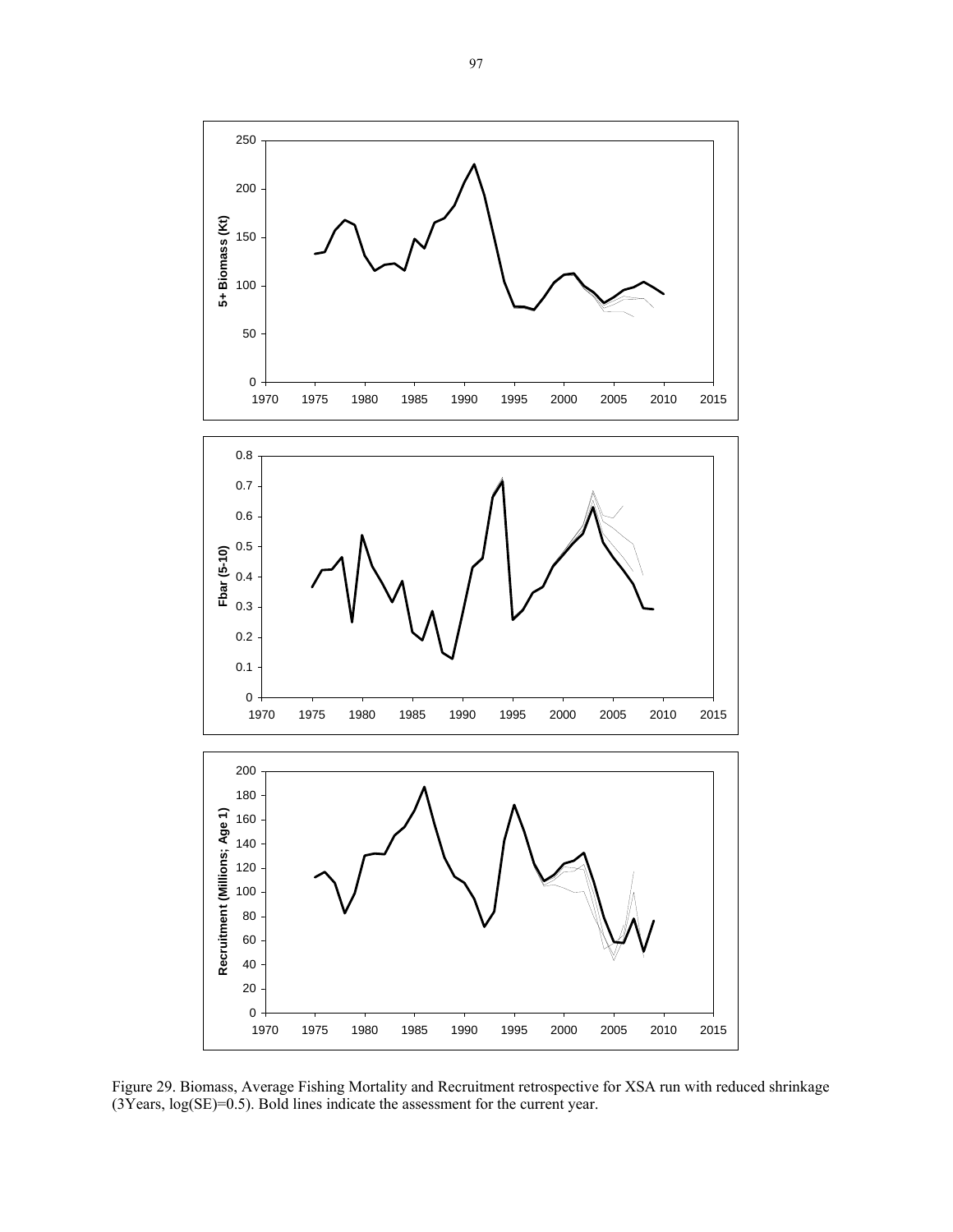

Figure 30. XSA run with reduced shrinkage (3Years, log(SE)=1.0). Estimates of exploitable biomass (ages 5+ in tons), average fishing mortality (ages 5-10) and recruitment (000s at age 1) for Greenland Halibut in Sub-Area 2 and Divisions 3KLMNO.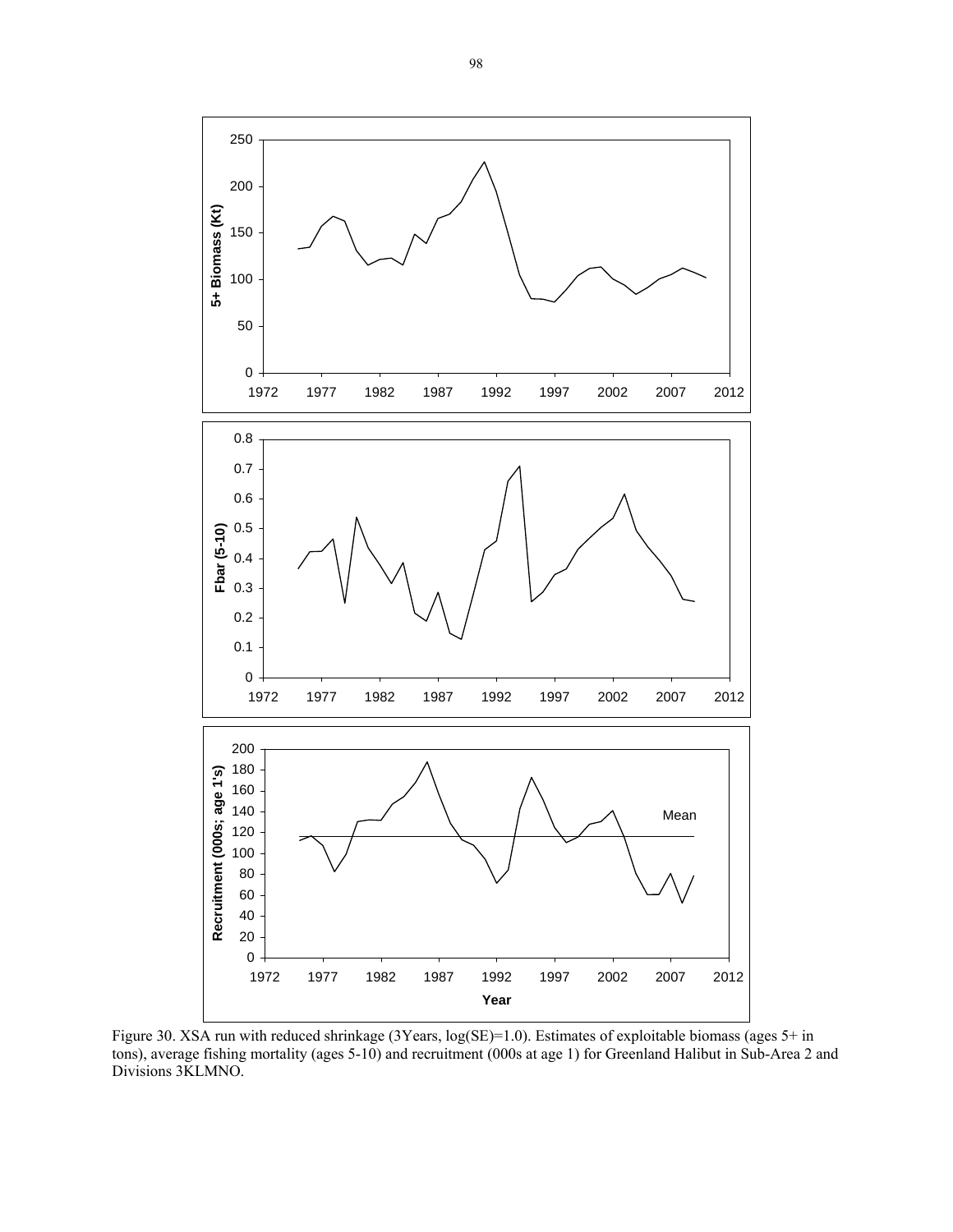









Figure 31. XSA run with reduced shrinkage (3Years, log(SE)=1.0). Estimated catchabilities, associated standard errors, and the scaled weights used to estimate survivors in the terminal year.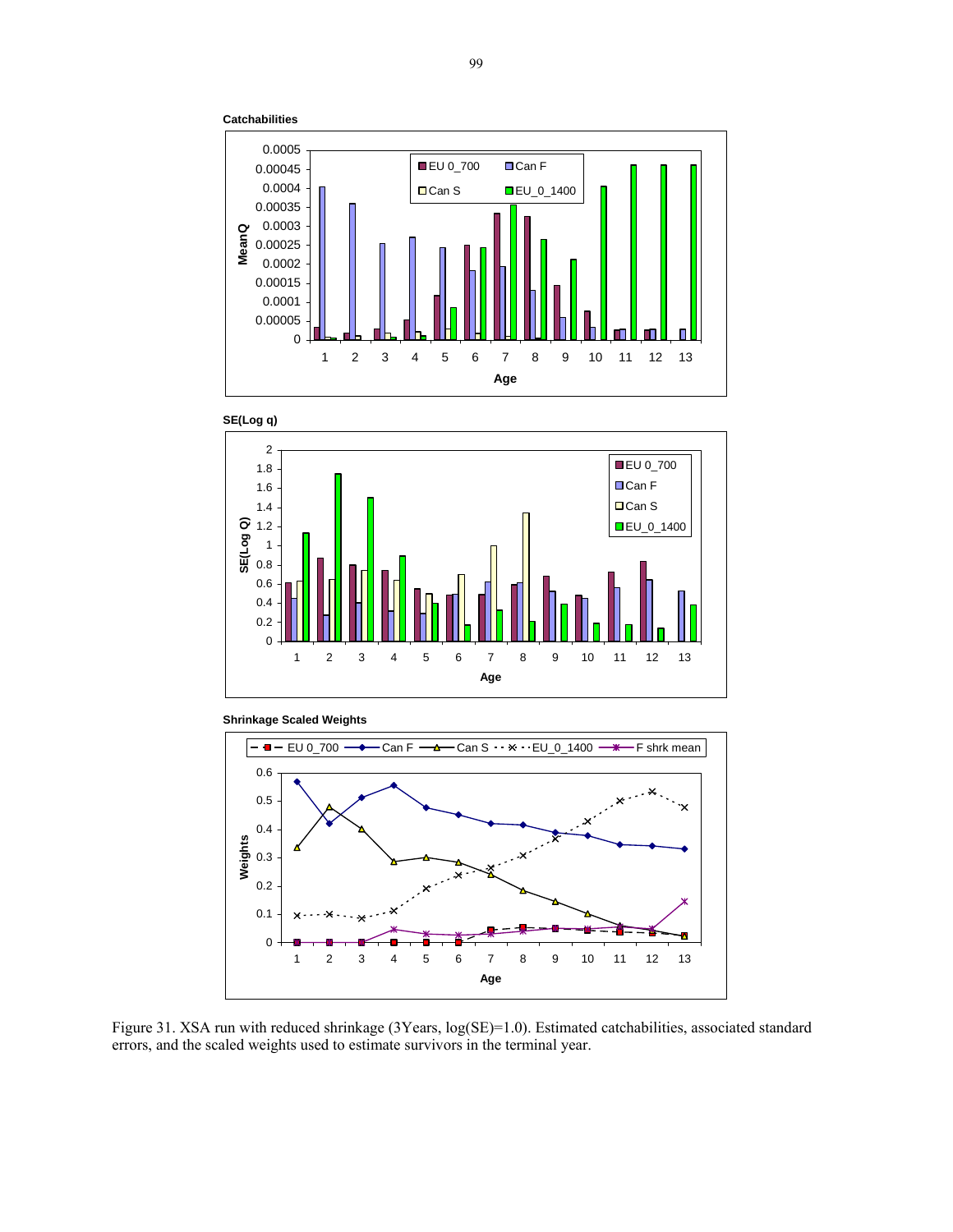





Figure 33a. Mean square residual at each survey-age from XSA run with reduced shrinkage (3Years, log(SE)=1.0).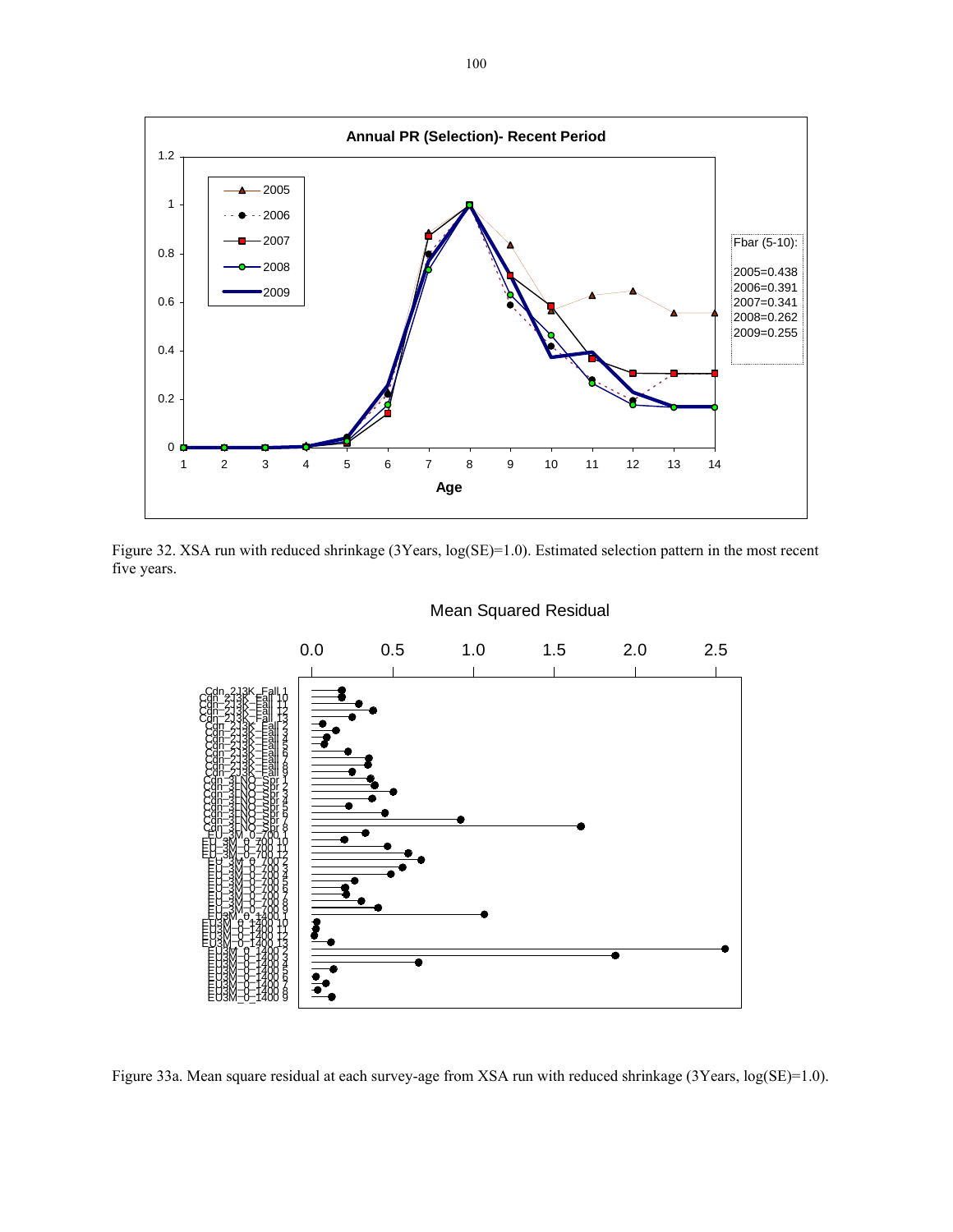

Figure 33b. XSA run with reduced shrinkage (3Years, log(SE)=1.0). Residuals by survey, age and year. Symbol=age, solid circle=mean annual residual.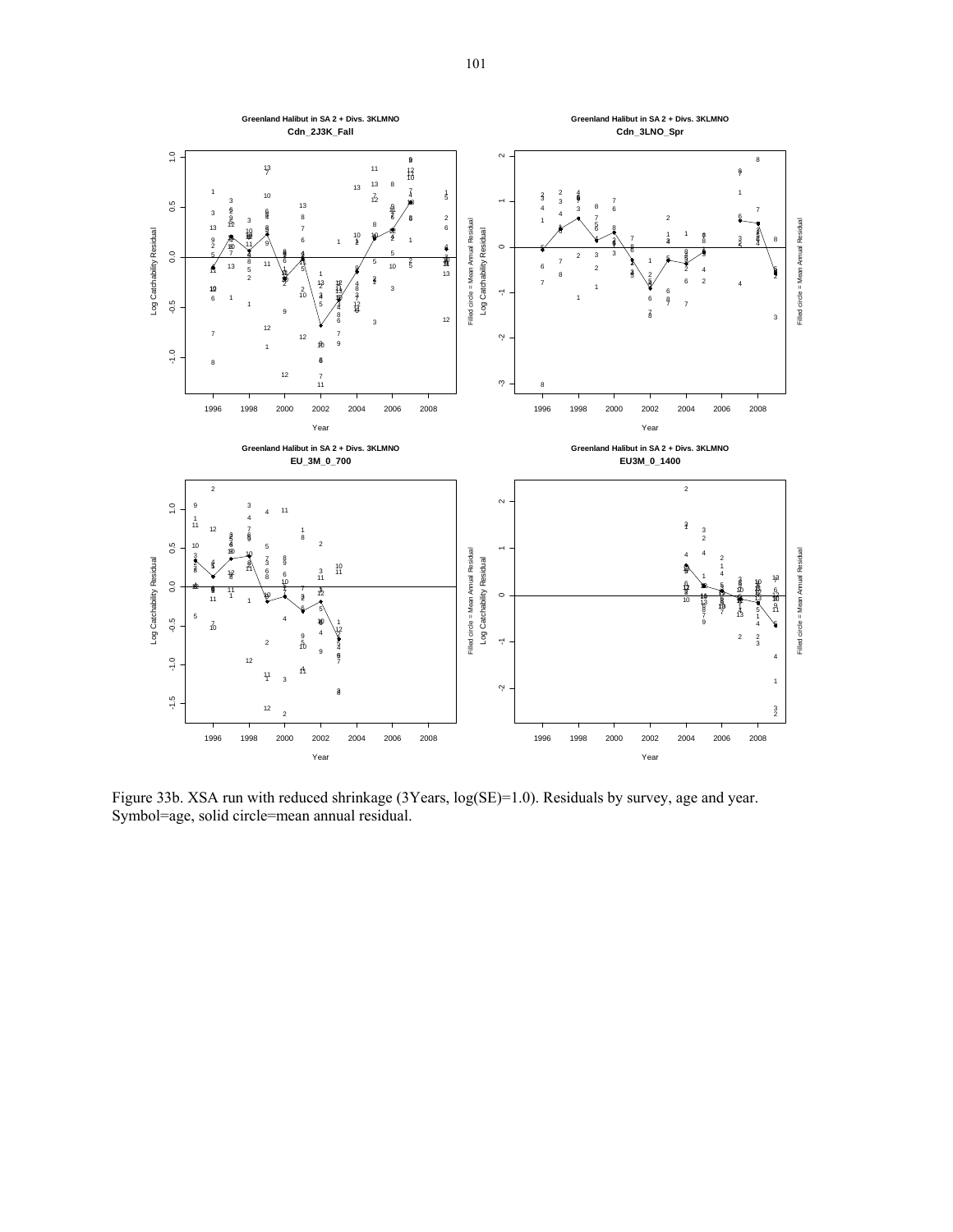

Figure 33c. XSA run with reduced shrinkage (3Years,  $log(SE)=1.0$ ) – residual bubble plots. Black=positive residual; grey=negative residual. Symbols are scaled to the overall maximum to permit comparisons across survey series.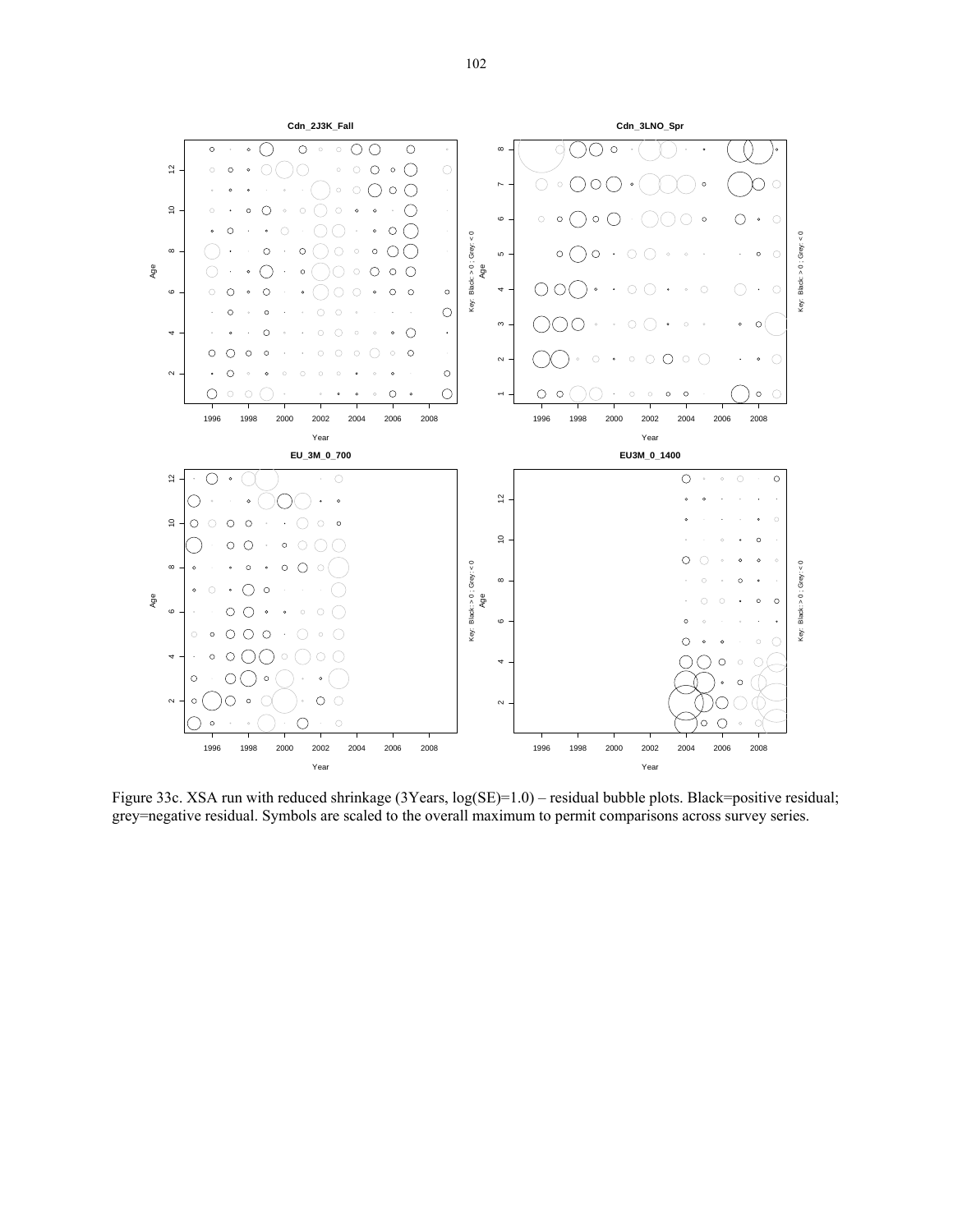

Figure 35. Biomass, Average Fishing Mortality and Recruitment retrospective for XSA run with reduced shrinkage  $(3Years, log(SE)=1.0)$ . Bold lines indicate the assessment for the current year.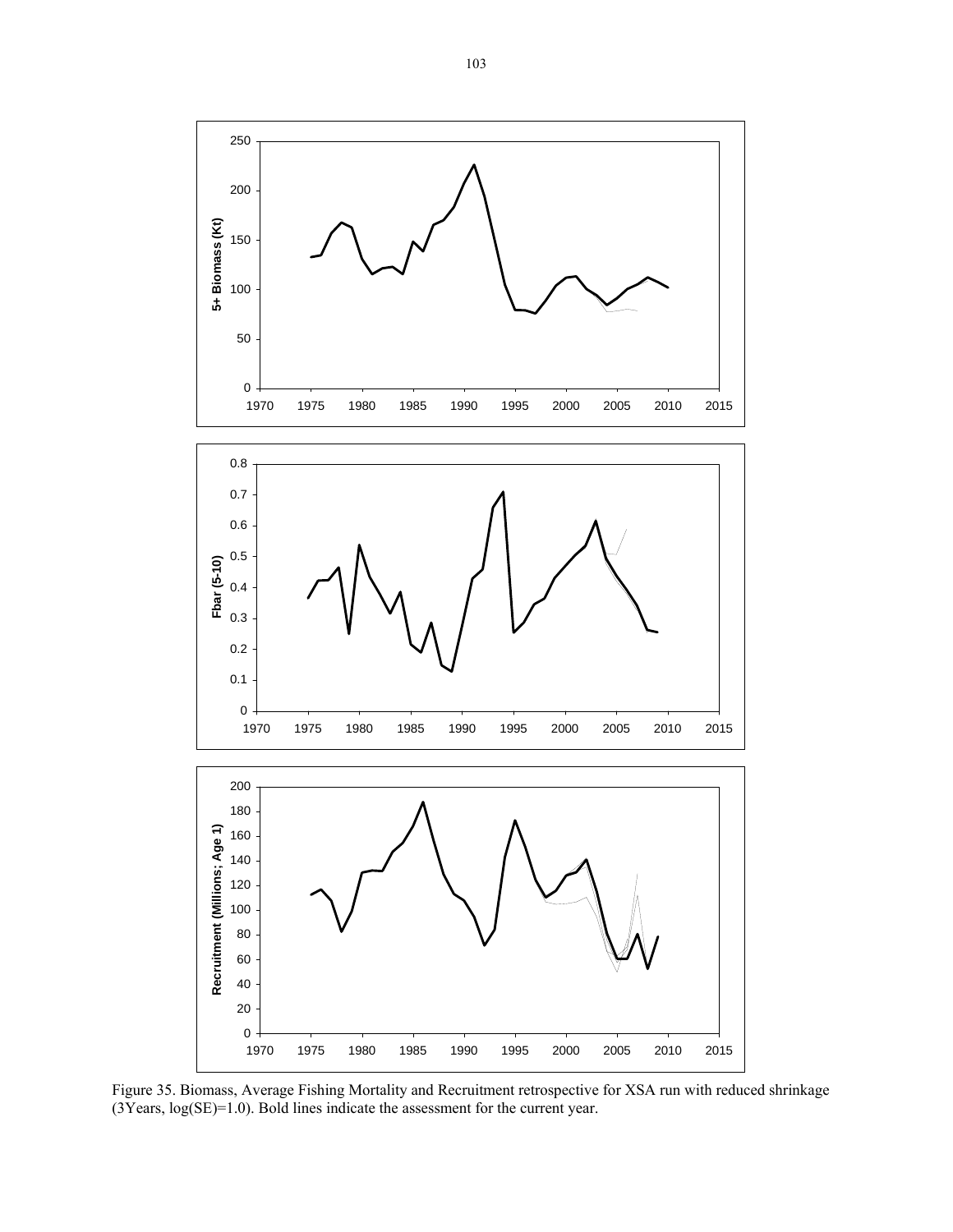

Figure 36. Projection estimates of average fishing mortality, 5+ biomass, and 10+ biomass over 2010-2014 assuming status quo catch in 2010 and 2011-2013 catches correspond to the F0.1 level. The biomass level of 2003 (year in which rebuilding plan developed) is highlighted. The 5th, 50th (thick line), and 95th percentiles are shown.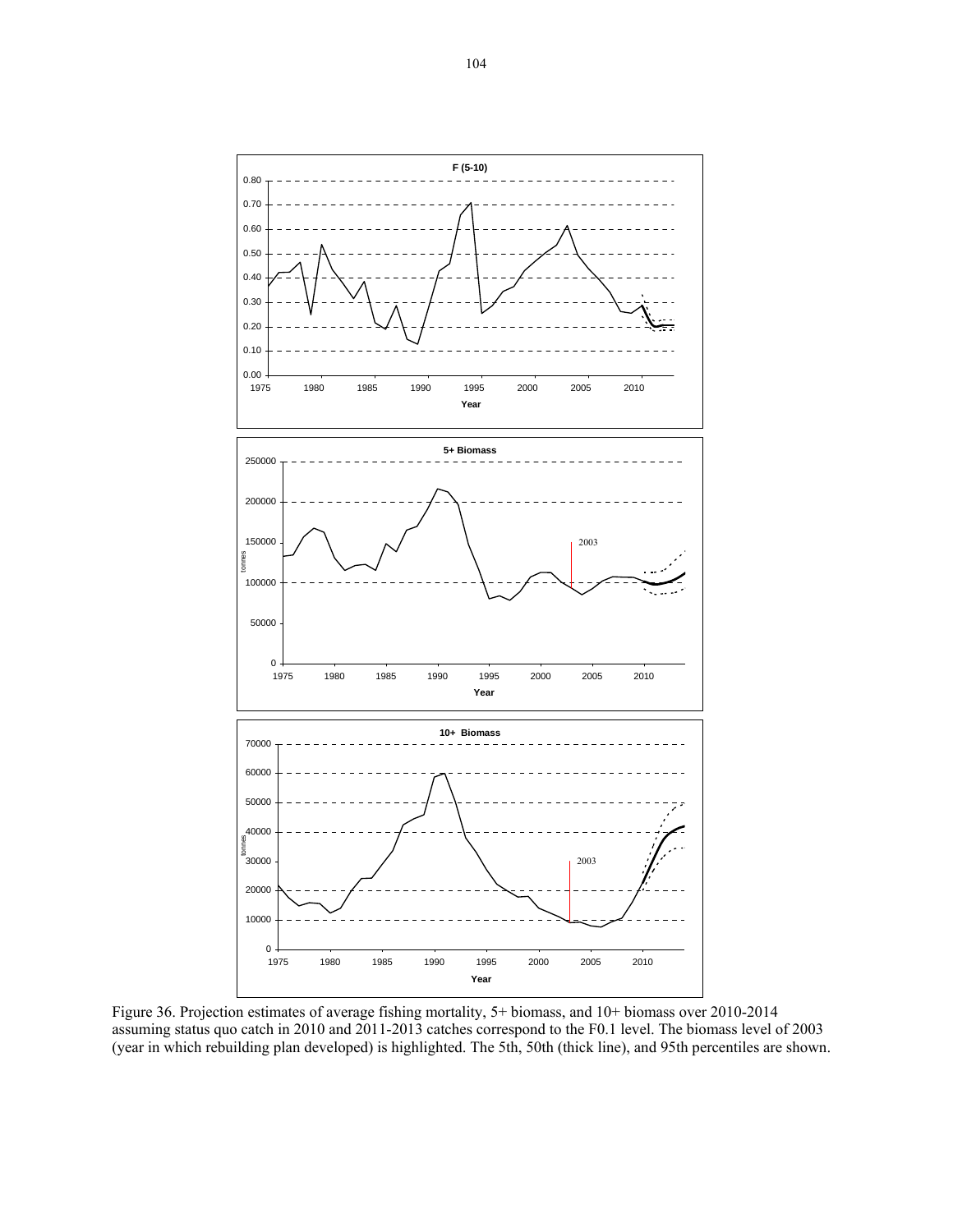

Figure 37. Projection estimates of average fishing mortality, 5+ biomass, and 10+ biomass over 2010-2014 assuming status quo catch in 2010 and 2011-2013 catches correspond to the F2009 level. The biomass level of 2003 (year in which rebuilding plan developed) is highlighted. The 5th, 50th (thick line), and 95th percentiles are shown.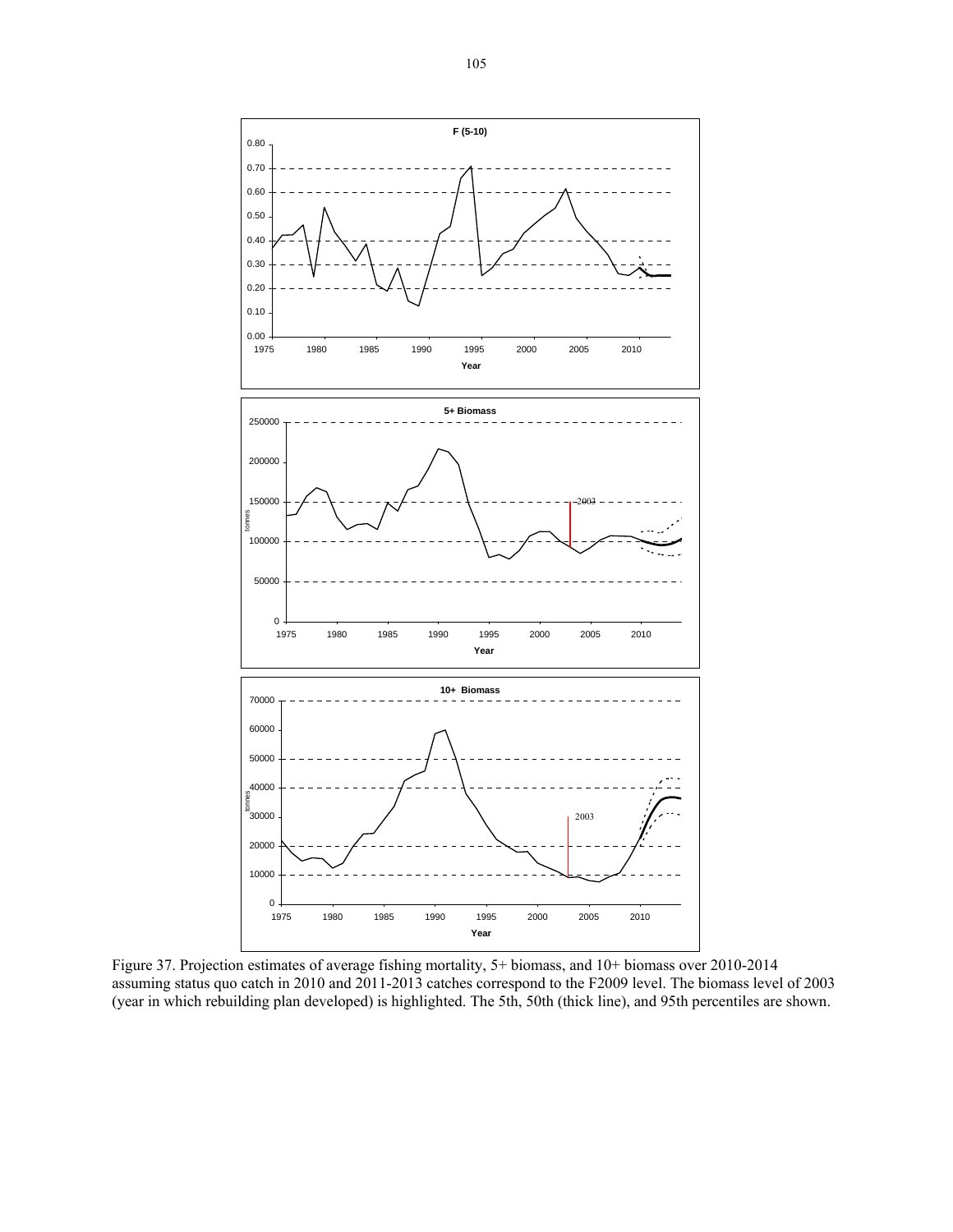

Figure 38. Projection estimates of average fishing mortality, 5+ biomass, and 10+ biomass over 2010-2014 assuming status quo catch in 2010 and 2011-2013 catches equal 16, 000 tons. The biomass level of 2003 (year in which rebuilding plan developed) is highlighted. The 5th, 50th (thick line), and 95th percentiles are shown.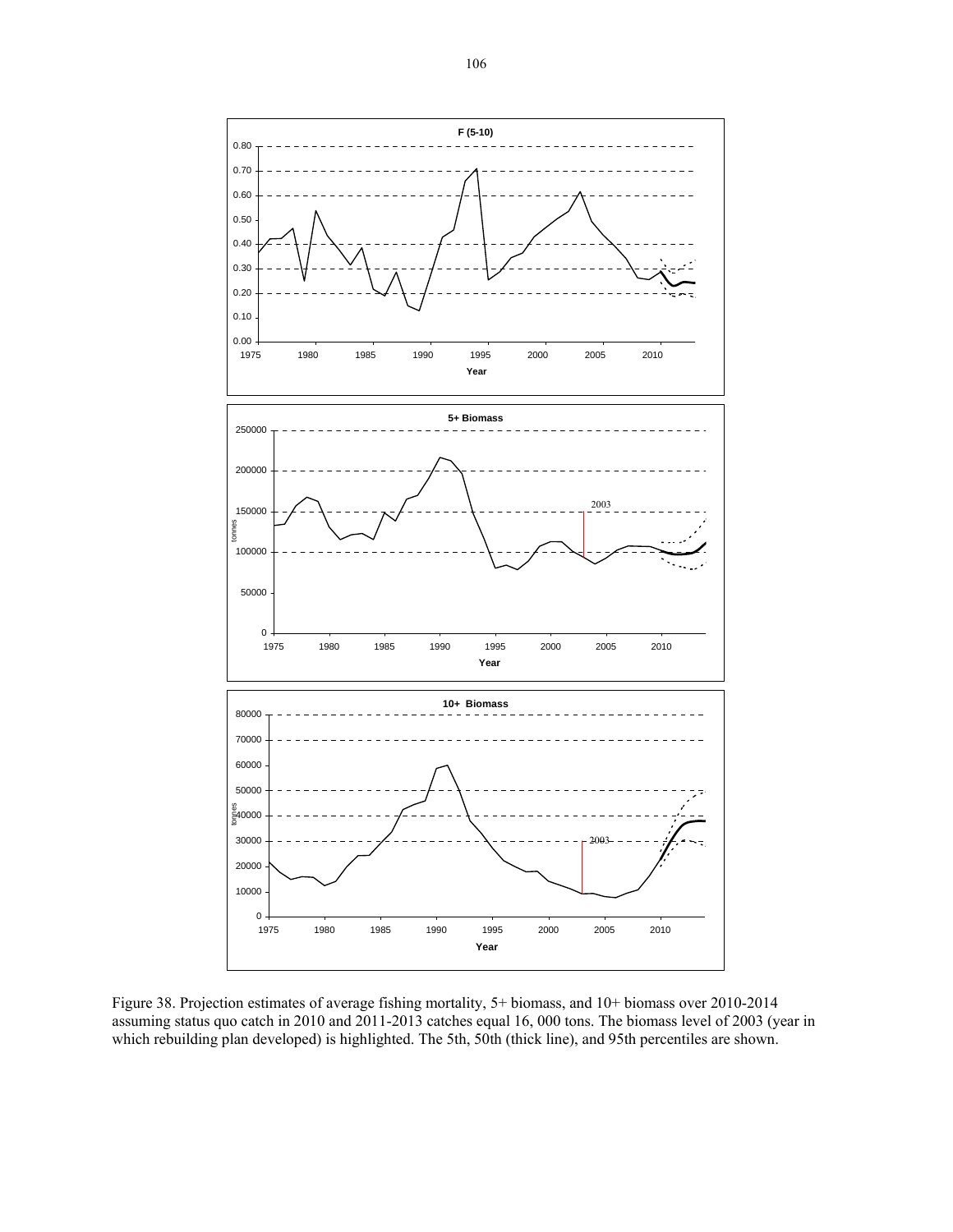

Figure 39. Projection estimates of average fishing mortality, 5+ biomass, and 10+ biomass over 2010-2014 under constant removals of 23, 150 tons. The biomass level of 2003 (year in which rebuilding plan developed) is highlighted. The 5th, 25th, 50th (thick line), 75th, and 95th percentiles are shown.